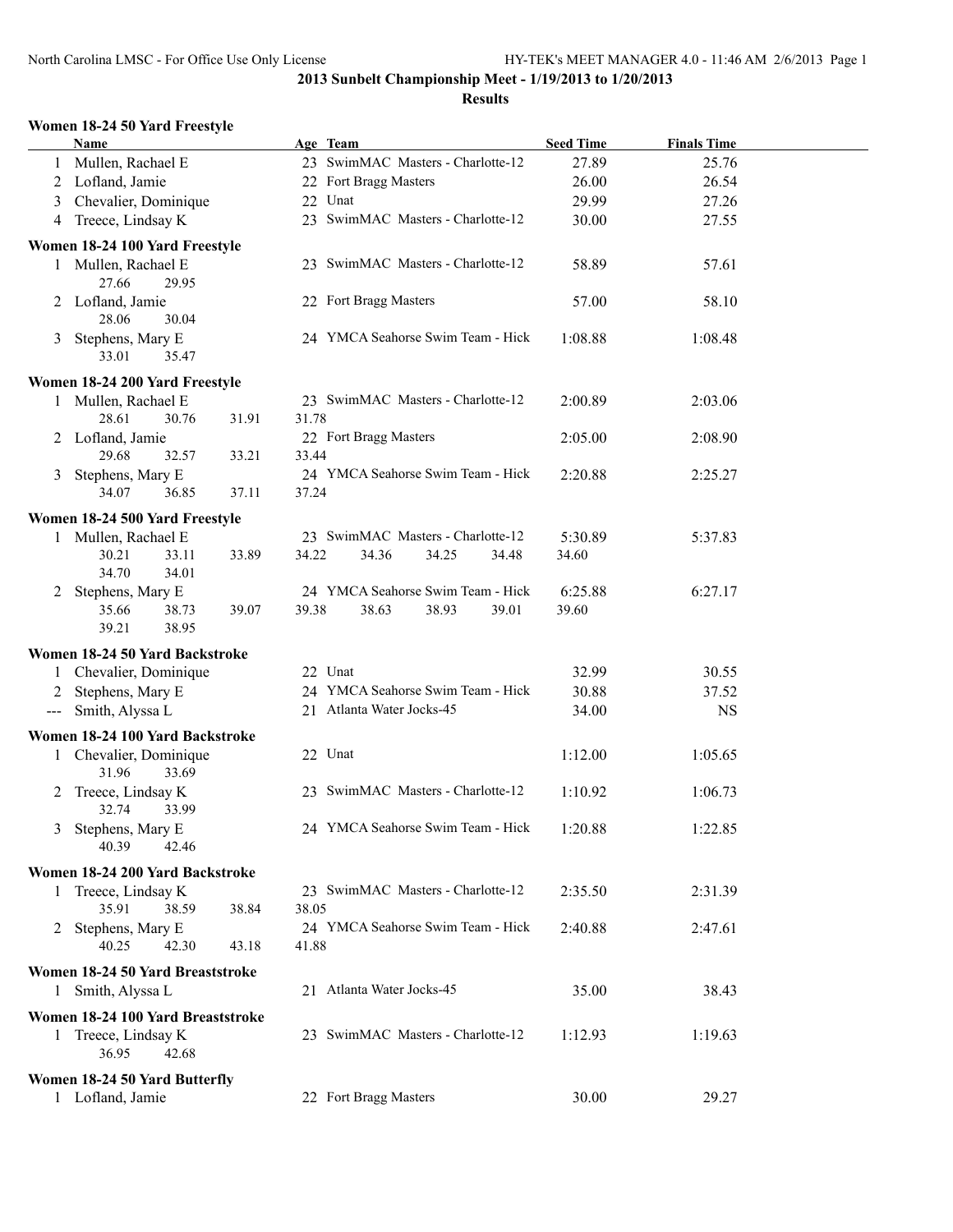|                | (Women 18-24 50 Yard Butterfly)          |       |                                      |         |         |
|----------------|------------------------------------------|-------|--------------------------------------|---------|---------|
|                | 2 Chevalier, Dominique                   |       | 22 Unat                              | 31.99   | 30.06   |
| 3              | Stephens, Mary E                         |       | 24 YMCA Seahorse Swim Team - Hick    | 31.88   | 34.71   |
|                | <b>Women 18-24 100 Yard IM</b>           |       |                                      |         |         |
|                | 1 Chevalier, Dominique<br>30.41<br>37.30 |       | 22 Unat                              | 1:12.00 | 1:07.71 |
|                | 2 Lofland, Jamie<br>31.37<br>38.08       |       | 22 Fort Bragg Masters                | 1:06.00 | 1:09.45 |
| 3              | Smith, Alyssa L<br>34.17<br>43.21        |       | 21 Atlanta Water Jocks-45            | 1:10.00 | 1:17.38 |
| 4              | Stephens, Mary E<br>36.41<br>41.59       |       | 24 YMCA Seahorse Swim Team - Hick    | 1:12.88 | 1:18.00 |
|                | <b>Women 18-24 200 Yard IM</b>           |       |                                      |         |         |
| 1              | Mullen, Rachael E                        |       | 23 SwimMAC Masters - Charlotte-12    | 2:20.89 | 2:23.39 |
|                | 30.92<br>37.33                           | 43.11 | 32.03                                |         |         |
| 2              | Treece, Lindsay K                        |       | 23 SwimMAC Masters - Charlotte-12    | 2:35.50 | 2:31.61 |
|                | 31.83<br>38.15                           | 44.66 | 36.97                                |         |         |
| 3              | Stephens, Mary E                         |       | 24 YMCA Seahorse Swim Team - Hick    | 2:40.88 | 2:45.44 |
|                | 36.55<br>41.96                           | 48.78 | 38.15                                |         |         |
|                | <b>Women 18-24 400 Yard IM</b>           |       |                                      |         |         |
| 1              | Stephens, Mary E                         |       | 24 YMCA Seahorse Swim Team - Hick    | 5:50.88 | 5:38.54 |
|                | 37.35<br>42.45                           | 43.20 | 42.45<br>48.12<br>48.38<br>38.48     | 38.11   |         |
|                | Women 25-29 50 Yard Freestyle            |       |                                      |         |         |
| 1              | Jones, Ruth N                            |       | 29 Raleigh Area Masters-26           | 24.50   | 24.52   |
| $\overline{2}$ | Smith, Kristen B                         |       | 29 Cape Fear Aquatic Club            | 27.86   | 28.15   |
| 3              | Ramsey, Kelly A                          |       | 27 James J Harris YMCA Masters -     | 28.79   | 29.42   |
| 4              | Richesin, Katie                          |       | 26 Fort Bragg Masters                | 31.00   | 31.05   |
| 5              | Levie, Kelly                             |       | 25 Unat                              | 31.59   | 31.10   |
| 6              | Proctor, Elizabeth A                     |       | 28 North Carolina Aquatic Club Ma-25 | 30.99   | 31.28   |
| 7              | Levie, Alayna                            |       | 25 Unat                              | 31.72   | 31.72   |
| 8              | MacNair, Margo                           |       | 29 Raleigh Area Masters-26           | 40.00   | 32.47   |
|                | Women 25-29 100 Yard Freestyle           |       |                                      |         |         |
| 1              | Jones, Ruth N<br>25.24<br>28.79          |       | 29 Raleigh Area Masters-26           | 54.50   | 54.03   |
| 2              | Watterson, Laura A<br>28.46<br>30.62     |       | 27 North Carolina Masters Swimmin-13 | 56.00   | 59.08   |
| 3              | Smith, Kristen B<br>29.44<br>32.27       |       | 29 Cape Fear Aquatic Club            | 59.92   | 1:01.71 |
| 4              | Richesin, Katie<br>33.06<br>35.69        |       | 26 Fort Bragg Masters                | 1:10.00 | 1:08.75 |
| 5              | MacNair, Margo<br>33.68<br>35.37         |       | 29 Raleigh Area Masters-26           | 1:25.00 | 1:09.05 |
| 6              | Levie, Alayna<br>33.09<br>36.65          |       | 25 Unat                              | 1:09.40 | 1:09.74 |
| 7              | Proctor, Elizabeth A<br>35.59<br>38.57   |       | 28 North Carolina Aquatic Club Ma-25 | 1:15.24 | 1:14.16 |
|                | Women 25-29 200 Yard Freestyle           |       |                                      |         |         |
| 1              | Smith, Kristen B                         |       | 29 Cape Fear Aquatic Club            | 2:11.58 | 2:14.59 |
|                | 32.68<br>34.19                           | 34.51 | 33.21                                |         |         |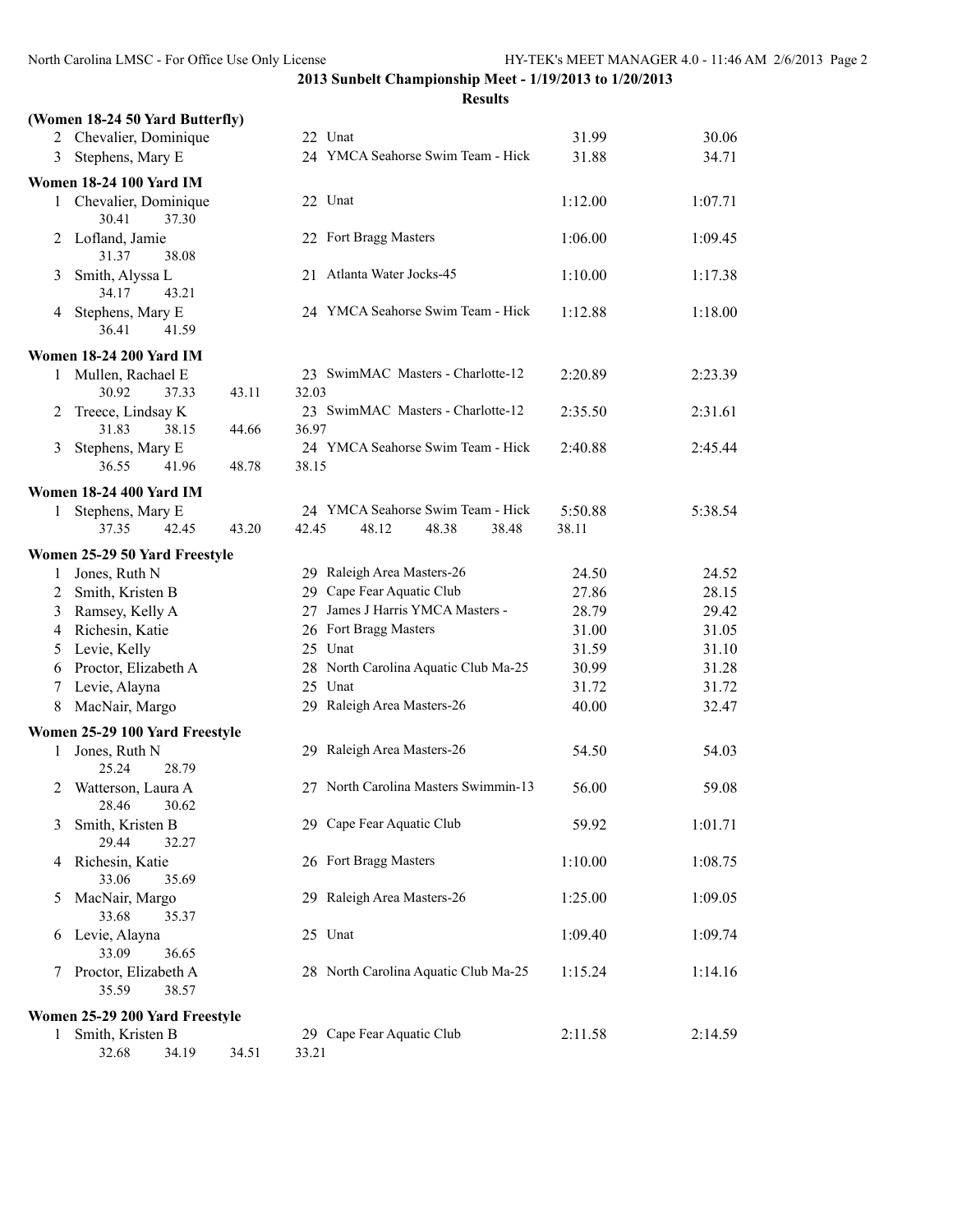|                | (Women 25-29 200 Yard Freestyle)  |       |       |         |                              |                                      |       |          |       |                |
|----------------|-----------------------------------|-------|-------|---------|------------------------------|--------------------------------------|-------|----------|-------|----------------|
|                | 2 Levie, Alayna                   |       |       | 25 Unat |                              |                                      |       | 2:30.99  |       | 2:31.48        |
|                | 33.79                             | 37.74 | 40.14 | 39.81   |                              |                                      |       |          |       |                |
|                | Women 25-29 500 Yard Freestyle    |       |       |         |                              |                                      |       |          |       |                |
|                | 1 Levie, Kelly                    |       |       | 25 Unat |                              |                                      |       | 6:53.00  |       | 6:37.05        |
|                | 34.34                             | 38.99 | 39.98 | 40.89   | 41.14                        | 40.67                                | 40.78 | 40.78    |       |                |
|                | 40.88                             | 38.60 |       |         |                              |                                      |       |          |       |                |
|                | Women 25-29 1000 Yard Freestyle   |       |       |         |                              |                                      |       |          |       |                |
| 1              | Smith, Kristen B                  |       |       |         | 29 Cape Fear Aquatic Club    |                                      |       | 12:30.00 |       | 12:21.51       |
|                | 36.28                             | 38.49 | 37.88 | 37.48   | 37.13                        | 37.74                                | 37.54 | 37.79    |       |                |
|                | 37.84                             | 37.34 | 36.99 | 36.89   | 36.85                        | 36.56                                | 36.70 | 36.98    |       |                |
|                | 36.58                             | 36.34 | 36.77 | 35.34   |                              |                                      |       |          |       |                |
| 2              | Watterson, Laura A                |       |       |         |                              | 27 North Carolina Masters Swimmin-13 |       | 13:00.00 |       | 12:28.59       |
|                | 32.19                             | 35.46 | 36.47 | 37.06   | 37.66                        | 38.60                                | 38.62 | 38.41    |       |                |
|                | 39.21                             | 38.77 | 38.19 | 37.84   | 37.91                        | 38.24                                | 38.00 | 38.10    |       |                |
|                | 37.71                             | 37.43 | 37.17 | 35.55   |                              |                                      |       |          |       |                |
| 3              | MacNair, Margo                    |       |       |         | 29 Raleigh Area Masters-26   |                                      |       | 14:00.00 |       | 14:59.40       |
|                | 40.45                             | 44.28 | 44.75 | 45.31   | 45.55                        | 45.74                                | 45.88 | 45.78    |       |                |
|                | 45.50                             | 45.44 | 45.16 | 46.04   | 45.53                        | 45.98                                | 45.51 | 45.48    |       |                |
|                | 45.43                             | 44.97 | 44.77 | 41.85   |                              |                                      |       |          |       |                |
|                | Women 25-29 1650 Yard Freestyle   |       |       |         |                              |                                      |       |          |       |                |
| 1              | Watterson, Laura A                |       |       |         |                              | 27 North Carolina Masters Swimmin-13 |       | 22:00.00 |       | 20:45.30       |
|                | 33.26                             | 35.29 | 36.84 | 37.57   | 37.94                        | 37.69                                | 38.09 | 37.79    |       |                |
|                | 38.72                             | 38.38 | 38.51 | 38.31   | 38.42                        | 38.51                                | 38.38 | 38.30    |       |                |
|                | 38.17                             | 38.15 | 38.53 | 38.46   | 37.95                        | 38.98                                | 38.24 | 38.20    |       |                |
|                | 37.61                             | 38.15 | 37.82 | 37.85   | 37.63                        | 37.61                                | 36.87 | 37.09    | 35.99 |                |
|                | Women 25-29 50 Yard Backstroke    |       |       |         |                              |                                      |       |          |       |                |
| 1              | Caldwell, Katherine               |       |       |         | 25 Sailfish Aquatics Masters |                                      |       | 28.00    |       | 28.11          |
| 2              | Smith, Kristen B                  |       |       |         | 29 Cape Fear Aquatic Club    |                                      |       | 33.55    |       | 33.39          |
| 3              | Ramsey, Kelly A                   |       |       | 27      |                              | James J Harris YMCA Masters -        |       | 34.86    |       | 35.10          |
| 4              | Levie, Kelly                      |       |       | 25 Unat |                              |                                      |       | 36.75    |       | 36.49          |
| 5              | Levie, Alayna                     |       |       | 25 Unat |                              |                                      |       | 38.67    |       | 37.22          |
| 6              | Proctor, Elizabeth A              |       |       |         |                              | 28 North Carolina Aquatic Club Ma-25 |       | 39.60    |       | 38.68          |
|                | Women 25-29 100 Yard Backstroke   |       |       |         |                              |                                      |       |          |       |                |
| 1              | Smith, Kristen B                  |       |       |         | 29 Cape Fear Aquatic Club    |                                      |       | 1:15.00  |       | 1:14.05        |
|                | 36.07                             | 37.98 |       |         |                              |                                      |       |          |       |                |
| 2              | Levie, Kelly                      |       |       | 25 Unat |                              |                                      |       | 1:21.90  |       | 1:20.24        |
|                | 39.18                             | 41.06 |       |         |                              |                                      |       |          |       |                |
|                |                                   |       |       |         |                              |                                      |       |          |       |                |
|                | Women 25-29 50 Yard Breaststroke  |       |       |         |                              |                                      |       |          |       |                |
| 1.             | Vlashchenko, Maria A              |       |       | 26 Unat | 25 Sailfish Aquatics Masters |                                      |       | 31.50    |       | 31.35<br>32.59 |
| $\overline{2}$ | Caldwell, Katherine               |       |       |         |                              | 27 North Carolina Masters Swimmin-13 |       | 35.00    |       |                |
| 3              | Watterson, Laura A                |       |       |         |                              |                                      |       | 38.00    |       | 35.38          |
|                | 4 Proctor, Elizabeth A            |       |       |         |                              | 28 North Carolina Aquatic Club Ma-25 |       | 45.00    |       | 42.13          |
|                | Women 25-29 100 Yard Breaststroke |       |       |         |                              |                                      |       |          |       |                |
| 1              | Ramsey, Kelly A                   |       |       |         |                              | 27 James J Harris YMCA Masters -     |       | 1:25.00  |       | 1:26.30        |
|                | 41.05                             | 45.25 |       |         |                              |                                      |       |          |       |                |
|                | Women 25-29 200 Yard Breaststroke |       |       |         |                              |                                      |       |          |       |                |
|                | 1 Vlashchenko, Maria A            |       |       | 26 Unat |                              |                                      |       | 2:34.00  |       | 2:34.85        |
|                | 35.49                             | 39.36 | 40.14 | 39.86   |                              |                                      |       |          |       |                |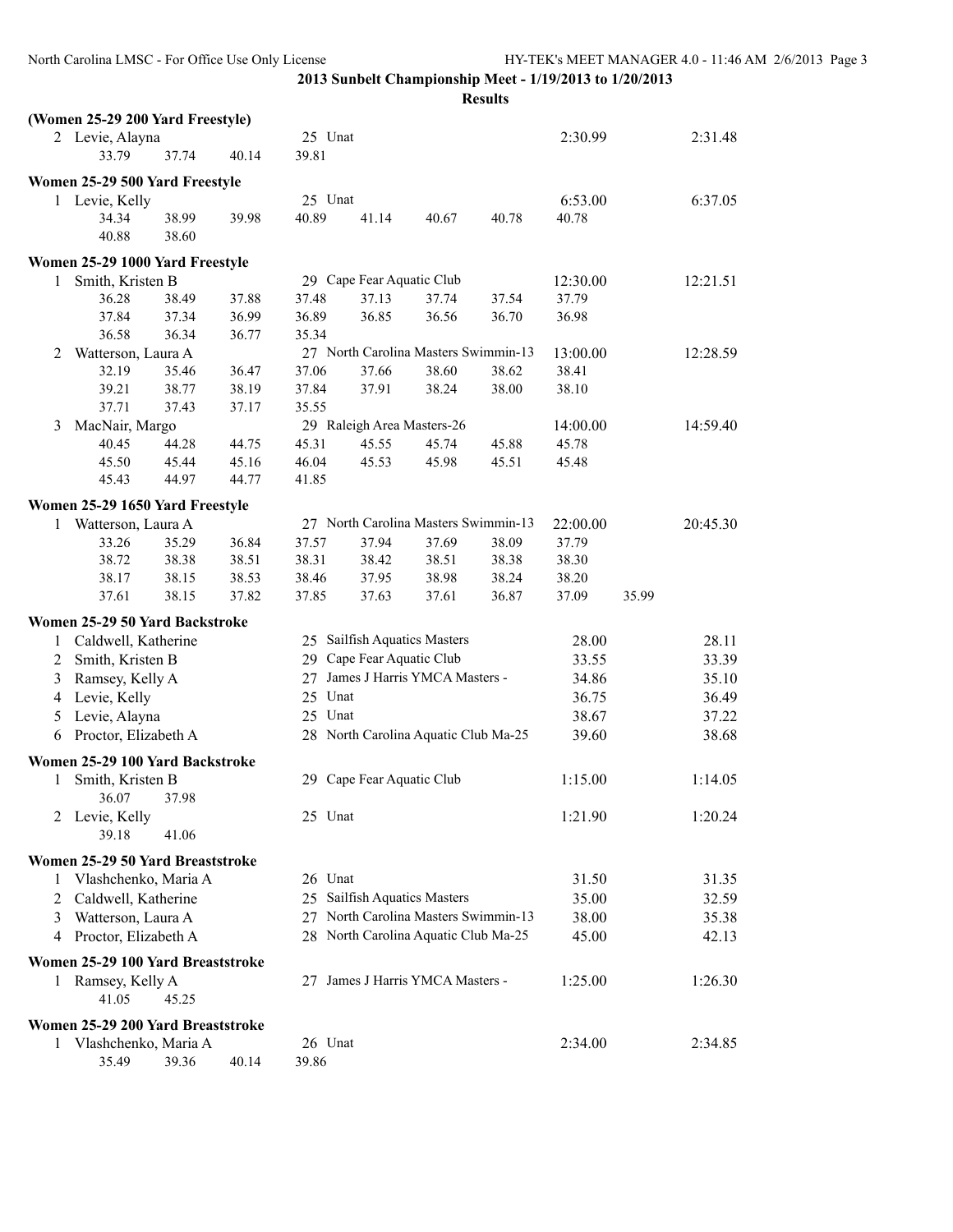#### **Results**

|        | (Women 25-29 200 Yard Breaststroke)    |       |                                      |                |           |
|--------|----------------------------------------|-------|--------------------------------------|----------------|-----------|
|        | 2 Watterson, Laura A                   |       | 27 North Carolina Masters Swimmin-13 | 2:40.00        | 2:39.21   |
|        | 35.80<br>40.58                         | 41.46 | 41.37                                |                |           |
|        | Women 25-29 50 Yard Butterfly          |       |                                      |                |           |
| 1      | Jones, Ruth N                          |       | 29 Raleigh Area Masters-26           | 26.90          | 26.74     |
| 2      | Caldwell, Katherine                    |       | Sailfish Aquatics Masters<br>25      | 28.00          | 26.90     |
| 3      | Watterson, Laura A                     |       | 27 North Carolina Masters Swimmin-13 | 33.00          | 29.49     |
| 4      | Smith, Kristen B                       |       | 29 Cape Fear Aquatic Club            | 31.80          | 31.52     |
| 5      | Richesin, Katie                        |       | 26 Fort Bragg Masters                | 42.00          | 35.07     |
| 6      | Levie, Kelly                           |       | 25 Unat                              | 35.60          | 36.16     |
| 7      | Proctor, Elizabeth A                   |       | 28 North Carolina Aquatic Club Ma-25 | 38.60          | 36.21     |
|        | Women 25-29 100 Yard Butterfly         |       |                                      |                |           |
| 1      | Jones, Ruth N                          |       | 29 Raleigh Area Masters-26           | 58.50          | 59.35     |
|        | 27.14<br>32.21                         |       |                                      |                |           |
| *2     | Smith, Kristen B                       |       | 29 Cape Fear Aquatic Club            | 1:12.00        | 1:10.39   |
|        | 33.46<br>36.93                         |       |                                      |                |           |
| *2     | Ramsey, Kelly A                        |       | 27 James J Harris YMCA Masters -     | 1:12.12        | 1:10.39   |
|        | 32.43<br>37.96                         |       |                                      |                |           |
|        | <b>Women 25-29 100 Yard IM</b>         |       |                                      |                |           |
|        | 1 Caldwell, Katherine                  |       | 25 Sailfish Aquatics Masters         | 1:07.00        | 1:02.18   |
|        | 28.61<br>33.57                         |       |                                      |                |           |
| 2      | Ramsey, Kelly A                        |       | 27 James J Harris YMCA Masters -     | 1:14.75        | 1:15.43   |
|        | 34.52<br>40.91                         |       |                                      |                |           |
| 3      | Levie, Kelly                           |       | 25 Unat                              | 1:24.49        | 1:19.99   |
|        | 36.87<br>43.12<br>Proctor, Elizabeth A |       | 28 North Carolina Aquatic Club Ma-25 | 1:22.57        | 1:22.37   |
| 4      | 37.97<br>44.40                         |       |                                      |                |           |
| 5      | Richesin, Katie                        |       | 26 Fort Bragg Masters                | 1:30.00        | 1:24.98   |
|        | 38.22<br>46.76                         |       |                                      |                |           |
|        | <b>Women 25-29 200 Yard IM</b>         |       |                                      |                |           |
| 1      | Vlashchenko, Maria A                   |       | 26 Unat                              | 2:18.00        | 2:17.49   |
|        | 30.42<br>35.21                         | 37.92 | 33.94                                |                |           |
| 2      | Watterson, Laura A                     |       | 27 North Carolina Masters Swimmin-13 | 2:19.00        | 2:26.48   |
|        | 32.11<br>38.98                         | 41.23 | 34.16                                |                |           |
|        |                                        |       |                                      |                |           |
|        | Women 30-34 50 Yard Freestyle          |       | 32 Raleigh Area Masters-26           |                | 29.63     |
| 1<br>2 | Oxford, Jennifer L<br>Lee, Elizabeth   |       | 31 Unat                              | 30.00<br>31.32 | 30.92     |
|        | Stark, Mary P                          |       | 34 SwimMAC Masters - Charlotte-12    |                | 32.33     |
| 3      |                                        |       | 31 Cape Fear Aquatic Club            | 42.00          |           |
| ---    | Dahl, Jenny                            |       |                                      | 29.00          | <b>NS</b> |
|        | Women 30-34 100 Yard Freestyle         |       |                                      |                |           |
|        | 1 Lee, Elizabeth                       |       | 31 Unat                              | 1:15.00        | 1:09.42   |
|        | 33.41<br>36.01                         |       |                                      |                |           |
|        | Women 30-34 200 Yard Freestyle         |       |                                      |                |           |
|        | 1 Stark, Mary P                        |       | 34 SwimMAC Masters - Charlotte-12    | 2:50.00        | 2:38.14   |
|        | 35.64<br>39.85                         | 41.70 | 40.95                                |                |           |
|        | Women 30-34 500 Yard Freestyle         |       |                                      |                |           |
|        | 1 Oxford, Jennifer L                   |       | 32 Raleigh Area Masters-26           | 6:45.00        | 6:45.01   |
|        | 34.41<br>38.55                         | 40.16 | 40.94<br>41.17<br>41.58<br>41.47     | 42.08          |           |

42.48 42.17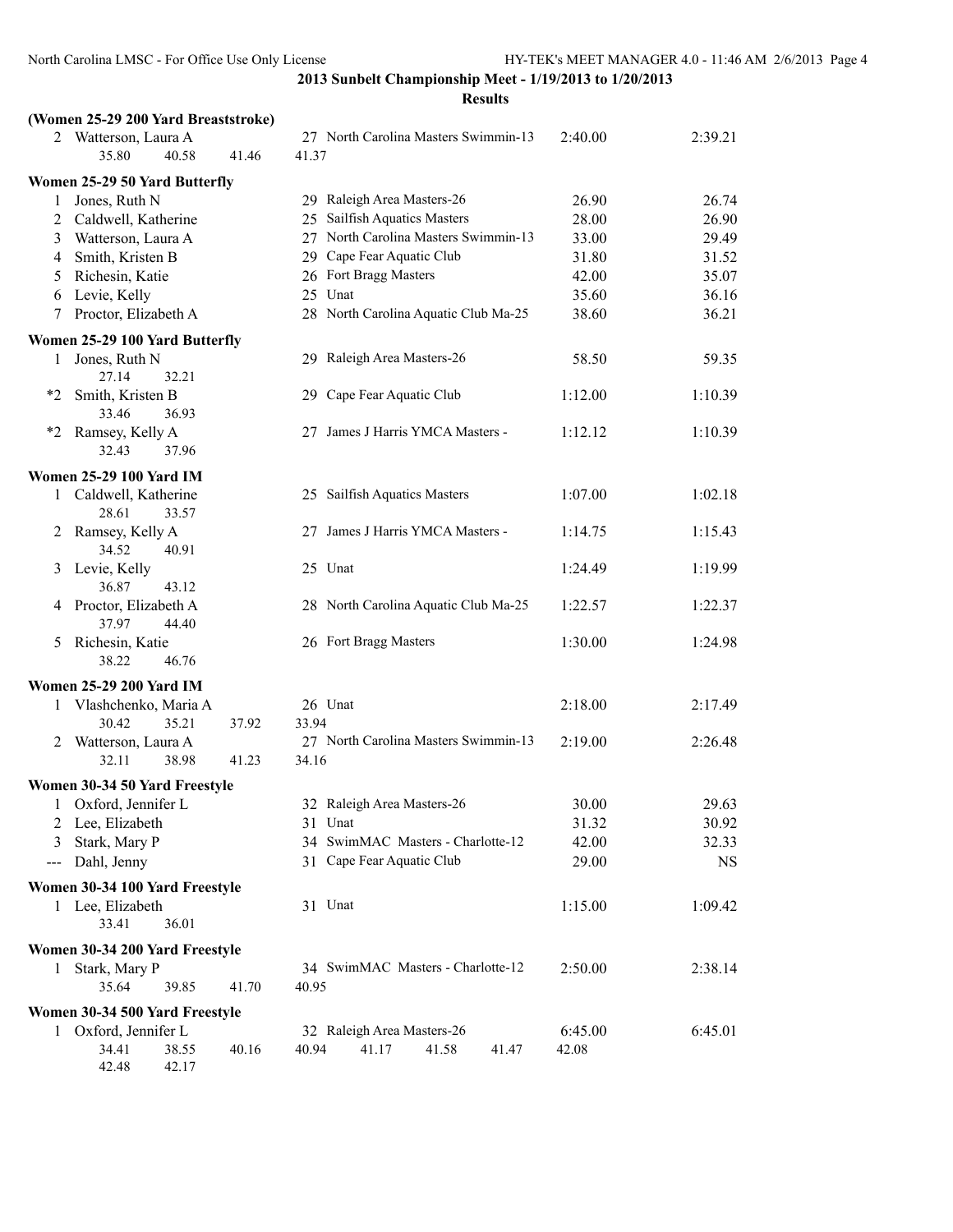| Women 30-34 50 Yard Backstroke                         |                                     |         |           |
|--------------------------------------------------------|-------------------------------------|---------|-----------|
| 1 Stark, Mary P                                        | 34 SwimMAC Masters - Charlotte-12   | 50.00   | 39.04     |
| --- Oxford, Jennifer L                                 | 32 Raleigh Area Masters-26          | 35.00   | <b>NS</b> |
| Women 30-34 100 Yard Backstroke                        |                                     |         |           |
| Oxford, Jennifer L<br>1                                | 32 Raleigh Area Masters-26          | 1:12.00 | 1:14.82   |
| 35.54<br>39.28                                         |                                     |         |           |
| Women 30-34 50 Yard Breaststroke                       |                                     |         |           |
| 1 Lee, Elizabeth                                       | 31 Unat                             | 39.96   | 39.54     |
| 2 Schoff, Lindsay M                                    | 34 SwimMAC Masters - Charlotte-12   | 50.00   | 39.90     |
| Women 30-34 100 Yard Breaststroke                      |                                     |         |           |
| 1 Lee, Elizabeth                                       | 31 Unat                             | 1:30.00 | 1:25.95   |
| 41.37<br>44.58                                         |                                     |         |           |
| 2 Schoff, Lindsay M                                    | 34 SwimMAC Masters - Charlotte-12   | 1:45.00 | 1:27.87   |
| 41.51<br>46.36                                         |                                     |         |           |
| Women 30-34 50 Yard Butterfly                          |                                     |         |           |
| 1 Lee, Elizabeth                                       | 31 Unat                             | 35.00   | 35.39     |
| --- Dahl, Jenny                                        | 31 Cape Fear Aquatic Club           | 29.00   | <b>NS</b> |
| Women 30-34 100 Yard Butterfly                         |                                     |         |           |
| 1 Oxford, Jennifer L                                   | 32 Raleigh Area Masters-26          | 1:15.00 | 1:18.58   |
| 34.80<br>43.78                                         |                                     |         |           |
| --- Dahl, Jenny                                        | 31 Cape Fear Aquatic Club           | 1:10.00 | <b>NS</b> |
| <b>Women 30-34 100 Yard IM</b>                         |                                     |         |           |
| Oxford, Jennifer L<br>1                                | 32 Raleigh Area Masters-26          | 1:30.00 | 1:15.79   |
| 34.16<br>41.63                                         |                                     |         |           |
| 2 Lee, Elizabeth                                       | 31 Unat                             | 1:18.55 | 1:17.94   |
| 37.84<br>40.10                                         |                                     |         |           |
| Stark, Mary P<br>3                                     | 34 SwimMAC Masters - Charlotte-12   | 2:00.00 | 1:23.98   |
| 38.93<br>45.05                                         |                                     |         |           |
| Dahl, Jenny<br>$\qquad \qquad - -$                     | 31 Cape Fear Aquatic Club           | 1:11.00 | <b>NS</b> |
| <b>Women 30-34 200 Yard IM</b>                         |                                     |         |           |
| 1 Oxford, Jennifer L                                   | 32 Raleigh Area Masters-26          | 2:45.00 | 2:45.00   |
| 34.87<br>39.39<br>51.02                                | 39.72                               |         |           |
| Women 35-39 50 Yard Freestyle                          |                                     |         |           |
| 1 Lindauer, Kerry                                      | 38 SwimMAC Masters - Charlotte-12   | 25.16   | 25.47     |
| 2<br>Uhl, Alicia K                                     | 36 Cape Fear Aquatic Club           | 25.61   | 26.00     |
| Lindsey, Elizabeth H<br>3                              | 35 Sailfish Aquatics Masters        | 27.45   | 27.40     |
| Old, Catherine A<br>4                                  | 35 Triad Masters Swimming Greens-21 | 27.96   | 28.13     |
| Mc Leod- Crady, Jennifer<br>$\qquad \qquad \text{---}$ | 37 Mission Viejo Masters-33         | 30.15   | NS        |
| Women 35-39 100 Yard Freestyle                         |                                     |         |           |
| Uhl, Alicia K<br>1                                     | 36 Cape Fear Aquatic Club           | 56.56   | 55.84     |
| 27.23<br>28.61                                         |                                     |         |           |
| Lindsey, Elizabeth H<br>2                              | 35 Sailfish Aquatics Masters        | 1:00.54 | 58.75     |
| 28.58<br>30.17                                         |                                     |         |           |
| Old, Catherine A<br>3<br>31.30                         | 35 Triad Masters Swimming Greens-21 | 1:03.47 | 1:05.17   |
| 33.87                                                  |                                     |         |           |
| Women 35-39 200 Yard Freestyle                         |                                     |         |           |
| 1 Lindsey, Elizabeth H                                 | 35 Sailfish Aquatics Masters        | 2:13.50 | 2:09.61   |
| 29.86<br>32.82<br>33.90                                | 33.03                               |         |           |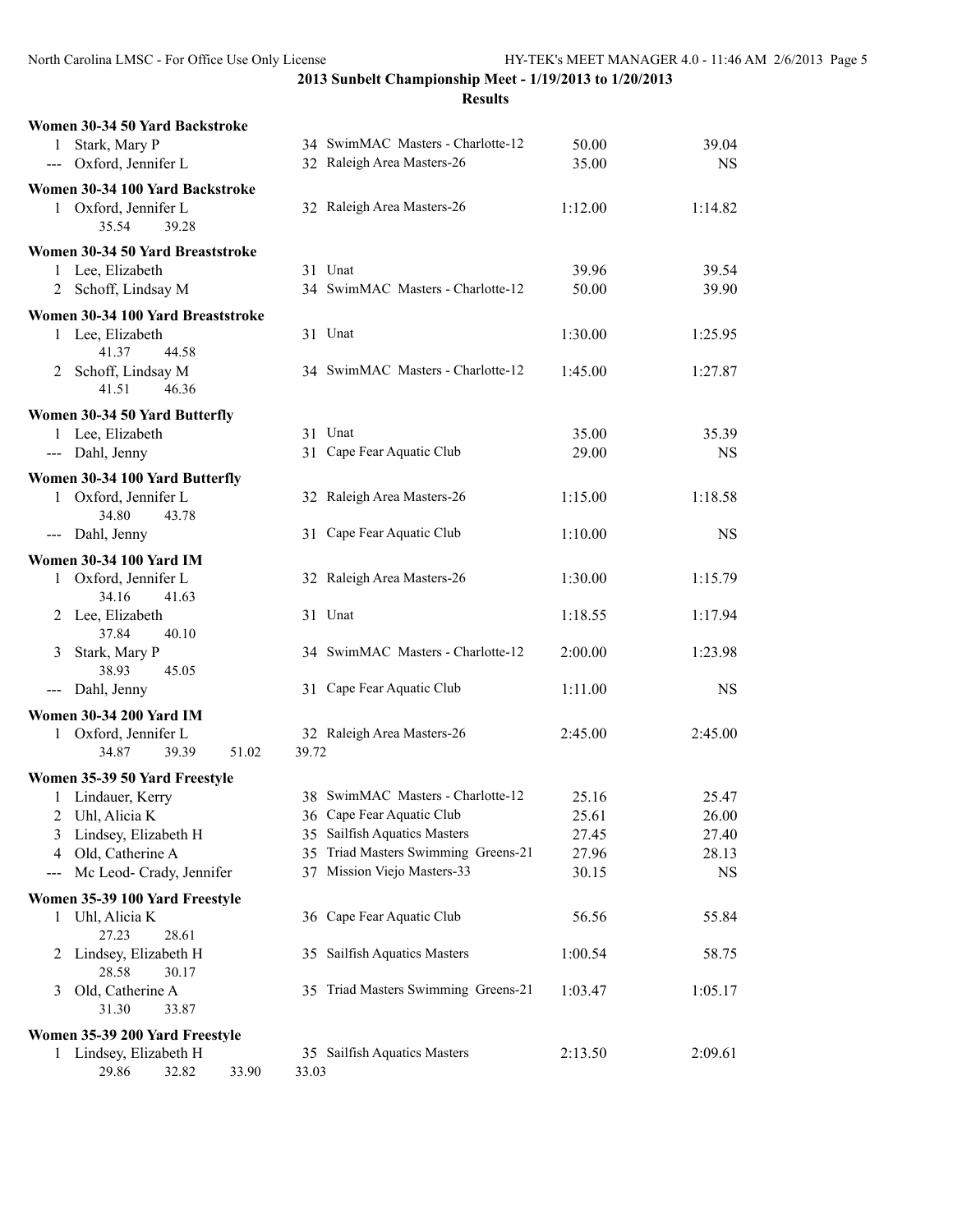| --- Mc Leod- Crady, Jennifer<br>37 Mission Viejo Masters-33<br>2:18.42<br><b>NS</b><br>Women 35-39 500 Yard Freestyle<br>35 Triad Masters Swimming Greens-21<br>1 Old, Catherine A<br>6:10.00<br>6:30.61<br>38.71<br>39.68<br>39.97<br>33.87<br>37.10<br>39.56<br>41.48<br>40.49<br>40.88<br>38.87<br>38 Durham Area Masters Aquatics<br>7:40.00<br>7:15.09<br>Popovich, Nicole M<br>2<br>44.74<br>44.34<br>37.88<br>42.27<br>43.30<br>44.62<br>44.77<br>45.98<br>45.34<br>41.85<br>Women 35-39 1000 Yard Freestyle<br>36 Cape Fear Aquatic Club<br>Uhl, Alicia K<br>12:00.00<br>11:38.58<br>1<br>32.89<br>35.89<br>36.13<br>36.38<br>35.97<br>35.55<br>35.07<br>35.04<br>34.62<br>34.86<br>34.45<br>34.43<br>34.89<br>34.52<br>35.65<br>35.13<br>35.47<br>35.26<br>34.00<br>32.38<br>37 Mission Viejo Masters-33<br>Mc Leod- Crady, Jennifer<br>12:30.52<br><b>NS</b><br>$\qquad \qquad - -$<br>Women 35-39 50 Yard Backstroke<br>38 SwimMAC Masters - Charlotte-12<br>Lindauer, Kerry<br>30.00<br>30.08<br>1<br>Uhl, Alicia K<br>36 Cape Fear Aquatic Club<br>31.60<br>30.90<br>2<br>35 Triad Masters Swimming Greens-21<br>Old, Catherine A<br>31.37<br>31.22<br>3<br>36 James J Harris YMCA Masters -<br>4 Ayers, Koren T<br>40.00<br>35.52<br>Women 35-39 100 Yard Backstroke<br>35 Triad Masters Swimming Greens-21<br>1 Old, Catherine A<br>1:08.83<br>1:08.79<br>33.54<br>35.25<br>36 James J Harris YMCA Masters -<br>2 Ayers, Koren T<br>1:20.00<br>1:12.48<br>35.61<br>36.87<br>Women 35-39 200 Yard Backstroke<br>1 Old, Catherine A<br>35 Triad Masters Swimming Greens-21<br>2:33.74<br>2:32.62<br>39.79<br>37.94<br>35.78<br>39.11<br>37 Mission Viejo Masters-33<br>--- Mc Leod- Crady, Jennifer<br>2:50.28<br><b>NS</b><br>Women 35-39 50 Yard Breaststroke<br>38 SwimMAC Masters - Charlotte-12<br>Lindauer, Kerry<br>33.22<br>32.73<br>1<br>36 Cape Fear Aquatic Club<br>Uhl, Alicia K<br>35.55<br>34.37<br>2<br>38 Durham Area Masters Aquatics<br>Popovich, Nicole M<br>40.00<br>38.31<br>3<br>35 Triad Masters Swimming Greens-21<br>4 Old, Catherine A<br>37.16<br>38.78<br>Women 35-39 100 Yard Breaststroke<br>38 SwimMAC Masters - Charlotte-12<br>Lindauer, Kerry<br>1:11.00<br>1:13.99<br>1<br>34.16<br>39.83<br>35 Triad Masters Swimming Greens-21<br>Old, Catherine A<br>1:22.50<br>1:24.45<br>2<br>38.89<br>45.56<br>Mc Leod- Crady, Jennifer<br>37 Mission Viejo Masters-33<br>1:35.00<br>NS<br>$---$<br>Women 35-39 50 Yard Butterfly<br>38 SwimMAC Masters - Charlotte-12<br>Lindauer, Kerry<br>28.00<br>28.49<br>1<br>Uhl, Alicia K<br>36 Cape Fear Aquatic Club<br>28.96<br>28.62<br>2<br>35 Sailfish Aquatics Masters<br>Lindsey, Elizabeth H<br>35.00<br>31.93<br>3<br>35 Triad Masters Swimming Greens-21<br>Old, Catherine A<br>32.76<br>32.71<br>4<br>Women 35-39 100 Yard IM<br>36 Cape Fear Aquatic Club<br>1 Uhl, Alicia K<br>1:05.22<br>1:03.74 | (Women 35-39 200 Yard Freestyle) |  |  |
|-----------------------------------------------------------------------------------------------------------------------------------------------------------------------------------------------------------------------------------------------------------------------------------------------------------------------------------------------------------------------------------------------------------------------------------------------------------------------------------------------------------------------------------------------------------------------------------------------------------------------------------------------------------------------------------------------------------------------------------------------------------------------------------------------------------------------------------------------------------------------------------------------------------------------------------------------------------------------------------------------------------------------------------------------------------------------------------------------------------------------------------------------------------------------------------------------------------------------------------------------------------------------------------------------------------------------------------------------------------------------------------------------------------------------------------------------------------------------------------------------------------------------------------------------------------------------------------------------------------------------------------------------------------------------------------------------------------------------------------------------------------------------------------------------------------------------------------------------------------------------------------------------------------------------------------------------------------------------------------------------------------------------------------------------------------------------------------------------------------------------------------------------------------------------------------------------------------------------------------------------------------------------------------------------------------------------------------------------------------------------------------------------------------------------------------------------------------------------------------------------------------------------------------------------------------------------------------------------------------------------------------------------------------------------------------------------------------------------------------------------------------------------------------------------------------------------------------------------------------------------------------------------|----------------------------------|--|--|
|                                                                                                                                                                                                                                                                                                                                                                                                                                                                                                                                                                                                                                                                                                                                                                                                                                                                                                                                                                                                                                                                                                                                                                                                                                                                                                                                                                                                                                                                                                                                                                                                                                                                                                                                                                                                                                                                                                                                                                                                                                                                                                                                                                                                                                                                                                                                                                                                                                                                                                                                                                                                                                                                                                                                                                                                                                                                                               |                                  |  |  |
|                                                                                                                                                                                                                                                                                                                                                                                                                                                                                                                                                                                                                                                                                                                                                                                                                                                                                                                                                                                                                                                                                                                                                                                                                                                                                                                                                                                                                                                                                                                                                                                                                                                                                                                                                                                                                                                                                                                                                                                                                                                                                                                                                                                                                                                                                                                                                                                                                                                                                                                                                                                                                                                                                                                                                                                                                                                                                               |                                  |  |  |
|                                                                                                                                                                                                                                                                                                                                                                                                                                                                                                                                                                                                                                                                                                                                                                                                                                                                                                                                                                                                                                                                                                                                                                                                                                                                                                                                                                                                                                                                                                                                                                                                                                                                                                                                                                                                                                                                                                                                                                                                                                                                                                                                                                                                                                                                                                                                                                                                                                                                                                                                                                                                                                                                                                                                                                                                                                                                                               |                                  |  |  |
|                                                                                                                                                                                                                                                                                                                                                                                                                                                                                                                                                                                                                                                                                                                                                                                                                                                                                                                                                                                                                                                                                                                                                                                                                                                                                                                                                                                                                                                                                                                                                                                                                                                                                                                                                                                                                                                                                                                                                                                                                                                                                                                                                                                                                                                                                                                                                                                                                                                                                                                                                                                                                                                                                                                                                                                                                                                                                               |                                  |  |  |
|                                                                                                                                                                                                                                                                                                                                                                                                                                                                                                                                                                                                                                                                                                                                                                                                                                                                                                                                                                                                                                                                                                                                                                                                                                                                                                                                                                                                                                                                                                                                                                                                                                                                                                                                                                                                                                                                                                                                                                                                                                                                                                                                                                                                                                                                                                                                                                                                                                                                                                                                                                                                                                                                                                                                                                                                                                                                                               |                                  |  |  |
|                                                                                                                                                                                                                                                                                                                                                                                                                                                                                                                                                                                                                                                                                                                                                                                                                                                                                                                                                                                                                                                                                                                                                                                                                                                                                                                                                                                                                                                                                                                                                                                                                                                                                                                                                                                                                                                                                                                                                                                                                                                                                                                                                                                                                                                                                                                                                                                                                                                                                                                                                                                                                                                                                                                                                                                                                                                                                               |                                  |  |  |
|                                                                                                                                                                                                                                                                                                                                                                                                                                                                                                                                                                                                                                                                                                                                                                                                                                                                                                                                                                                                                                                                                                                                                                                                                                                                                                                                                                                                                                                                                                                                                                                                                                                                                                                                                                                                                                                                                                                                                                                                                                                                                                                                                                                                                                                                                                                                                                                                                                                                                                                                                                                                                                                                                                                                                                                                                                                                                               |                                  |  |  |
|                                                                                                                                                                                                                                                                                                                                                                                                                                                                                                                                                                                                                                                                                                                                                                                                                                                                                                                                                                                                                                                                                                                                                                                                                                                                                                                                                                                                                                                                                                                                                                                                                                                                                                                                                                                                                                                                                                                                                                                                                                                                                                                                                                                                                                                                                                                                                                                                                                                                                                                                                                                                                                                                                                                                                                                                                                                                                               |                                  |  |  |
|                                                                                                                                                                                                                                                                                                                                                                                                                                                                                                                                                                                                                                                                                                                                                                                                                                                                                                                                                                                                                                                                                                                                                                                                                                                                                                                                                                                                                                                                                                                                                                                                                                                                                                                                                                                                                                                                                                                                                                                                                                                                                                                                                                                                                                                                                                                                                                                                                                                                                                                                                                                                                                                                                                                                                                                                                                                                                               |                                  |  |  |
|                                                                                                                                                                                                                                                                                                                                                                                                                                                                                                                                                                                                                                                                                                                                                                                                                                                                                                                                                                                                                                                                                                                                                                                                                                                                                                                                                                                                                                                                                                                                                                                                                                                                                                                                                                                                                                                                                                                                                                                                                                                                                                                                                                                                                                                                                                                                                                                                                                                                                                                                                                                                                                                                                                                                                                                                                                                                                               |                                  |  |  |
|                                                                                                                                                                                                                                                                                                                                                                                                                                                                                                                                                                                                                                                                                                                                                                                                                                                                                                                                                                                                                                                                                                                                                                                                                                                                                                                                                                                                                                                                                                                                                                                                                                                                                                                                                                                                                                                                                                                                                                                                                                                                                                                                                                                                                                                                                                                                                                                                                                                                                                                                                                                                                                                                                                                                                                                                                                                                                               |                                  |  |  |
|                                                                                                                                                                                                                                                                                                                                                                                                                                                                                                                                                                                                                                                                                                                                                                                                                                                                                                                                                                                                                                                                                                                                                                                                                                                                                                                                                                                                                                                                                                                                                                                                                                                                                                                                                                                                                                                                                                                                                                                                                                                                                                                                                                                                                                                                                                                                                                                                                                                                                                                                                                                                                                                                                                                                                                                                                                                                                               |                                  |  |  |
|                                                                                                                                                                                                                                                                                                                                                                                                                                                                                                                                                                                                                                                                                                                                                                                                                                                                                                                                                                                                                                                                                                                                                                                                                                                                                                                                                                                                                                                                                                                                                                                                                                                                                                                                                                                                                                                                                                                                                                                                                                                                                                                                                                                                                                                                                                                                                                                                                                                                                                                                                                                                                                                                                                                                                                                                                                                                                               |                                  |  |  |
|                                                                                                                                                                                                                                                                                                                                                                                                                                                                                                                                                                                                                                                                                                                                                                                                                                                                                                                                                                                                                                                                                                                                                                                                                                                                                                                                                                                                                                                                                                                                                                                                                                                                                                                                                                                                                                                                                                                                                                                                                                                                                                                                                                                                                                                                                                                                                                                                                                                                                                                                                                                                                                                                                                                                                                                                                                                                                               |                                  |  |  |
|                                                                                                                                                                                                                                                                                                                                                                                                                                                                                                                                                                                                                                                                                                                                                                                                                                                                                                                                                                                                                                                                                                                                                                                                                                                                                                                                                                                                                                                                                                                                                                                                                                                                                                                                                                                                                                                                                                                                                                                                                                                                                                                                                                                                                                                                                                                                                                                                                                                                                                                                                                                                                                                                                                                                                                                                                                                                                               |                                  |  |  |
|                                                                                                                                                                                                                                                                                                                                                                                                                                                                                                                                                                                                                                                                                                                                                                                                                                                                                                                                                                                                                                                                                                                                                                                                                                                                                                                                                                                                                                                                                                                                                                                                                                                                                                                                                                                                                                                                                                                                                                                                                                                                                                                                                                                                                                                                                                                                                                                                                                                                                                                                                                                                                                                                                                                                                                                                                                                                                               |                                  |  |  |
|                                                                                                                                                                                                                                                                                                                                                                                                                                                                                                                                                                                                                                                                                                                                                                                                                                                                                                                                                                                                                                                                                                                                                                                                                                                                                                                                                                                                                                                                                                                                                                                                                                                                                                                                                                                                                                                                                                                                                                                                                                                                                                                                                                                                                                                                                                                                                                                                                                                                                                                                                                                                                                                                                                                                                                                                                                                                                               |                                  |  |  |
|                                                                                                                                                                                                                                                                                                                                                                                                                                                                                                                                                                                                                                                                                                                                                                                                                                                                                                                                                                                                                                                                                                                                                                                                                                                                                                                                                                                                                                                                                                                                                                                                                                                                                                                                                                                                                                                                                                                                                                                                                                                                                                                                                                                                                                                                                                                                                                                                                                                                                                                                                                                                                                                                                                                                                                                                                                                                                               |                                  |  |  |
|                                                                                                                                                                                                                                                                                                                                                                                                                                                                                                                                                                                                                                                                                                                                                                                                                                                                                                                                                                                                                                                                                                                                                                                                                                                                                                                                                                                                                                                                                                                                                                                                                                                                                                                                                                                                                                                                                                                                                                                                                                                                                                                                                                                                                                                                                                                                                                                                                                                                                                                                                                                                                                                                                                                                                                                                                                                                                               |                                  |  |  |
|                                                                                                                                                                                                                                                                                                                                                                                                                                                                                                                                                                                                                                                                                                                                                                                                                                                                                                                                                                                                                                                                                                                                                                                                                                                                                                                                                                                                                                                                                                                                                                                                                                                                                                                                                                                                                                                                                                                                                                                                                                                                                                                                                                                                                                                                                                                                                                                                                                                                                                                                                                                                                                                                                                                                                                                                                                                                                               |                                  |  |  |
|                                                                                                                                                                                                                                                                                                                                                                                                                                                                                                                                                                                                                                                                                                                                                                                                                                                                                                                                                                                                                                                                                                                                                                                                                                                                                                                                                                                                                                                                                                                                                                                                                                                                                                                                                                                                                                                                                                                                                                                                                                                                                                                                                                                                                                                                                                                                                                                                                                                                                                                                                                                                                                                                                                                                                                                                                                                                                               |                                  |  |  |
|                                                                                                                                                                                                                                                                                                                                                                                                                                                                                                                                                                                                                                                                                                                                                                                                                                                                                                                                                                                                                                                                                                                                                                                                                                                                                                                                                                                                                                                                                                                                                                                                                                                                                                                                                                                                                                                                                                                                                                                                                                                                                                                                                                                                                                                                                                                                                                                                                                                                                                                                                                                                                                                                                                                                                                                                                                                                                               |                                  |  |  |
|                                                                                                                                                                                                                                                                                                                                                                                                                                                                                                                                                                                                                                                                                                                                                                                                                                                                                                                                                                                                                                                                                                                                                                                                                                                                                                                                                                                                                                                                                                                                                                                                                                                                                                                                                                                                                                                                                                                                                                                                                                                                                                                                                                                                                                                                                                                                                                                                                                                                                                                                                                                                                                                                                                                                                                                                                                                                                               |                                  |  |  |
|                                                                                                                                                                                                                                                                                                                                                                                                                                                                                                                                                                                                                                                                                                                                                                                                                                                                                                                                                                                                                                                                                                                                                                                                                                                                                                                                                                                                                                                                                                                                                                                                                                                                                                                                                                                                                                                                                                                                                                                                                                                                                                                                                                                                                                                                                                                                                                                                                                                                                                                                                                                                                                                                                                                                                                                                                                                                                               |                                  |  |  |
|                                                                                                                                                                                                                                                                                                                                                                                                                                                                                                                                                                                                                                                                                                                                                                                                                                                                                                                                                                                                                                                                                                                                                                                                                                                                                                                                                                                                                                                                                                                                                                                                                                                                                                                                                                                                                                                                                                                                                                                                                                                                                                                                                                                                                                                                                                                                                                                                                                                                                                                                                                                                                                                                                                                                                                                                                                                                                               |                                  |  |  |
|                                                                                                                                                                                                                                                                                                                                                                                                                                                                                                                                                                                                                                                                                                                                                                                                                                                                                                                                                                                                                                                                                                                                                                                                                                                                                                                                                                                                                                                                                                                                                                                                                                                                                                                                                                                                                                                                                                                                                                                                                                                                                                                                                                                                                                                                                                                                                                                                                                                                                                                                                                                                                                                                                                                                                                                                                                                                                               |                                  |  |  |
|                                                                                                                                                                                                                                                                                                                                                                                                                                                                                                                                                                                                                                                                                                                                                                                                                                                                                                                                                                                                                                                                                                                                                                                                                                                                                                                                                                                                                                                                                                                                                                                                                                                                                                                                                                                                                                                                                                                                                                                                                                                                                                                                                                                                                                                                                                                                                                                                                                                                                                                                                                                                                                                                                                                                                                                                                                                                                               |                                  |  |  |
|                                                                                                                                                                                                                                                                                                                                                                                                                                                                                                                                                                                                                                                                                                                                                                                                                                                                                                                                                                                                                                                                                                                                                                                                                                                                                                                                                                                                                                                                                                                                                                                                                                                                                                                                                                                                                                                                                                                                                                                                                                                                                                                                                                                                                                                                                                                                                                                                                                                                                                                                                                                                                                                                                                                                                                                                                                                                                               |                                  |  |  |
|                                                                                                                                                                                                                                                                                                                                                                                                                                                                                                                                                                                                                                                                                                                                                                                                                                                                                                                                                                                                                                                                                                                                                                                                                                                                                                                                                                                                                                                                                                                                                                                                                                                                                                                                                                                                                                                                                                                                                                                                                                                                                                                                                                                                                                                                                                                                                                                                                                                                                                                                                                                                                                                                                                                                                                                                                                                                                               |                                  |  |  |
|                                                                                                                                                                                                                                                                                                                                                                                                                                                                                                                                                                                                                                                                                                                                                                                                                                                                                                                                                                                                                                                                                                                                                                                                                                                                                                                                                                                                                                                                                                                                                                                                                                                                                                                                                                                                                                                                                                                                                                                                                                                                                                                                                                                                                                                                                                                                                                                                                                                                                                                                                                                                                                                                                                                                                                                                                                                                                               |                                  |  |  |
|                                                                                                                                                                                                                                                                                                                                                                                                                                                                                                                                                                                                                                                                                                                                                                                                                                                                                                                                                                                                                                                                                                                                                                                                                                                                                                                                                                                                                                                                                                                                                                                                                                                                                                                                                                                                                                                                                                                                                                                                                                                                                                                                                                                                                                                                                                                                                                                                                                                                                                                                                                                                                                                                                                                                                                                                                                                                                               |                                  |  |  |
|                                                                                                                                                                                                                                                                                                                                                                                                                                                                                                                                                                                                                                                                                                                                                                                                                                                                                                                                                                                                                                                                                                                                                                                                                                                                                                                                                                                                                                                                                                                                                                                                                                                                                                                                                                                                                                                                                                                                                                                                                                                                                                                                                                                                                                                                                                                                                                                                                                                                                                                                                                                                                                                                                                                                                                                                                                                                                               |                                  |  |  |
|                                                                                                                                                                                                                                                                                                                                                                                                                                                                                                                                                                                                                                                                                                                                                                                                                                                                                                                                                                                                                                                                                                                                                                                                                                                                                                                                                                                                                                                                                                                                                                                                                                                                                                                                                                                                                                                                                                                                                                                                                                                                                                                                                                                                                                                                                                                                                                                                                                                                                                                                                                                                                                                                                                                                                                                                                                                                                               |                                  |  |  |
|                                                                                                                                                                                                                                                                                                                                                                                                                                                                                                                                                                                                                                                                                                                                                                                                                                                                                                                                                                                                                                                                                                                                                                                                                                                                                                                                                                                                                                                                                                                                                                                                                                                                                                                                                                                                                                                                                                                                                                                                                                                                                                                                                                                                                                                                                                                                                                                                                                                                                                                                                                                                                                                                                                                                                                                                                                                                                               |                                  |  |  |
|                                                                                                                                                                                                                                                                                                                                                                                                                                                                                                                                                                                                                                                                                                                                                                                                                                                                                                                                                                                                                                                                                                                                                                                                                                                                                                                                                                                                                                                                                                                                                                                                                                                                                                                                                                                                                                                                                                                                                                                                                                                                                                                                                                                                                                                                                                                                                                                                                                                                                                                                                                                                                                                                                                                                                                                                                                                                                               |                                  |  |  |
|                                                                                                                                                                                                                                                                                                                                                                                                                                                                                                                                                                                                                                                                                                                                                                                                                                                                                                                                                                                                                                                                                                                                                                                                                                                                                                                                                                                                                                                                                                                                                                                                                                                                                                                                                                                                                                                                                                                                                                                                                                                                                                                                                                                                                                                                                                                                                                                                                                                                                                                                                                                                                                                                                                                                                                                                                                                                                               |                                  |  |  |
|                                                                                                                                                                                                                                                                                                                                                                                                                                                                                                                                                                                                                                                                                                                                                                                                                                                                                                                                                                                                                                                                                                                                                                                                                                                                                                                                                                                                                                                                                                                                                                                                                                                                                                                                                                                                                                                                                                                                                                                                                                                                                                                                                                                                                                                                                                                                                                                                                                                                                                                                                                                                                                                                                                                                                                                                                                                                                               |                                  |  |  |
|                                                                                                                                                                                                                                                                                                                                                                                                                                                                                                                                                                                                                                                                                                                                                                                                                                                                                                                                                                                                                                                                                                                                                                                                                                                                                                                                                                                                                                                                                                                                                                                                                                                                                                                                                                                                                                                                                                                                                                                                                                                                                                                                                                                                                                                                                                                                                                                                                                                                                                                                                                                                                                                                                                                                                                                                                                                                                               |                                  |  |  |
|                                                                                                                                                                                                                                                                                                                                                                                                                                                                                                                                                                                                                                                                                                                                                                                                                                                                                                                                                                                                                                                                                                                                                                                                                                                                                                                                                                                                                                                                                                                                                                                                                                                                                                                                                                                                                                                                                                                                                                                                                                                                                                                                                                                                                                                                                                                                                                                                                                                                                                                                                                                                                                                                                                                                                                                                                                                                                               |                                  |  |  |
|                                                                                                                                                                                                                                                                                                                                                                                                                                                                                                                                                                                                                                                                                                                                                                                                                                                                                                                                                                                                                                                                                                                                                                                                                                                                                                                                                                                                                                                                                                                                                                                                                                                                                                                                                                                                                                                                                                                                                                                                                                                                                                                                                                                                                                                                                                                                                                                                                                                                                                                                                                                                                                                                                                                                                                                                                                                                                               |                                  |  |  |
|                                                                                                                                                                                                                                                                                                                                                                                                                                                                                                                                                                                                                                                                                                                                                                                                                                                                                                                                                                                                                                                                                                                                                                                                                                                                                                                                                                                                                                                                                                                                                                                                                                                                                                                                                                                                                                                                                                                                                                                                                                                                                                                                                                                                                                                                                                                                                                                                                                                                                                                                                                                                                                                                                                                                                                                                                                                                                               |                                  |  |  |
|                                                                                                                                                                                                                                                                                                                                                                                                                                                                                                                                                                                                                                                                                                                                                                                                                                                                                                                                                                                                                                                                                                                                                                                                                                                                                                                                                                                                                                                                                                                                                                                                                                                                                                                                                                                                                                                                                                                                                                                                                                                                                                                                                                                                                                                                                                                                                                                                                                                                                                                                                                                                                                                                                                                                                                                                                                                                                               |                                  |  |  |
|                                                                                                                                                                                                                                                                                                                                                                                                                                                                                                                                                                                                                                                                                                                                                                                                                                                                                                                                                                                                                                                                                                                                                                                                                                                                                                                                                                                                                                                                                                                                                                                                                                                                                                                                                                                                                                                                                                                                                                                                                                                                                                                                                                                                                                                                                                                                                                                                                                                                                                                                                                                                                                                                                                                                                                                                                                                                                               |                                  |  |  |
|                                                                                                                                                                                                                                                                                                                                                                                                                                                                                                                                                                                                                                                                                                                                                                                                                                                                                                                                                                                                                                                                                                                                                                                                                                                                                                                                                                                                                                                                                                                                                                                                                                                                                                                                                                                                                                                                                                                                                                                                                                                                                                                                                                                                                                                                                                                                                                                                                                                                                                                                                                                                                                                                                                                                                                                                                                                                                               |                                  |  |  |
|                                                                                                                                                                                                                                                                                                                                                                                                                                                                                                                                                                                                                                                                                                                                                                                                                                                                                                                                                                                                                                                                                                                                                                                                                                                                                                                                                                                                                                                                                                                                                                                                                                                                                                                                                                                                                                                                                                                                                                                                                                                                                                                                                                                                                                                                                                                                                                                                                                                                                                                                                                                                                                                                                                                                                                                                                                                                                               |                                  |  |  |
|                                                                                                                                                                                                                                                                                                                                                                                                                                                                                                                                                                                                                                                                                                                                                                                                                                                                                                                                                                                                                                                                                                                                                                                                                                                                                                                                                                                                                                                                                                                                                                                                                                                                                                                                                                                                                                                                                                                                                                                                                                                                                                                                                                                                                                                                                                                                                                                                                                                                                                                                                                                                                                                                                                                                                                                                                                                                                               |                                  |  |  |
|                                                                                                                                                                                                                                                                                                                                                                                                                                                                                                                                                                                                                                                                                                                                                                                                                                                                                                                                                                                                                                                                                                                                                                                                                                                                                                                                                                                                                                                                                                                                                                                                                                                                                                                                                                                                                                                                                                                                                                                                                                                                                                                                                                                                                                                                                                                                                                                                                                                                                                                                                                                                                                                                                                                                                                                                                                                                                               |                                  |  |  |
|                                                                                                                                                                                                                                                                                                                                                                                                                                                                                                                                                                                                                                                                                                                                                                                                                                                                                                                                                                                                                                                                                                                                                                                                                                                                                                                                                                                                                                                                                                                                                                                                                                                                                                                                                                                                                                                                                                                                                                                                                                                                                                                                                                                                                                                                                                                                                                                                                                                                                                                                                                                                                                                                                                                                                                                                                                                                                               | 29.55<br>34.19                   |  |  |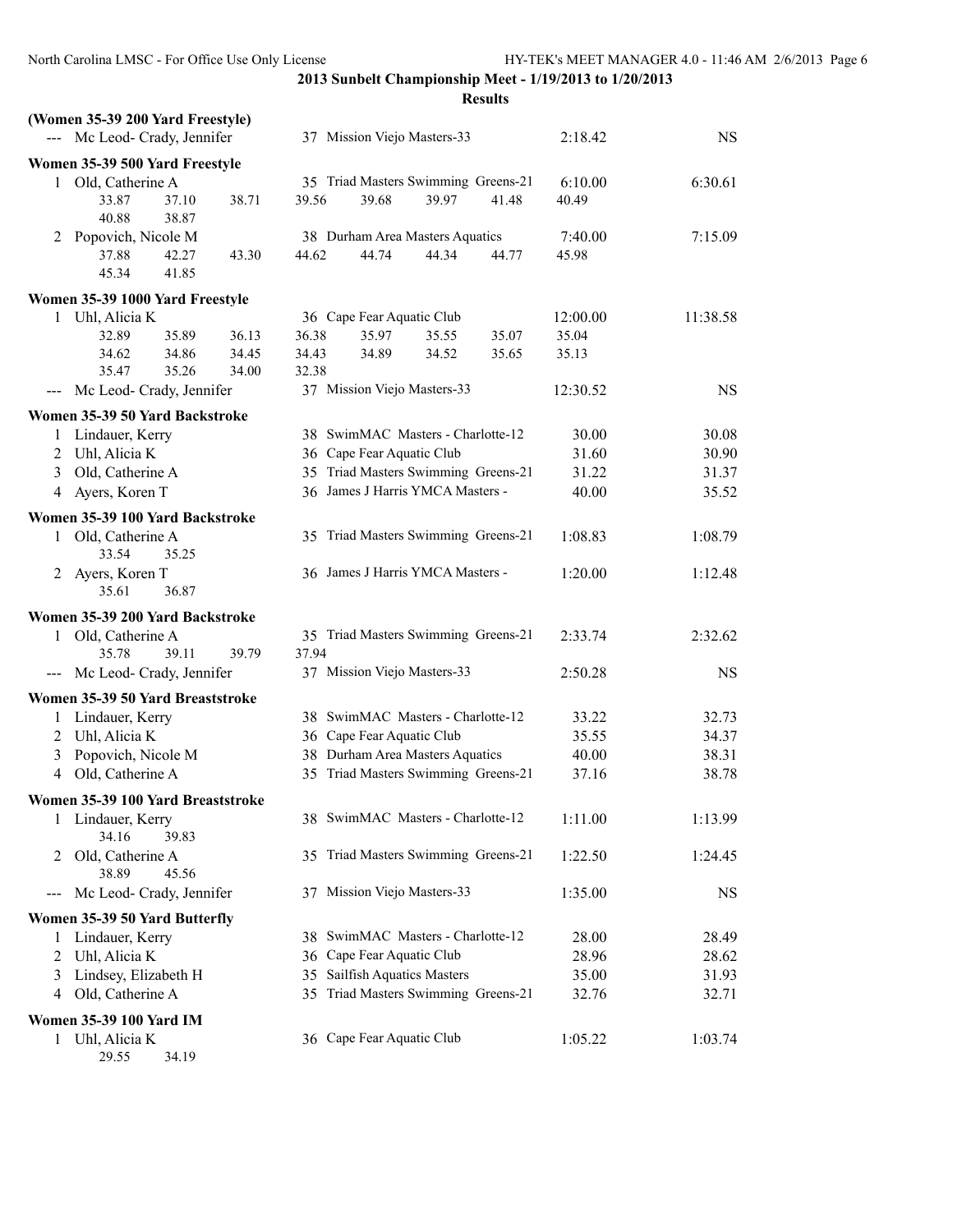|        | (Women 35-39 100 Yard IM)              |       |                                                                           |                |                |
|--------|----------------------------------------|-------|---------------------------------------------------------------------------|----------------|----------------|
|        | 2 Lindauer, Kerry<br>35.49<br>28.91    |       | 38 SwimMAC Masters - Charlotte-12                                         | 1:03.70        | 1:04.40        |
| 3      | Lindsey, Elizabeth H<br>32.86<br>37.39 |       | 35 Sailfish Aquatics Masters                                              | 1:12.14        | 1:10.25        |
| 4      | Ayers, Koren T<br>35.58<br>37.78       |       | 36 James J Harris YMCA Masters -                                          | 1:20.00        | 1:13.36        |
| 5      | Old, Catherine A<br>33.77<br>40.60     |       | 35 Triad Masters Swimming Greens-21                                       | 1:10.72        | 1:14.37        |
|        | <b>Women 35-39 200 Yard IM</b>         |       |                                                                           |                |                |
| 1      | Uhl, Alicia K                          |       | 36 Cape Fear Aquatic Club                                                 | 2:18.46        | 2:21.13        |
|        | 31.24<br>36.24<br>42.05                | 31.60 |                                                                           |                |                |
| 2      | Lindsey, Elizabeth H                   |       | 35 Sailfish Aquatics Masters                                              | 2:43.00        | 2:32.25        |
|        | 33.85<br>39.18<br>47.05                | 32.17 |                                                                           |                |                |
|        | Women 40-44 50 Yard Freestyle          |       |                                                                           |                |                |
| 1      | Braun, Erika L                         |       | 40 Raleigh Area Masters-26                                                | 23.30          | 23.45          |
| 2      | Holland, Amy S                         |       | 41 North Mecklenburg Aquatics Mas                                         | 26.00          | 25.70          |
| 3      | Harris, Stacey                         |       | 42 SwimMAC Masters - Charlotte-12                                         | 30.12          | 28.81          |
| 4      | Rudisill, Kamie M                      |       | 43 North Carolina Masters Swimmin-13                                      | 30.31          | 30.10          |
| 5      | Bodin, Sarah                           |       | 43 Enfinity Aquatic Club-33                                               | 29.46          | 30.13          |
| 6      | Kitzmiller, Karen L                    |       | 40 Mecklenburg Swim Association M<br>42 North Carolina Masters Swimmin-13 | 35.00          | 30.43          |
| 7      | Atkinson, Caroline C                   |       |                                                                           | 32.14          | 31.61          |
| 8<br>9 | Kryssing, Danielle<br>Bernard, Heidi   |       | 44 North Mecklenburg Aquatics Mas<br>43 Sailfish Aquatics Masters         | 32.19<br>40.00 | 31.62<br>31.68 |
| 10     | Dempsey, Michelle                      |       | 43 SwimMAC Masters - Charlotte-12                                         | 31.00          | 32.93          |
| 11     | Clemente, Robyn F                      |       | 44 SwimMAC Masters - Charlotte-12                                         | 42.00          | 33.54          |
| 12     | Trapp, Angie                           |       | 40 Sailfish Aquatics Masters                                              | 38.97          | 37.95          |
| 13     | Mangan, Lynn J                         |       | 44 Sailfish Aquatics Masters                                              | 50.00          | 39.10          |
| 14     | Perry, Lisa A                          |       | 41 Sailfish Aquatics Masters                                              | 42.19          | 40.25          |
| ---    | St Jean, Rebecca V                     |       | 42 WV Masters Swimming-12                                                 | 29.00          | <b>NS</b>      |
| $---$  | Hageman, Heather M                     |       | 42 Charlotte SwimMasters-33                                               | 28.00          | <b>NS</b>      |
| $---$  | Nelson, Stephanie A                    |       | 41 Sailfish Aquatics Masters                                              | 36.36          | <b>NS</b>      |
|        | Women 40-44 100 Yard Freestyle         |       |                                                                           |                |                |
| 1      | Braun, Erika L                         |       | 40 Raleigh Area Masters-26                                                | 50.59          | 51.03          |
|        | 24.21<br>26.82                         |       |                                                                           |                |                |
| 2      | Holland, Amy S<br>28.04 29.85          |       | 41 North Mecklenburg Aquatics Mas                                         | 57.00          | 57.89          |
| 3      | Maycock, Cary W<br>30.25<br>31.50      |       | 44 Greensboro Swimming Associatio                                         | 1:00.44        | 1:01.75        |
| 4      | Harris, Stacey<br>30.26<br>32.83       |       | 42 SwimMAC Masters - Charlotte-12                                         | 1:04.59        | 1:03.09        |
| 5      | Kitzmiller, Karen L<br>31.87<br>35.79  |       | 40 Mecklenburg Swim Association M                                         | 1:18.00        | 1:07.66        |
| 6      | Bodin, Sarah<br>32.92<br>36.05         |       | 43 Enfinity Aquatic Club-33                                               | 1:06.38        | 1:08.97        |
| 7      | Bernard, Heidi<br>33.23<br>37.31       |       | 43 Sailfish Aquatics Masters                                              | 1:20.00        | 1:10.54        |
| $---$  | St Jean, Rebecca V                     |       | 42 WV Masters Swimming-12                                                 | 1:10.00        | NS             |
| ---    | Rudisill, Kamie M                      |       | 43 North Carolina Masters Swimmin-13                                      | 1:04.63        | <b>NS</b>      |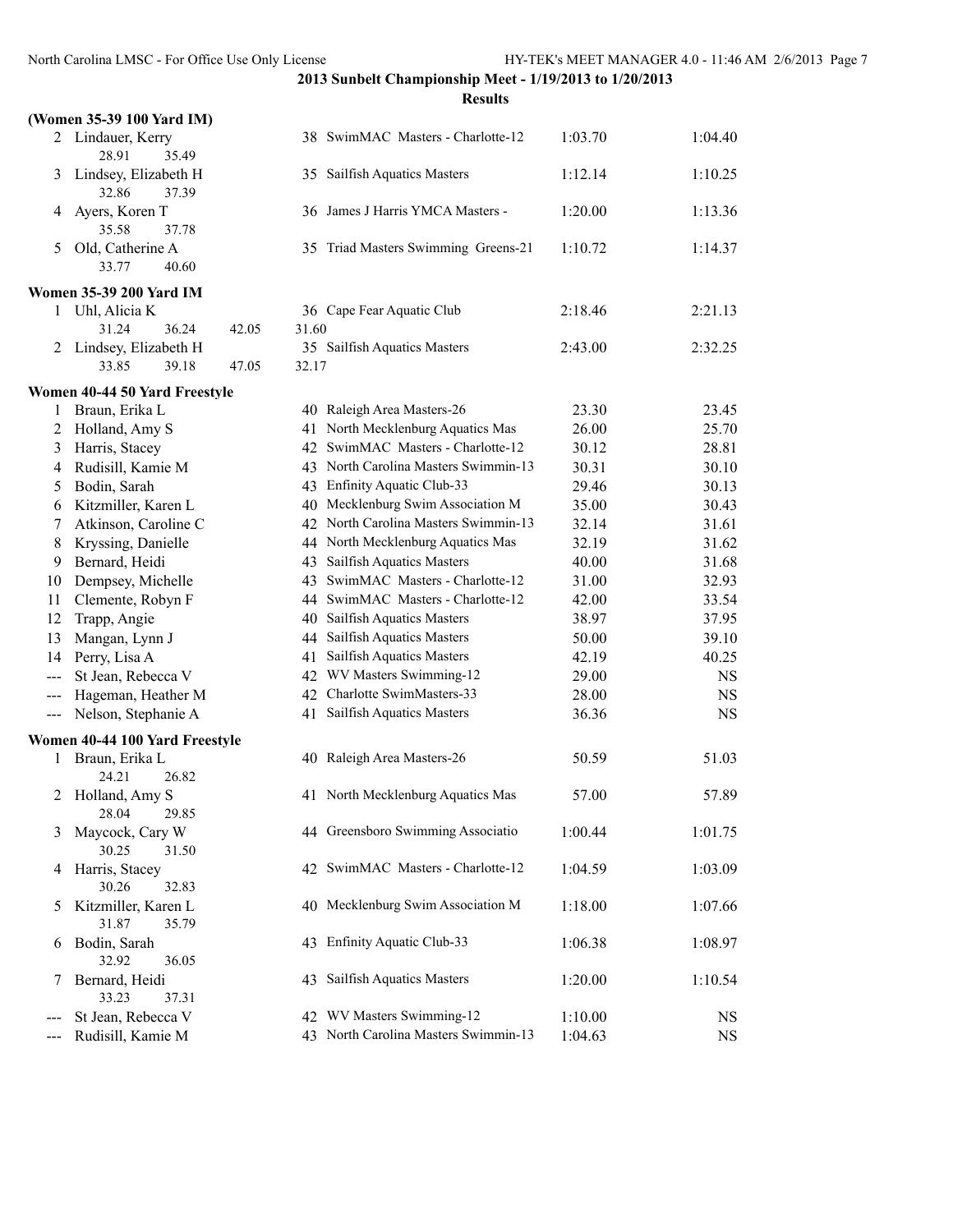|          | Women 40-44 200 Yard Freestyle   |       |       |       |                                                                        |       |       |                |                |
|----------|----------------------------------|-------|-------|-------|------------------------------------------------------------------------|-------|-------|----------------|----------------|
| 1        | Rudisill, Kamie M                |       |       |       | 43 North Carolina Masters Swimmin-13                                   |       |       | 2:23.79        | 2:19.17        |
|          | 32.70                            | 35.54 | 36.54 | 34.39 |                                                                        |       |       |                |                |
| 2        | Harris, Stacey                   |       |       |       | 42 SwimMAC Masters - Charlotte-12                                      |       |       | 2:30.59        | 2:21.48        |
|          | 33.93                            | 35.91 | 36.63 | 35.01 |                                                                        |       |       |                |                |
| 3        | Dempsey, Michelle                |       |       |       | 43 SwimMAC Masters - Charlotte-12                                      |       |       | 2:40.00        | 2:34.95        |
|          | 35.98                            | 39.02 | 40.08 | 39.87 |                                                                        |       |       |                |                |
| 4        | Bernard, Heidi                   |       |       |       | 43 Sailfish Aquatics Masters                                           |       |       | 2:45.00        | 2:42.45        |
|          | 35.03                            | 40.73 | 43.49 | 43.20 |                                                                        |       |       |                |                |
| 5        | Trapp, Angie                     |       |       |       | 40 Sailfish Aquatics Masters                                           |       |       | 2:50.00        | 3:10.21        |
|          | 44.37                            | 47.80 | 49.28 | 48.76 |                                                                        |       |       |                |                |
| $---$    | St Jean, Rebecca V               |       |       |       | 42 WV Masters Swimming-12                                              |       |       | 2:35.00        | <b>NS</b>      |
|          | Women 40-44 500 Yard Freestyle   |       |       |       |                                                                        |       |       |                |                |
| 1        | Maycock, Cary W                  |       |       |       | 44 Greensboro Swimming Associatio                                      |       |       | 6:18.58        | 6:18.44        |
|          | 32.71                            | 35.96 | 37.58 | 38.48 | 39.07                                                                  | 39.09 | 39.39 | 39.40          |                |
|          | 39.37                            | 37.39 |       |       |                                                                        |       |       |                |                |
|          | Women 40-44 1000 Yard Freestyle  |       |       |       |                                                                        |       |       |                |                |
| 1        | Rudisill, Kamie M                |       |       |       | 43 North Carolina Masters Swimmin-13                                   |       |       | 12:58.43       | 12:45.00       |
|          | 34.41                            | 37.37 | 39.03 | 39.09 | 38.01                                                                  | 38.87 | 38.83 | 38.81          |                |
|          | 38.93                            | 39.18 | 38.95 | 38.90 | 38.83                                                                  | 38.80 | 38.54 | 38.61          |                |
|          | 38.26                            | 38.11 | 37.67 | 35.80 |                                                                        |       |       |                |                |
| 2        | Harris, Stacey                   |       |       |       | 42 SwimMAC Masters - Charlotte-12                                      |       |       | 13:25.57       | 13:10.29       |
|          | 35.67                            | 38.17 | 38.75 | 39.52 | 39.50                                                                  | 40.11 | 39.97 | 39.50          |                |
|          | 39.59                            | 39.96 | 40.10 | 39.61 | 40.13                                                                  | 40.11 | 39.77 | 40.15          |                |
|          | 40.03                            | 40.15 | 40.41 | 39.09 |                                                                        |       |       |                |                |
|          | Women 40-44 50 Yard Backstroke   |       |       |       |                                                                        |       |       |                |                |
| 1        | Braun, Erika L                   |       |       |       | 40 Raleigh Area Masters-26                                             |       |       | 27.34          | 27.51          |
| 2        | Holland, Amy S                   |       |       |       | 41 North Mecklenburg Aquatics Mas                                      |       |       | 31.00          | 30.84          |
| 3        | Hageman, Heather M               |       |       |       | 42 Charlotte SwimMasters-33                                            |       |       | 35.00          | 32.44          |
| 4        | Kitzmiller, Karen L              |       |       |       | 40 Mecklenburg Swim Association M                                      |       |       | 40.00          | 35.34          |
| 5        | Bodin, Sarah                     |       |       |       | 43 Enfinity Aquatic Club-33                                            |       |       | 35.00          | 36.56          |
| 6        | Atkinson, Caroline C             |       |       |       | 42 North Carolina Masters Swimmin-13                                   |       |       | 37.96          | 36.61          |
| 7        | Dempsey, Michelle                |       |       |       | 43 SwimMAC Masters - Charlotte-12<br>44 North Mecklenburg Aquatics Mas |       |       | 36.00          | 37.86          |
| 8<br>9   | Kryssing, Danielle               |       |       |       | 43 Sailfish Aquatics Masters                                           |       |       | 38.92          | 37.88          |
|          | Bernard, Heidi                   |       |       |       | 40 Sailfish Aquatics Masters                                           |       |       | 43.00<br>53.50 | 38.27<br>49.85 |
| 10<br>11 | Trapp, Angie<br>Perry, Lisa A    |       |       |       | 41 Sailfish Aquatics Masters                                           |       |       | 1:01.51        | 53.99          |
|          | St Jean, Rebecca V               |       |       |       | 42 WV Masters Swimming-12                                              |       |       | 38.00          | <b>NS</b>      |
| ---      | Nelson, Stephanie A              |       |       |       | 41 Sailfish Aquatics Masters                                           |       |       | 40.00          | <b>NS</b>      |
|          |                                  |       |       |       |                                                                        |       |       |                |                |
|          | Women 40-44 100 Yard Backstroke  |       |       |       |                                                                        |       |       |                |                |
| $---$    | Holland, Amy S                   |       |       |       | 41 North Mecklenburg Aquatics Mas                                      |       |       | 1:10.00        | NS             |
|          | Rudisill, Kamie M                |       |       |       | 43 North Carolina Masters Swimmin-13                                   |       |       | 1:15.26        | <b>NS</b>      |
|          | Women 40-44 200 Yard Backstroke  |       |       |       |                                                                        |       |       |                |                |
| 1        | Atkinson, Caroline C             |       |       |       | 42 North Carolina Masters Swimmin-13                                   |       |       | 3:05.47        | 2:59.06        |
|          | 40.62                            | 44.79 | 46.12 | 47.53 |                                                                        |       |       |                |                |
|          | Women 40-44 50 Yard Breaststroke |       |       |       |                                                                        |       |       |                |                |
| 1        | Braun, Erika L                   |       |       |       | 40 Raleigh Area Masters-26                                             |       |       | 30.19          | 31.08          |
| 2        | Kitzmiller, Karen L              |       |       |       | 40 Mecklenburg Swim Association M                                      |       |       | 45.00          | 39.48          |
| 3        | Wholley, Kathy                   |       |       |       | 43 Mecklenburg Swim Association M                                      |       |       | 50.00          | 40.44          |
| 4        | Bernard, Heidi                   |       |       | 43    | Sailfish Aquatics Masters                                              |       |       | 45.00          | 42.55          |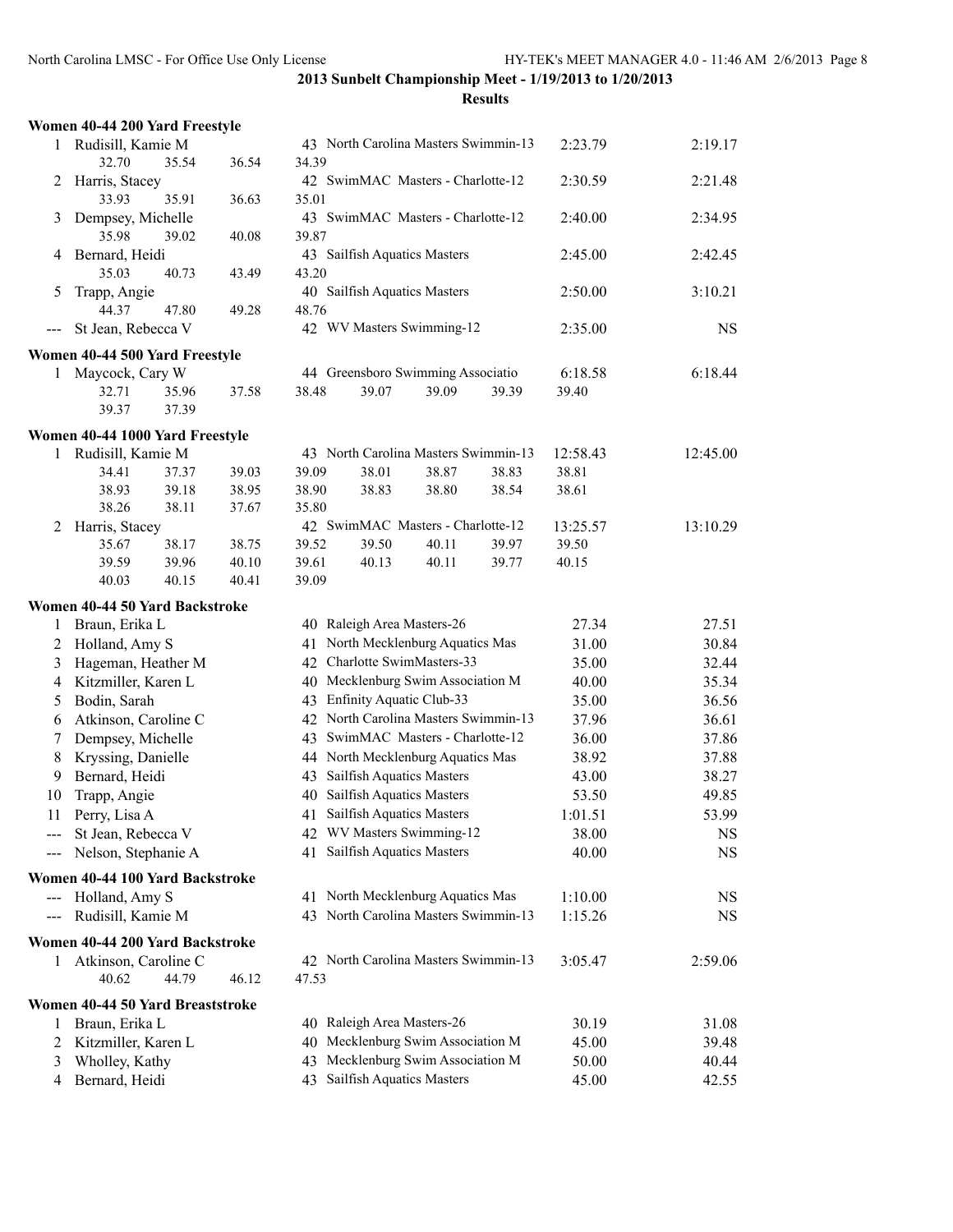**2013 Sunbelt Championship Meet - 1/19/2013 to 1/20/2013 Results**

|                                                                                                                                                                                                                                                                                                                                                                                              | (Women 40-44 50 Yard Breaststroke)     |       |       |                                      |         |           |
|----------------------------------------------------------------------------------------------------------------------------------------------------------------------------------------------------------------------------------------------------------------------------------------------------------------------------------------------------------------------------------------------|----------------------------------------|-------|-------|--------------------------------------|---------|-----------|
|                                                                                                                                                                                                                                                                                                                                                                                              | --- St Jean, Rebecca V                 |       |       | 42 WV Masters Swimming-12            | 38.00   | <b>NS</b> |
| $\qquad \qquad - -$                                                                                                                                                                                                                                                                                                                                                                          | Rudisill, Kamie M                      |       |       | 43 North Carolina Masters Swimmin-13 | 42.43   | NS        |
|                                                                                                                                                                                                                                                                                                                                                                                              | Women 40-44 100 Yard Breaststroke      |       |       |                                      |         |           |
| $\mathbf{1}$                                                                                                                                                                                                                                                                                                                                                                                 | Kryssing, Danielle<br>41.41<br>45.50   |       |       | 44 North Mecklenburg Aquatics Mas    | 1:27.99 | 1:26.91   |
| 2                                                                                                                                                                                                                                                                                                                                                                                            | Mangan, Lynn J<br>49.68<br>56.34       |       |       | 44 Sailfish Aquatics Masters         | 2:45.00 | 1:46.02   |
| ---                                                                                                                                                                                                                                                                                                                                                                                          | St Jean, Rebecca V                     |       |       | 42 WV Masters Swimming-12            | 1:29.00 | <b>NS</b> |
|                                                                                                                                                                                                                                                                                                                                                                                              | Women 40-44 200 Yard Breaststroke      |       |       |                                      |         |           |
| $\mathbf{1}$                                                                                                                                                                                                                                                                                                                                                                                 | Maycock, Cary W                        |       |       | 44 Greensboro Swimming Associatio    | 3:07.42 | 3:08.50   |
|                                                                                                                                                                                                                                                                                                                                                                                              | 43.35<br>48.84                         | 48.31 | 48.00 |                                      |         |           |
|                                                                                                                                                                                                                                                                                                                                                                                              | Women 40-44 50 Yard Butterfly          |       |       |                                      |         |           |
| 1                                                                                                                                                                                                                                                                                                                                                                                            | Braun, Erika L                         |       |       | 40 Raleigh Area Masters-26           | 25.24   | 25.30     |
| 2                                                                                                                                                                                                                                                                                                                                                                                            | Holland, Amy S                         |       |       | 41 North Mecklenburg Aquatics Mas    | 29.00   | 28.90     |
| 3                                                                                                                                                                                                                                                                                                                                                                                            | Bodin, Sarah                           |       |       | 43 Enfinity Aquatic Club-33          | 30.89   | 32.66     |
| 4                                                                                                                                                                                                                                                                                                                                                                                            | Harris, Stacey                         |       |       | 42 SwimMAC Masters - Charlotte-12    | 35.57   | 33.02     |
| 5                                                                                                                                                                                                                                                                                                                                                                                            | Wholley, Kathy                         |       |       | 43 Mecklenburg Swim Association M    | 45.00   | 33.67     |
| $\frac{1}{2} \frac{1}{2} \frac{1}{2} \frac{1}{2} \frac{1}{2} \frac{1}{2} \frac{1}{2} \frac{1}{2} \frac{1}{2} \frac{1}{2} \frac{1}{2} \frac{1}{2} \frac{1}{2} \frac{1}{2} \frac{1}{2} \frac{1}{2} \frac{1}{2} \frac{1}{2} \frac{1}{2} \frac{1}{2} \frac{1}{2} \frac{1}{2} \frac{1}{2} \frac{1}{2} \frac{1}{2} \frac{1}{2} \frac{1}{2} \frac{1}{2} \frac{1}{2} \frac{1}{2} \frac{1}{2} \frac{$ | St Jean, Rebecca V                     |       |       | 42 WV Masters Swimming-12            | 36.00   | <b>NS</b> |
|                                                                                                                                                                                                                                                                                                                                                                                              |                                        |       |       |                                      |         |           |
|                                                                                                                                                                                                                                                                                                                                                                                              | <b>Women 40-44 100 Yard IM</b>         |       |       |                                      |         |           |
| 1                                                                                                                                                                                                                                                                                                                                                                                            | Braun, Erika L                         |       |       | 40 Raleigh Area Masters-26           | 57.95   | 58.68     |
|                                                                                                                                                                                                                                                                                                                                                                                              | 26.67<br>32.01                         |       |       |                                      |         |           |
| 2                                                                                                                                                                                                                                                                                                                                                                                            | Holland, Amy S<br>30.35<br>35.67       |       |       | 41 North Mecklenburg Aquatics Mas    | 1:05.00 | 1:06.02   |
| 3                                                                                                                                                                                                                                                                                                                                                                                            | Hageman, Heather M<br>32.24<br>37.69   |       |       | 42 Charlotte SwimMasters-33          | 1:15.00 | 1:09.93   |
| 4                                                                                                                                                                                                                                                                                                                                                                                            | Harris, Stacey<br>40.56<br>34.62       |       |       | 42 SwimMAC Masters - Charlotte-12    | 1:18.62 | 1:15.18   |
| 5                                                                                                                                                                                                                                                                                                                                                                                            | Bodin, Sarah<br>34.65<br>42.04         |       |       | 43 Enfinity Aquatic Club-33          | 1:13.88 | 1:16.69   |
| 6                                                                                                                                                                                                                                                                                                                                                                                            | Rudisill, Kamie M<br>36.26<br>41.11    |       |       | 43 North Carolina Masters Swimmin-13 | 1:20.65 | 1:17.37   |
| 7                                                                                                                                                                                                                                                                                                                                                                                            | Kitzmiller, Karen L<br>36.15<br>41.42  |       |       | 40 Mecklenburg Swim Association M    | 1:29.00 | 1:17.57   |
| 8                                                                                                                                                                                                                                                                                                                                                                                            | Atkinson, Caroline C<br>35.69<br>44.07 |       |       | 42 North Carolina Masters Swimmin-13 | 1:21.85 | 1:19.76   |
| 9                                                                                                                                                                                                                                                                                                                                                                                            | Mangan, Lynn J<br>52.37<br>51.45       |       |       | 44 Sailfish Aquatics Masters         | 2:30.00 | 1:43.82   |
| 10                                                                                                                                                                                                                                                                                                                                                                                           | Perry, Lisa A<br>1:00.07<br>54.69      |       |       | 41 Sailfish Aquatics Masters         | 2:10.00 | 1:54.76   |
| $\qquad \qquad \text{---} \text{---}$                                                                                                                                                                                                                                                                                                                                                        | Kryssing, Danielle                     |       |       | 44 North Mecklenburg Aquatics Mas    | 1:21.00 | <b>NS</b> |
| ---                                                                                                                                                                                                                                                                                                                                                                                          | St Jean, Rebecca V                     |       |       | 42 WV Masters Swimming-12            | 1:25.00 | NS        |
| ---                                                                                                                                                                                                                                                                                                                                                                                          | Nelson, Stephanie A                    |       |       | 41 Sailfish Aquatics Masters         | 1:39.00 | NS        |
|                                                                                                                                                                                                                                                                                                                                                                                              |                                        |       |       |                                      |         |           |
|                                                                                                                                                                                                                                                                                                                                                                                              | <b>Women 40-44 200 Yard IM</b>         |       |       |                                      |         |           |
| 1                                                                                                                                                                                                                                                                                                                                                                                            | Harris, Stacey                         |       |       | 42 SwimMAC Masters - Charlotte-12    | 2:42.59 | 2:42.63   |
|                                                                                                                                                                                                                                                                                                                                                                                              | 35.12<br>41.37                         | 49.72 | 36.42 |                                      |         |           |
| 2                                                                                                                                                                                                                                                                                                                                                                                            | Maycock, Cary W<br>36.10<br>43.38      | 48.42 | 36.79 | 44 Greensboro Swimming Associatio    | 2:56.74 | 2:44.69   |
| ---                                                                                                                                                                                                                                                                                                                                                                                          | St Jean, Rebecca V                     |       |       | 42 WV Masters Swimming-12            | 3:00.00 | NS        |
| ---                                                                                                                                                                                                                                                                                                                                                                                          | Bodin, Sarah                           |       |       | 43 Enfinity Aquatic Club-33          | 2:44.00 | <b>NS</b> |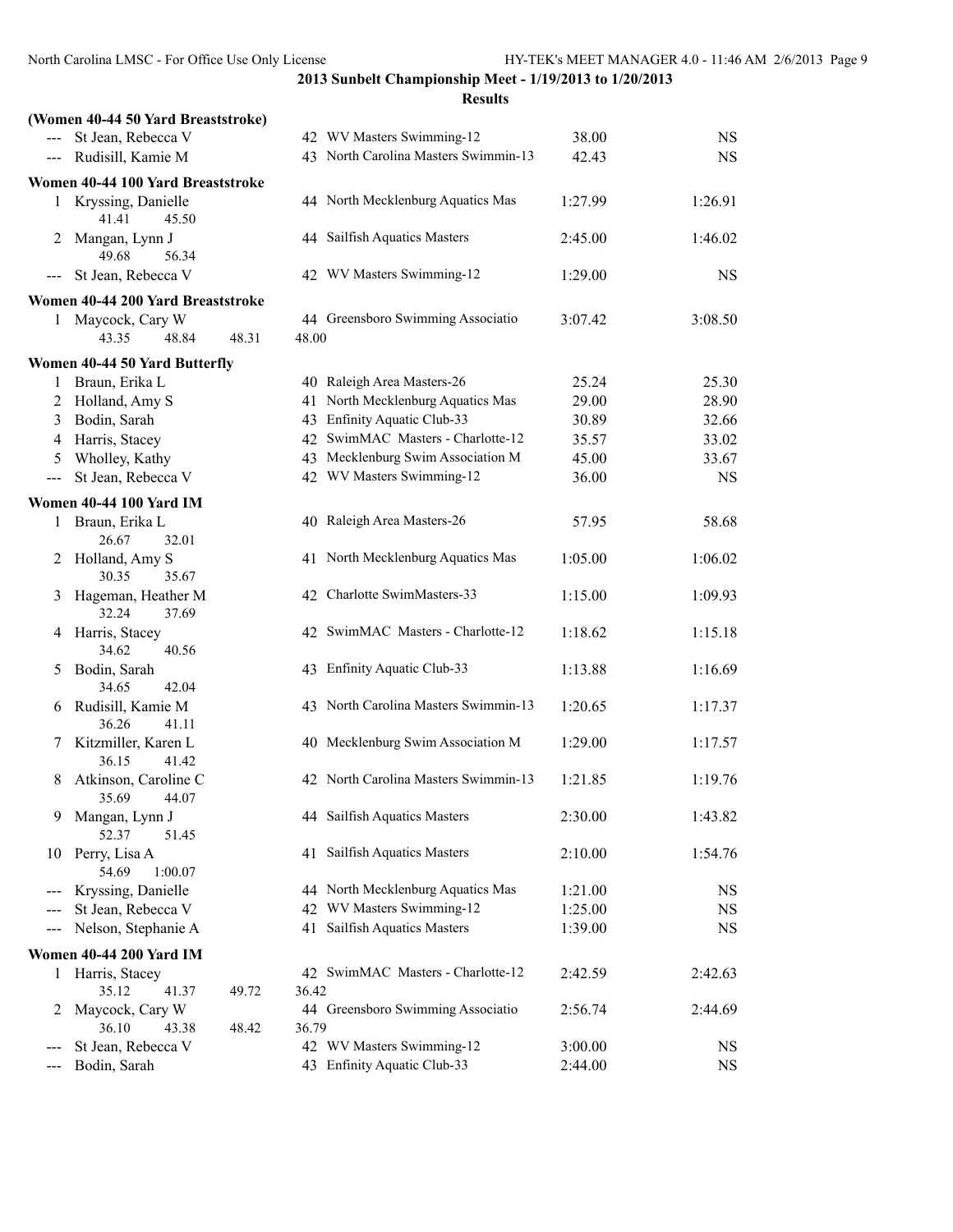|                                                                                                                                                                   | Women 45-49 50 Yard Freestyle   |                |       |       |                                      |       |       |          |           |
|-------------------------------------------------------------------------------------------------------------------------------------------------------------------|---------------------------------|----------------|-------|-------|--------------------------------------|-------|-------|----------|-----------|
| 1                                                                                                                                                                 | Hamilton, April O               |                |       |       | 45 WV Masters Swimming-12            |       |       | 33.42    | 32.18     |
| $\overline{c}$                                                                                                                                                    | White, Darci J                  |                |       |       | 46 Sailfish Aquatics Masters         |       |       | 37.00    | 33.19     |
| 3                                                                                                                                                                 | Stahl, Susan M                  |                |       |       | 45 Greensboro Swimming Associatio    |       |       | 32.40    | 33.51     |
| $\overline{4}$                                                                                                                                                    | Meckler, Deborah R              |                |       |       | 48 Mecklenburg Swim Association M    |       |       | 42.00    | 39.34     |
|                                                                                                                                                                   | Women 45-49 100 Yard Freestyle  |                |       |       |                                      |       |       |          |           |
|                                                                                                                                                                   | 1 Dore, Mary G<br>29.88         | 32.17          |       |       | 49 Mecklenburg Swim Association M    |       |       | 1:04.00  | 1:02.05   |
| 2                                                                                                                                                                 | Hamilton, April O<br>34.64      | 38.29          |       |       | 45 WV Masters Swimming-12            |       |       | 1:13.63  | 1:12.93   |
| 3                                                                                                                                                                 | Stahl, Susan M<br>35.24         | 39.25          |       |       | 45 Greensboro Swimming Associatio    |       |       | 1:11.83  | 1:14.49   |
|                                                                                                                                                                   | 4 Love, Jan<br>39.13            | 45.43          |       |       | 46 SwimMAC Masters - Charlotte-12    |       |       | 1:50.00  | 1:24.56   |
| $\hspace{0.05cm} \hspace{0.02cm} \hspace{0.02cm} \hspace{0.02cm} \hspace{0.02cm} \hspace{0.02cm} \hspace{0.02cm} \hspace{0.02cm} \hspace{0.02cm} \hspace{0.02cm}$ | Meckler, Deborah R              |                |       |       | 48 Mecklenburg Swim Association M    |       |       | 1:25.00  | <b>NS</b> |
|                                                                                                                                                                   | Women 45-49 200 Yard Freestyle  |                |       |       |                                      |       |       |          |           |
| 1                                                                                                                                                                 | Dore, Mary G                    |                |       |       | 49 Mecklenburg Swim Association M    |       |       | 2:20.00  | 2:15.60   |
|                                                                                                                                                                   | 31.03                           | 34.24          | 35.45 | 34.88 |                                      |       |       |          |           |
| 2                                                                                                                                                                 | Hamilton, April O               |                |       |       | 45 WV Masters Swimming-12            |       |       | 2:41.42  | 2:41.04   |
|                                                                                                                                                                   | 35.16                           | 39.95          | 43.39 | 42.54 |                                      |       |       |          |           |
| 3                                                                                                                                                                 | White, Darci J                  |                |       |       | 46 Sailfish Aquatics Masters         |       |       | 2:58.00  | 2:57.22   |
|                                                                                                                                                                   | 38.07                           | 43.36          | 48.14 | 47.65 |                                      |       |       |          |           |
|                                                                                                                                                                   | Women 45-49 500 Yard Freestyle  |                |       |       |                                      |       |       |          |           |
|                                                                                                                                                                   | 1 Dore, Mary G                  |                |       |       | 49 Mecklenburg Swim Association M    |       |       | 6:12.00  | 6:06.87   |
|                                                                                                                                                                   | 34.00<br>36.61                  | 36.84<br>34.84 | 37.35 | 37.56 | 37.66                                | 37.71 | 37.20 | 37.10    |           |
| 2                                                                                                                                                                 | Hamilton, April O               |                |       |       | 45 WV Masters Swimming-12            |       |       | 7:22.20  | 7:30.35   |
|                                                                                                                                                                   | 37.20                           | 44.12          | 45.86 | 45.11 | 45.97                                | 46.15 | 46.51 | 46.46    |           |
|                                                                                                                                                                   | 46.52                           | 46.45          |       |       |                                      |       |       |          |           |
|                                                                                                                                                                   | Women 45-49 1000 Yard Freestyle |                |       |       |                                      |       |       |          |           |
|                                                                                                                                                                   | 1 Dore, Mary G                  |                |       |       | 49 Mecklenburg Swim Association M    |       |       | 12:48.00 | 12:38.83  |
|                                                                                                                                                                   | 34.10                           | 38.23          | 39.34 | 39.34 | 38.90                                | 38.94 | 38.46 | 38.30    |           |
|                                                                                                                                                                   | 38.45                           | 37.92          | 38.09 | 37.64 | 38.09                                | 38.19 | 37.90 | 38.28    |           |
|                                                                                                                                                                   | 37.62                           | 37.82          | 37.47 | 35.75 |                                      |       |       |          |           |
| 2                                                                                                                                                                 | Scott, Leslie                   |                |       |       | 48 Greenville Splash YMCA Masters-55 |       |       | 14:30.45 | 14:11.54  |
|                                                                                                                                                                   | 37.87                           | 43.85          | 44.20 | 43.87 | 43.95                                | 43.58 | 43.78 | 43.28    |           |
|                                                                                                                                                                   | 43.18                           | 43.26          | 42.94 | 42.83 | 42.72                                | 42.94 | 42.58 | 41.80    |           |
|                                                                                                                                                                   | 41.68                           | 41.56          | 41.53 | 40.14 |                                      |       |       |          |           |
|                                                                                                                                                                   | Women 45-49 50 Yard Backstroke  |                |       |       |                                      |       |       |          |           |
|                                                                                                                                                                   | 1 Quillen, Diane E              |                |       |       | 49 Greensboro Swimming Associatio    |       |       | 40.63    | 36.77     |
|                                                                                                                                                                   | --- Bopp, Sara                  |                |       |       | 48 Greenville Splash YMCA Masters-55 |       |       | 39.83    | <b>NS</b> |
|                                                                                                                                                                   | Women 45-49 100 Yard Backstroke |                |       |       |                                      |       |       |          |           |
|                                                                                                                                                                   | 1 McLuskie, Brenda M            |                |       |       | 46 North Carolina Masters Swimmin-13 |       |       | 1:20.35  | 1:12.56   |
|                                                                                                                                                                   | 35.33                           | 37.23          |       |       |                                      |       |       |          |           |
| 2                                                                                                                                                                 | Quillen, Diane E<br>38.55       | 40.52          |       |       | 49 Greensboro Swimming Associatio    |       |       | 1:25.63  | 1:19.07   |
| 3                                                                                                                                                                 | Bopp, Sara                      |                |       |       | 48 Greenville Splash YMCA Masters-55 |       |       | 1:27.99  | 1:25.66   |
|                                                                                                                                                                   | 41.81                           | 43.85          |       |       |                                      |       |       |          |           |
|                                                                                                                                                                   | Women 45-49 200 Yard Backstroke |                |       |       |                                      |       |       |          |           |
| $\qquad \qquad -$                                                                                                                                                 | Bopp, Sara                      |                |       |       | 48 Greenville Splash YMCA Masters-55 |       |       | 3:06.28  | <b>NS</b> |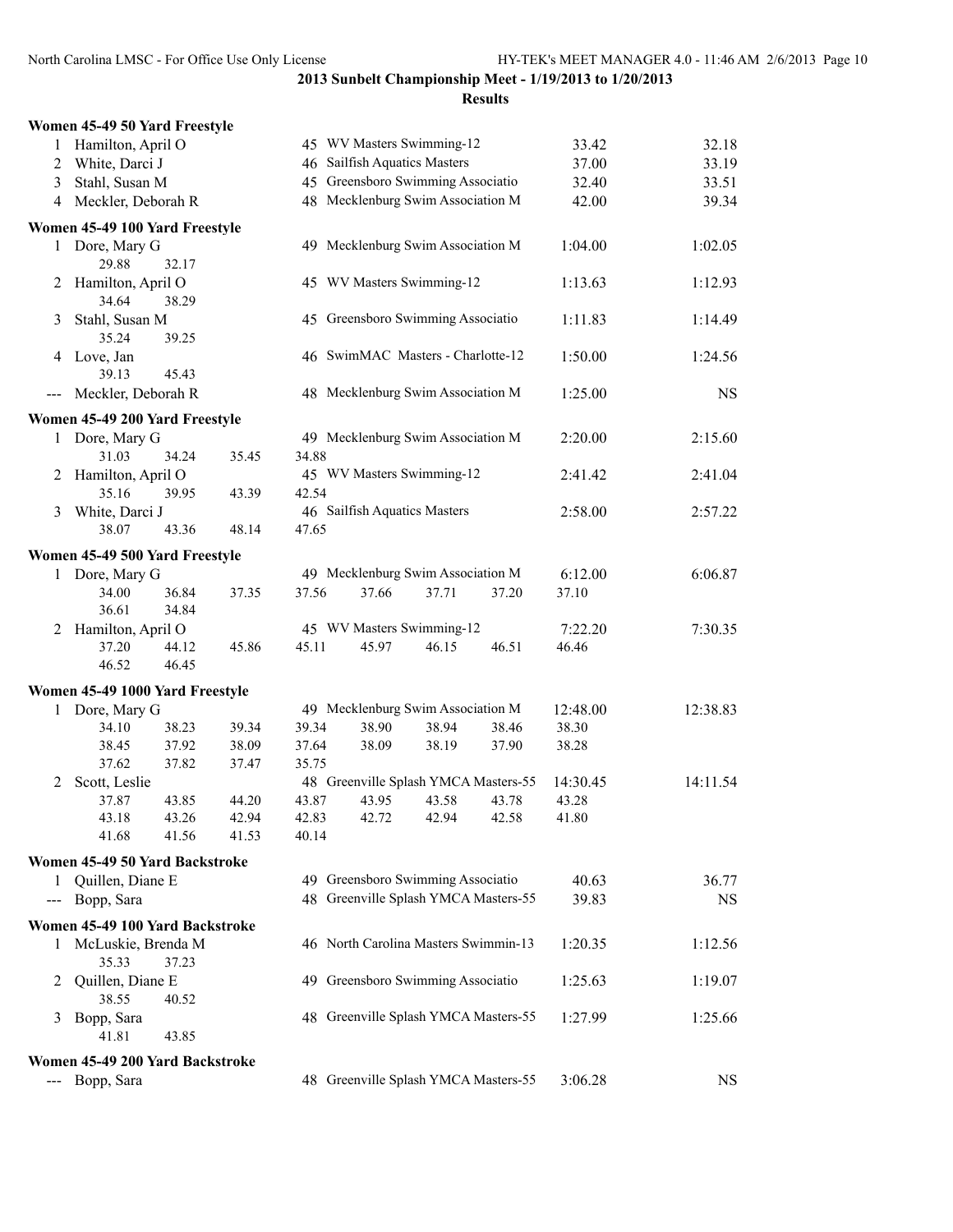|                |                                     |       |       | 2013 Sundeit Champion     |
|----------------|-------------------------------------|-------|-------|---------------------------|
|                | Women 45-49 50 Yard Breaststroke    |       |       |                           |
| 1              | Scott, Leslie                       |       |       | 48 Greenville Splash YM   |
| $\overline{c}$ | Quillen, Diane E                    |       |       | 49 Greensboro Swimming    |
| 3              | Rogers, Christina A                 |       |       | 48 Greensboro Swimming    |
| $\overline{4}$ | Stahl, Susan M                      |       |       | 45 Greensboro Swimming    |
| 5              | Glaeser, Colette M                  |       |       | 49 Mecklenburg Swim As    |
| 6              | Hamilton, April O                   |       |       | 45 WV Masters Swimmin     |
| $\tau$         | Love, Jan                           |       |       | 46 SwimMAC Masters -      |
| $---$          | Meckler, Deborah R                  |       |       | 48 Mecklenburg Swim As    |
|                | Women 45-49 100 Yard Breaststroke   |       |       |                           |
| 1              | Scott, Leslie                       |       |       | 48 Greenville Splash YM   |
|                | 40.37<br>44.90                      |       |       |                           |
| 2              | Quillen, Diane E                    |       |       | 49 Greensboro Swimming    |
|                | 41.18<br>45.68                      |       |       |                           |
| 3              | Rogers, Christina A                 |       |       | 48 Greensboro Swimming    |
|                | 42.39<br>47.91                      |       |       |                           |
| 4              | Hamilton, April O                   |       |       | 45 WV Masters Swimmir     |
|                | 45.99<br>51.28                      |       |       |                           |
| 5              | Stahl, Susan M                      |       |       | 45 Greensboro Swimming    |
|                | 45.50<br>51.92                      |       |       |                           |
| 6              | White, Darci J                      |       |       | 46 Sailfish Aquatics Mast |
|                | 45.25<br>55.25                      |       |       |                           |
| 7              | Meckler, Deborah R                  |       |       | 48 Mecklenburg Swim As    |
|                | 55.37<br>48.96                      |       |       |                           |
|                | Women 45-49 200 Yard Breaststroke   |       |       |                           |
| 1              | Scott, Leslie                       |       |       | 48 Greenville Splash YM   |
|                | 43.46<br>48.82                      | 48.73 | 47.69 |                           |
| 2              | Glaeser, Colette M                  |       |       | 49 Mecklenburg Swim As    |
|                | 45.98<br>50.37                      | 53.07 | 52.63 |                           |
| 3              | Hamilton, April O                   |       |       | 45 WV Masters Swimmir     |
|                | 47.69<br>56.53                      | 56.93 | 54.11 |                           |
|                | Meckler, Deborah R                  |       |       | 48 Mecklenburg Swim As    |
|                | Women 45-49 50 Yard Butterfly       |       |       |                           |
| 1              | Quillen, Diane E                    |       |       | 49 Greensboro Swimming    |
|                | 2 McLuskie, Brenda M                |       |       | 46 North Carolina Master  |
| 3              | Scott, Leslie                       |       |       | 48 Greenville Splash YM   |
|                |                                     |       |       |                           |
|                | Women 45-49 100 Yard Butterfly      |       |       |                           |
|                | 1 Dore, Mary G                      |       |       | 49 Mecklenburg Swim As    |
|                | 36.05<br>42.58                      |       |       |                           |
| 2              | Hamilton, April O<br>42.22<br>49.20 |       |       | 45 WV Masters Swimmir     |
|                |                                     |       |       |                           |
|                | Women 45-49 200 Yard Butterfly      |       |       |                           |
| 1              | Dore, Mary G                        |       |       | 49 Mecklenburg Swim As    |
|                | 37.11<br>41.77                      | 42.76 | 42.51 |                           |
|                | <b>Women 45-49 100 Yard IM</b>      |       |       |                           |
| 1              | Quillen, Diane E                    |       |       | 49 Greensboro Swimming    |
|                | 35.10<br>40.35                      |       |       |                           |
| 2              | Rogers, Christina A                 |       |       | 48 Greensboro Swimming    |
|                | 37.36<br>43.83                      |       |       |                           |
|                |                                     |       |       | 48 Greenville Splash YM   |

| 1            | Scott, Leslie                                     |                | 48 Greenville Splash YMCA Masters-55 | 41.20   | 39.41     |
|--------------|---------------------------------------------------|----------------|--------------------------------------|---------|-----------|
| 2            | Quillen, Diane E                                  |                | 49 Greensboro Swimming Associatio    | 40.63   | 39.77     |
| 3            | Rogers, Christina A                               |                | 48 Greensboro Swimming Associatio    | 39.64   | 41.35     |
| 4            | Stahl, Susan M                                    |                | 45 Greensboro Swimming Associatio    | 42.81   | 41.99     |
| 5            | Glaeser, Colette M                                |                | 49 Mecklenburg Swim Association M    | 44.14   | 43.14     |
| 6            | Hamilton, April O                                 |                | 45 WV Masters Swimming-12            | 44.11   | 43.72     |
| 7            | Love, Jan                                         |                | 46 SwimMAC Masters - Charlotte-12    | 1:15.00 | 49.06     |
| ---          | Meckler, Deborah R                                |                | 48 Mecklenburg Swim Association M    | 48.00   | NS        |
|              | omen 45-49 100 Yard Breaststroke                  |                |                                      |         |           |
| $\mathbf{1}$ | Scott, Leslie                                     |                | 48 Greenville Splash YMCA Masters-55 | 1:35.50 | 1:25.27   |
|              | 44.90<br>40.37                                    |                |                                      |         |           |
| 2            | Quillen, Diane E                                  |                | 49 Greensboro Swimming Associatio    | 1:35.63 | 1:26.86   |
|              | 41.18<br>45.68                                    |                |                                      |         |           |
| 3            | Rogers, Christina A                               |                | 48 Greensboro Swimming Associatio    | 1:33.64 | 1:30.30   |
|              | 42.39<br>47.91                                    |                |                                      |         |           |
| 4            | Hamilton, April O                                 |                | 45 WV Masters Swimming-12            | 1:37.22 | 1:37.27   |
|              | 45.99<br>51.28                                    |                |                                      |         |           |
| 5            | Stahl, Susan M                                    |                | 45 Greensboro Swimming Associatio    | 1:32.60 | 1:37.42   |
|              | 45.50<br>51.92<br>White, Darci J                  |                | 46 Sailfish Aquatics Masters         | 1:40.00 | 1:40.50   |
| 6            | 55.25<br>45.25                                    |                |                                      |         |           |
| 7            | Meckler, Deborah R                                |                | 48 Mecklenburg Swim Association M    | 1:54.00 | 1:44.33   |
|              | 48.96<br>55.37                                    |                |                                      |         |           |
|              |                                                   |                |                                      |         |           |
|              | omen 45-49 200 Yard Breaststroke<br>Scott, Leslie |                | 48 Greenville Splash YMCA Masters-55 | 3:15.35 | 3:08.70   |
| $\mathbf{1}$ | 43.46<br>48.82                                    | 48.73<br>47.69 |                                      |         |           |
| 2            | Glaeser, Colette M                                |                | 49 Mecklenburg Swim Association M    | 3:15.68 | 3:22.05   |
|              | 45.98<br>50.37                                    | 53.07<br>52.63 |                                      |         |           |
| 3            | Hamilton, April O                                 |                | 45 WV Masters Swimming-12            | 3:32.72 | 3:35.26   |
|              | 47.69<br>56.53                                    | 56.93<br>54.11 |                                      |         |           |
| ---          | Meckler, Deborah R                                |                | 48 Mecklenburg Swim Association M    | 3:48.00 | <b>NS</b> |
|              | omen 45-49 50 Yard Butterfly                      |                |                                      |         |           |
| 1            | Quillen, Diane E                                  |                | 49 Greensboro Swimming Associatio    | 36.18   | 32.29     |
| 2            | McLuskie, Brenda M                                |                | 46 North Carolina Masters Swimmin-13 | 39.28   | 32.87     |
| 3            | Scott, Leslie                                     |                | 48 Greenville Splash YMCA Masters-55 | 36.77   | 35.12     |
|              |                                                   |                |                                      |         |           |
|              | omen 45-49 100 Yard Butterfly                     |                |                                      |         |           |
|              | 1 Dore, Mary G                                    |                | 49 Mecklenburg Swim Association M    | 1:19.00 | 1:18.63   |
|              | 36.05<br>42.58                                    |                | 45 WV Masters Swimming-12            | 1:35.90 |           |
|              | 2 Hamilton, April O<br>42.22<br>49.20             |                |                                      |         | 1:31.42   |
|              |                                                   |                |                                      |         |           |
|              | men 45-49 200 Yard Butterfly                      |                |                                      |         |           |
|              | 1 Dore, Mary G                                    |                | 49 Mecklenburg Swim Association M    | 2:55.00 | 2:44.15   |
|              | 37.11<br>41.77                                    | 42.76<br>42.51 |                                      |         |           |
|              | omen 45-49 100 Yard IM                            |                |                                      |         |           |
| 1            | Quillen, Diane E                                  |                | 49 Greensboro Swimming Associatio    | 1:20.33 | 1:15.45   |
|              | 35.10<br>40.35                                    |                |                                      |         |           |
| 2            | Rogers, Christina A                               |                | 48 Greensboro Swimming Associatio    | 1:21.64 | 1:21.19   |
|              | 37.36<br>43.83                                    |                | 48 Greenville Splash YMCA Masters-55 | 1:20.40 |           |
| 3            | Scott, Leslie                                     |                |                                      |         | 1:22.36   |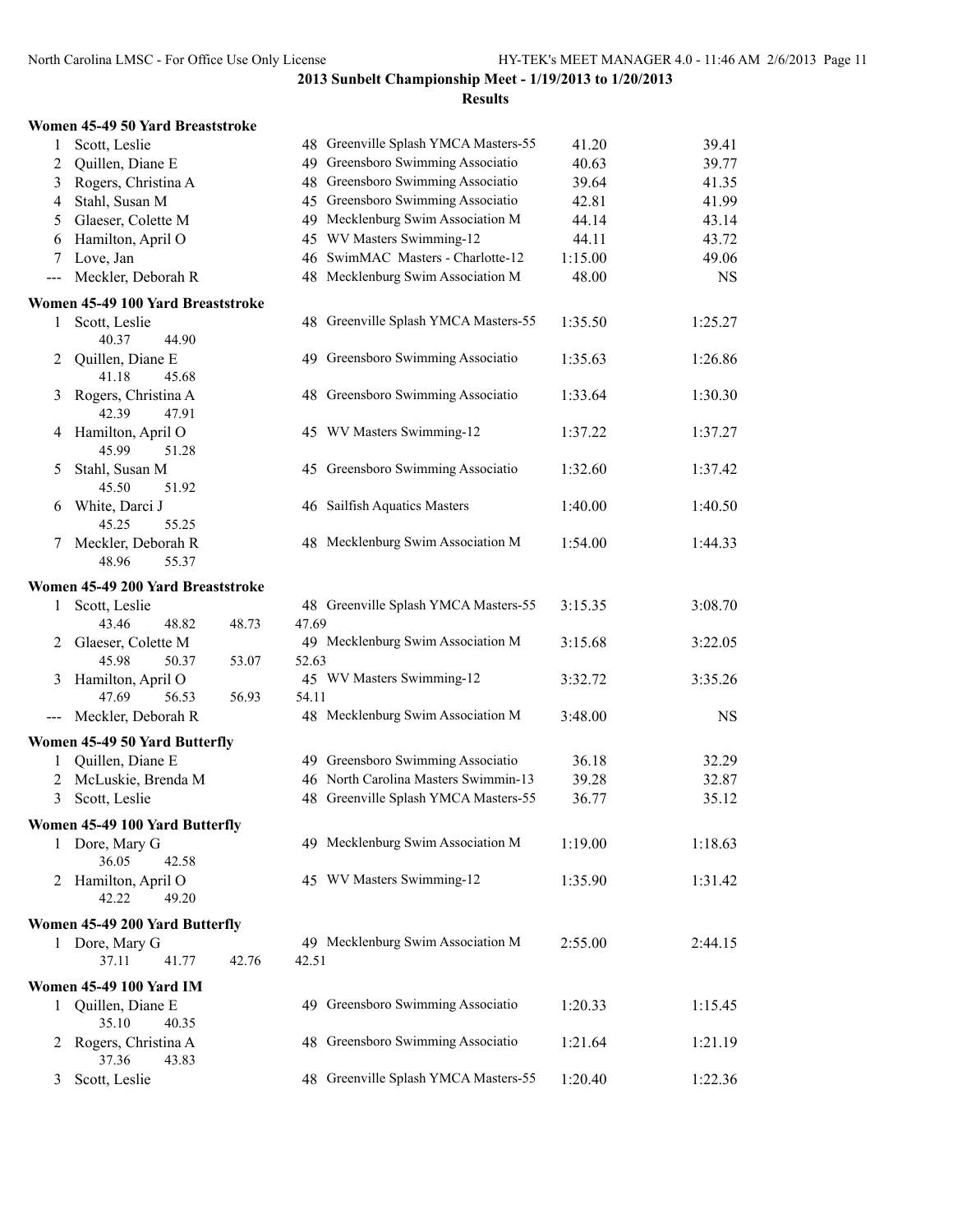|   | (Women 45-49 100 Yard IM)                |       |       |                              |                                      |       |          |          |
|---|------------------------------------------|-------|-------|------------------------------|--------------------------------------|-------|----------|----------|
|   | 4 Hamilton, April O<br>40.17<br>46.52    |       |       |                              | 45 WV Masters Swimming-12            |       | 1:26.41  | 1:26.69  |
| 5 | White, Darci J<br>41.72<br>47.50         |       |       | 46 Sailfish Aquatics Masters |                                      |       | 1:45.00  | 1:29.22  |
| 6 | Stahl, Susan M<br>43.86<br>45.47         |       |       |                              | 45 Greensboro Swimming Associatio    |       | 1:23.00  | 1:29.33  |
|   | <b>Women 45-49 200 Yard IM</b>           |       |       |                              |                                      |       |          |          |
| 1 | Scott, Leslie                            |       |       |                              | 48 Greenville Splash YMCA Masters-55 |       | 2:58.10  | 2:57.28  |
|   | 38.73<br>49.12                           | 47.92 | 41.51 |                              |                                      |       |          |          |
|   | 2 Hamilton, April O                      |       |       |                              | 45 WV Masters Swimming-12            |       | 3:08.78  | 3:14.81  |
|   | 40.95<br>53.33                           | 58.58 | 41.95 |                              |                                      |       |          |          |
|   | <b>Women 45-49 400 Yard IM</b>           |       |       |                              |                                      |       |          |          |
|   | 1 Dore, Mary G                           |       |       |                              | 49 Mecklenburg Swim Association M    |       | 5:45.00  | 5:45.57  |
|   | 36.99<br>43.09                           | 47.17 | 45.31 | 51.21                        | 50.51                                | 36.08 | 35.21    |          |
|   | Women 50-54 50 Yard Freestyle            |       |       |                              |                                      |       |          |          |
| 1 | Moore, Carolyn B                         |       |       |                              | 51 Greenville Splash YMCA Masters-55 |       | 28.30    | 27.79    |
| 2 | Woodard, Alis Rojas                      |       |       |                              | 52 SwimMAC Masters - Charlotte-12    |       | 30.00    | 30.08    |
| 3 | Winters, Julie                           |       |       | 50 Enfinity Aquatic Club-33  |                                      |       | 30.00    | 30.16    |
| 4 | Hardison, Kathleen K                     |       |       | 54 Enfinity Aquatic Club-33  |                                      |       | 31.00    | 31.92    |
| 5 | Quinn, Cheryl L                          |       |       |                              | 52 Greenville Splash YMCA Masters-55 |       | 35.00    | 33.13    |
|   | Women 50-54 100 Yard Freestyle           |       |       |                              |                                      |       |          |          |
|   | 1 Hardison, Kathleen K<br>34.33<br>38.62 |       |       | 54 Enfinity Aquatic Club-33  |                                      |       | 1:16.00  | 1:12.95  |
|   | 2 Hebel, Janice A<br>35.11<br>38.33      |       |       |                              | 53 Greenville Splash YMCA Masters-55 |       | 1:17.50  | 1:13.44  |
| 3 | Quinn, Cheryl L<br>35.43<br>40.07        |       |       |                              | 52 Greenville Splash YMCA Masters-55 |       | 1:30.00  | 1:15.50  |
|   | Women 50-54 200 Yard Freestyle           |       |       |                              |                                      |       |          |          |
| 1 | Moore, Carolyn B                         |       |       |                              | 51 Greenville Splash YMCA Masters-55 |       | 2:20.00  | 2:12.91  |
|   | 30.77<br>33.44                           | 34.43 | 34.27 |                              |                                      |       |          |          |
| 2 | Woodard, Alis Rojas                      |       |       |                              | 52 SwimMAC Masters - Charlotte-12    |       | 2:40.00  | 2:33.03  |
|   | 37.84<br>40.24                           | 39.22 | 35.73 |                              |                                      |       |          |          |
| 3 | Quinn, Cheryl L                          |       |       |                              | 52 Greenville Splash YMCA Masters-55 |       | 3:00.00  | 2:45.60  |
|   | 36.52<br>40.82                           | 44.69 | 43.57 |                              |                                      |       |          |          |
| 4 | Ringer, Vee H                            |       |       | 53 Sailfish Aquatics Masters |                                      |       | 4:00.00  | 3:40.44  |
|   | Women 50-54 500 Yard Freestyle           |       |       |                              |                                      |       |          |          |
|   | 1 Hebel, Janice A                        |       |       |                              | 53 Greenville Splash YMCA Masters-55 |       | 8:15.50  | 7:04.71  |
|   | 38.00<br>42.49                           | 43.43 | 44.14 | 43.67                        | 43.16                                | 43.04 | 42.62    |          |
|   | 42.56<br>41.60                           |       |       |                              |                                      |       |          |          |
|   | Women 50-54 1000 Yard Freestyle          |       |       |                              |                                      |       |          |          |
|   | 1 Moore, Carolyn B                       |       |       |                              | 51 Greenville Splash YMCA Masters-55 |       | 13:00.00 | 12:12.16 |
|   | 36.03<br>33.27                           | 36.90 | 37.01 | 36.75                        | 37.62                                | 37.02 | 36.86    |          |
|   | 36.78<br>36.42                           | 36.90 | 37.25 | 36.93                        | 36.69                                | 36.81 | 36.89    |          |
|   | 37.00<br>36.89                           | 36.59 | 35.55 |                              |                                      |       |          |          |
| 2 | Fouts, Ali A                             |       |       | 50 Raleigh Area Masters-26   |                                      |       | 18:05.00 | 14:36.49 |
|   | 39.50<br>43.15                           | 43.49 | 44.14 | 43.32                        | 44.05                                | 44.48 | 44.79    |          |
|   | 44.25<br>44.51                           | 44.55 | 44.13 | 44.53                        | 44.35                                | 44.45 | 44.78    |          |
|   | 44.53<br>44.35                           | 44.93 | 40.21 |                              |                                      |       |          |          |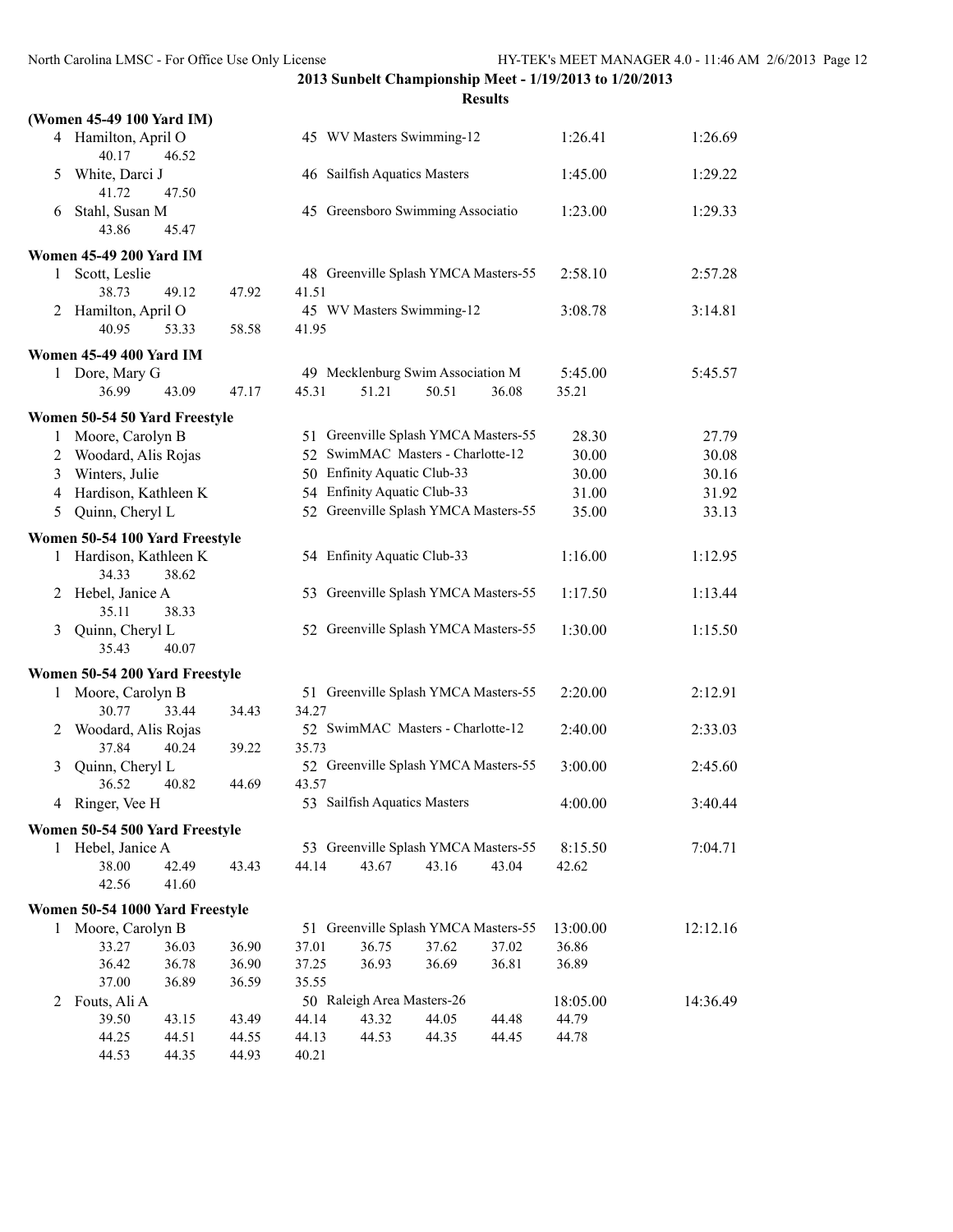**Results**

|                     | (Women 50-54 1000 Yard Freestyle) |       |       |                              |                                      |       |          |           |
|---------------------|-----------------------------------|-------|-------|------------------------------|--------------------------------------|-------|----------|-----------|
|                     | 3 Winters, Julie                  |       |       | 50 Enfinity Aquatic Club-33  |                                      |       | 15:00.00 | 14:49.77  |
|                     | 42.21<br>39.34                    | 43.49 | 44.16 | 44.01                        | 44.08                                | 44.50 | 44.12    |           |
|                     | 45.06<br>45.04                    | 45.40 | 45.37 | 44.83                        | 45.48                                | 45.04 | 45.07    |           |
|                     | 45.73<br>46.00                    | 46.23 | 44.61 |                              |                                      |       |          |           |
|                     | Women 50-54 50 Yard Backstroke    |       |       |                              |                                      |       |          |           |
| 1                   | Moore, Carolyn B                  |       |       |                              | 51 Greenville Splash YMCA Masters-55 |       | 38.00    | 33.97     |
| 2                   | Winters, Julie                    |       |       | 50 Enfinity Aquatic Club-33  |                                      |       | 36.95    | 35.94     |
| 3                   | Woodard, Alis Rojas               |       |       |                              | 52 SwimMAC Masters - Charlotte-12    |       | 42.00    | 38.98     |
| 4                   | Hardison, Kathleen K              |       |       | 54 Enfinity Aquatic Club-33  |                                      |       | 40.35    | 40.50     |
| 5                   | Quinn, Cheryl L                   |       |       |                              | 52 Greenville Splash YMCA Masters-55 |       | 50.00    | 44.41     |
| 6                   | Ringer, Vee H                     |       |       | 53 Sailfish Aquatics Masters |                                      |       | 1:15.00  | 47.94     |
|                     | Women 50-54 100 Yard Backstroke   |       |       |                              |                                      |       |          |           |
| 1                   | Winters, Julie                    |       |       | 50 Enfinity Aquatic Club-33  |                                      |       | 1:20.20  | 1:17.92   |
|                     | 38.76<br>39.16                    |       |       |                              |                                      |       |          |           |
| 2                   | Quinn, Cheryl L                   |       |       |                              | 52 Greenville Splash YMCA Masters-55 |       | 1:55.00  | 1:39.04   |
|                     | 47.75<br>51.29                    |       |       |                              |                                      |       |          |           |
|                     |                                   |       |       |                              |                                      |       |          |           |
|                     | Women 50-54 200 Yard Backstroke   |       |       |                              |                                      |       |          |           |
| 1                   | Winters, Julie<br>42.20<br>40.79  | 42.89 | 40.24 | 50 Enfinity Aquatic Club-33  |                                      |       | 2:48.43  | 2:46.12   |
| 2                   | Woodard, Alis Rojas               |       |       |                              | 52 SwimMAC Masters - Charlotte-12    |       | 3:10.00  | 3:09.80   |
|                     | 1:34.37<br>48.80                  | 46.63 |       |                              |                                      |       |          |           |
| $\qquad \qquad - -$ | Fouts, Ali A                      |       |       | 50 Raleigh Area Masters-26   |                                      |       | 3:24.00  | <b>NS</b> |
|                     |                                   |       |       |                              |                                      |       |          |           |
|                     | Women 50-54 50 Yard Breaststroke  |       |       |                              |                                      |       |          |           |
| 1                   | Moore, Carolyn B                  |       |       |                              | 51 Greenville Splash YMCA Masters-55 |       | 38.00    | 36.11     |
|                     | 2 Hebel, Janice A                 |       |       |                              | 53 Greenville Splash YMCA Masters-55 |       | 43.50    | 42.39     |
| 3                   | Winters, Julie                    |       |       | 50 Enfinity Aquatic Club-33  |                                      |       | 42.00    | 43.32     |
| 4                   | Hardison, Kathleen K              |       |       | 54 Enfinity Aquatic Club-33  |                                      |       | 46.00    | 43.67     |
|                     | Women 50-54 100 Yard Breaststroke |       |       |                              |                                      |       |          |           |
| 1                   | Hebel, Janice A                   |       |       |                              | 53 Greenville Splash YMCA Masters-55 |       | 1:35.50  | 1:32.79   |
|                     | 44.10<br>48.69                    |       |       |                              |                                      |       |          |           |
| 2                   | Winters, Julie                    |       |       | 50 Enfinity Aquatic Club-33  |                                      |       | 1:40.00  | 1:34.75   |
|                     | 45.71<br>49.04                    |       |       |                              |                                      |       |          |           |
|                     | Women 50-54 200 Yard Breaststroke |       |       |                              |                                      |       |          |           |
| 1                   | Moore, Carolyn B                  |       |       |                              | 51 Greenville Splash YMCA Masters-55 |       | 3:04.00  | 2:50.29   |
|                     | 38.49 43.33                       | 43.65 | 44.82 |                              |                                      |       |          |           |
|                     | Hebel, Janice A                   |       |       |                              | 53 Greenville Splash YMCA Masters-55 |       | 3:28.50  | 3:20.60   |
|                     | 45.63<br>51.01                    | 51.64 | 52.32 |                              |                                      |       |          |           |
| 3                   | Winters, Julie                    |       |       | 50 Enfinity Aquatic Club-33  |                                      |       | 3:25.00  | 3:26.74   |
|                     | 47.61<br>53.44                    | 53.33 | 52.36 |                              |                                      |       |          |           |
|                     |                                   |       |       |                              |                                      |       |          |           |
|                     | Women 50-54 50 Yard Butterfly     |       |       |                              | 51 Greenville Splash YMCA Masters-55 |       | 30.14    |           |
| 1                   | Moore, Carolyn B                  |       |       | 50 Enfinity Aquatic Club-33  |                                      |       |          | 30.11     |
| 2                   | Winters, Julie                    |       |       |                              | 52 Greenville Splash YMCA Masters-55 |       | 34.42    | 34.18     |
| 3                   | Quinn, Cheryl L                   |       |       | 54 Enfinity Aquatic Club-33  |                                      |       | 1:00.00  | 42.96     |
| 4                   | Hardison, Kathleen K              |       |       |                              |                                      |       | 46.00    | 46.32     |
|                     | Women 50-54 100 Yard Butterfly    |       |       |                              |                                      |       |          |           |
| 1                   | Moore, Carolyn B                  |       |       |                              | 51 Greenville Splash YMCA Masters-55 |       | 1:08.00  | 1:06.37   |

31.10 35.27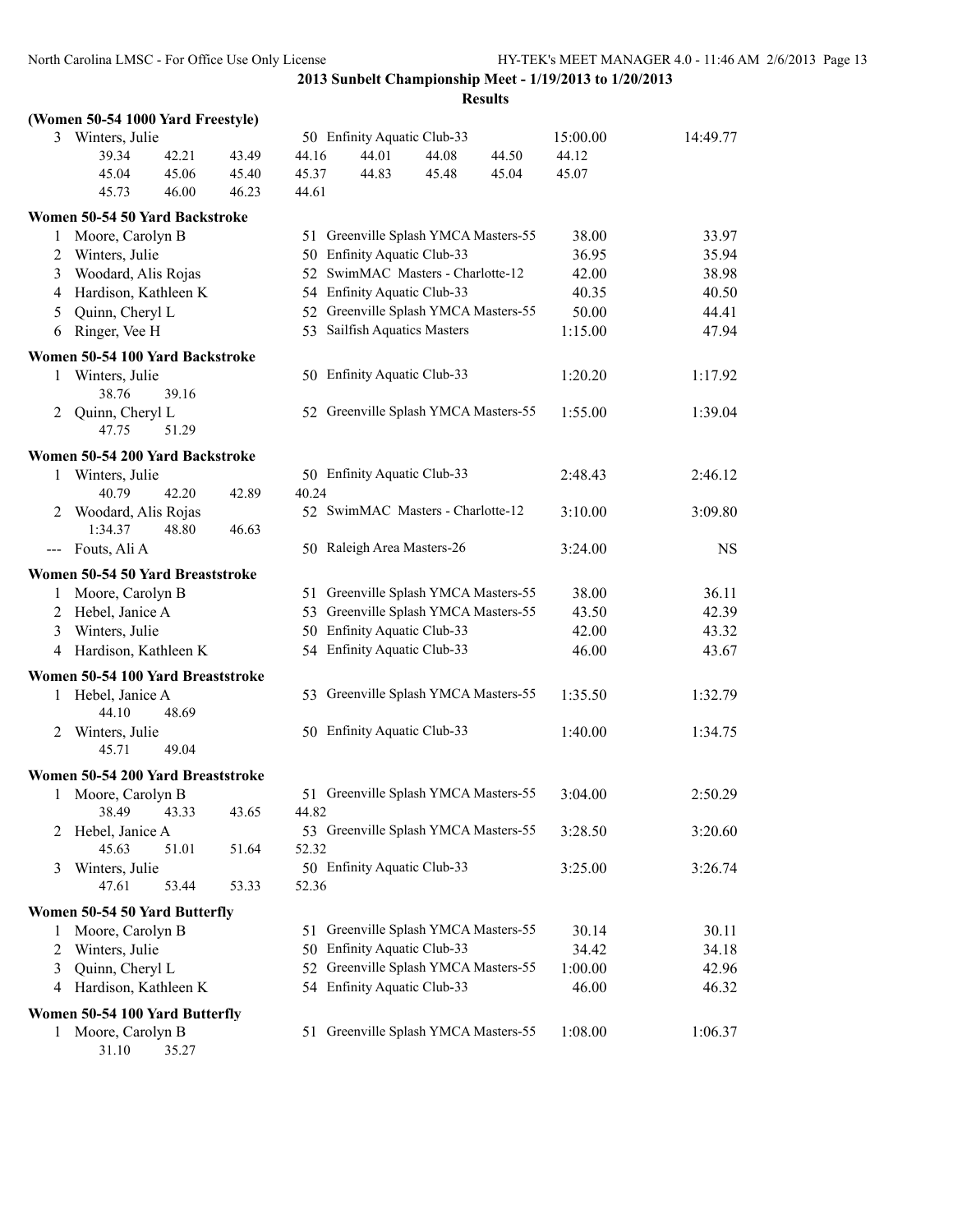|       | Women 50-54 200 Yard Butterfly  |       |       |       |                                      |       |       |          |           |
|-------|---------------------------------|-------|-------|-------|--------------------------------------|-------|-------|----------|-----------|
|       | --- Moore, Carolyn B            |       |       |       | 51 Greenville Splash YMCA Masters-55 |       |       | 3:30.00  | <b>NS</b> |
|       | <b>Women 50-54 100 Yard IM</b>  |       |       |       |                                      |       |       |          |           |
|       | 1 Hebel, Janice A<br>42.45      | 44.93 |       |       | 53 Greenville Splash YMCA Masters-55 |       |       | 1:40.50  | 1:27.38   |
| 2     | Quinn, Cheryl L<br>43.18        | 47.76 |       |       | 52 Greenville Splash YMCA Masters-55 |       |       | 1:50.00  | 1:30.94   |
| 3     | Hardison, Kathleen K<br>44.22   | 46.94 |       |       | 54 Enfinity Aquatic Club-33          |       |       | 1:38.00  | 1:31.16   |
|       | <b>Women 50-54 200 Yard IM</b>  |       |       |       |                                      |       |       |          |           |
| 1     | Moore, Carolyn B                |       |       |       | 51 Greenville Splash YMCA Masters-55 |       |       | 2:40.00  | 2:30.97   |
|       | 32.54                           | 39.99 | 43.93 | 34.51 |                                      |       |       |          |           |
| 2     | Fouts, Ali A                    |       |       |       | 50 Raleigh Area Masters-26           |       |       | 3:20.00  | 2:58.64   |
|       | 39.09                           | 46.70 | 52.49 | 40.36 |                                      |       |       |          |           |
| 3     | Quinn, Cheryl L                 |       |       |       | 52 Greenville Splash YMCA Masters-55 |       |       | 3:45.00  | 3:18.96   |
|       | 45.00                           | 52.14 | 57.06 | 44.76 |                                      |       |       |          |           |
|       | Women 55-59 50 Yard Freestyle   |       |       |       |                                      |       |       |          |           |
|       | 1 Amick, Beverly O              |       |       |       | 58 Enfinity Aquatic Club-33          |       |       | 31.90    | 30.94     |
|       | 2 DeMere, Susan D               |       |       |       | 56 Greenville Splash YMCA Masters-55 |       |       | 31.00    | 31.45     |
| 3     | Lee, Ashley                     |       |       |       | 55 SwimMAC Masters - Charlotte-12    |       |       | 35.37    | 34.86     |
| 4     | Ruebel, Deb                     |       |       |       | 56 Enfinity Aquatic Club-33          |       |       | 37.24    | 35.20     |
|       | Women 55-59 100 Yard Freestyle  |       |       |       |                                      |       |       |          |           |
| 1     | Amick, Beverly O<br>32.69       | 34.75 |       |       | 58 Enfinity Aquatic Club-33          |       |       | 1:07.98  | 1:07.44   |
| 2     | DeMere, Susan D<br>35.37        | 35.35 |       |       | 56 Greenville Splash YMCA Masters-55 |       |       | 1:07.00  | 1:10.72   |
| 3     | Protzman, Barbara<br>33.41      | 37.68 |       |       | 58 Gold Coast Masters-50             |       |       | 1:08.00  | 1:11.09   |
| 4     | Ruebel, Deb<br>37.27            | 42.88 |       |       | 56 Enfinity Aquatic Club-33          |       |       | 1:24.55  | 1:20.15   |
| $---$ | Alton, Dale                     |       |       |       | 55 Georgia Masters-45                |       |       | 1:15.00  | <b>NS</b> |
|       | Women 55-59 200 Yard Freestyle  |       |       |       |                                      |       |       |          |           |
| 1     | Amick, Beverly O                |       |       |       | 58 Enfinity Aquatic Club-33          |       |       | 2:30.00  | 2:27.09   |
|       | 33.23                           | 36.81 | 38.31 | 38.74 |                                      |       |       |          |           |
| 2     | Protzman, Barbara               |       |       |       | 58 Gold Coast Masters-50             |       |       | 2:28.00  | 2:31.53   |
|       | 34.38                           | 38.66 | 39.09 | 39.40 |                                      |       |       |          |           |
| 3     | Lee, Ashley<br>36.51            |       |       | 45.95 | 55 SwimMAC Masters - Charlotte-12    |       |       | 2:55.10  | 2:55.30   |
| 4     | Ruebel, Deb                     | 43.14 | 49.70 |       | 56 Enfinity Aquatic Club-33          |       |       | 3:08.55  | 3:04.38   |
|       | 39.50                           | 46.80 | 49.29 | 48.79 |                                      |       |       |          |           |
|       | Women 55-59 500 Yard Freestyle  |       |       |       |                                      |       |       |          |           |
|       | --- Amick, Beverly O            |       |       |       | 58 Enfinity Aquatic Club-33          |       |       | 6:40.00  | <b>NS</b> |
|       | Women 55-59 1000 Yard Freestyle |       |       |       |                                      |       |       |          |           |
| 1     | Andersen, Kathy S               |       |       |       | 57 Mecklenburg Swim Association M    |       |       | 18:40.00 | 18:11.47  |
|       | 48.46                           | 55.11 | 55.85 | 56.06 | 56.06                                | 55.98 | 55.70 | 54.83    |           |
|       | 54.93                           | 54.46 | 55.29 | 54.32 | 55.68                                | 55.03 | 55.19 | 54.36    |           |
|       | 55.29                           | 53.26 | 53.88 | 51.73 |                                      |       |       |          |           |
|       | Women 55-59 50 Yard Backstroke  |       |       |       |                                      |       |       |          |           |
| 1     | Amick, Beverly O                |       |       |       | 58 Enfinity Aquatic Club-33          |       |       | 36.00    | 36.19     |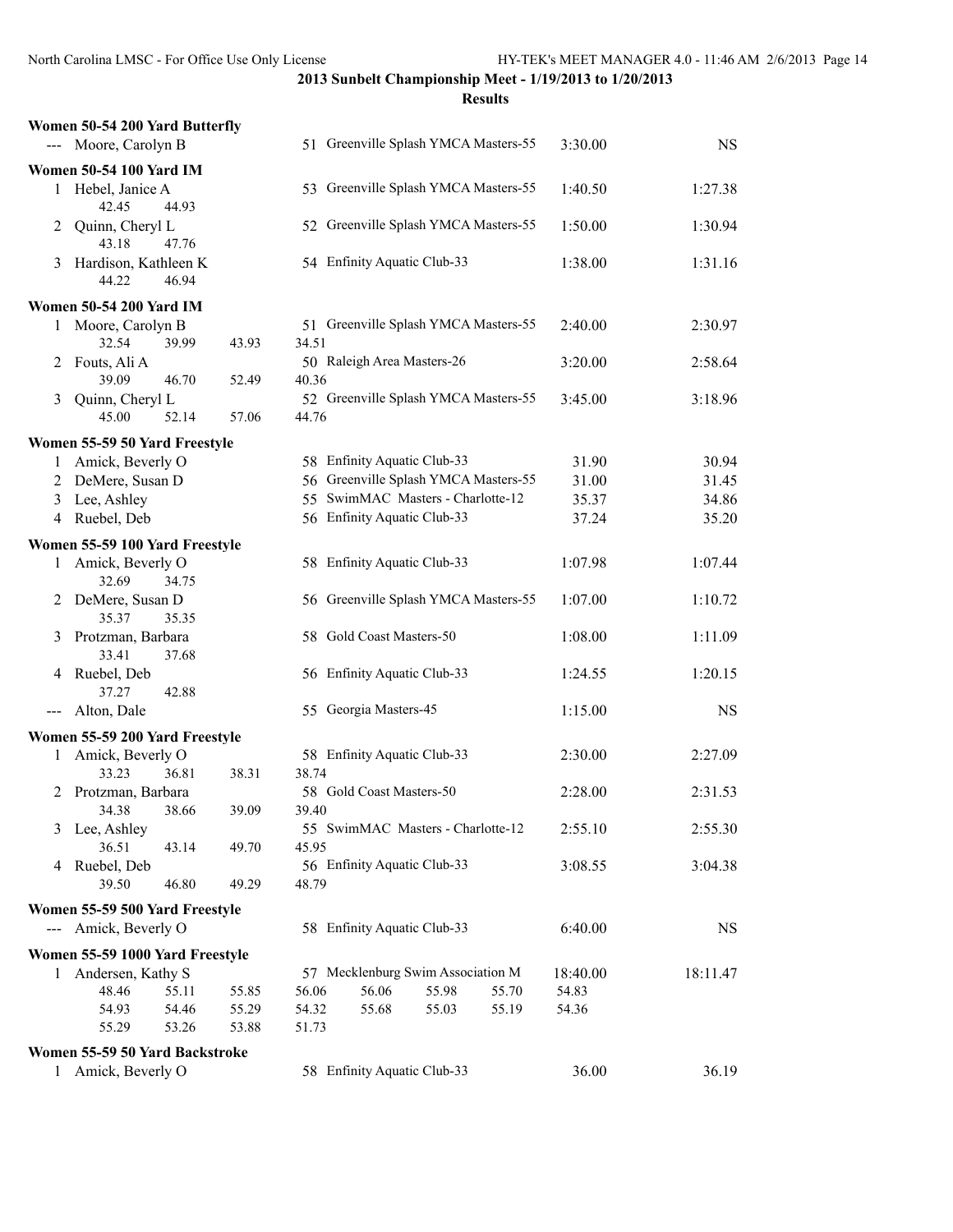|                            | (Women 55-59 50 Yard Backstroke)      |                                                 |           |
|----------------------------|---------------------------------------|-------------------------------------------------|-----------|
|                            | 2 DeMere, Susan D                     | 56 Greenville Splash YMCA Masters-55<br>35.00   | 36.92     |
| 3                          | Alton, Dale                           | 55 Georgia Masters-45<br>39.00                  | 36.97     |
|                            | 4 Ruebel, Deb                         | 56 Enfinity Aquatic Club-33<br>49.83            | 42.92     |
| 5                          | Lee, Ashley                           | 55 SwimMAC Masters - Charlotte-12<br>43.75      | 43.97     |
|                            | Women 55-59 100 Yard Backstroke       |                                                 |           |
|                            | 1 Amick, Beverly O<br>37.58<br>39.55  | 58 Enfinity Aquatic Club-33<br>1:19.00          | 1:17.13   |
|                            | 2 DeMere, Susan D<br>39.98<br>40.14   | 56 Greenville Splash YMCA Masters-55<br>1:25.00 | 1:20.12   |
|                            | Women 55-59 50 Yard Breaststroke      |                                                 |           |
| 1                          | Alton, Dale                           | 55 Georgia Masters-45<br>39.50                  | 37.77     |
|                            | 2 DeMere, Susan D                     | 56 Greenville Splash YMCA Masters-55<br>45.00   | 42.62     |
| 3                          | Ruebel, Deb                           | 56 Enfinity Aquatic Club-33<br>55.23            | 49.77     |
|                            | Women 55-59 100 Yard Breaststroke     |                                                 |           |
| 1                          | Alton, Dale<br>38.93<br>43.63         | 55 Georgia Masters-45<br>1:26.50                | 1:22.56   |
| 2                          | Andersen, Kathy S<br>52.36<br>56.10   | 57 Mecklenburg Swim Association M<br>1:51.10    | 1:48.46   |
|                            | Women 55-59 200 Yard Breaststroke     |                                                 |           |
|                            | --- Alton, Dale                       | 55 Georgia Masters-45<br>3:10.50                | <b>NS</b> |
|                            | Women 55-59 50 Yard Butterfly         |                                                 |           |
|                            | 1 Amick, Beverly O                    | 58 Enfinity Aquatic Club-33<br>34.80            | 32.46     |
|                            | 2 Ruebel, Deb                         | 56 Enfinity Aquatic Club-33<br>48.96            | 41.86     |
|                            | Women 55-59 100 Yard Butterfly        |                                                 |           |
| $\mathbf{1}$               | Amick, Beverly O<br>33.94<br>38.92    | 58 Enfinity Aquatic Club-33<br>NT               | 1:12.86   |
|                            | 2 Protzman, Barbara<br>37.73<br>46.63 | 58 Gold Coast Masters-50<br>1:22.00             | 1:24.36   |
|                            | <b>Women 55-59 100 Yard IM</b>        |                                                 |           |
| 1                          | Amick, Beverly O                      | 58 Enfinity Aquatic Club-33<br>1:18.00          | 1:17.14   |
|                            | 35.31<br>41.83                        |                                                 |           |
| 2                          | Alton, Dale                           | 55 Georgia Masters-45<br>1:25.00                | 1:17.51   |
|                            | 37.76<br>39.75                        |                                                 |           |
| 3                          | DeMere, Susan D<br>37.17<br>43.34     | 56 Greenville Splash YMCA Masters-55<br>1:20.00 | 1:20.51   |
| 4                          | Lee, Ashley<br>43.57<br>51.26         | 55 SwimMAC Masters - Charlotte-12<br>1:33.84    | 1:34.83   |
| 5                          | Ruebel, Deb<br>44.19<br>53.06         | 56 Enfinity Aquatic Club-33<br>1:48.25          | 1:37.25   |
| 6                          | Andersen, Kathy S<br>56.28<br>55.17   | 57 Mecklenburg Swim Association M<br>1:54.50    | 1:51.45   |
|                            | <b>Women 55-59 200 Yard IM</b>        |                                                 |           |
| 1                          | Protzman, Barbara                     | 58 Gold Coast Masters-50<br>2:52.00             | 3:05.02   |
|                            | 40.64<br>47.21<br>54.55               | 42.62                                           |           |
| $\qquad \qquad - \qquad -$ | Amick, Beverly O                      | 58 Enfinity Aquatic Club-33<br>2:49.00          | <b>NS</b> |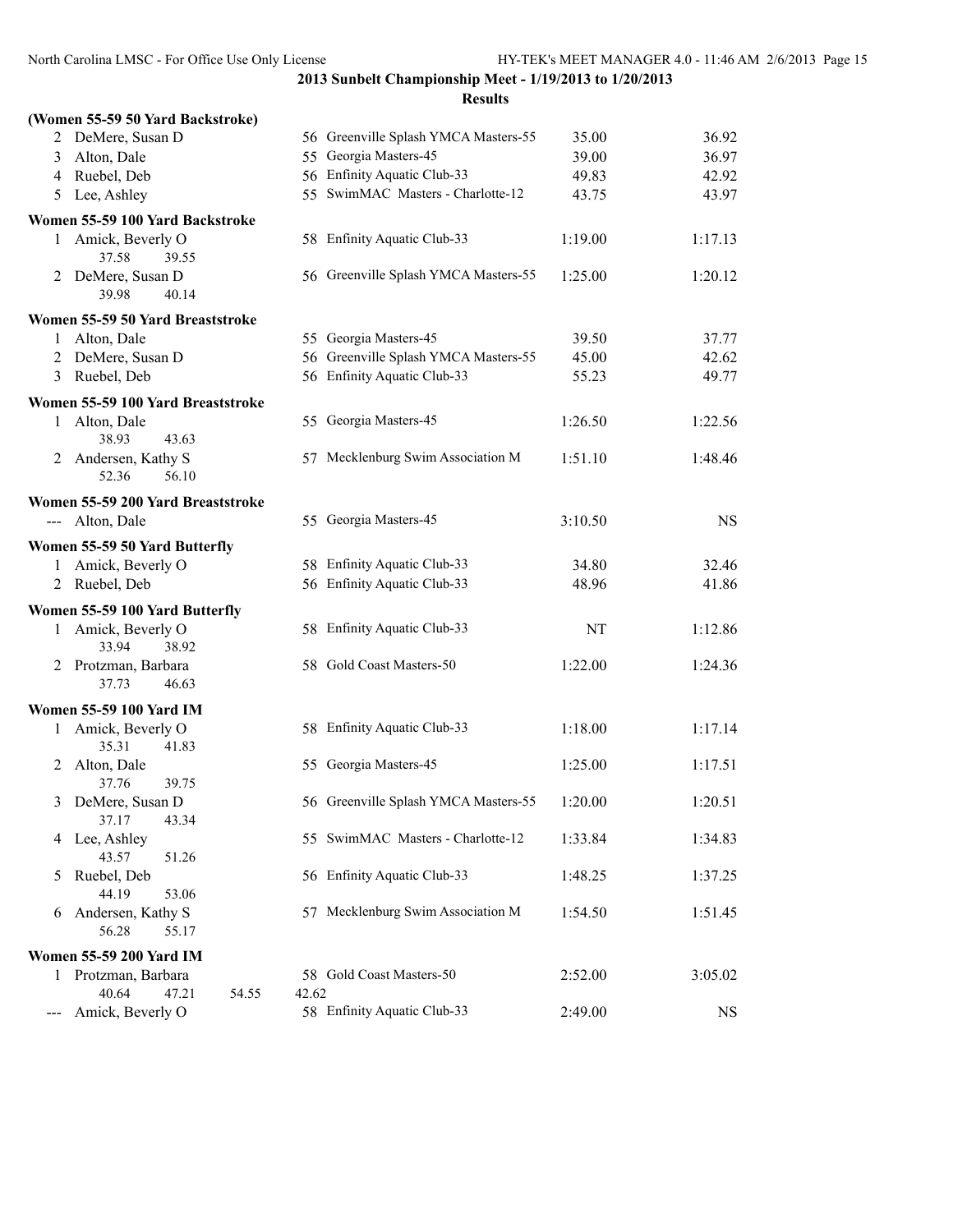55.26 1:01.49

|                                     | <b>Women 55-59 400 Yard IM</b>                     |       |         |         |                                   |       |         |          |           |           |
|-------------------------------------|----------------------------------------------------|-------|---------|---------|-----------------------------------|-------|---------|----------|-----------|-----------|
|                                     | 1 Protzman, Barbara                                |       |         |         | 58 Gold Coast Masters-50          |       |         | 6:10.00  |           | 6:19.91   |
|                                     | 39.83                                              | 50.32 | 49.79   | 48.27   | 54.32                             | 54.74 | 41.93   | 40.71    |           |           |
|                                     | Women 60-64 50 Yard Freestyle                      |       |         |         |                                   |       |         |          |           |           |
|                                     | --- Lee, Julianne L                                |       |         | 63 Unat |                                   |       | 1:10.00 |          | <b>NS</b> |           |
|                                     | --- Mosca, Jan Elisa                               |       |         |         | 62 Twin Rivers YMCA Masters New   |       |         | 41.70    |           | <b>NS</b> |
|                                     | Women 60-64 100 Yard Freestyle                     |       |         |         |                                   |       |         |          |           |           |
| 1 Lee, Julianne L<br>51.55<br>55.77 |                                                    |       |         | 63 Unat |                                   |       |         | 2:15.00  |           | 1:47.32   |
|                                     | --- Mosca, Jan Elisa                               |       |         |         | 62 Twin Rivers YMCA Masters New   |       |         | 1:41.29  |           | <b>NS</b> |
|                                     | Women 60-64 200 Yard Freestyle                     |       |         |         |                                   |       |         |          |           |           |
|                                     | 1 Loftus-Charley, Shirley A                        |       |         |         | 61 Virginia Masters Swim Team-12  |       |         | 2:17.00  |           | 2:20.15   |
|                                     | 32.85                                              | 35.81 | 36.04   | 35.45   |                                   |       |         |          |           |           |
|                                     | 2 Parsons, Donna                                   |       |         |         | 62 SwimMAC Masters - Charlotte-12 |       |         | 3:25.50  |           | 3:14.98   |
|                                     | 43.14                                              | 49.75 | 51.30   | 50.79   |                                   |       |         |          |           |           |
|                                     | 3 Lee, Julianne L                                  |       |         | 63 Unat |                                   |       |         | 7:00.00  |           | 3:56.00   |
|                                     | Women 60-64 500 Yard Freestyle                     |       |         |         |                                   |       |         |          |           |           |
| 1                                   | Murray, Cheryl A                                   |       |         |         | 60 Charlotte SwimMasters-33       |       |         | 6:30.00  |           | 6:29.68   |
|                                     | 36.52                                              | 38.51 | 39.87   | 39.80   | 39.60                             | 39.80 | 39.21   | 39.57    |           |           |
|                                     | 39.59                                              | 37.21 |         |         |                                   |       |         |          |           |           |
|                                     | Women 60-64 1000 Yard Freestyle                    |       |         |         |                                   |       |         |          |           |           |
|                                     | 1 Parsons, Donna                                   |       |         |         | 62 SwimMAC Masters - Charlotte-12 |       |         | 17:55.00 |           | 17:24.79  |
|                                     | 44.73                                              | 49.64 | 52.03   | 52.68   | 53.19                             | 53.35 | 52.60   | 53.18    |           |           |
|                                     | 53.70                                              | 53.24 | 52.99   | 53.04   | 53.55                             | 53.17 | 53.27   | 52.68    |           |           |
|                                     | 52.86                                              | 52.45 | 52.46   | 49.98   |                                   |       |         |          |           |           |
|                                     | --- Mosca, Jan Elisa                               |       |         |         | 62 Twin Rivers YMCA Masters New   |       |         | 20:00.00 |           | <b>NS</b> |
|                                     | Women 60-64 1000 Yard Freestyle from split request |       |         |         |                                   |       |         |          |           |           |
|                                     | 1 Loftus-Charley, Shirley A                        |       |         |         | 61 Virginia Masters Swim Team-12  |       |         | NT       |           | 12:23.82  |
|                                     | Women 60-64 1650 Yard Freestyle                    |       |         |         |                                   |       |         |          |           |           |
|                                     | 1 Loftus-Charley, Shirley A                        |       |         |         | 61 Virginia Masters Swim Team-12  |       |         | 20:30.00 |           | 20:26.10  |
|                                     | 34.35                                              | 37.13 | 37.18   | 37.13   | 37.00                             | 37.64 | 37.50   | 37.89    |           |           |
|                                     | 37.21                                              | 37.54 | 37.50   | 37.34   | 37.22                             | 37.27 | 36.98   | 37.23    |           |           |
|                                     | 38.11                                              | 37.09 | 37.31   | 37.20   | 37.37                             | 36.99 | 37.27   | 37.36    |           |           |
|                                     | 37.26                                              | 37.09 | 37.41   | 37.23   | 37.01                             | 36.96 | 37.05   | 37.30    | 35.98     |           |
|                                     | Women 60-64 50 Yard Backstroke                     |       |         |         |                                   |       |         |          |           |           |
|                                     | 1 Lee, Julianne L                                  |       |         | 63 Unat |                                   |       |         | 1:20.00  |           | 1:02.54   |
|                                     | 2 Mosca, Jan Elisa                                 |       |         |         | 62 Twin Rivers YMCA Masters New   |       |         | 55.00    |           | 1:07.79   |
|                                     | Women 60-64 200 Yard Backstroke                    |       |         |         |                                   |       |         |          |           |           |
|                                     | 1 Parsons, Donna<br>52.52                          | 57.38 | 1:53.90 |         | 62 SwimMAC Masters - Charlotte-12 |       |         | 4:12.00  |           | 3:43.80   |
|                                     | Women 60-64 50 Yard Breaststroke                   |       |         |         |                                   |       |         |          |           |           |
|                                     | --- Mosca, Jan Elisa                               |       |         |         | 62 Twin Rivers YMCA Masters New   |       |         | 56.30    |           | <b>NS</b> |
|                                     | Women 60-64 100 Yard Breaststroke                  |       |         |         |                                   |       |         |          |           |           |
|                                     | 1 Loftus-Charley, Shirley A<br>41.99               | 46.09 |         |         | 61 Virginia Masters Swim Team-12  |       |         | 1:26.00  |           | 1:28.08   |
|                                     | 2 Parsons, Donna                                   |       |         |         | 62 SwimMAC Masters - Charlotte-12 |       |         | 2:01.75  |           | 1:56.75   |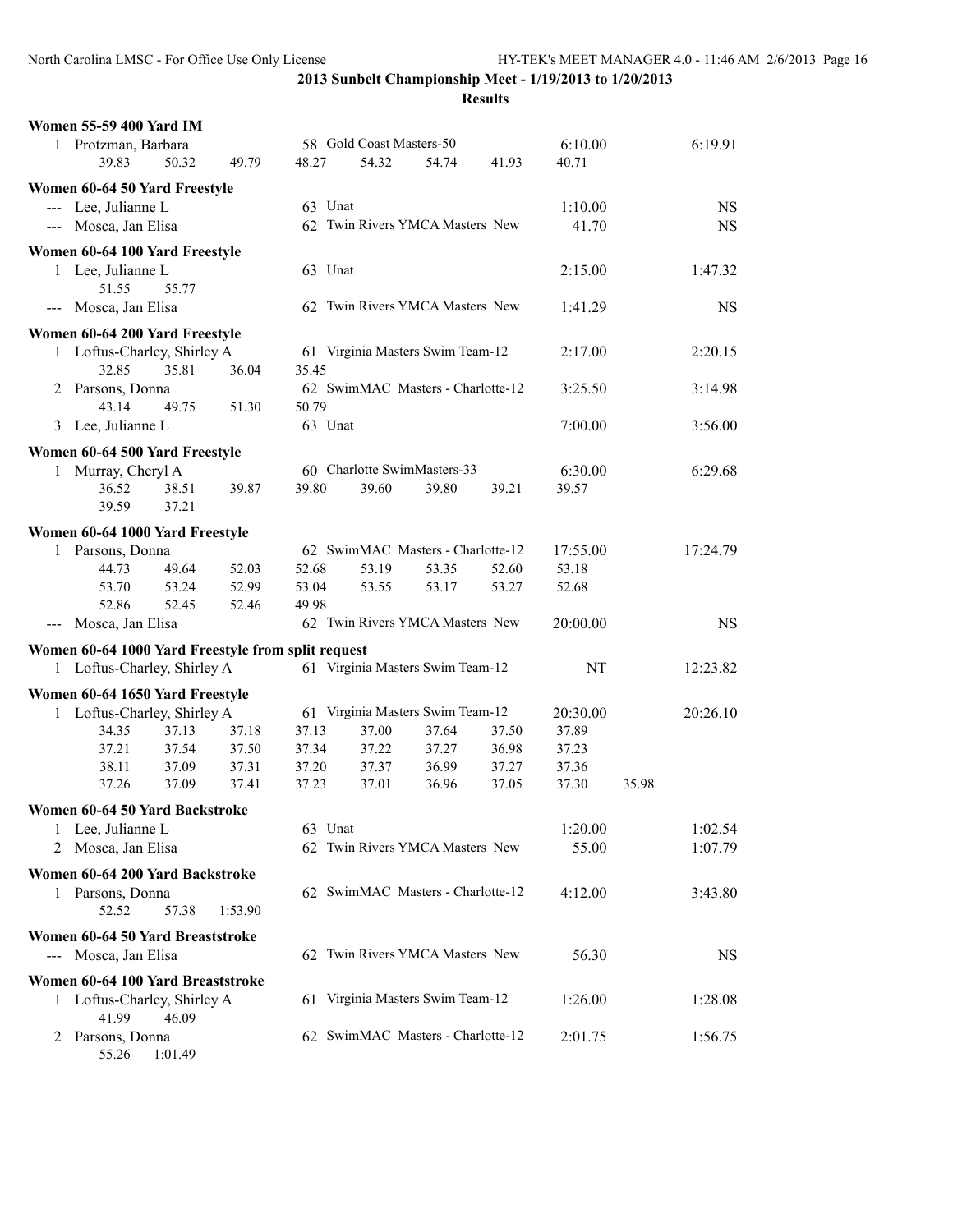|      | Women 60-64 200 Yard Breaststroke                      |                                                                      |                  |           |
|------|--------------------------------------------------------|----------------------------------------------------------------------|------------------|-----------|
|      | 1 Loftus-Charley, Shirley A<br>42.73<br>47.30<br>48.77 | 61 Virginia Masters Swim Team-12<br>48.38                            | 3:00.00          | 3:07.18   |
|      | --- Mosca, Jan Elisa                                   | 62 Twin Rivers YMCA Masters New                                      | 4:05.00          | <b>NS</b> |
|      | Women 60-64 100 Yard Butterfly                         |                                                                      |                  |           |
|      | 1 Loftus-Charley, Shirley A<br>40.49<br>35.92          | 61 Virginia Masters Swim Team-12                                     | 1:13.50          | 1:16.41   |
|      | 2 Murray, Cheryl A<br>37.08<br>43.17                   | 60 Charlotte SwimMasters-33                                          | 1:25.00          | 1:20.25   |
|      | Women 60-64 200 Yard Butterfly                         |                                                                      |                  |           |
|      | 1 Loftus-Charley, Shirley A<br>36.83<br>42.17<br>43.53 | 61 Virginia Masters Swim Team-12<br>42.60                            | 2:45.00          | 2:45.13   |
|      | 2 Murray, Cheryl A<br>39.09<br>46.91<br>50.15          | 60 Charlotte SwimMasters-33<br>48.43                                 | 3:08.00          | 3:04.58   |
|      | <b>Women 60-64 100 Yard IM</b>                         |                                                                      |                  |           |
|      | --- Mosca, Jan Elisa                                   | 62 Twin Rivers YMCA Masters New                                      | 1:56.19          | <b>NS</b> |
|      | --- Parsons, Donna                                     | 62 SwimMAC Masters - Charlotte-12                                    | 1:51.75          | <b>NS</b> |
|      | <b>Women 60-64 200 Yard IM</b>                         |                                                                      |                  |           |
|      | 1 Loftus-Charley, Shirley A<br>36.45<br>43.43<br>48.49 | 61 Virginia Masters Swim Team-12<br>36.26                            | 2:40.00          | 2:44.63   |
|      | 2 Murray, Cheryl A<br>37.29<br>44.57<br>52.26          | 60 Charlotte SwimMasters-33<br>37.04                                 | 2:58.00          | 2:51.16   |
|      |                                                        |                                                                      |                  |           |
|      | <b>Women 60-64 400 Yard IM</b>                         |                                                                      |                  |           |
|      | 1 Loftus-Charley, Shirley A<br>36.69<br>42.77<br>44.90 | 61 Virginia Masters Swim Team-12<br>42.86<br>47.71<br>47.90<br>37.09 | 5:35.00<br>35.56 | 5:35.48   |
|      | 2 Murray, Cheryl A                                     | 60 Charlotte SwimMasters-33                                          | 6:05.00          | 5:54.54   |
|      | 38.75<br>44.75<br>47.41                                | 38.62<br>45.83<br>52.46<br>50.41                                     | 36.31            |           |
|      | Women 65-69 50 Yard Freestyle                          |                                                                      |                  |           |
|      | 1 Uustal, Diann B                                      | 66 Maine Masters Swim Club-2                                         | 32.15            | 33.08     |
| 2    | Hovey, Mary Anna                                       | 69 Durham Area Masters Aquatics                                      | 39.64            | 40.56     |
| 3    | Jeffrey, Christina F                                   | 65 Greenville Splash YMCA Masters-55                                 | 40.00            | 43.66     |
|      | 4 Klotz, Camille A                                     | 67 Twin Rivers YMCA Masters New                                      | 51.77            | 51.10     |
|      | Women 65-69 100 Yard Freestyle                         |                                                                      |                  |           |
| 1    | Uustal, Diann B<br>31.14<br>34.87                      | 66 Maine Masters Swim Club-2                                         | 1:06.79          | 1:06.01   |
| 2    | Hovey, Mary Anna<br>44.48<br>50.13                     | 69 Durham Area Masters Aquatics                                      | 1:32.69          | 1:34.61   |
| 3    | Klotz, Camille A<br>54.30<br>1:11.16                   | Twin Rivers YMCA Masters New<br>67                                   | 2:04.61          | 2:05.46   |
|      | Jeffrey, Christina F                                   | 65 Greenville Splash YMCA Masters-55                                 | 2:20.00          | <b>NS</b> |
|      | Women 65-69 200 Yard Freestyle                         |                                                                      |                  |           |
| 1    | Uustal, Diann B                                        | 66 Maine Masters Swim Club-2                                         | 2:31.64          | 2:25.50   |
|      | 34.36<br>36.96<br>37.61                                | 36.57                                                                |                  |           |
| 2    | Van Meeteren, Greta                                    | 66 Twin Rivers YMCA Masters New                                      | 3:14.00          | 3:22.38   |
|      | 47.18<br>51.57<br>52.12                                | 51.51                                                                |                  |           |
| $--$ | Jeffrey, Christina F                                   | 65 Greenville Splash YMCA Masters-55                                 | 4:00.00          | NS        |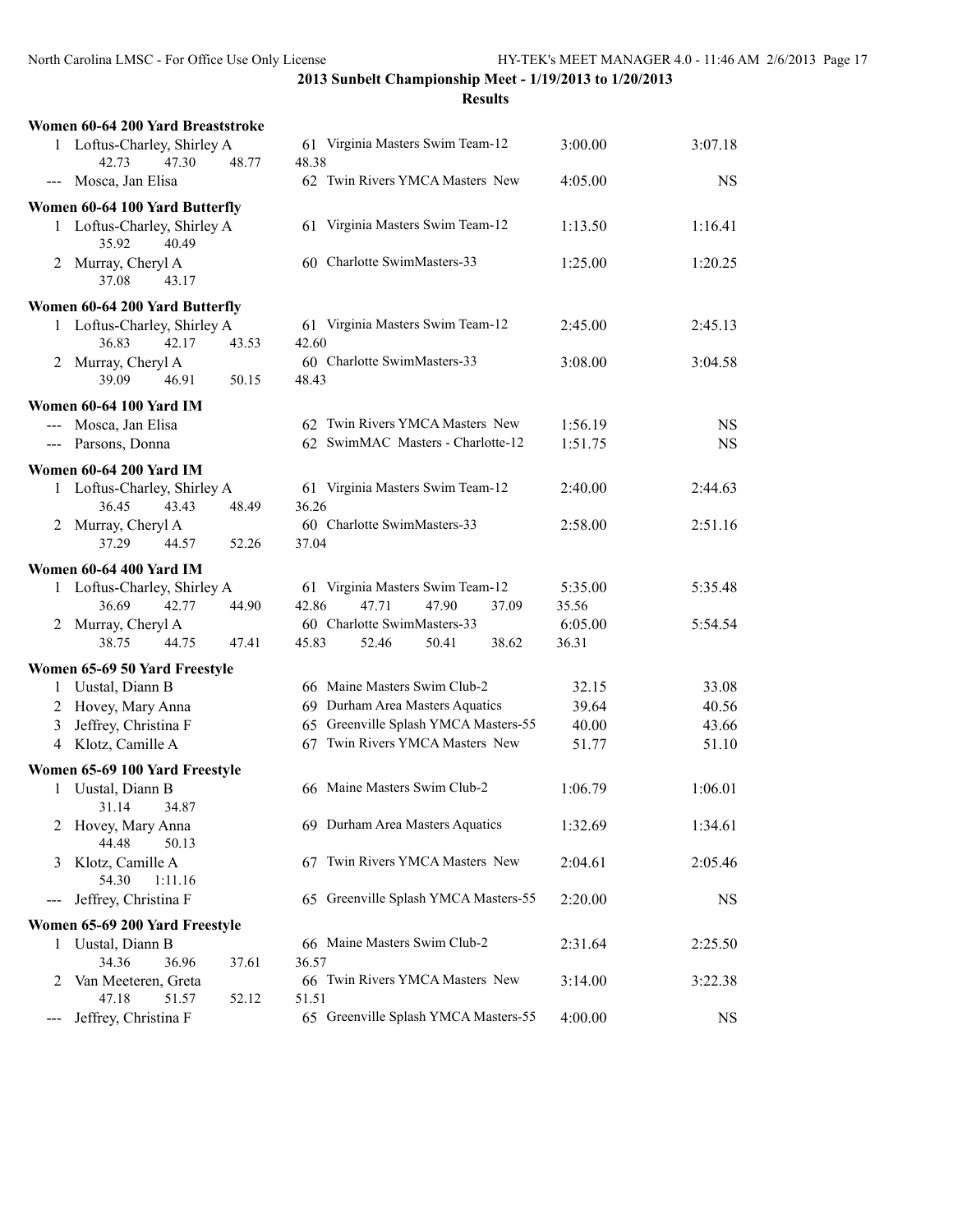54.71 55.66

**2013 Sunbelt Championship Meet - 1/19/2013 to 1/20/2013**

|       | Women 65-69 500 Yard Freestyle    |         |         |         |                                 |         |                                      |          |         |           |
|-------|-----------------------------------|---------|---------|---------|---------------------------------|---------|--------------------------------------|----------|---------|-----------|
|       | 1 Van Meeteren, Greta             |         |         |         | 66 Twin Rivers YMCA Masters New |         |                                      | 8:24.00  |         | 8:35.93   |
|       | 46.84                             | 51.16   | 54.13   | 52.60   | 51.68                           | 52.26   | 51.82                                | 51.86    |         |           |
|       | 52.62                             | 50.96   |         |         |                                 |         |                                      |          |         |           |
| 2     | Klotz, Camille A                  |         |         |         | 67 Twin Rivers YMCA Masters New |         |                                      | 11:28.30 |         | 11:09.01  |
|       | 59.94                             | 1:07.05 | 1:07.09 | 1:06.62 | 1:08.52                         | 1:05.88 | 1:08.79                              | 1:11.03  |         |           |
|       | 1:09.15                           | 1:04.94 |         |         |                                 |         |                                      |          |         |           |
| $---$ | Uustal, Diann B                   |         |         |         | 66 Maine Masters Swim Club-2    |         |                                      | 6:59.50  |         | <b>NS</b> |
|       | Women 65-69 1000 Yard Freestyle   |         |         |         |                                 |         |                                      |          |         |           |
|       | 1 Klotz, Camille A                |         |         |         | 67 Twin Rivers YMCA Masters New |         |                                      | 27:46.53 |         | 23:17.96  |
|       | 1:00.51                           | 1:09.30 | 1:08.85 | 1:10.08 | 1:10.74                         | 1:09.66 | 1:09.24                              | 1:09.81  |         |           |
|       | 1:10.93                           | 1:09.45 | 1:15.13 | 1:13.84 | 1:11.35                         | 1:11.25 | 1:10.70                              | 1:10.76  |         |           |
|       | 1:08.56                           | 1:11.94 | 1:09.33 | 1:06.53 |                                 |         |                                      |          |         |           |
|       |                                   |         |         |         |                                 |         |                                      |          |         |           |
|       | Women 65-69 1650 Yard Freestyle   |         |         |         |                                 |         |                                      |          |         |           |
| 1     | Van Meeteren, Greta               |         |         |         | 66 Twin Rivers YMCA Masters New |         |                                      | 28:55.00 |         | 29:07.68  |
|       | 48.65                             | 53.13   | 51.89   | 52.72   |                                 |         | 52.45                                | 53.02    |         |           |
|       | 53.02                             | 53.54   |         |         | 53.06                           | 52.68   | 53.27                                | 53.56    |         |           |
|       |                                   |         | 53.40   | 53.44   | 53.07                           |         |                                      | 53.84    |         |           |
|       | 53.82                             | 52.54   | 53.31   |         |                                 | 52.52   | 53.13                                | 53.33    | 5:20.72 |           |
|       | Women 65-69 50 Yard Backstroke    |         |         |         |                                 |         |                                      |          |         |           |
| 1     | Uustal, Diann B                   |         |         |         | 66 Maine Masters Swim Club-2    |         |                                      | 34.55    |         | 37.63     |
| 2     | Hovey, Mary Anna                  |         |         |         | 69 Durham Area Masters Aquatics |         |                                      | 48.70    |         | 47.58     |
| 3     | Jeffrey, Christina F              |         |         |         |                                 |         | 65 Greenville Splash YMCA Masters-55 | 50.00    |         | 53.26     |
|       | Women 65-69 100 Yard Backstroke   |         |         |         |                                 |         |                                      |          |         |           |
|       |                                   |         |         |         | 69 Durham Area Masters Aquatics |         |                                      | 1:47.55  |         | 1:48.90   |
|       | 1 Hovey, Mary Anna<br>53.82       | 55.08   |         |         |                                 |         |                                      |          |         |           |
|       | Jeffrey, Christina F              |         |         |         |                                 |         | 65 Greenville Splash YMCA Masters-55 | 2:20.00  |         | <b>NS</b> |
| ---   |                                   |         |         |         |                                 |         |                                      |          |         |           |
|       | Women 65-69 200 Yard Backstroke   |         |         |         |                                 |         |                                      |          |         |           |
|       | 1 Uustal, Diann B                 |         |         |         | 66 Maine Masters Swim Club-2    |         |                                      | 2:46.50  |         | 2:42.67   |
|       | 38.28                             | 41.15   | 1:23.24 |         |                                 |         |                                      |          |         |           |
|       | Women 65-69 50 Yard Breaststroke  |         |         |         |                                 |         |                                      |          |         |           |
| 1     | Van Meeteren, Greta               |         |         |         | 66 Twin Rivers YMCA Masters New |         |                                      | 48.90    |         | 49.44     |
| $---$ | Jeffrey, Christina F              |         |         |         |                                 |         | 65 Greenville Splash YMCA Masters-55 | 45.00    |         | <b>NS</b> |
|       |                                   |         |         |         |                                 |         |                                      |          |         |           |
|       | Women 65-69 100 Yard Breaststroke |         |         |         |                                 |         |                                      |          |         |           |
| 1     | Van Meeteren, Greta               |         |         |         | 66 Twin Rivers YMCA Masters New |         |                                      | 1:46.00  |         | 1:47.88   |
|       | 51.93                             | 55.95   |         |         |                                 |         |                                      |          |         |           |
| 2     | Jeffrey, Christina F              |         |         |         |                                 |         | 65 Greenville Splash YMCA Masters-55 | 2:20.00  |         | 1:56.97   |
|       | 53.36                             | 1:03.61 |         |         |                                 |         |                                      |          |         |           |
|       | Women 65-69 200 Yard Breaststroke |         |         |         |                                 |         |                                      |          |         |           |
| 1     | Van Meeteren, Greta               |         |         |         | 66 Twin Rivers YMCA Masters New |         |                                      | 3:50.00  |         | 3:54.09   |
|       | 53.56                             | 59.73   | 1:01.43 | 59.37   |                                 |         |                                      |          |         |           |
| ---   | Jeffrey, Christina F              |         |         |         |                                 |         | 65 Greenville Splash YMCA Masters-55 | 4:00.00  |         | NS        |
|       | Women 65-69 100 Yard IM           |         |         |         |                                 |         |                                      |          |         |           |
|       |                                   |         |         |         |                                 |         |                                      |          |         |           |
| 1     | Jeffrey, Christina F<br>50.98     | 58.48   |         |         |                                 |         | 65 Greenville Splash YMCA Masters-55 | 2:00.00  |         | 1:49.46   |
|       |                                   |         |         |         | 69 Durham Area Masters Aquatics |         |                                      | 1:50.26  |         | 1:50.37   |
| 2     | Hovey, Mary Anna                  |         |         |         |                                 |         |                                      |          |         |           |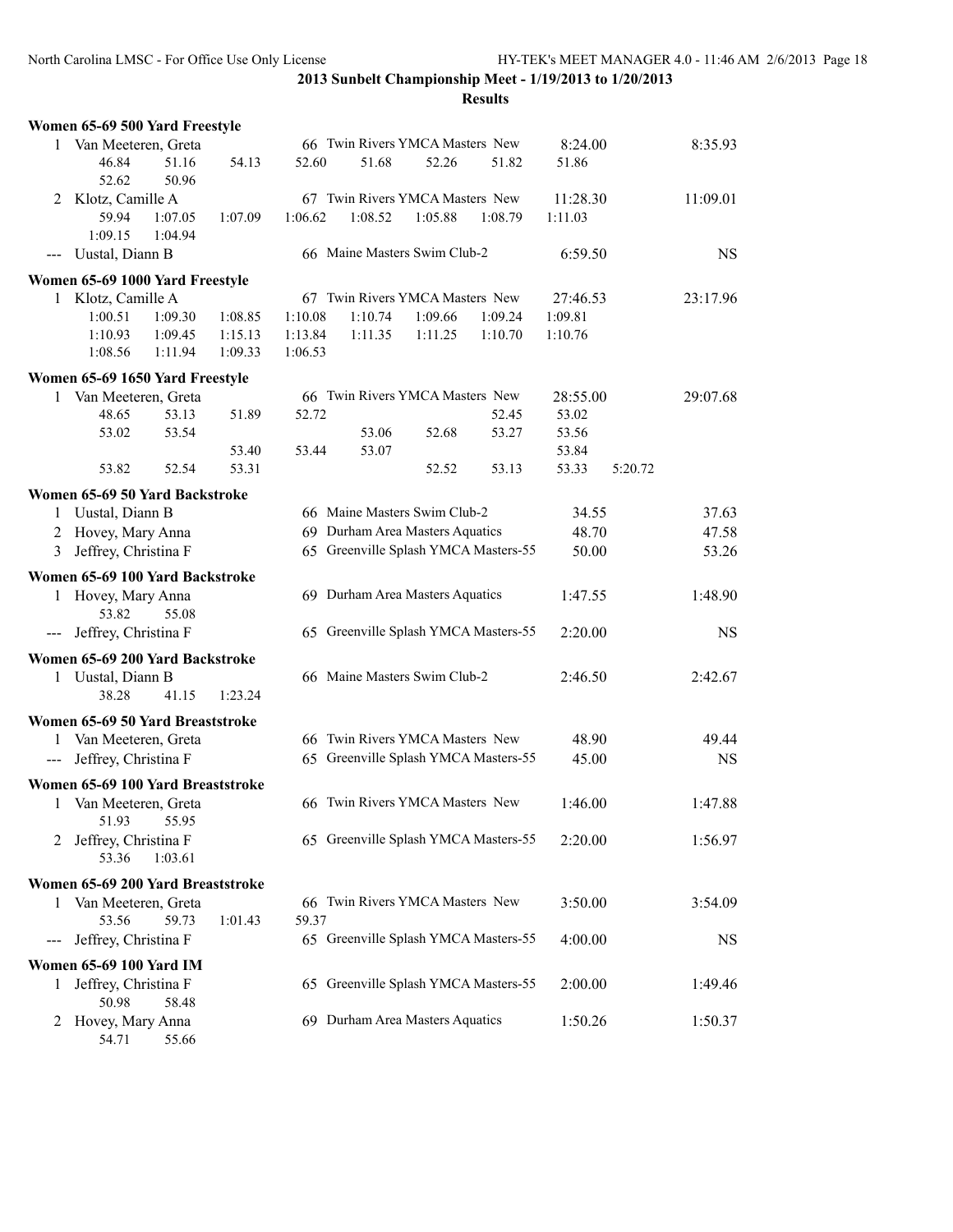| <b>Women 65-69 200 Yard IM</b>                                                    |                                                                         |                |                |
|-----------------------------------------------------------------------------------|-------------------------------------------------------------------------|----------------|----------------|
| 1 Hovey, Mary Anna<br>58.29<br>58.16<br>1:11.48                                   | 69 Durham Area Masters Aquatics<br>51.44                                | 4:00.94        | 3:59.37        |
| --- Uustal, Diann B                                                               | 66 Maine Masters Swim Club-2                                            | 2:48.34        | <b>NS</b>      |
| --- Jeffrey, Christina F                                                          | 65 Greenville Splash YMCA Masters-55                                    | 6:00.00        | <b>NS</b>      |
| <b>Women 65-69 400 Yard IM</b>                                                    |                                                                         |                |                |
| 1 Hovey, Mary Anna<br>$1:00.52$ $2:20.44$<br>1:03.68                              | 69 Durham Area Masters Aquatics<br>1:10.66<br>1:09.06<br>56.12<br>53.60 | 8:39.18        | 8:34.08        |
| Women 75-79 50 Yard Freestyle                                                     |                                                                         |                |                |
| Newell, Sally<br>1                                                                | 75 North Carolina Masters Swimmin-13                                    | 39.42          | 39.83          |
| 2 Vass, Mary Katherine                                                            | 76 Charlotte SwimMasters-33                                             | 52.17          | 53.73          |
| Women 75-79 100 Yard Freestyle<br>1 Newell, Sally<br>45.95<br>50.16               | 75 North Carolina Masters Swimmin-13                                    | 1:32.85        | 1:36.11        |
| Women 75-79 200 Yard Freestyle                                                    |                                                                         |                |                |
| 1 Newell, Sally<br>46.04<br>52.76<br>54.04                                        | 75 North Carolina Masters Swimmin-13<br>50.35                           | 3:30.20        | 3:23.19        |
| Women 75-79 50 Yard Backstroke                                                    |                                                                         |                |                |
| Newell, Sally<br>1                                                                | 75 North Carolina Masters Swimmin-13                                    | 48.49          | 48.67          |
| 2 Vass, Mary Katherine                                                            | 76 Charlotte SwimMasters-33                                             | 57.98          | 54.62          |
|                                                                                   |                                                                         |                |                |
| Women 75-79 200 Yard Backstroke                                                   |                                                                         |                |                |
| 1 Newell, Sally<br>52.13<br>57.57<br>1:55.02                                      | 75 North Carolina Masters Swimmin-13                                    | 3:44.90        | 3:44.72        |
|                                                                                   |                                                                         |                |                |
| Women 75-79 50 Yard Breaststroke                                                  |                                                                         |                |                |
| 1 Newell, Sally                                                                   | 75 North Carolina Masters Swimmin-13                                    | 48.76          | 49.56          |
| Women 75-79 100 Yard Breaststroke<br>1 Vass, Mary Katherine<br>1:19.41<br>1:14.74 | 76 Charlotte SwimMasters-33                                             | 2:25.11        | 2:34.15        |
| Women 75-79 200 Yard Breaststroke                                                 |                                                                         |                |                |
| 1 Newell, Sally<br>55.72<br>1:02.22<br>1:03.79                                    | 75 North Carolina Masters Swimmin-13<br>59.73                           | 3:55.52        | 4:01.46        |
|                                                                                   |                                                                         |                |                |
| Women 75-79 50 Yard Butterfly<br>1 Newell, Sally                                  | 75 North Carolina Masters Swimmin-13                                    | 56.10          | 57.81          |
|                                                                                   |                                                                         |                |                |
| Women 85-89 50 Yard Breaststroke<br>1 Dockendorf, Pat                             | 85 North Carolina Masters Swimmin-13                                    | 1:25.14        | 1:24.18        |
| Women 85-89 100 Yard Breaststroke                                                 |                                                                         |                |                |
| 1 Dockendorf, Pat<br>1:35.25<br>1:35.88                                           | 85 North Carolina Masters Swimmin-13                                    | 3:18.91        | 3:11.13        |
|                                                                                   |                                                                         |                |                |
| Women 85-89 200 Yard Breaststroke<br>1 Dockendorf, Pat                            | 85 North Carolina Masters Swimmin-13                                    | 7:32.78        | 7:12.33        |
| 1:43.57<br>1:51.86<br>1:53.85                                                     | 1:43.05                                                                 |                |                |
| Men 18-24 50 Yard Freestyle                                                       |                                                                         |                |                |
| Sauter, Trace U<br>1                                                              | 24 Unat                                                                 | 22.11          | 22.87          |
| Happ, Kevin R<br>2<br>Ellis, Haywood C<br>3                                       | 24 SwimMAC Masters - Charlotte-12<br>22 Charlotte SwimMasters-33        | 22.88<br>24.00 | 23.99<br>24.71 |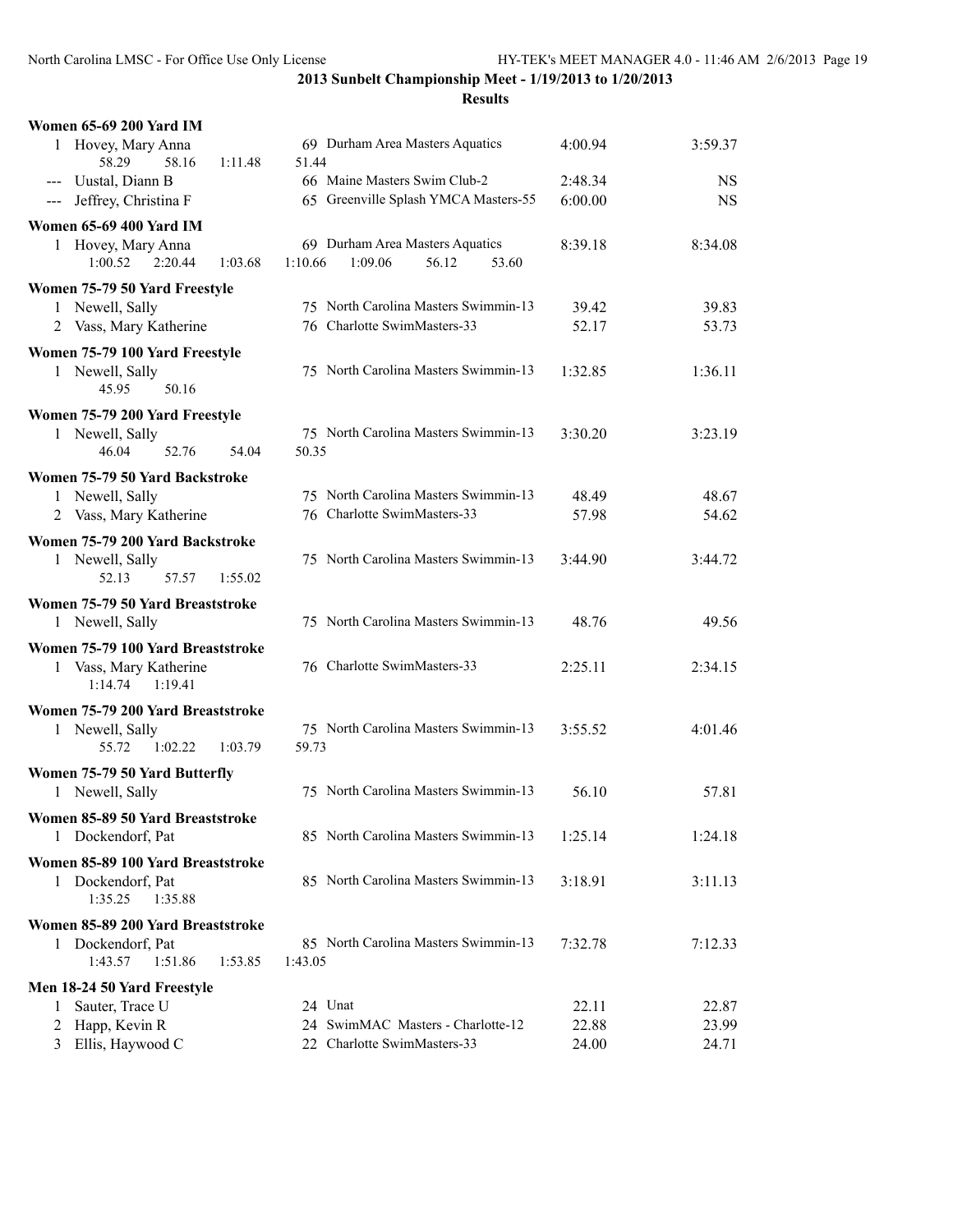|                   | (Men 18-24 50 Yard Freestyle)        |                |       |                                      |         |           |
|-------------------|--------------------------------------|----------------|-------|--------------------------------------|---------|-----------|
|                   | 4 Samulski, Richard                  |                |       | 24 North Carolina Aquatic Club Ma-25 | 24.49   | 24.72     |
| 5                 | de la Cruz, Juan J                   |                |       | 24 Cape Fear Aquatic Club            | 32.69   | 32.06     |
|                   | Men 18-24 100 Yard Freestyle         |                |       |                                      |         |           |
| 1                 | Jayaprakash, AJ<br>23.70<br>25.01    |                |       | 22 Unat                              | NT      | 48.71     |
|                   | 2 Ellis, Haywood C<br>25.37<br>28.83 |                |       | 22 Charlotte SwimMasters-33          | 52.00   | 54.20     |
| 3                 | Samulski, Richard<br>26.27<br>30.50  |                |       | 24 North Carolina Aquatic Club Ma-25 | 57.49   | 56.77     |
| 4                 | de la Cruz, Juan J<br>33.99<br>40.94 |                |       | 24 Cape Fear Aquatic Club            | 1:17.39 | 1:14.93   |
| $---$             | Morton, Jacob G                      |                |       | 24 North Carolina Masters Swimmin-13 | 52.98   | <b>NS</b> |
|                   | Men 18-24 500 Yard Freestyle         |                |       |                                      |         |           |
| 1                 | Thomas, Chandler P                   |                |       | 23 SwimMAC Masters - Charlotte-12    | 4:59.99 | 4:59.66   |
|                   | 26.05<br>29.04                       | 30.19<br>29.93 |       | 30.51<br>30.37<br>31.09              | 31.13   |           |
|                   | 29.99<br>31.36                       |                |       |                                      |         |           |
|                   | Men 18-24 50 Yard Backstroke         |                |       |                                      |         |           |
| 1                 | Happ, Kevin R                        |                |       | 24 SwimMAC Masters - Charlotte-12    | 25.88   | 24.76     |
| 2                 | Samulski, Richard                    |                |       | 24 North Carolina Aquatic Club Ma-25 | 29.99   | 29.50     |
|                   | 3 Ellis, Haywood C                   |                |       | 22 Charlotte SwimMasters-33          | 34.00   | 32.03     |
|                   | Men 18-24 100 Yard Backstroke        |                |       |                                      |         |           |
| 1                 | Happ, Kevin R<br>26.26<br>27.92      |                |       | 24 SwimMAC Masters - Charlotte-12    | 55.88   | 54.18     |
| 2                 | Ellis, Haywood C<br>32.76<br>35.43   |                |       | 22 Charlotte SwimMasters-33          | 1:05.00 | 1:08.19   |
|                   | Morton, Jacob G                      |                |       | 24 North Carolina Masters Swimmin-13 | 1:00.92 | <b>NS</b> |
|                   | Men 18-24 50 Yard Breaststroke       |                |       |                                      |         |           |
| 1                 | Jayaprakash, AJ                      |                |       | 22 Unat                              | NT      | 27.18     |
| 2                 | Thomas, Chandler P                   |                |       | 23 SwimMAC Masters - Charlotte-12    | 27.49   | 28.01     |
|                   | 3 Ellis, Haywood C                   |                |       | 22 Charlotte SwimMasters-33          | 35.00   | 32.08     |
|                   | Men 18-24 100 Yard Breaststroke      |                |       |                                      |         |           |
| $\mathbf{1}$      | Jayaprakash, AJ<br>27.31<br>30.75    |                |       | 22 Unat                              | NT      | 58.06     |
| 2                 | Thomas, Chandler P<br>28.70<br>32.60 |                |       | 23 SwimMAC Masters - Charlotte-12    | 59.99   | 1:01.30   |
| 3                 | Ellis, Haywood C<br>36.59<br>32.04   |                |       | 22 Charlotte SwimMasters-33          | 1:08.50 | 1:08.63   |
|                   | Men 18-24 200 Yard Breaststroke      |                |       |                                      |         |           |
| 1                 | Thomas, Chandler P                   |                |       | 23 SwimMAC Masters - Charlotte-12    | 2:10.99 | 2:14.52   |
|                   | 29.64<br>33.90                       | 35.42          | 35.56 |                                      |         |           |
| $\qquad \qquad -$ | Morton, Jacob G                      |                |       | 24 North Carolina Masters Swimmin-13 | 2:31.45 | NS        |
|                   | Men 18-24 50 Yard Butterfly          |                |       |                                      |         |           |
| 1                 | Sauter, Trace U                      |                |       | 24 Unat                              | 25.00   | 24.91     |
| 2                 | Ellis, Haywood C                     |                |       | 22 Charlotte SwimMasters-33          | 32.00   | 27.32     |
| 3                 | Samulski, Richard                    |                |       | 24 North Carolina Aquatic Club Ma-25 | 29.99   | 29.33     |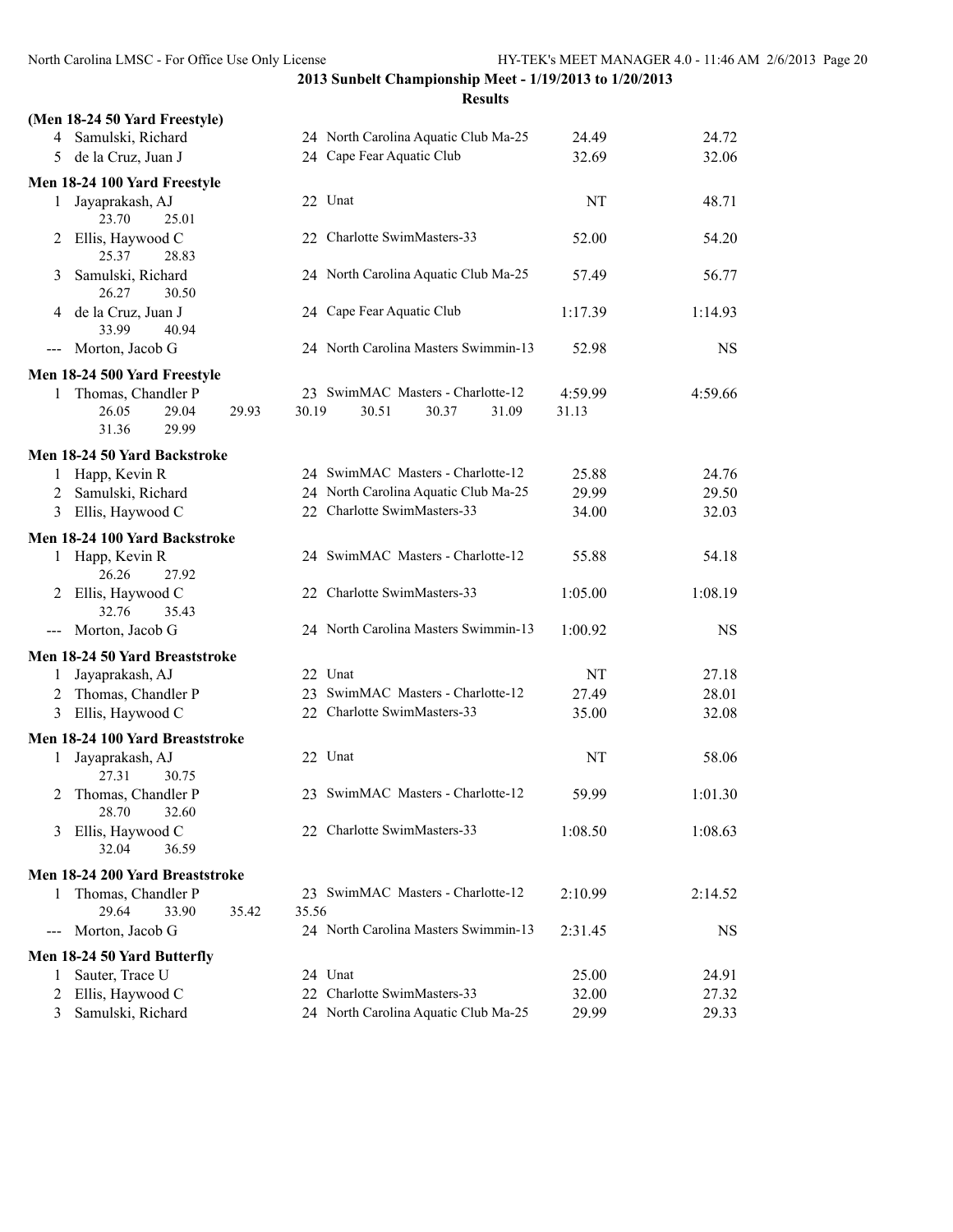|                                          | Men 18-24 100 Yard Butterfly                         |                |                                      |          |           |
|------------------------------------------|------------------------------------------------------|----------------|--------------------------------------|----------|-----------|
| 1                                        | Jayaprakash, AJ<br>28.21                             |                | 22 Unat                              | NT       | 52.93     |
| 2                                        | 24.72<br>Sauter, Trace U                             |                | 24 Unat                              | 53.69    | 54.46     |
| 3                                        | 25.42<br>29.04<br>Ellis, Haywood C<br>27.71<br>32.35 |                | 22 Charlotte SwimMasters-33          | 59.53    | 1:00.06   |
|                                          | <b>Men 18-24 100 Yard IM</b>                         |                |                                      |          |           |
| 1                                        | Jayaprakash, AJ<br>25.08<br>28.60                    |                | 22 Unat                              | NT       | 53.68     |
| 2                                        | Happ, Kevin R<br>25.24<br>30.60                      |                | 24 SwimMAC Masters - Charlotte-12    | 57.88    | 55.84     |
| 3                                        | Thomas, Chandler P<br>26.05<br>30.55                 |                | 23 SwimMAC Masters - Charlotte-12    | 55.99    | 56.60     |
| 4                                        | Sauter, Trace U<br>26.18<br>31.19                    |                | 24 Unat                              | 59.00    | 57.37     |
| 5                                        | Ellis, Haywood C<br>30.06<br>33.28                   |                | 22 Charlotte SwimMasters-33          | 1:03.00  | 1:03.34   |
| 6                                        | Samulski, Richard<br>29.41<br>37.57                  |                | 24 North Carolina Aquatic Club Ma-25 | 1:10.00  | 1:06.98   |
|                                          | <b>Men 18-24 200 Yard IM</b>                         |                |                                      |          |           |
| $\mathbf{1}$                             | Jayaprakash, AJ<br>26.17<br>29.76                    | 34.10<br>28.03 | 22 Unat                              | NT       | 1:58.06   |
| 2                                        | Happ, Kevin R<br>26.07<br>30.17                      | 35.74<br>30.71 | 24 SwimMAC Masters - Charlotte-12    | 2:00.88  | 2:02.69   |
| $\qquad \qquad - -$                      | Morton, Jacob G                                      |                | 24 North Carolina Masters Swimmin-13 | 2:05.87  | <b>NS</b> |
|                                          | <b>Men 18-24 400 Yard IM</b>                         |                |                                      |          |           |
|                                          | --- Happ, Kevin R<br>One hand touch - fly            |                | 24 SwimMAC Masters - Charlotte-12    | 4:20.88  | DQ        |
|                                          | 28.07<br>33.27                                       | 33.84<br>33.70 | 37.94<br>39.07<br>34.86              | 33.26    |           |
|                                          | Men 25-29 50 Yard Freestyle                          |                |                                      |          |           |
| 1                                        | Walton, Jeremy C                                     |                | 26 Mecklenburg Swim Association M    | 25.00    | 24.71     |
|                                          | McKenzie, Peter F                                    |                | 27 James J Harris YMCA Masters -     | 27.00    | 25.58     |
| $\scriptstyle \cdots$                    | Murphy, Davis                                        |                | 26 Fireball Masters Swimming         | 25.64    | <b>NS</b> |
|                                          | Men 25-29 100 Yard Freestyle                         |                |                                      |          |           |
| $\mathbf{1}$                             | Walton, Jeremy C<br>26.63<br>28.44                   |                | 26 Mecklenburg Swim Association M    | 58.00    | 55.07     |
| 2                                        | McKenzie, Peter F<br>27.36<br>30.48                  |                | 27 James J Harris YMCA Masters -     | 57.00    | 57.84     |
|                                          | Men 25-29 200 Yard Freestyle                         |                |                                      |          |           |
|                                          | --- Harris, William S                                |                | 25 Raleigh Area Masters-26           | 2:08.00  | NS        |
| $\hspace{0.05cm} \ldots \hspace{0.05cm}$ | Murphy, Davis                                        |                | 26 Fireball Masters Swimming         | 2:07.56  | <b>NS</b> |
|                                          | Men 25-29 1000 Yard Freestyle                        |                |                                      |          |           |
|                                          | --- Harris, William S                                |                | 25 Raleigh Area Masters-26           | 12:30.00 | <b>NS</b> |
|                                          | Men 25-29 50 Yard Backstroke                         |                |                                      |          |           |
| 1                                        | McKenzie, Peter F                                    |                | 27 James J Harris YMCA Masters -     | 39.00    | 29.76     |
| 2                                        | Walton, Jeremy C                                     |                | 26 Mecklenburg Swim Association M    | 33.00    | 30.25     |
| ---                                      | Murphy, Davis                                        |                | 26 Fireball Masters Swimming         | 31.20    | <b>NS</b> |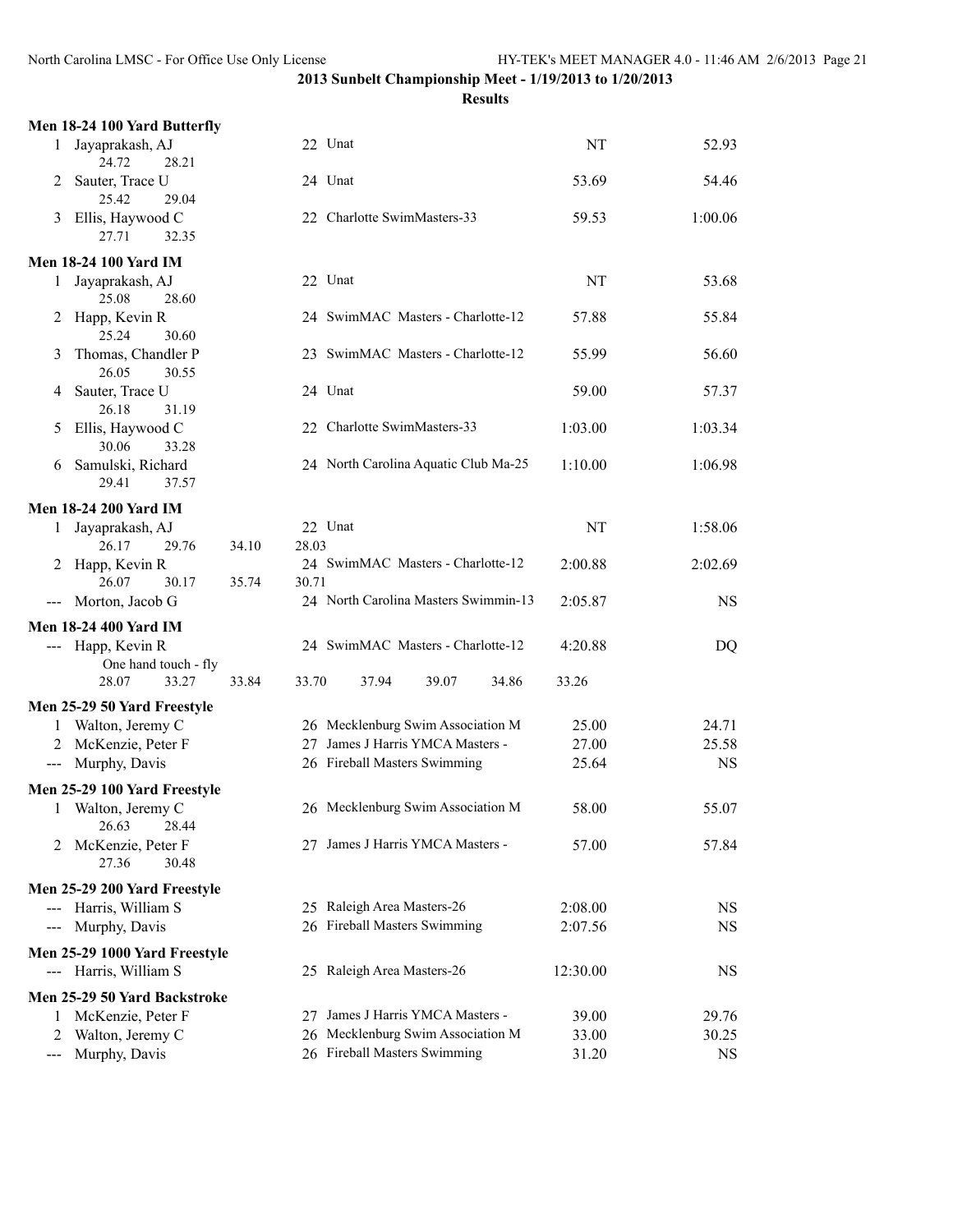| Men 25-29 50 Yard Breaststroke                                                                                                                                                                                                                                                                                                                                                                                                                                                               |       |                                                            |                |                    |
|----------------------------------------------------------------------------------------------------------------------------------------------------------------------------------------------------------------------------------------------------------------------------------------------------------------------------------------------------------------------------------------------------------------------------------------------------------------------------------------------|-------|------------------------------------------------------------|----------------|--------------------|
| 1 McKenzie, Peter F                                                                                                                                                                                                                                                                                                                                                                                                                                                                          |       | 27 James J Harris YMCA Masters -                           | 35.00          | 32.57              |
| 2 Walton, Jeremy C                                                                                                                                                                                                                                                                                                                                                                                                                                                                           |       | 26 Mecklenburg Swim Association M                          | 33.00          | 33.23              |
| Men 25-29 100 Yard Breaststroke                                                                                                                                                                                                                                                                                                                                                                                                                                                              |       |                                                            |                |                    |
| 1 Walton, Jeremy C<br>35.39<br>37.82                                                                                                                                                                                                                                                                                                                                                                                                                                                         |       | 26 Mecklenburg Swim Association M                          | 1:15.00        | 1:13.21            |
| Men 25-29 50 Yard Butterfly                                                                                                                                                                                                                                                                                                                                                                                                                                                                  |       |                                                            |                |                    |
| 1 McKenzie, Peter F                                                                                                                                                                                                                                                                                                                                                                                                                                                                          |       | 27 James J Harris YMCA Masters -                           | 33.00          | 27.25              |
| 2 Walton, Jeremy C                                                                                                                                                                                                                                                                                                                                                                                                                                                                           |       | 26 Mecklenburg Swim Association M                          | 30.00          | 28.70              |
| <b>Men 25-29 100 Yard IM</b>                                                                                                                                                                                                                                                                                                                                                                                                                                                                 |       |                                                            |                |                    |
| 1 McKenzie, Peter F                                                                                                                                                                                                                                                                                                                                                                                                                                                                          |       | 27 James J Harris YMCA Masters -                           | 1:00.00        | 1:04.99            |
| 29.43<br>35.56                                                                                                                                                                                                                                                                                                                                                                                                                                                                               |       |                                                            |                |                    |
| 2 Walton, Jeremy C<br>31.29<br>33.82                                                                                                                                                                                                                                                                                                                                                                                                                                                         |       | 26 Mecklenburg Swim Association M                          | 1:07.00        | 1:05.11            |
| --- Murphy, Davis                                                                                                                                                                                                                                                                                                                                                                                                                                                                            |       | 26 Fireball Masters Swimming                               | 1:05.00        | <b>NS</b>          |
| Men 30-34 50 Yard Freestyle                                                                                                                                                                                                                                                                                                                                                                                                                                                                  |       |                                                            |                |                    |
| 1 Kneece, Henry K                                                                                                                                                                                                                                                                                                                                                                                                                                                                            |       | 30 Greenville Splash YMCA Masters-55                       | 24.97          | 24.19              |
| Sharif, Khalil<br>$\frac{1}{2} \left( \frac{1}{2} \right) \left( \frac{1}{2} \right) \left( \frac{1}{2} \right) \left( \frac{1}{2} \right) \left( \frac{1}{2} \right) \left( \frac{1}{2} \right) \left( \frac{1}{2} \right) \left( \frac{1}{2} \right) \left( \frac{1}{2} \right) \left( \frac{1}{2} \right) \left( \frac{1}{2} \right) \left( \frac{1}{2} \right) \left( \frac{1}{2} \right) \left( \frac{1}{2} \right) \left( \frac{1}{2} \right) \left( \frac{1}{2} \right) \left( \frac$ |       | 30 Fort Bragg Masters                                      | 25.50          | <b>NS</b>          |
|                                                                                                                                                                                                                                                                                                                                                                                                                                                                                              |       |                                                            |                |                    |
| Men 30-34 100 Yard Freestyle<br>1 Kneece, Henry K                                                                                                                                                                                                                                                                                                                                                                                                                                            |       | 30 Greenville Splash YMCA Masters-55                       | 54.81          | 52.78              |
| 25.38<br>27.40                                                                                                                                                                                                                                                                                                                                                                                                                                                                               |       |                                                            |                |                    |
| Men 30-34 200 Yard Backstroke                                                                                                                                                                                                                                                                                                                                                                                                                                                                |       |                                                            |                |                    |
| 1 Kneece, Henry K<br>31.73<br>34.70<br>35.88                                                                                                                                                                                                                                                                                                                                                                                                                                                 | 35.06 | 30 Greenville Splash YMCA Masters-55                       | 2:26.47        | 2:17.37            |
|                                                                                                                                                                                                                                                                                                                                                                                                                                                                                              |       |                                                            |                |                    |
|                                                                                                                                                                                                                                                                                                                                                                                                                                                                                              |       |                                                            |                |                    |
| Men 30-34 50 Yard Breaststroke                                                                                                                                                                                                                                                                                                                                                                                                                                                               |       | 30 Greenville Splash YMCA Masters-55                       | 34.35          | 31.95              |
| 1 Kneece, Henry K                                                                                                                                                                                                                                                                                                                                                                                                                                                                            |       |                                                            |                |                    |
| Men 30-34 100 Yard Breaststroke                                                                                                                                                                                                                                                                                                                                                                                                                                                              |       |                                                            |                |                    |
| --- Sharif, Khalil                                                                                                                                                                                                                                                                                                                                                                                                                                                                           |       | 30 Fort Bragg Masters                                      | 1:15.00        | <b>NS</b>          |
| Men 30-34 50 Yard Butterfly                                                                                                                                                                                                                                                                                                                                                                                                                                                                  |       |                                                            |                |                    |
| 1 Kneece, Henry K                                                                                                                                                                                                                                                                                                                                                                                                                                                                            |       | 30 Greenville Splash YMCA Masters-55                       | 27.11          | 26.04              |
| Sharif, Khalil<br>$\frac{1}{2} \left( \frac{1}{2} \right) \left( \frac{1}{2} \right) \left( \frac{1}{2} \right) \left( \frac{1}{2} \right) \left( \frac{1}{2} \right) \left( \frac{1}{2} \right) \left( \frac{1}{2} \right) \left( \frac{1}{2} \right) \left( \frac{1}{2} \right) \left( \frac{1}{2} \right) \left( \frac{1}{2} \right) \left( \frac{1}{2} \right) \left( \frac{1}{2} \right) \left( \frac{1}{2} \right) \left( \frac{1}{2} \right) \left( \frac{1}{2} \right) \left( \frac$ |       | 30 Fort Bragg Masters                                      | 27.00          | <b>NS</b>          |
| Men 30-34 100 Yard Butterfly                                                                                                                                                                                                                                                                                                                                                                                                                                                                 |       |                                                            |                |                    |
| 1 Kneece, Henry K                                                                                                                                                                                                                                                                                                                                                                                                                                                                            |       | 30 Greenville Splash YMCA Masters-55                       | 59.10          | 58.72              |
| Sharif, Khalil                                                                                                                                                                                                                                                                                                                                                                                                                                                                               |       | 30 Fort Bragg Masters                                      | 56.00          | $_{\rm NS}$        |
| Men 30-34 200 Yard Butterfly                                                                                                                                                                                                                                                                                                                                                                                                                                                                 |       |                                                            |                |                    |
| --- Kneece, Henry K                                                                                                                                                                                                                                                                                                                                                                                                                                                                          |       | 30 Greenville Splash YMCA Masters-55                       | 2:35.67        | <b>NS</b>          |
| Men 30-34 100 Yard IM                                                                                                                                                                                                                                                                                                                                                                                                                                                                        |       |                                                            |                |                    |
| 1 Kneece, Henry K                                                                                                                                                                                                                                                                                                                                                                                                                                                                            |       | 30 Greenville Splash YMCA Masters-55                       | 1:04.11        | 1:02.54            |
| 28.02<br>34.52                                                                                                                                                                                                                                                                                                                                                                                                                                                                               |       |                                                            |                |                    |
| Men 35-39 50 Yard Freestyle                                                                                                                                                                                                                                                                                                                                                                                                                                                                  |       |                                                            |                |                    |
| Sadosky, Daniel M<br>1                                                                                                                                                                                                                                                                                                                                                                                                                                                                       |       | 38 Raleigh Area Masters-26                                 | 24.50          | 24.72              |
| Carmine, Jay R<br>2                                                                                                                                                                                                                                                                                                                                                                                                                                                                          |       | 35 Cape Fear Aquatic Club                                  | 25.00          | 25.21              |
| Midgett, Todd C<br>3                                                                                                                                                                                                                                                                                                                                                                                                                                                                         |       | 35 Cape Fear Aquatic Club                                  | 27.10          | 26.61              |
| Cockrum, John<br>4                                                                                                                                                                                                                                                                                                                                                                                                                                                                           |       | 39 Cape Fear Aquatic Club                                  | 31.00          | 27.43              |
| Smith, Wayne D<br>5<br>Holland, Benjamin R                                                                                                                                                                                                                                                                                                                                                                                                                                                   |       | 35 Charlotte SwimMasters-33<br>36 Charlotte SwimMasters-33 | 28.00<br>24.00 | 28.15<br><b>NS</b> |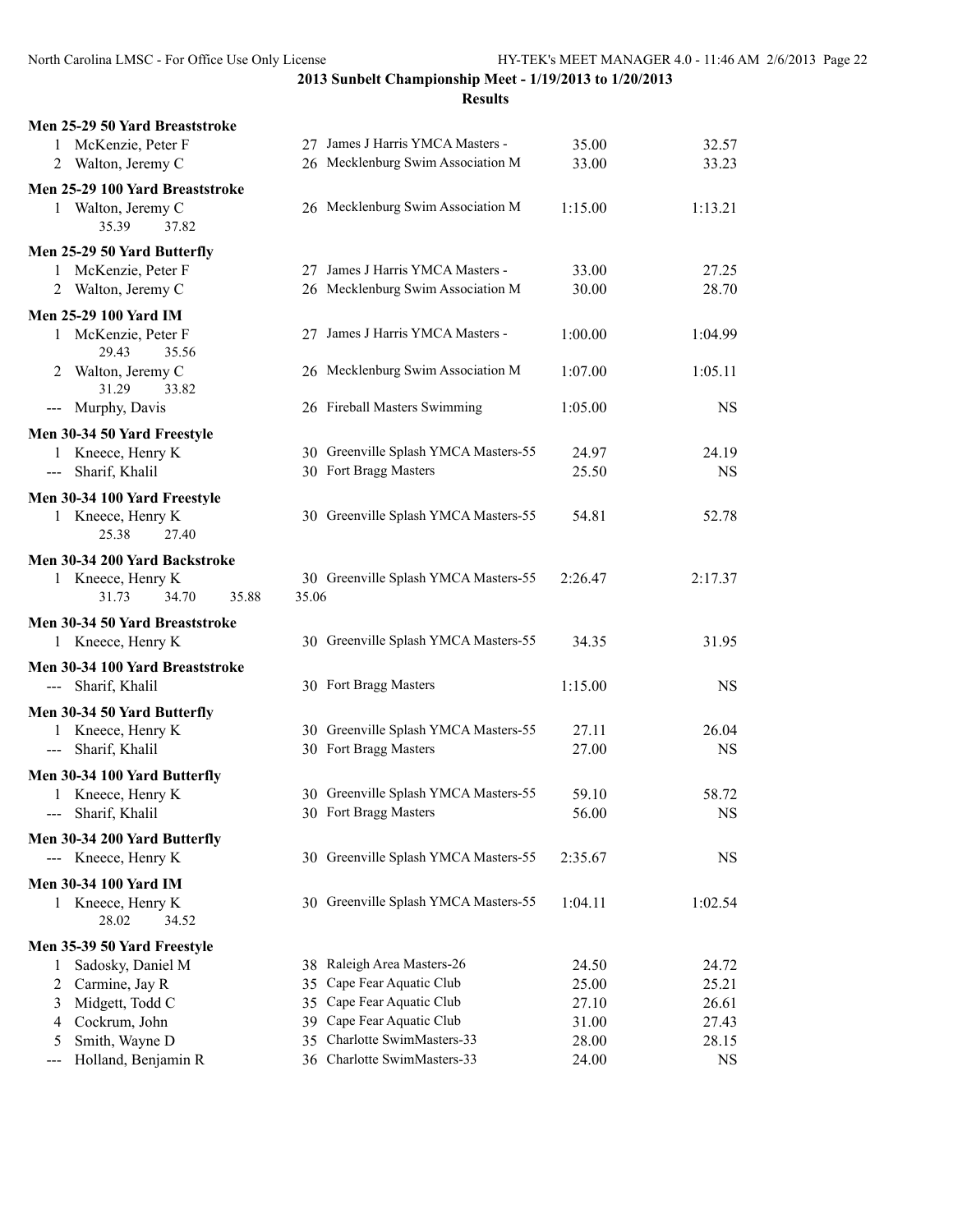|                            | Men 35-39 100 Yard Freestyle    |       |       |       |                                      |       |       |          |           |
|----------------------------|---------------------------------|-------|-------|-------|--------------------------------------|-------|-------|----------|-----------|
| 1                          | Sadosky, Daniel M<br>26.12      | 28.21 |       |       | 38 Raleigh Area Masters-26           |       |       | 54.50    | 54.33     |
| 2                          | Green, Marcus E<br>28.06        | 30.32 |       | 37    | Charlotte SwimMasters-33             |       |       | 57.25    | 58.38     |
| 3                          | Cockrum, John<br>28.78          | 32.53 |       |       | 39 Cape Fear Aquatic Club            |       |       | 1:07.00  | 1:01.31   |
| 4                          | Smith, Wayne D<br>30.33         | 32.14 |       |       | 35 Charlotte SwimMasters-33          |       |       | 1:07.00  | 1:02.47   |
| 5                          | Johnson, Timothy L<br>30.63     | 33.59 |       |       | 39 Greenville Splash YMCA Masters-55 |       |       | 1:04.78  | 1:04.22   |
| $\qquad \qquad \text{---}$ | Holland, Benjamin R             |       |       |       | 36 Charlotte SwimMasters-33          |       |       | 54.00    | <b>NS</b> |
|                            | Men 35-39 200 Yard Freestyle    |       |       |       |                                      |       |       |          |           |
| 1                          | Johnson, Timothy L              |       |       |       | 39 Greenville Splash YMCA Masters-55 |       |       | 2:28.22  | 2:20.86   |
|                            | 32.03                           | 36.65 | 37.61 | 34.57 |                                      |       |       |          |           |
| 2                          | Cockrum, John                   |       |       |       | 39 Cape Fear Aquatic Club            |       |       | 2:40.00  | 2:29.10   |
|                            | 31.81                           | 36.51 | 40.11 | 40.67 |                                      |       |       |          |           |
| 3                          | Smith, Wayne D                  |       |       |       | 35 Charlotte SwimMasters-33          |       |       | 2:30.00  | 2:31.70   |
|                            | 34.01                           | 38.40 | 39.99 | 39.30 |                                      |       |       |          |           |
| $---$                      | Holland, Benjamin R             |       |       |       | 36 Charlotte SwimMasters-33          |       |       | 1:55.00  | <b>NS</b> |
|                            | Men 35-39 500 Yard Freestyle    |       |       |       |                                      |       |       |          |           |
| $\mathbf{1}$               | Johnson, Timothy L              |       |       |       | 39 Greenville Splash YMCA Masters-55 |       |       | 7:24.22  | 6:32.85   |
|                            | 33.57                           | 37.78 | 39.26 | 40.22 | 40.22                                | 40.35 | 40.80 | 41.45    |           |
|                            | 39.89                           | 39.31 |       |       |                                      |       |       |          |           |
|                            | Men 35-39 1000 Yard Freestyle   |       |       |       |                                      |       |       |          |           |
|                            | 1 Midgett, Todd C               |       |       |       | 35 Cape Fear Aquatic Club            |       |       | 13:10.00 | 12:48.63  |
|                            | 33.60                           | 36.47 | 38.00 | 38.82 | 38.35                                | 38.96 | 38.99 | 39.14    |           |
|                            | 39.20                           | 39.37 | 38.90 | 38.99 | 39.27                                | 39.20 | 39.04 | 38.94    |           |
|                            | 38.80                           | 38.74 | 38.54 | 37.31 |                                      |       |       |          |           |
| 2                          | Cockrum, John                   |       |       |       | 39 Cape Fear Aquatic Club            |       |       | 15:30.00 | 14:53.53  |
|                            | 38.84                           | 43.91 | 43.86 | 45.57 | 45.61                                | 45.80 | 45.57 | 45.94    |           |
|                            | 45.93                           | 45.95 | 45.72 | 44.04 | 44.08                                | 43.98 | 44.86 | 43.60    |           |
|                            | 44.91                           | 45.87 | 44.50 | 44.99 |                                      |       |       |          |           |
|                            | Men 35-39 50 Yard Backstroke    |       |       |       |                                      |       |       |          |           |
|                            | 1 Carmine, Jay R                |       |       |       | 35 Cape Fear Aquatic Club            |       |       | 35.00    | 31.52     |
| 2                          | Smith, Wayne D                  |       |       |       | 35 Charlotte SwimMasters-33          |       |       | 35.00    | 34.81     |
|                            | 3 Cockrum, John                 |       |       |       | 39 Cape Fear Aquatic Club            |       |       | 33.00    | 36.42     |
|                            | Men 35-39 100 Yard Backstroke   |       |       |       |                                      |       |       |          |           |
|                            | 1 Smith, Wayne D                |       |       |       | 35 Charlotte SwimMasters-33          |       |       | 1:25.00  | 1:16.43   |
|                            | 37.47                           | 38.96 |       |       |                                      |       |       |          |           |
|                            | Men 35-39 50 Yard Breaststroke  |       |       |       |                                      |       |       |          |           |
|                            | 1 Green, Marcus E               |       |       |       | 37 Charlotte SwimMasters-33          |       |       | 30.50    | 31.55     |
| 2                          | Sadosky, Daniel M               |       |       |       | 38 Raleigh Area Masters-26           |       |       | 32.00    | 31.74     |
| 3                          | Smith, Wayne D                  |       |       |       | 35 Charlotte SwimMasters-33          |       |       | 37.00    | 37.57     |
|                            | Men 35-39 100 Yard Breaststroke |       |       |       |                                      |       |       |          |           |
| 1                          | Green, Marcus E                 |       |       |       | 37 Charlotte SwimMasters-33          |       |       | 1:10.45  | 1:10.00   |
|                            | 32.56                           | 37.44 |       |       |                                      |       |       |          |           |
| 2                          | Carmine, Jay R                  |       |       |       | 35 Cape Fear Aquatic Club            |       |       | 1:10.00  | 1:11.87   |
|                            | 33.99                           | 37.88 |       |       |                                      |       |       |          |           |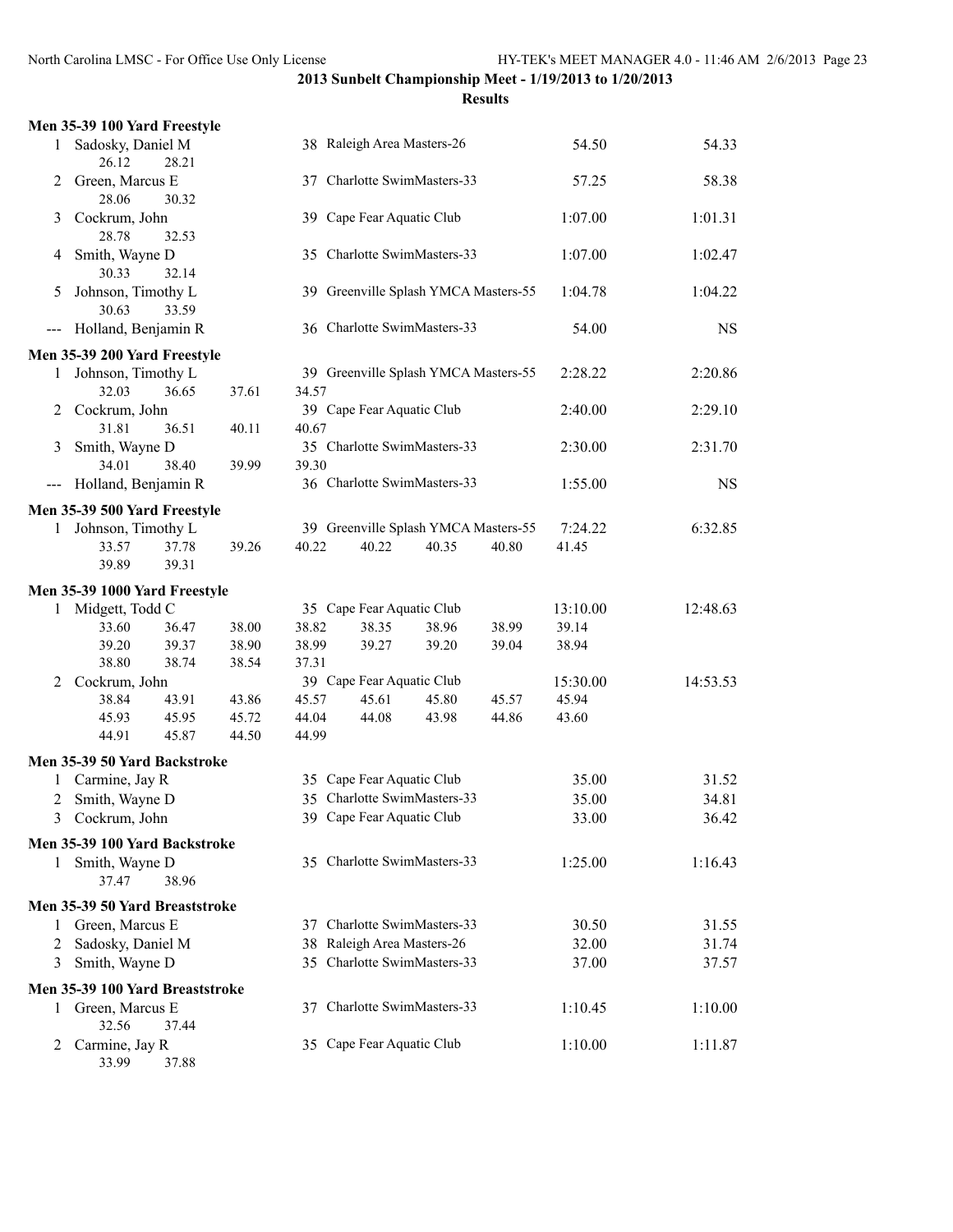|                   | (Men 35-39 100 Yard Breaststroke)       |       |       |                                                                 |                  |                |
|-------------------|-----------------------------------------|-------|-------|-----------------------------------------------------------------|------------------|----------------|
|                   | 3 Johnson, Timothy L<br>38.99<br>43.98  |       |       | 39 Greenville Splash YMCA Masters-55                            | 1:30.15          | 1:22.97        |
| 4                 | Midgett, Todd C<br>39.53<br>44.58       |       |       | 35 Cape Fear Aquatic Club                                       | 1:23.00          | 1:24.11        |
|                   | Men 35-39 200 Yard Breaststroke         |       |       |                                                                 |                  |                |
|                   | 1 Johnson, Timothy L                    |       |       | 39 Greenville Splash YMCA Masters-55                            | 2:42.22          | 3:06.94        |
|                   | 42.37<br>47.25                          | 49.17 | 48.15 |                                                                 |                  |                |
|                   | Men 35-39 50 Yard Butterfly             |       |       |                                                                 |                  |                |
| 1                 | Smith, Wayne D                          |       |       | 35 Charlotte SwimMasters-33                                     | 29.00            | 28.52          |
| 2                 | Johnson, Timothy L                      |       |       | 39 Greenville Splash YMCA Masters-55                            | 31.72            | 31.28          |
| 3                 | Cockrum, John                           |       |       | 39 Cape Fear Aquatic Club                                       | 33.00            | 33.47          |
|                   | Men 35-39 100 Yard Butterfly            |       |       |                                                                 |                  |                |
|                   | 1 Holland, Benjamin R<br>27.60<br>31.49 |       |       | 36 Charlotte SwimMasters-33                                     | 58.00            | 59.09          |
| 2                 | Carmine, Jay R                          |       |       | 35 Cape Fear Aquatic Club                                       | 1:05.00          | 1:04.04        |
| 3                 | Smith, Wayne D<br>32.61<br>35.24        |       |       | 35 Charlotte SwimMasters-33                                     | 1:10.00          | 1:07.85        |
| 4                 | Johnson, Timothy L<br>31.37<br>43.08    |       |       | 39 Greenville Splash YMCA Masters-55                            | 1:03.22          | 1:14.45        |
|                   | <b>Men 35-39 100 Yard IM</b>            |       |       |                                                                 |                  |                |
| $\mathbf{1}$      | Sadosky, Daniel M<br>29.94<br>33.31     |       |       | 38 Raleigh Area Masters-26                                      | 1:03.00          | 1:03.25        |
| 2                 | Carmine, Jay R<br>30.07<br>33.91        |       |       | 35 Cape Fear Aquatic Club                                       | 1:05.00          | 1:03.98        |
| 3                 | Green, Marcus E<br>31.73<br>34.33       |       |       | 37 Charlotte SwimMasters-33                                     | 1:08.30          | 1:06.06        |
| 4                 | Smith, Wayne D<br>32.22<br>38.63        |       |       | 35 Charlotte SwimMasters-33                                     | 1:15.00          | 1:10.85        |
| 5                 | Johnson, Timothy L<br>34.39<br>38.71    |       |       | 39 Greenville Splash YMCA Masters-55                            | 1:25.15          | 1:13.10        |
| $\qquad \qquad -$ | Midgett, Todd C                         |       |       | 35 Cape Fear Aquatic Club                                       | 1:23.00          | <b>NS</b>      |
|                   | Men 35-39 200 Yard IM                   |       |       |                                                                 |                  |                |
| 1                 | Smith, Wayne D                          |       |       | 35 Charlotte SwimMasters-33                                     | 2:40.00          | 2:35.85        |
|                   | 31.73<br>42.20                          | 46.73 | 35.19 |                                                                 |                  |                |
| 2                 | Johnson, Timothy L                      |       |       | 39 Greenville Splash YMCA Masters-55                            | 2:49.78          | 2:41.64        |
|                   | 33.22<br>43.47                          | 49.24 | 35.71 |                                                                 |                  |                |
| $---$             | Holland, Benjamin R                     |       |       | 36 Charlotte SwimMasters-33                                     | 2:15.00          | NS             |
|                   | Men 35-39 400 Yard IM                   |       |       |                                                                 |                  |                |
| 1                 | Johnson, Timothy L<br>35.54<br>43.72    | 46.27 | 44.86 | 39 Greenville Splash YMCA Masters-55<br>51.13<br>50.70<br>39.41 | 5:42.22<br>38.55 | 5:50.18        |
|                   |                                         |       |       |                                                                 |                  |                |
|                   | Men 40-44 50 Yard Freestyle             |       |       |                                                                 |                  |                |
| 1                 | Murray, Jeff L                          |       |       | 43 SwimMAC Masters - Charlotte-12                               | 22.48            | 22.60          |
| 2                 | Pletcher, Todd                          |       |       | 42 Cape Fear Aquatic Club                                       | 23.50            | 24.16          |
| 3                 | Standley, Matt J                        |       |       | 42 James J Harris YMCA Masters -                                | 25.00            | 24.76          |
| 4                 | Harrison, Steve W                       |       |       | 40 North Carolina Masters Swimmin-13                            | 25.52            | 25.50          |
| 5                 | Rammacher, Richard W                    |       | 43    | SwimMAC Masters - Charlotte-12                                  | 26.00            | 26.13          |
| 6<br>7            | Catterson, William H<br>Wang, David M   |       |       | 40 Raleigh Area Masters-26<br>41 Twin Rivers YMCA Masters New   | 25.00<br>27.13   | 26.23<br>26.70 |
|                   |                                         |       |       |                                                                 |                  |                |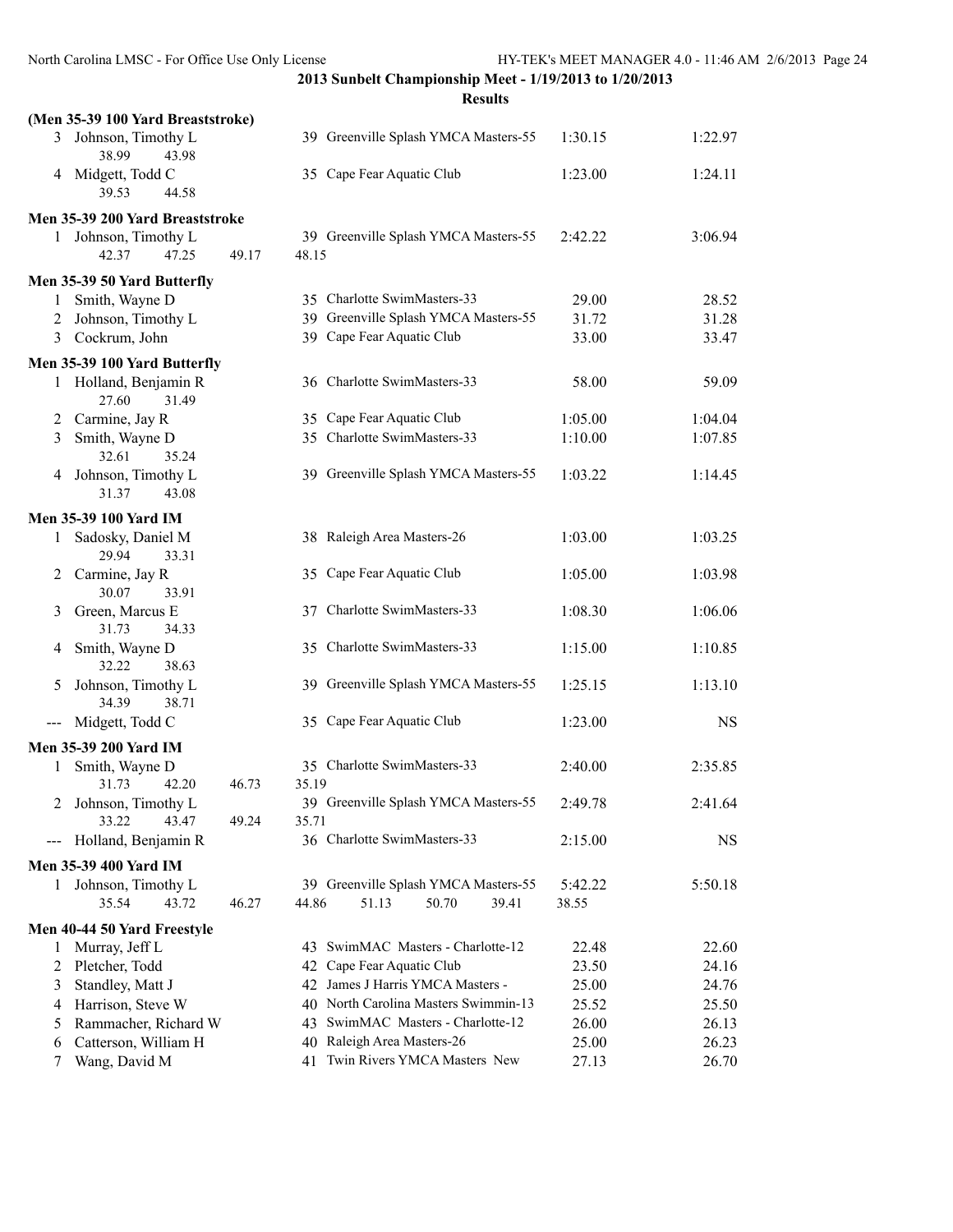| (Men 40-44 50 Yard Freestyle) |  |  |
|-------------------------------|--|--|
|                               |  |  |

| 8   | Sturgis, Jason                         |       |                  | 40 Charlotte SwimMasters-33           |       |       | 27.36    | 26.85     |
|-----|----------------------------------------|-------|------------------|---------------------------------------|-------|-------|----------|-----------|
| 9   | Parkerson, Charles M                   |       |                  | 42 North Mecklenburg Aquatics Mas     |       |       | 31.00    | 28.22     |
| 10  | Parke, Perry                           |       |                  | 44 Fort Bragg Masters                 |       |       | 30.00    | 28.43     |
| 11  | Myall, Jason                           |       |                  | 42 Fort Bragg Masters                 |       |       | 32.00    | 29.09     |
| 12  | Weston, Chad                           |       |                  | 40 Sailfish Aquatics Masters          |       |       | 35.00    | 32.53     |
| 13  | Jaynes, Van                            |       |                  | 42 Sailfish Aquatics Masters          |       |       | 37.55    | 32.94     |
|     | Men 40-44 100 Yard Freestyle           |       |                  |                                       |       |       |          |           |
| 1   | Murray, Jeff L<br>23.09<br>24.98       |       |                  | 43 SwimMAC Masters - Charlotte-12     |       |       | 48.23    | 48.07     |
| 2   | Andersen, Morten<br>24.43<br>26.95     |       |                  | 42 SwimMAC Masters - Charlotte-12     |       |       | 51.50    | 51.38     |
| 3   | Pegram, Steve<br>25.86<br>27.77        |       | 43 Unat          |                                       |       |       | 54.30    | 53.63     |
| 4   | Rammacher, Richard W<br>27.83<br>30.61 |       |                  | 43 SwimMAC Masters - Charlotte-12     |       |       | 59.00    | 58.44     |
| 5   | Wang, David M<br>28.60<br>30.73        |       |                  | 41 Twin Rivers YMCA Masters New       |       |       | 1:00.15  | 59.33     |
| 6   | Shotts, Steven J<br>29.45<br>30.68     |       |                  | 42 Sailfish Aquatics Masters          |       |       | 1:02.40  | 1:00.13   |
| 7   | Parkerson, Charles M<br>29.65<br>33.72 |       |                  | 42 North Mecklenburg Aquatics Mas     |       |       | 1:08.00  | 1:03.37   |
| 8   | Parke, Perry<br>31.32<br>34.07         |       |                  | 44 Fort Bragg Masters                 |       |       | 1:12.00  | 1:05.39   |
| 9   | Weston, Chad<br>36.55<br>41.24         |       |                  | 40 Sailfish Aquatics Masters          |       |       | 1:30.00  | 1:17.79   |
| --- | Pletcher, Todd                         |       |                  | 42 Cape Fear Aquatic Club             |       |       | 51.80    | <b>NS</b> |
|     | Men 40-44 200 Yard Freestyle           |       |                  |                                       |       |       |          |           |
| 1   | Murray, Jeff L<br>24.40<br>26.31       | 27.17 | 27.18            | 43 SwimMAC Masters - Charlotte-12     |       |       | 1:47.23  | 1:45.06   |
| 2   | Andersen, Morten<br>26.41<br>29.10     | 29.36 | 29.35            | 42 SwimMAC Masters - Charlotte-12     |       |       | 1:53.00  | 1:54.22   |
| 3   | Pegram, Steve<br>27.94<br>29.61        | 30.91 | 43 Unat<br>31.06 |                                       |       |       | 1:59.59  | 1:59.52   |
| 4   | St Jean, Rob<br>27.86<br>30.57         | 31.12 | 31.06            | 44 WV Masters Swimming-12             |       |       | 1:58.90  | 2:00.61   |
| 5   | Wang, David M                          |       | 41<br>37.11      | Twin Rivers YMCA Masters New<br>37.69 |       |       | 2:24.66  | 2:20.94   |
|     | 6 Kern, Paul E<br>33.06<br>38.39       | 41.20 | 38.24            | 44 Triad Masters Swimming Greens-21   |       |       | 2:45.00  | 2:30.89   |
|     | Men 40-44 500 Yard Freestyle           |       |                  |                                       |       |       |          |           |
|     | 1 Pegram, Steve                        |       | 43 Unat          |                                       |       |       | 5:29.29  | 5:39.90   |
|     | 30.07<br>33.13<br>35.26<br>33.90       | 33.83 | 34.65            | 34.58                                 | 34.96 | 34.87 | 34.65    |           |
| 2   | Shotts, Steven J                       |       |                  | 42 Sailfish Aquatics Masters          |       |       | 6:04.44  | 5:51.16   |
|     | 32.54<br>34.60                         | 34.99 | 35.28            | 35.45                                 | 36.04 | 36.45 | 36.49    |           |
|     | 35.59<br>33.73                         |       |                  |                                       |       |       |          |           |
|     | Men 40-44 1000 Yard Freestyle          |       |                  |                                       |       |       |          |           |
| 1   | Parke, Perry                           |       |                  | 44 Fort Bragg Masters                 |       |       | 14:30.00 | 14:36.83  |
|     | 40.52<br>35.96                         | 41.73 | 43.23            | 43.56                                 | 44.26 | 44.53 | 44.75    |           |
|     | 44.18<br>45.08                         | 44.60 | 44.45            | 44.70                                 | 44.19 | 45.20 | 45.08    |           |
|     | 45.43<br>45.63                         | 45.37 | 44.38            |                                       |       |       |          |           |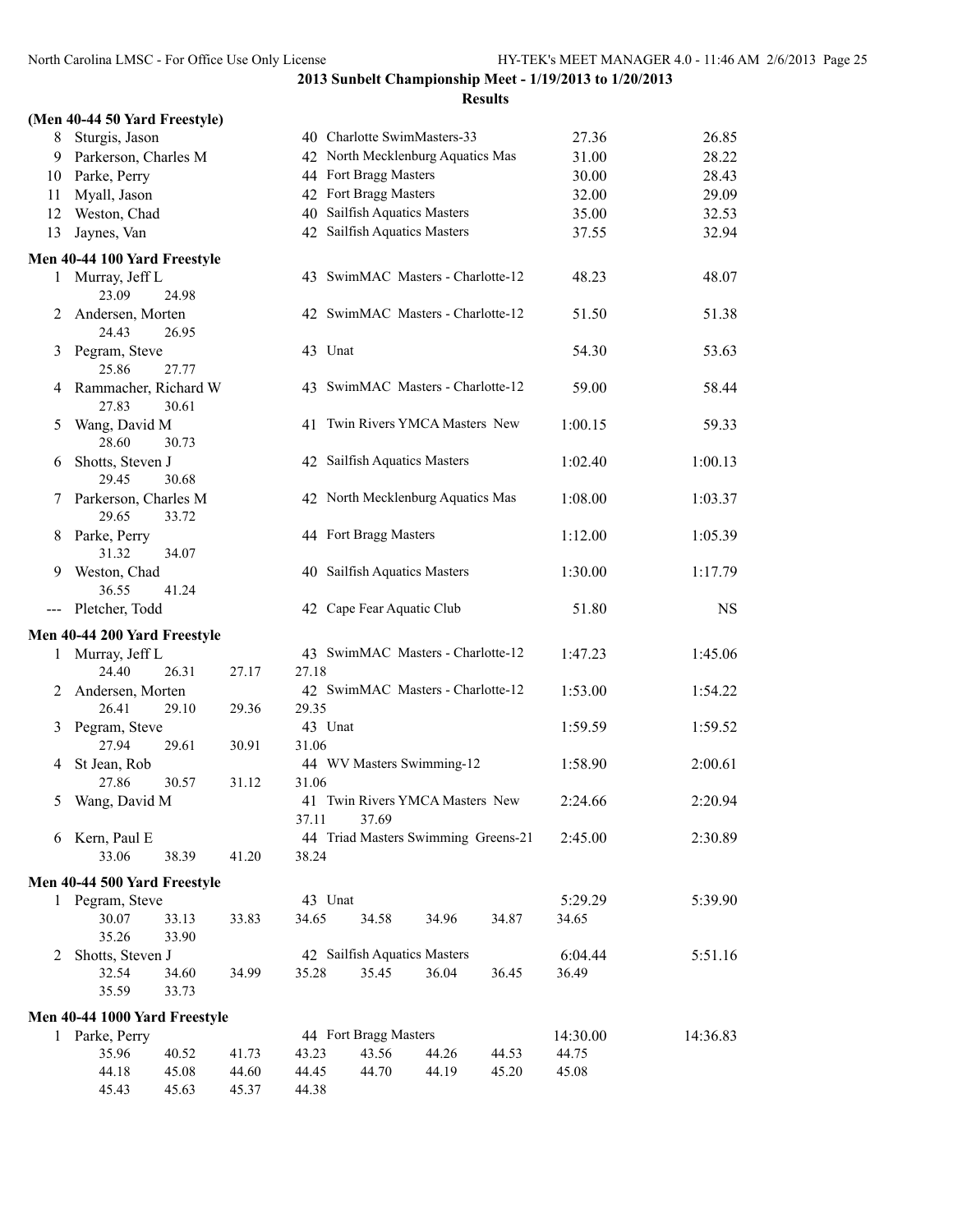**Results**

# **Men 40-44 1650 Yard Freestyle**

| 1 | St Jean, Rob                    |       |       |         |                              | 44 WV Masters Swimming-12            |       | 18:05.00 |       | 18:18.03  |
|---|---------------------------------|-------|-------|---------|------------------------------|--------------------------------------|-------|----------|-------|-----------|
|   | 30.81                           | 33.43 | 33.55 | 33.73   | 34.11                        | 33.81                                | 34.08 | 33.76    |       |           |
|   | 33.74                           | 33.79 | 33.47 | 33.48   | 33.41                        | 33.51                                | 33.60 | 33.55    |       |           |
|   | 33.67                           | 33.54 | 33.60 | 33.35   | 34.20                        | 33.62                                | 33.25 | 33.24    |       |           |
|   | 33.35                           | 33.29 | 33.19 | 33.49   | 33.02                        | 32.53                                | 32.83 | 32.24    | 29.79 |           |
| 2 | Sturgis, Jason                  |       |       |         |                              | 40 Charlotte SwimMasters-33          |       | 20:13.00 |       | 20:25.69  |
|   | 31.78                           | 35.09 | 34.65 | 35.90   | 35.94                        | 36.03                                | 36.16 | 37.22    |       |           |
|   | 37.04                           | 36.99 | 36.90 | 37.15   | 36.94                        | 36.98                                | 36.97 | 37.32    |       |           |
|   | 37.40                           | 37.34 | 37.51 | 37.33   | 37.73                        | 37.72                                | 37.78 | 37.93    |       |           |
|   | 37.87                           | 37.64 | 38.00 | 37.56   | 38.15                        | 37.93                                | 37.94 | 38.48    | 42.32 |           |
|   | Men 40-44 50 Yard Backstroke    |       |       |         |                              |                                      |       |          |       |           |
| 1 | Pletcher, Todd                  |       |       |         | 42 Cape Fear Aquatic Club    |                                      |       | 27.97    |       | 29.03     |
|   |                                 |       |       |         |                              | 41 Gaston Gators - Gastonia NC-38    |       |          |       |           |
| 2 | Adcock, George E                |       |       |         |                              |                                      |       | 30.00    |       | 31.01     |
| 3 | Harrison, Steve W               |       |       |         |                              | 40 North Carolina Masters Swimmin-13 |       | 30.00    |       | 32.08     |
| 4 | Rammacher, Richard W            |       |       |         |                              | 43 SwimMAC Masters - Charlotte-12    |       | 31.00    |       | 33.01     |
| 5 | Parkerson, Charles M            |       |       |         |                              | 42 North Mecklenburg Aquatics Mas    |       | 33.00    |       | 34.73     |
| 6 | Parke, Perry                    |       |       |         | 44 Fort Bragg Masters        |                                      |       | 40.00    |       | 35.73     |
| 7 | Weston, Chad                    |       |       |         | 40 Sailfish Aquatics Masters |                                      |       | 55.00    |       | 45.32     |
|   | Men 40-44 100 Yard Backstroke   |       |       |         |                              |                                      |       |          |       |           |
|   | --- Parkerson, Charles M        |       |       |         |                              | 42 North Mecklenburg Aquatics Mas    |       | 1:10.00  |       | <b>NS</b> |
|   | Men 40-44 200 Yard Backstroke   |       |       |         |                              |                                      |       |          |       |           |
| 1 | St Jean, Rob                    |       |       |         |                              | 44 WV Masters Swimming-12            |       | 2:08.60  |       | 2:11.60   |
|   | 31.23                           | 32.77 | 33.91 | 33.69   |                              |                                      |       |          |       |           |
|   | --- Parkerson, Charles M        |       |       |         |                              | 42 North Mecklenburg Aquatics Mas    |       | 2:40.00  |       | <b>NS</b> |
|   | Men 40-44 50 Yard Breaststroke  |       |       |         |                              |                                      |       |          |       |           |
|   | St Jean, Rob                    |       |       |         |                              | 44 WV Masters Swimming-12            |       | 32.80    |       | 32.36     |
| 1 |                                 |       |       |         |                              | 44 Gaston Gators - Gastonia NC-38    |       |          |       |           |
| 2 | McGrath, Jim G                  |       |       |         |                              |                                      |       | 30.97    |       | 32.96     |
| 3 | Catterson, William H            |       |       |         | 40 Raleigh Area Masters-26   |                                      |       | 36.87    |       | 34.63     |
| 4 | Parke, Perry                    |       |       |         | 44 Fort Bragg Masters        |                                      |       | 45.00    |       | 37.93     |
| 5 | Weston, Chad                    |       |       |         | 40 Sailfish Aquatics Masters |                                      |       | 48.00    |       | 42.74     |
|   | Men 40-44 100 Yard Breaststroke |       |       |         |                              |                                      |       |          |       |           |
| 1 | Adcock, George E                |       |       |         |                              | 41 Gaston Gators - Gastonia NC-38    |       | 1:13.10  |       | 1:14.09   |
|   | 35.04                           | 39.05 |       |         |                              |                                      |       |          |       |           |
|   | 2 Kern, Paul E<br>37.54         | 43.18 |       |         |                              | 44 Triad Masters Swimming Greens-21  |       | 1:20.00  |       | 1:20.72   |
|   | 3 Jaynes, Van                   |       |       |         | 42 Sailfish Aquatics Masters |                                      |       | 1:32.55  |       | 1:27.75   |
|   | 41.65                           | 46.10 |       |         |                              |                                      |       |          |       |           |
| 4 | Sturgis, Jason                  |       |       |         |                              | 40 Charlotte SwimMasters-33          |       | 1:15.00  |       | 1:31.04   |
|   | 42.79                           | 48.25 |       |         |                              |                                      |       |          |       |           |
|   | Men 40-44 200 Yard Breaststroke |       |       |         |                              |                                      |       |          |       |           |
| 1 | St Jean, Rob                    |       |       |         |                              | 44 WV Masters Swimming-12            |       | 2:37.20  |       | 2:39.78   |
|   | 36.29                           | 41.73 | 41.51 | 40.25   |                              |                                      |       |          |       |           |
|   |                                 |       |       |         |                              |                                      |       |          |       |           |
|   | Men 40-44 50 Yard Butterfly     |       |       |         |                              |                                      |       |          |       |           |
| 1 | Andersen, Morten                |       |       |         |                              | 42 SwimMAC Masters - Charlotte-12    |       | 24.70    |       | 25.18     |
| 2 | Pegram, Steve                   |       |       | 43 Unat |                              |                                      |       | 25.72    |       | 25.72     |
| 3 | St Jean, Rob                    |       |       |         |                              | 44 WV Masters Swimming-12            |       | 26.72    |       | 26.51     |
| 4 | Catterson, William H            |       |       |         | 40 Raleigh Area Masters-26   |                                      |       | 27.00    |       | 27.95     |
| 5 | Wang, David M                   |       |       |         |                              | 41 Twin Rivers YMCA Masters New      |       | 30.39    |       | 30.16     |
| 6 | Shotts, Steven J                |       |       |         | 42 Sailfish Aquatics Masters |                                      |       | 31.40    |       | 30.24     |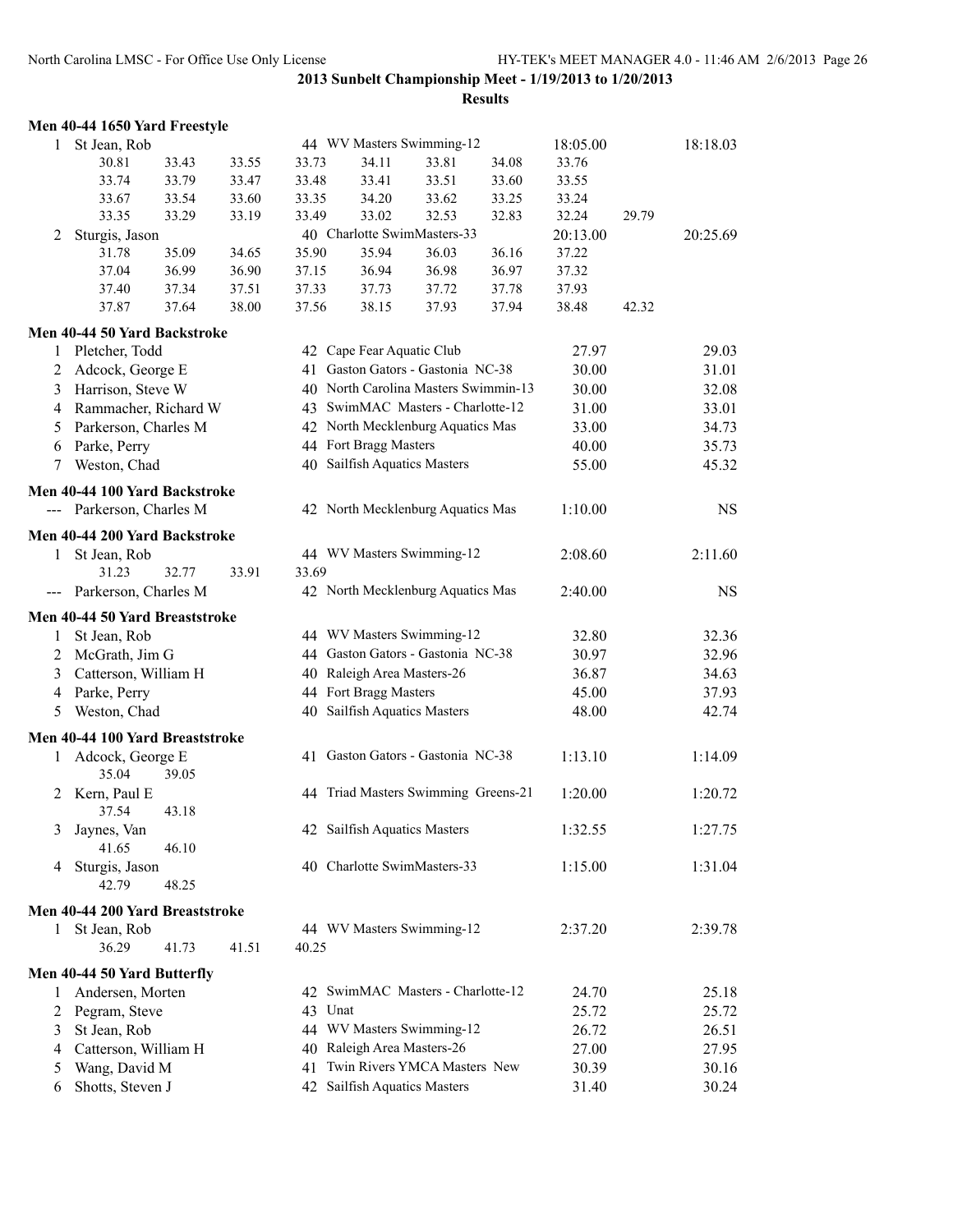**2013 Sunbelt Championship Meet - 1/19/2013 to 1/20/2013 Results**

|                     | (Men 40-44 50 Yard Butterfly)                                  |       |       |                                     |                  |           |
|---------------------|----------------------------------------------------------------|-------|-------|-------------------------------------|------------------|-----------|
|                     | 7 McGrath, Jim G                                               |       |       | 44 Gaston Gators - Gastonia NC-38   | 29.12            | 30.68     |
| 8                   | Parke, Perry                                                   |       |       | 44 Fort Bragg Masters               | 35.00            | 32.73     |
|                     | 9 Weston, Chad                                                 |       |       | 40 Sailfish Aquatics Masters        | 55.00            | 40.77     |
| $\qquad \qquad - -$ | Pletcher, Todd                                                 |       |       | 42 Cape Fear Aquatic Club           | 26.10            | <b>NS</b> |
|                     | Men 40-44 100 Yard Butterfly                                   |       |       |                                     |                  |           |
|                     | 1 Andersen, Morten<br>25.65<br>29.47                           |       |       | 42 SwimMAC Masters - Charlotte-12   | 54.77            | 55.12     |
| 2                   | Pegram, Steve<br>27.27<br>30.88                                |       |       | 43 Unat                             | 58.72            | 58.15     |
| 3                   | St Jean, Rob<br>31.81<br>27.49                                 |       |       | 44 WV Masters Swimming-12           | 58.90            | 59.30     |
|                     | 4 Catterson, William H<br>30.13<br>36.17                       |       |       | 40 Raleigh Area Masters-26          | 1:05.00          | 1:06.30   |
|                     | <b>Men 40-44 100 Yard IM</b>                                   |       |       |                                     |                  |           |
| $\mathbf{1}$        | Pegram, Steve<br>28.57<br>33.58                                |       |       | 43 Unat                             | 1:01.80          | 1:02.15   |
|                     | 2 Adcock, George E<br>31.65<br>35.86                           |       |       | 41 Gaston Gators - Gastonia NC-38   | 1:06.84          | 1:07.51   |
| 3                   | Catterson, William H<br>31.46<br>36.33                         |       |       | 40 Raleigh Area Masters-26          | 1:04.71          | 1:07.79   |
| 4                   | Wang, David M<br>34.27<br>40.06                                |       |       | 41 Twin Rivers YMCA Masters New     | 1:11.63          | 1:14.33   |
| 5                   | Parke, Perry<br>34.46<br>40.87                                 |       |       | 44 Fort Bragg Masters               | 1:25.00          | 1:15.33   |
| 6                   | Weston, Chad<br>43.54<br>48.30                                 |       |       | 40 Sailfish Aquatics Masters        | 2:10.00          | 1:31.84   |
|                     | Myall, Jason                                                   |       |       | 42 Fort Bragg Masters               | 1:10.00          | DQ        |
|                     | Non-simultaneous arms - breast<br>40.57<br>45.89               |       |       |                                     |                  |           |
|                     | Parkerson, Charles M                                           |       |       | 42 North Mecklenburg Aquatics Mas   | 1:14.00          | DQ        |
|                     | Shoulders past vertical toward breast - back<br>34.68<br>40.62 |       |       |                                     |                  |           |
| $---$               | Pletcher, Todd                                                 |       |       | 42 Cape Fear Aquatic Club           | 59.99            | <b>NS</b> |
|                     | <b>Men 40-44 200 Yard IM</b>                                   |       |       |                                     |                  |           |
|                     | 1 Andersen, Morten                                             |       |       | 42 SwimMAC Masters - Charlotte-12   | 2:05.50          | 2:07.12   |
|                     | 26.64 32.55                                                    | 37.15 | 30.78 |                                     |                  |           |
|                     | St Jean, Rob                                                   |       |       | 44 WV Masters Swimming-12           | 2:09.50          | 2:11.93   |
|                     | 28.54<br>32.88                                                 | 40.09 | 30.42 |                                     |                  |           |
| 3                   | Pletcher, Todd                                                 |       |       | 42 Cape Fear Aquatic Club           | 2:12.10          | 2:13.27   |
|                     | 28.28<br>34.07                                                 | 40.20 | 30.72 |                                     |                  |           |
| 4                   | Wang, David M                                                  |       |       | 41 Twin Rivers YMCA Masters New     | 2:58.63          | 2:52.09   |
| $---$               | 34.27<br>44.58<br>Murray, Jeff L                               | 55.65 | 37.59 | 43 SwimMAC Masters - Charlotte-12   | 2:20.12          | NS        |
|                     |                                                                |       |       |                                     |                  |           |
|                     | <b>Men 40-44 400 Yard IM</b>                                   |       |       | 42 SwimMAC Masters - Charlotte-12   |                  |           |
| 1                   | Andersen, Morten<br>28.78<br>32.90                             | 35.20 | 36.30 | 38.86<br>39.80<br>32.25             | 4:35.99<br>31.16 | 4:35.25   |
| 2                   | Adcock, George E                                               |       |       | 41 Gaston Gators - Gastonia NC-38   | 5:45.00          | 5:32.73   |
|                     | 35.13<br>42.21                                                 | 42.87 | 41.24 | 49.52<br>50.19<br>37.97             | 33.60            |           |
| 3                   | Kern, Paul E                                                   |       |       | 44 Triad Masters Swimming Greens-21 | 6:00.00          | 5:53.06   |
|                     | 36.51<br>43.25                                                 | 46.77 | 45.65 | 49.46<br>48.25<br>44.10             | 39.07            |           |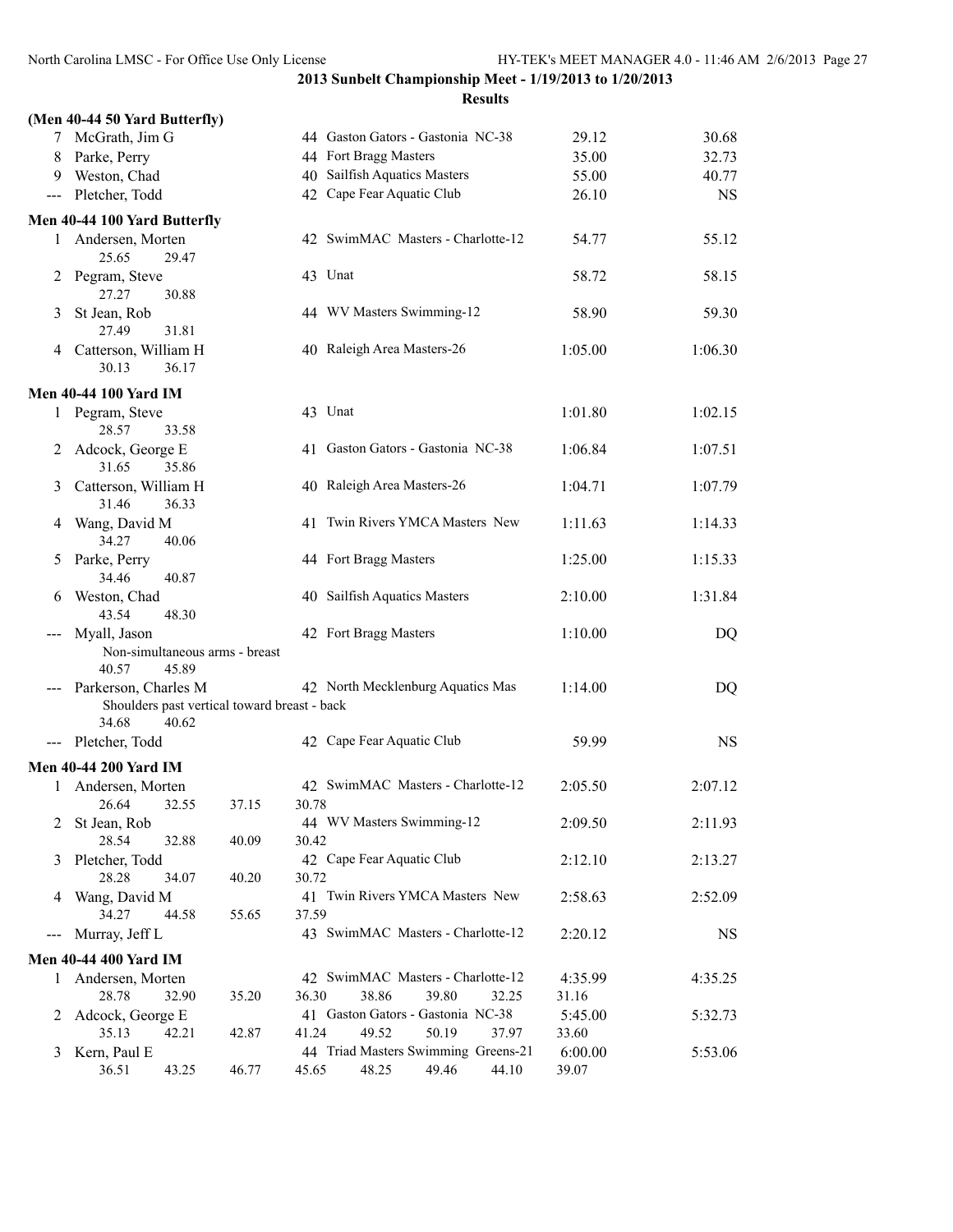|                | Men 45-49 50 Yard Freestyle        |       |       |                                      |       |       |         |           |
|----------------|------------------------------------|-------|-------|--------------------------------------|-------|-------|---------|-----------|
| $\mathbf{1}$   | Pistorio, Tyge                     |       |       | 47 SwimMAC Masters - Charlotte-12    |       |       | 23.50   | 23.38     |
| 2              | Kothe, Mark                        |       |       | 46 Greenville Splash YMCA Masters-55 |       |       | 23.30   | 23.40     |
| 3              | Stewart, Henry D                   |       |       | 49 Raleigh Area Masters-26           |       |       | 23.49   | 23.91     |
| 4              | Martin, Chris D                    |       |       | 46 Cape Fear Aquatic Club            |       |       | 25.00   | 24.60     |
| 5              | Hill, Bernie                       |       |       | 46 Peluso Open Water Masters-12      |       |       | 24.29   | 26.11     |
| 6              | Williams, Mike                     |       |       | 45 Mecklenburg Swim Association M    |       |       | 28.00   | 28.05     |
| 7              | O'Neale, Trey                      |       |       | 45 Sailfish Aquatics Masters         |       |       | 30.00   | 29.47     |
| $--$           | Byers, Christopher H               |       |       | 48 North Carolina Masters Swimmin-13 |       |       | 29.00   | <b>NS</b> |
|                | Men 45-49 100 Yard Freestyle       |       |       |                                      |       |       |         |           |
|                | 1 Pistorio, Tyge<br>25.13<br>26.56 |       |       | 47 SwimMAC Masters - Charlotte-12    |       |       | 53.50   | 51.69     |
| 2              | Kothe, Mark<br>25.74<br>26.23      |       |       | 46 Greenville Splash YMCA Masters-55 |       |       | 52.50   | 51.97     |
| 3              | Martin, Chris D<br>26.10<br>26.83  |       |       | 46 Cape Fear Aquatic Club            |       |       | 53.00   | 52.93     |
| 4              | Smith, Jeffrey H<br>26.74<br>27.96 |       |       | 49 Charlotte SwimMasters-33          |       |       | 56.00   | 54.70     |
| 5              | Kurtz, Jerry T<br>29.23<br>33.21   |       |       | 46 SwimMAC Masters - Charlotte-12    |       |       | 1:01.00 | 1:02.44   |
| 6              | Williams, Mike<br>29.73<br>33.07   |       |       | 45 Mecklenburg Swim Association M    |       |       | 1:02.00 | 1:02.80   |
| 7              | Guthold, Martin<br>30.55<br>34.00  |       |       | 46 Enfinity Aquatic Club-33          |       |       | 1:05.00 | 1:04.55   |
| 8              | O'Neale, Trey<br>31.78<br>34.15    |       |       | 45 Sailfish Aquatics Masters         |       |       | 1:10.00 | 1:05.93   |
| 9              | Garcia, Paul A<br>31.66<br>34.39   |       |       | 46 Fort Bragg Masters                |       |       | 1:10.00 | 1:06.05   |
| 10             | Rogers, Mark L<br>36.20<br>41.03   |       |       | 47 Georgia Masters-45                |       |       | 1:15.00 | 1:17.23   |
| ---            | Sheafor, Doug                      |       |       | 47 Sailfish Aquatics Masters         |       |       | 1:25.00 | NS        |
|                | Men 45-49 200 Yard Freestyle       |       |       |                                      |       |       |         |           |
| 1              | Pistorio, Tyge<br>27.81<br>29.19   | 29.24 | 29.15 | 47 SwimMAC Masters - Charlotte-12    |       |       | 1:55.00 | 1:55.39   |
| 2              | Kothe, Mark<br>26.75<br>29.09      | 29.29 | 30.39 | 46 Greenville Splash YMCA Masters-55 |       |       | 1:57.20 | 1:55.52   |
| 3              | Martin, Chris D<br>29.85<br>27.36  | 29.39 | 29.35 | 46 Cape Fear Aquatic Club            |       |       | 1:54.00 | 1:55.95   |
|                | 4 Rogers, Mark L<br>35.83<br>42.53 | 44.47 | 41.88 | 47 Georgia Masters-45                |       |       | 3:00.00 | 2:44.71   |
|                | Men 45-49 500 Yard Freestyle       |       |       |                                      |       |       |         |           |
|                | 1 Davis, William A                 |       |       | 45 SwimMAC Masters - Charlotte-12    |       |       | 5:18.00 | 5:20.00   |
|                | 28.79<br>31.39                     | 32.11 | 32.65 | 32.90                                | 32.80 | 33.09 | 32.47   |           |
|                | 32.44<br>31.36                     |       |       |                                      |       |       |         |           |
| $\mathbb{Z}^+$ | Pistorio, Tyge                     |       |       | 47 SwimMAC Masters - Charlotte-12    |       |       | 5:10.00 | 5:23.01   |
|                | 28.92<br>31.54                     | 32.39 | 32.81 | 33.50                                | 33.35 | 33.26 | 32.92   |           |
|                | 32.57<br>31.75                     |       |       |                                      |       |       |         |           |
| 3              | Kurtz, Jerry T                     |       |       | 46 SwimMAC Masters - Charlotte-12    |       |       | 6:25.00 | 6:24.75   |
|                | 33.91<br>37.13                     | 38.47 | 38.56 | 39.17                                | 39.39 | 39.31 | 40.01   |           |
|                | 40.03<br>38.77                     |       |       |                                      |       |       |         |           |
| 4              | Guthold, Martin                    |       |       | 46 Enfinity Aquatic Club-33          |       |       | 7:00.00 | 6:55.61   |
|                | 35.26<br>39.29                     | 40.71 | 42.20 | 43.21                                | 44.06 | 43.44 | 43.35   |           |
|                | 42.64<br>41.45                     |       |       |                                      |       |       |         |           |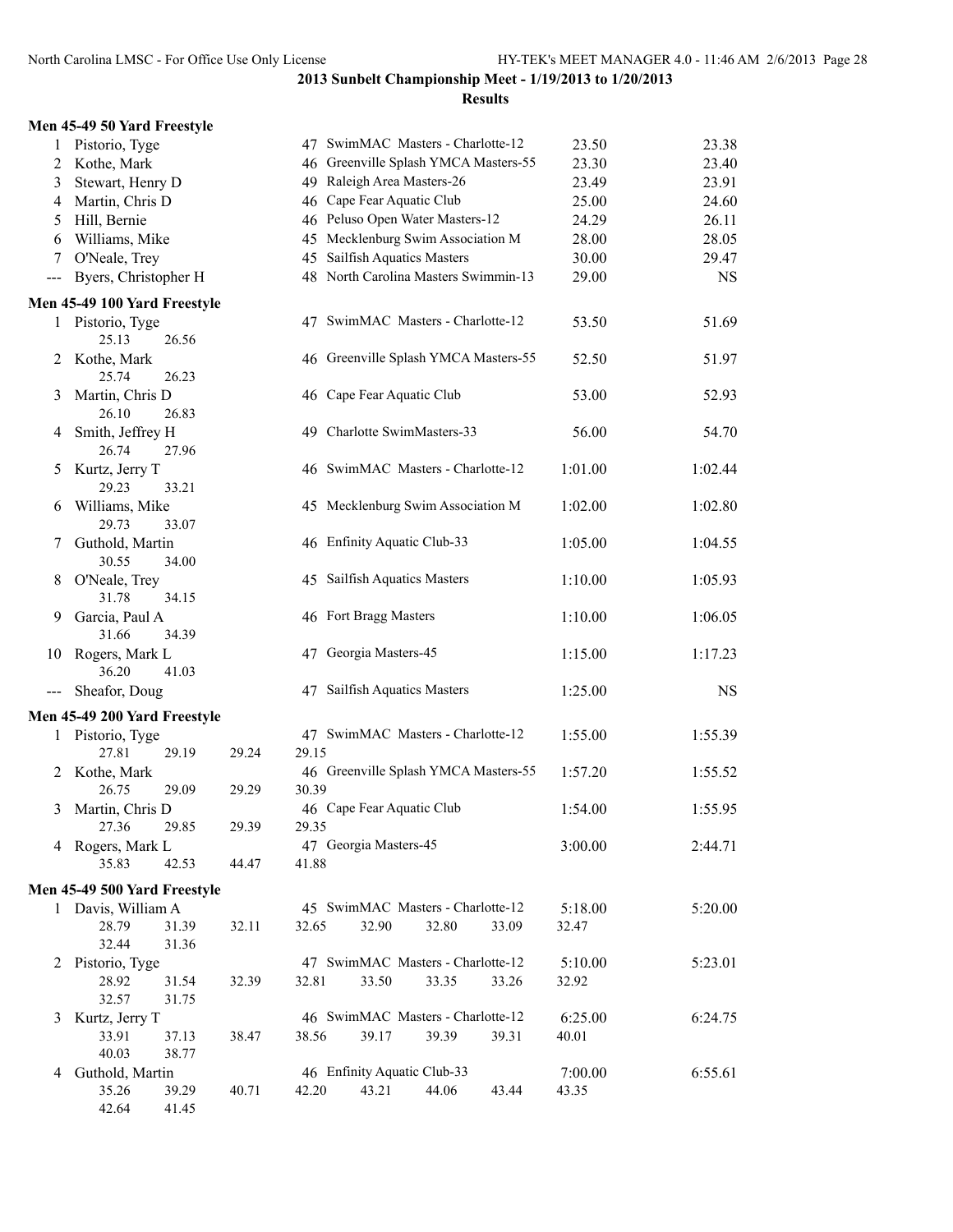|              | (Men 45-49 500 Yard Freestyle) |       |       |       |                                      |       |       |          |         |           |
|--------------|--------------------------------|-------|-------|-------|--------------------------------------|-------|-------|----------|---------|-----------|
|              | 5 Rogers, Mark L               |       |       |       | 47 Georgia Masters-45                |       |       | 7:15.00  |         | 7:16.71   |
|              | 37.21                          | 42.26 | 44.89 | 45.53 | 45.40                                | 44.38 | 45.30 | 44.99    |         |           |
|              | 44.96                          | 41.79 |       |       |                                      |       |       |          |         |           |
|              | Men 45-49 1000 Yard Freestyle  |       |       |       |                                      |       |       |          |         |           |
|              | 1 Pistorio, Tyge               |       |       |       | 47 SwimMAC Masters - Charlotte-12    |       |       | 11:00.00 |         | 11:09.10  |
|              | 30.33                          | 33.84 | 34.23 | 34.72 | 34.43                                | 34.47 | 34.24 | 34.03    |         |           |
|              | 34.03                          | 33.78 | 33.40 | 33.46 | 33.48                                | 33.29 | 33.25 | 33.12    |         |           |
|              | 33.13                          | 33.09 | 32.90 | 31.88 |                                      |       |       |          |         |           |
| 2            | Rogers, Mark L                 |       |       |       | 47 Georgia Masters-45                |       |       | 16:00.00 |         | 14:41.06  |
|              | 37.47                          | 42.54 | 44.63 | 44.86 | 45.09                                | 44.53 | 44.47 | 44.95    |         |           |
|              | 44.58                          | 44.46 | 45.40 | 45.66 | 44.29                                | 45.36 | 43.68 | 44.80    |         |           |
|              | 44.26                          | 44.65 | 45.23 | 40.15 |                                      |       |       |          |         |           |
|              | Men 45-49 1650 Yard Freestyle  |       |       |       |                                      |       |       |          |         |           |
| $\mathbf{1}$ | Davis, William A               |       |       |       | 45 SwimMAC Masters - Charlotte-12    |       |       | 18:30.00 |         | 18:24.98  |
|              | 30.58                          | 33.10 | 33.62 | 33.89 | 33.71                                | 33.93 | 34.12 | 33.93    |         |           |
|              | 33.89                          | 33.77 | 34.00 | 33.51 | 33.53                                | 33.78 | 33.67 | 33.49    |         |           |
|              | 33.73                          | 33.87 | 33.66 | 33.47 | 33.30                                | 33.83 | 33.51 | 33.44    |         |           |
|              | 33.46                          | 33.48 | 33.27 | 33.73 | 33.56                                | 33.19 | 33.30 | 33.32    | 32.34   |           |
| 2            | Putney, Donald C               |       |       |       | 49 Triad Masters Swimming Greens-21  |       |       | 23:56.20 |         | 23:58.20  |
|              | 38.82                          | 41.76 | 42.78 | 43.39 |                                      |       | 44.48 | 43.57    |         |           |
|              | 43.81                          | 43.22 |       |       | 43.24                                | 43.55 | 43.81 | 43.41    |         |           |
|              |                                |       | 44.08 | 44.13 | 44.31                                |       |       | 44.76    |         |           |
|              | 44.29                          | 44.63 | 45.20 |       |                                      | 43.81 | 44.33 | 44.04    | 4:19.17 |           |
| 3            | Rogers, Mark L                 |       |       |       | 47 Georgia Masters-45                |       |       | 25:00.00 |         | 24:05.25  |
|              | 36.38                          | 41.57 | 43.58 | 43.48 |                                      |       | 43.38 | 44.02    |         |           |
|              | 43.32                          | 43.57 |       |       | 43.97                                | 43.48 | 44.62 | 43.91    |         |           |
|              |                                |       | 43.86 | 44.18 | 44.14                                |       |       | 44.53    |         |           |
|              | 44.46                          | 44.82 | 44.55 |       |                                      | 44.83 | 44.38 | 44.48    | 4:22.95 |           |
|              | Men 45-49 50 Yard Backstroke   |       |       |       |                                      |       |       |          |         |           |
| 1            | Stewart, Henry D               |       |       |       | 49 Raleigh Area Masters-26           |       |       | 28.25    |         | 27.64     |
|              |                                |       |       |       | Cape Fear Aquatic Club               |       |       |          |         |           |
| 2            | Martin, Chris D                |       |       | 46    |                                      |       |       | 36.00    |         | 28.08     |
| 3            | Kothe, Mark                    |       |       |       | 46 Greenville Splash YMCA Masters-55 |       |       | 31.20    |         | 29.64     |
| 4            | Hill, Bernie                   |       |       |       | 46 Peluso Open Water Masters-12      |       |       | 30.99    |         | 33.59     |
| 5            | Mangrum, John W                |       |       |       | 49 Raleigh Area Masters-26           |       |       | 35.00    |         | 34.45     |
| $---$        | Byers, Christopher H           |       |       |       | 48 North Carolina Masters Swimmin-13 |       |       | 29.00    |         | <b>NS</b> |
| $---$        | Sheafor, Doug                  |       |       | 47    | Sailfish Aquatics Masters            |       |       | 52.00    |         | <b>NS</b> |
|              | Men 45-49 100 Yard Backstroke  |       |       |       |                                      |       |       |          |         |           |
| 1            | Stewart, Henry D<br>30.10      | 31.55 |       |       | 49 Raleigh Area Masters-26           |       |       | 1:01.29  |         | 1:01.65   |
| 2            | Byers, Christopher H<br>30.01  | 32.00 |       |       | 48 North Carolina Masters Swimmin-13 |       |       | 1:02.00  |         | 1:02.01   |
| 3            | Smith, Jeffrey H<br>31.76      |       |       |       | 49 Charlotte SwimMasters-33          |       |       | 1:05.00  |         | 1:04.39   |
| 4            | Saragoni, Mario                | 32.63 |       |       | 47 SwimMAC Masters - Charlotte-12    |       |       | 1:12.00  |         | 1:11.07   |
| 5            | 34.62<br>Garcia, Paul A        | 36.45 |       |       | 46 Fort Bragg Masters                |       |       | 1:25.00  |         | 1:20.90   |
|              | 40.16<br>Hill, Bernie<br>32.90 | 40.74 |       |       | 46 Peluso Open Water Masters-12      |       |       | 1:09.59  |         | NS        |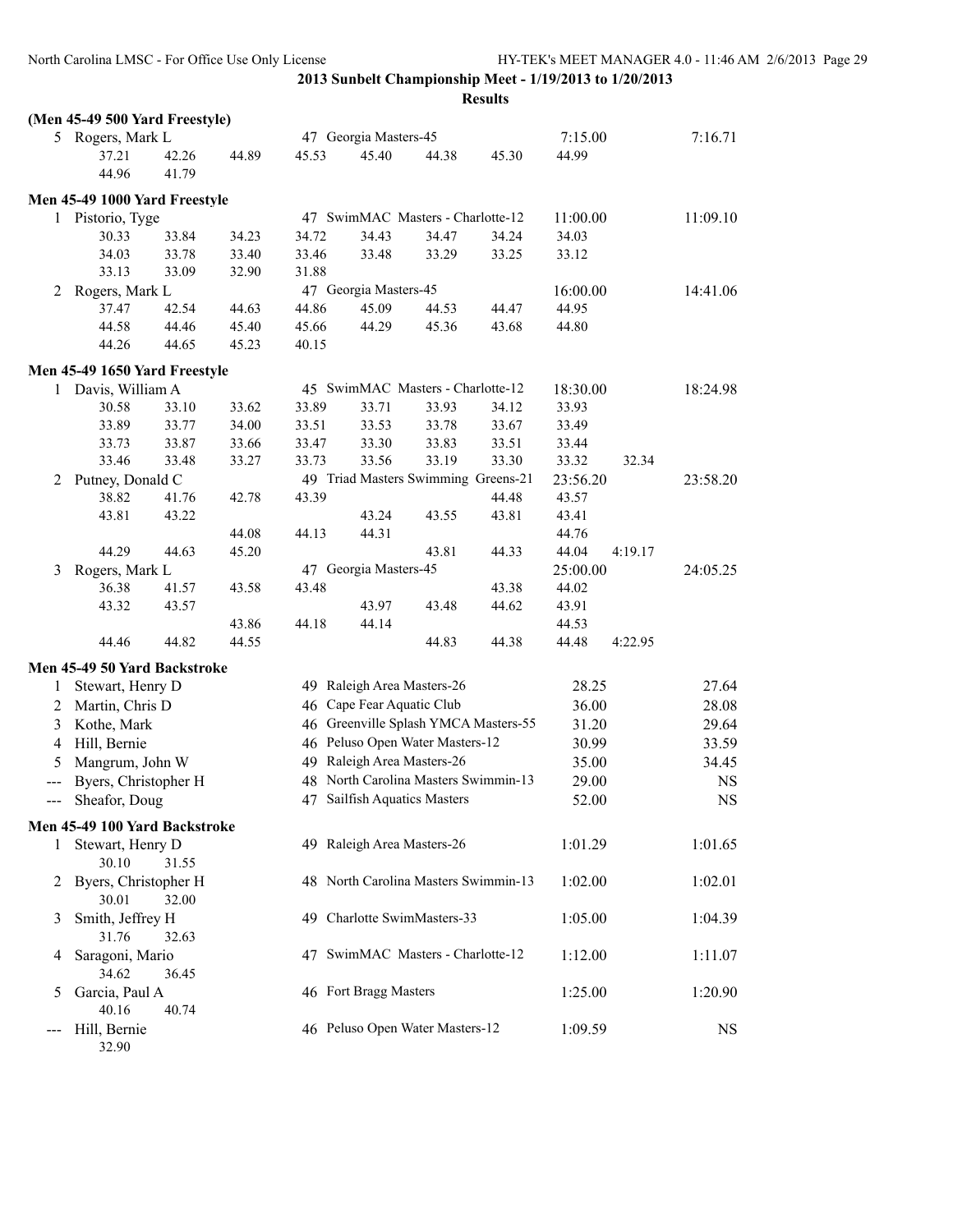|                     | Men 45-49 200 Yard Backstroke        |       |                                      |         |           |
|---------------------|--------------------------------------|-------|--------------------------------------|---------|-----------|
|                     | 1 Mangrum, John W                    |       | 49 Raleigh Area Masters-26           | 2:46.00 | 2:33.43   |
|                     | 36.69<br>38.05                       | 39.51 | 39.18                                |         |           |
| 2                   | Rogers, Mark L                       |       | 47 Georgia Masters-45                | 3:20.00 | 3:14.87   |
|                     | 44.02<br>49.91                       | 51.70 | 49.24                                |         |           |
| $\qquad \qquad - -$ | Byers, Christopher H                 |       | 48 North Carolina Masters Swimmin-13 | 2:15.00 | <b>NS</b> |
|                     | Men 45-49 50 Yard Breaststroke       |       |                                      |         |           |
| 1                   | Wennborg, Lars A                     |       | 49 SwimMAC Masters - Charlotte-12    | 30.00   | 29.72     |
| 2                   | Kothe, Mark                          |       | 46 Greenville Splash YMCA Masters-55 | 34.50   | 32.66     |
| 3                   | Hill, Bernie                         |       | 46 Peluso Open Water Masters-12      | 33.40   | 34.06     |
| 4                   | Mangrum, John W                      |       | 49 Raleigh Area Masters-26           | 40.00   | 37.84     |
| 5                   | O'Neale, Trey                        |       | 45 Sailfish Aquatics Masters         | 40.00   | 37.97     |
| 6                   | Williams, Mike                       |       | 45 Mecklenburg Swim Association M    | 42.00   | 42.04     |
| 7                   | Sheafor, Doug                        |       | 47 Sailfish Aquatics Masters         | 43.49   | 43.00     |
| $\qquad \qquad -$   | Stewart, Henry D                     |       | 49 Raleigh Area Masters-26           | 32.65   | DQ        |
|                     | Downward butterfly kick              |       |                                      |         |           |
|                     | Men 45-49 100 Yard Breaststroke      |       |                                      |         |           |
| 1                   | Wennborg, Lars A                     |       | 49 SwimMAC Masters - Charlotte-12    | 1:05.00 | 1:04.93   |
|                     | 30.59<br>34.34                       |       |                                      |         |           |
| 2                   | Smith, Jeffrey H                     |       | 49 Charlotte SwimMasters-33          | 1:15.00 | 1:13.57   |
|                     | 34.64<br>38.93                       |       |                                      |         |           |
| 3                   | Mangrum, John W                      |       | 49 Raleigh Area Masters-26           | 1:20.00 | 1:21.59   |
|                     | 38.72<br>42.87                       |       |                                      |         |           |
|                     | 4 O'Neale, Trey                      |       | 45 Sailfish Aquatics Masters         | 1:30.00 | 1:21.74   |
|                     | 38.86<br>42.88                       |       |                                      |         |           |
| 5                   | Williams, Mike<br>43.37<br>47.84     |       | 45 Mecklenburg Swim Association M    | 1:30.00 | 1:31.21   |
|                     | Sheafor, Doug                        |       | 47 Sailfish Aquatics Masters         | 1:38.75 | 1:32.47   |
| 6                   | 44.38<br>48.09                       |       |                                      |         |           |
| $---$               | Hill, Bernie                         |       | 46 Peluso Open Water Masters-12      | 1:15.19 | <b>NS</b> |
|                     |                                      |       |                                      |         |           |
|                     | Men 45-49 200 Yard Breaststroke      |       | 49 SwimMAC Masters - Charlotte-12    |         |           |
|                     | 1 Wennborg, Lars A<br>33.12<br>36.81 | 37.56 | 36.95                                | 2:25.00 | 2:24.44   |
|                     | 2 Putney, Donald C                   |       | 49 Triad Masters Swimming Greens-21  | 2:55.11 | 2:54.08   |
|                     | 40.67<br>44.15                       | 45.06 | 44.20                                |         |           |
| 3                   | Mangrum, John W                      |       | 49 Raleigh Area Masters-26           | 3:00.00 | 3:02.57   |
|                     | 40.49<br>45.30                       | 48.07 | 48.71                                |         |           |
|                     | 4 O'Neale, Trey                      |       | 45 Sailfish Aquatics Masters         | 3:00.00 | 3:07.89   |
|                     | 41.42<br>47.32                       | 49.99 | 49.16                                |         |           |
| 5                   | Rogers, Mark L                       |       | 47 Georgia Masters-45                | 3:25.00 | 3:28.78   |
|                     | 45.71<br>53.00                       | 56.93 | 53.14                                |         |           |
|                     | Men 45-49 50 Yard Butterfly          |       |                                      |         |           |
| 1                   | Stewart, Henry D                     |       | 49 Raleigh Area Masters-26           | 26.12   | 25.83     |
| 2                   | Kothe, Mark                          |       | 46 Greenville Splash YMCA Masters-55 | 25.10   | 26.11     |
| 3                   | Martin, Chris D                      |       | 46 Cape Fear Aquatic Club            | 28.00   | 26.52     |
| 4                   | Hill, Bernie                         |       | 46 Peluso Open Water Masters-12      | 28.97   | 28.70     |
| 5                   | Putney, Donald C                     |       | 49 Triad Masters Swimming Greens-21  | 30.34   | 30.21     |
| 6                   | Garcia, Paul A                       |       | 46 Fort Bragg Masters                | 35.00   | 31.55     |
| 7                   | Guthold, Martin                      |       | 46 Enfinity Aquatic Club-33          | 32.00   | 32.20     |
| 8                   | Mangrum, John W                      |       | 49 Raleigh Area Masters-26           | 40.00   | 32.76     |
| 9                   | Rogers, Mark L                       |       | 47 Georgia Masters-45                | 40.00   | 39.11     |
|                     |                                      |       |                                      |         |           |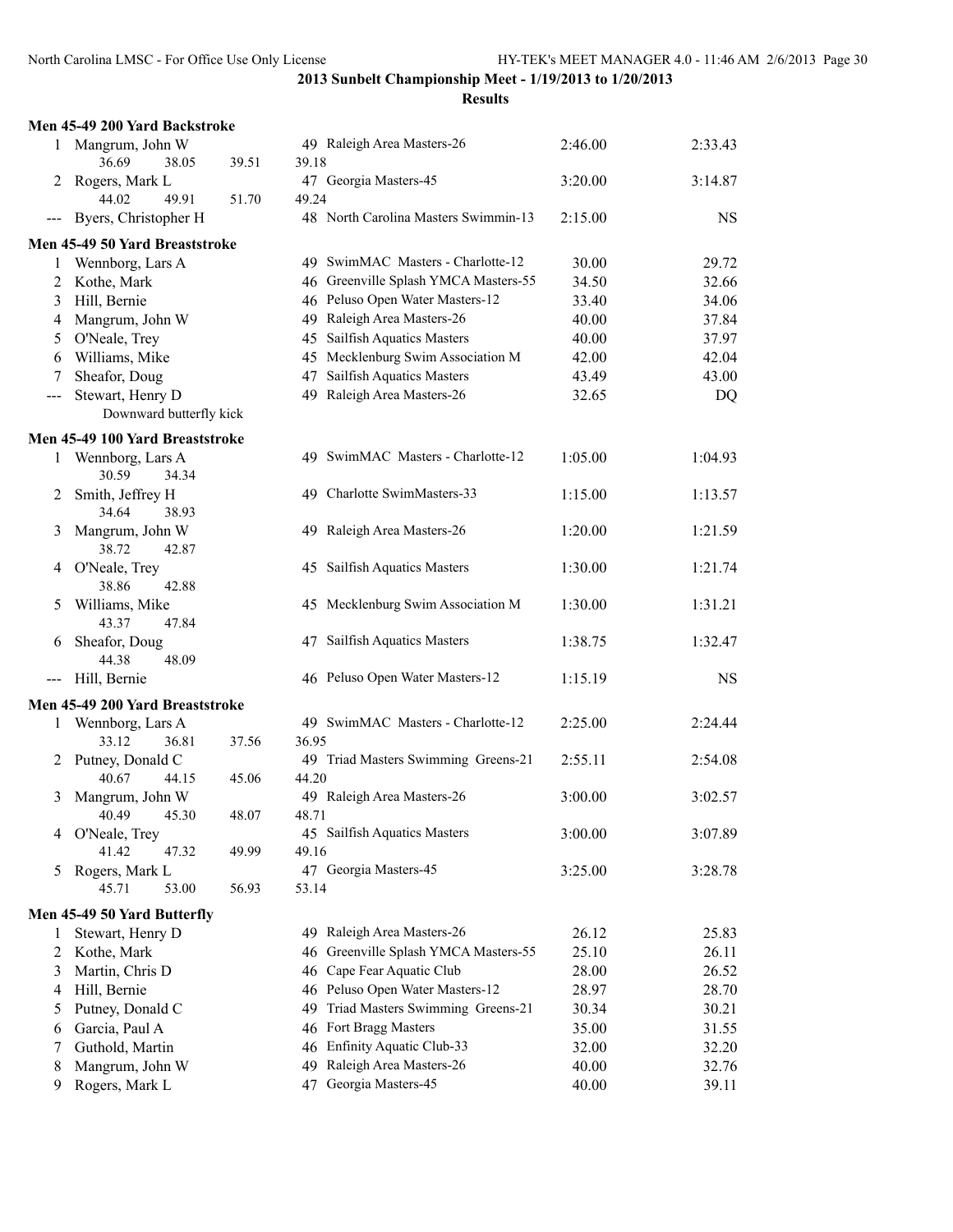|     | Men 45-49 100 Yard Butterfly         |       |                                                           |                  |           |
|-----|--------------------------------------|-------|-----------------------------------------------------------|------------------|-----------|
|     | 1 Kothe, Mark<br>26.85<br>31.21      |       | 46 Greenville Splash YMCA Masters-55                      | 57.30            | 58.06     |
| 2   | Pistorio, Tyge<br>27.25<br>30.96     |       | 47 SwimMAC Masters - Charlotte-12                         | 59.00            | 58.21     |
| 3   | Smith, Jeffrey H<br>29.85<br>34.13   |       | 49 Charlotte SwimMasters-33                               | 1:06.00          | 1:03.98   |
| 4   | Hill, Bernie<br>29.40<br>39.51       |       | 46 Peluso Open Water Masters-12                           | 1:05.99          | 1:08.91   |
| 5   | Putney, Donald C<br>35.00<br>38.14   |       | 49 Triad Masters Swimming Greens-21                       | 1:19.74          | 1:13.14   |
|     | Men 45-49 200 Yard Butterfly         |       |                                                           |                  |           |
|     | 1 Putney, Donald C<br>37.82<br>45.04 | 48.95 | 49 Triad Masters Swimming Greens-21<br>46.57              | 3:02.49          | 2:58.38   |
|     | <b>Men 45-49 100 Yard IM</b>         |       |                                                           |                  |           |
|     | 1 Pistorio, Tyge<br>27.88<br>31.09   |       | 47 SwimMAC Masters - Charlotte-12                         | 59.00            | 58.97     |
| 2   | Stewart, Henry D<br>27.35<br>33.67   |       | 49 Raleigh Area Masters-26                                | 59.50            | 1:01.02   |
| 3   | Smith, Jeffrey H<br>30.22<br>34.29   |       | 49 Charlotte SwimMasters-33                               | 1:08.00          | 1:04.51   |
| 4   | Putney, Donald C<br>32.71<br>37.84   |       | 49 Triad Masters Swimming Greens-21                       | 1:20.25          | 1:10.55   |
| 5   | Mangrum, John W<br>33.16<br>38.81    |       | 49 Raleigh Area Masters-26                                | 1:20.00          | 1:11.97   |
| 6   | O'Neale, Trey<br>37.55<br>41.11      |       | 45 Sailfish Aquatics Masters                              | 1:40.00          | 1:18.66   |
| 7   | Williams, Mike<br>38.05<br>40.97     |       | 45 Mecklenburg Swim Association M                         | 1:18.00          | 1:19.02   |
| 8   | Sheafor, Doug<br>42.89<br>48.50      |       | 47 Sailfish Aquatics Masters                              | 1:32.00          | 1:31.39   |
|     | Saragoni, Mario                      |       | 47 SwimMAC Masters - Charlotte-12                         | 1:12.00          | <b>NS</b> |
| --- | Hill, Bernie                         |       | 46 Peluso Open Water Masters-12                           | 1:09.78          | <b>NS</b> |
|     | Men 45-49 200 Yard IM                |       |                                                           |                  |           |
|     | 1 Pistorio, Tyge                     |       | 47 SwimMAC Masters - Charlotte-12                         | 2:10.50          | 2:11.63   |
|     | 27.33<br>34.33                       | 38.73 | 31.24                                                     |                  |           |
|     | 2 Smith, Jeffrey H                   |       | 49 Charlotte SwimMasters-33                               | 2:25.00          | 2:22.55   |
|     | 29.62<br>37.94<br>Saragoni, Mario    | 42.05 | 32.94<br>47 SwimMAC Masters - Charlotte-12                | 2:45.00          |           |
| 3   | 37.18<br>38.30                       | 46.84 | 39.42                                                     |                  | 2:41.74   |
| 4   | Putney, Donald C                     |       | 49 Triad Masters Swimming Greens-21                       | 3:19.55          | 2:42.77   |
|     | 35.12<br>44.87                       | 45.60 | 37.18                                                     |                  |           |
| 5   | Rogers, Mark L<br>39.37<br>54.39     | 53.61 | 47 Georgia Masters-45<br>44.82                            | 3:15.00          | 3:12.19   |
|     | Men 45-49 400 Yard IM                |       |                                                           |                  |           |
|     | 1 Putney, Donald C                   |       | 49 Triad Masters Swimming Greens-21                       | 12:07.19         | 6:00.90   |
|     | 36.60<br>44.29                       | 49.27 | 50.40<br>48.27<br>47.90<br>44.30                          | 39.87            |           |
|     | 2 Rogers, Mark L<br>42.29<br>47.86   | 53.93 | 47 Georgia Masters-45<br>52.60<br>56.59<br>56.31<br>46.39 | 6:30.00<br>44.07 | 6:40.04   |
|     | Men 50-54 50 Yard Freestyle          |       |                                                           |                  |           |
|     | 1 Reeve, Brian C                     |       | 50 Greensboro Swimming Associatio                         | 27.00            | 24.97     |
|     |                                      |       |                                                           |                  |           |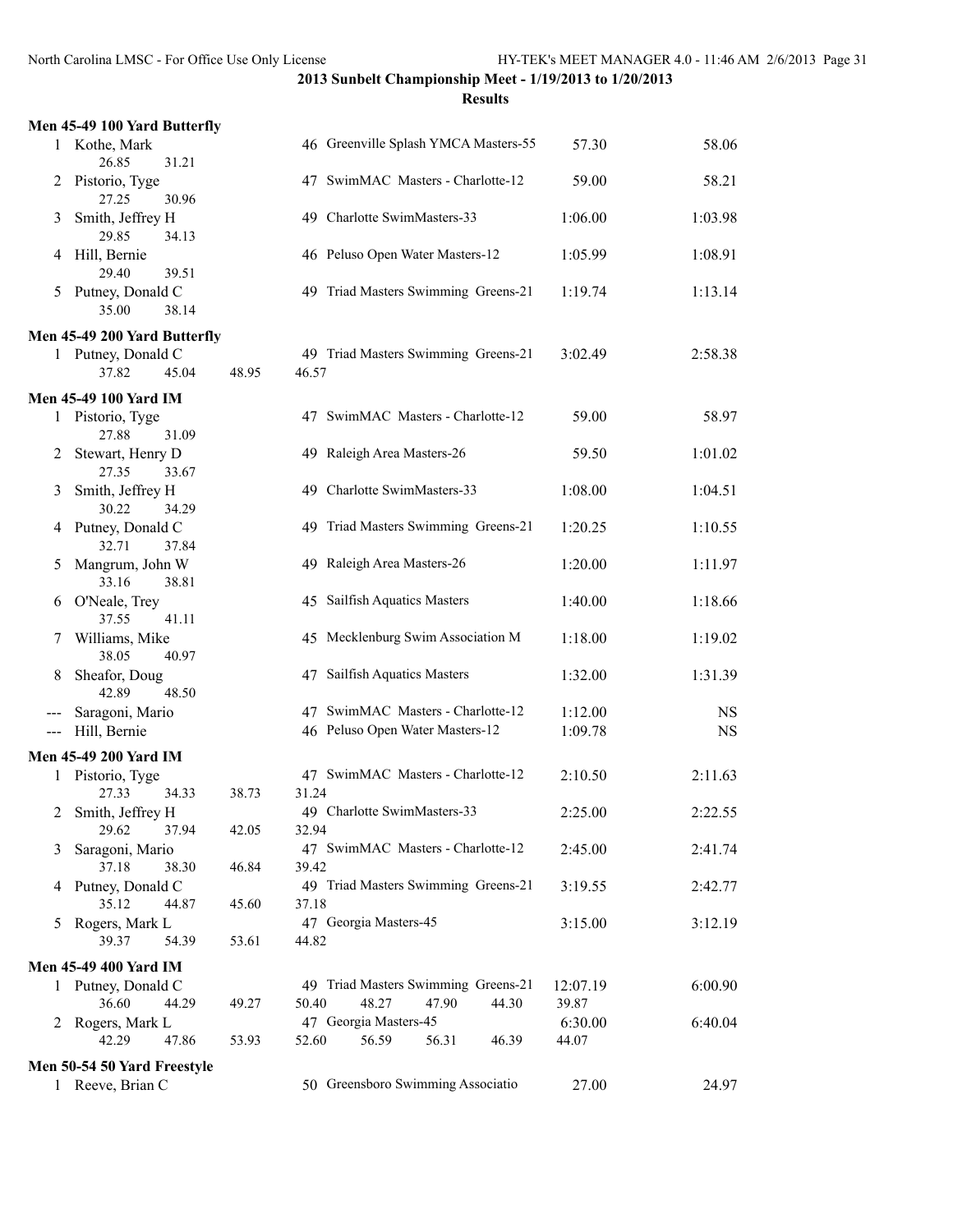|  |  | (Men 50-54 50 Yard Freestyle) |
|--|--|-------------------------------|

| 2     | Dyer, Andy                    |                |                |                | 54 Atlanta Water Jocks-45            |       |       | 24.50    | 25.06     |
|-------|-------------------------------|----------------|----------------|----------------|--------------------------------------|-------|-------|----------|-----------|
| 3     | Brekovsky, Tom                |                |                |                | 50 James J Harris YMCA Masters -     |       |       | 25.20    | 25.29     |
| 4     | Hopkins, Mark                 |                |                |                | 50 SwimMAC Masters - Charlotte-12    |       |       | 25.25    | 25.47     |
| 5     | Singletary, Henry P           |                |                |                | 51 Cape Fear Aquatic Club            |       |       | 26.00    | 26.01     |
| 6     | McFarland, James A            |                |                |                | 53 Cape Fear Aquatic Club            |       |       | 26.00    | 26.10     |
| 7     | McFarland, Jim                |                |                |                | 54 Virginia Masters Swim Team-12     |       |       | 26.55    | 26.92     |
| 8     | White, Jay K                  |                |                |                | 52 SwimMAC Masters - Charlotte-12    |       |       | 31.30    | 32.22     |
| 9     | Scott, Tyler A                |                |                |                | 50 Greenville Splash YMCA Masters-55 |       |       | 45.00    | 34.15     |
|       | Men 50-54 100 Yard Freestyle  |                |                |                |                                      |       |       |          |           |
| 1     | Reeve, Brian C                |                |                |                | 50 Greensboro Swimming Associatio    |       |       | 1:00.00  | 54.81     |
|       | 25.96                         | 28.85          |                |                |                                      |       |       |          |           |
| 2     | Dyer, Andy                    |                |                |                | 54 Atlanta Water Jocks-45            |       |       | 55.00    | 54.96     |
|       | 26.53                         | 28.43          |                |                |                                      |       |       |          |           |
| 3     | Jones, Judd                   |                |                | 54 Unat        |                                      |       |       | 56.99    | 57.00     |
|       | 27.15                         | 29.85          |                |                |                                      |       |       |          |           |
| 4     | Brekovsky, Tom                |                |                |                | 50 James J Harris YMCA Masters -     |       |       | 58.24    | 57.62     |
|       | 27.44                         | 30.18          |                |                |                                      |       |       |          |           |
| 5     | Singletary, Henry P           |                |                |                | 51 Cape Fear Aquatic Club            |       |       | 58.20    | 57.72     |
|       | 27.36                         | 30.36          |                |                |                                      |       |       |          |           |
| 6     | Hopkins, Mark                 |                |                |                | 50 SwimMAC Masters - Charlotte-12    |       |       | 57.50    | 57.79     |
|       | 26.84                         | 30.95          |                |                |                                      |       |       |          |           |
| 7     | Holshouser, Boyce Jay J       |                |                |                | 50 Raleigh Area Masters-26           |       |       | 1:11.00  | 1:12.82   |
|       | 34.04                         | 38.78          |                |                |                                      |       |       |          |           |
| $---$ | McFarland, James A            |                |                |                | 53 Cape Fear Aquatic Club            |       |       | 57.00    | <b>NS</b> |
|       | Men 50-54 200 Yard Freestyle  |                |                |                |                                      |       |       |          |           |
| 1     | McFarland, Jim                |                |                |                | 54 Virginia Masters Swim Team-12     |       |       | 2:06.00  | 2:06.07   |
|       | 29.99                         | 32.11          | 32.11          | 31.86          |                                      |       |       |          |           |
| 2     | Jones, Judd                   |                |                | 54 Unat        |                                      |       |       | 2:05.45  | 2:06.56   |
|       | 29.41                         | 32.08          | 32.67          | 32.40          |                                      |       |       |          |           |
| 3     | Doyle, Mark                   |                |                |                | 53 Twin Rivers YMCA Masters New      |       |       | 2:07.00  | 2:11.05   |
|       | 31.51                         | 34.14          | 33.81          | 31.59          |                                      |       |       |          |           |
| 4     | Byrd, Michael                 |                |                |                | 54 Cape Fear Aquatic Club            |       |       | 2:38.00  | 2:40.10   |
|       | 37.77                         |                |                | 1:22.46        |                                      |       |       |          |           |
| 5     | Scott, Tyler A                |                |                |                | 50 Greenville Splash YMCA Masters-55 |       |       | 3:10.00  | 3:00.49   |
|       | 40.46                         | 45.58          | 47.47          | 46.98          |                                      |       |       |          |           |
| ---   | Aneralla, John C              |                |                |                | 50 SwimMAC Masters - Charlotte-12    |       |       | 2:00.00  | <b>NS</b> |
|       | Men 50-54 500 Yard Freestyle  |                |                |                |                                      |       |       |          |           |
| 1     | Jones, Judd                   |                |                |                | 54 Unat                              |       |       | 5:44.50  | 5:49.54   |
|       | 31.18                         | 34.17          | 34.72          | 35.15          | 35.38                                | 35.42 | 36.21 | 36.54    |           |
|       | 35.99                         | 34.78          |                |                |                                      |       |       |          |           |
| 2     | Dyer, Andy                    |                |                |                | 54 Atlanta Water Jocks-45            |       |       | 5:45.00  | 5:52.27   |
|       | 28.52                         | 31.91          | 33.08          | 34.26          | 36.00                                | 36.47 | 37.37 | 38.09    |           |
|       | 38.94                         | 37.63          |                |                |                                      |       |       | 7:19.00  |           |
| 3     | Byrd, Michael<br>39.90        | 43.51          | 45.68          | 45.41          | 54 Cape Fear Aquatic Club<br>45.87   | 45.73 | 45.87 | 46.35    | 7:27.80   |
|       | 45.85                         | 43.63          |                |                |                                      |       |       |          |           |
|       |                               |                |                |                |                                      |       |       |          |           |
|       | Men 50-54 1000 Yard Freestyle |                |                |                |                                      |       |       |          |           |
|       | 1 Holshouser, Boyce Jay J     |                |                |                | 50 Raleigh Area Masters-26           |       |       | 14:52.00 | 14:58.82  |
|       | 37.31                         | 42.13          | 44.22          | 44.72          | 44.93                                | 44.91 | 45.17 | 45.87    |           |
|       | 45.85<br>46.10                | 46.21<br>45.99 | 45.67<br>45.58 | 45.97<br>45.39 | 46.23                                | 45.18 | 45.82 | 45.57    |           |
|       |                               |                |                |                |                                      |       |       |          |           |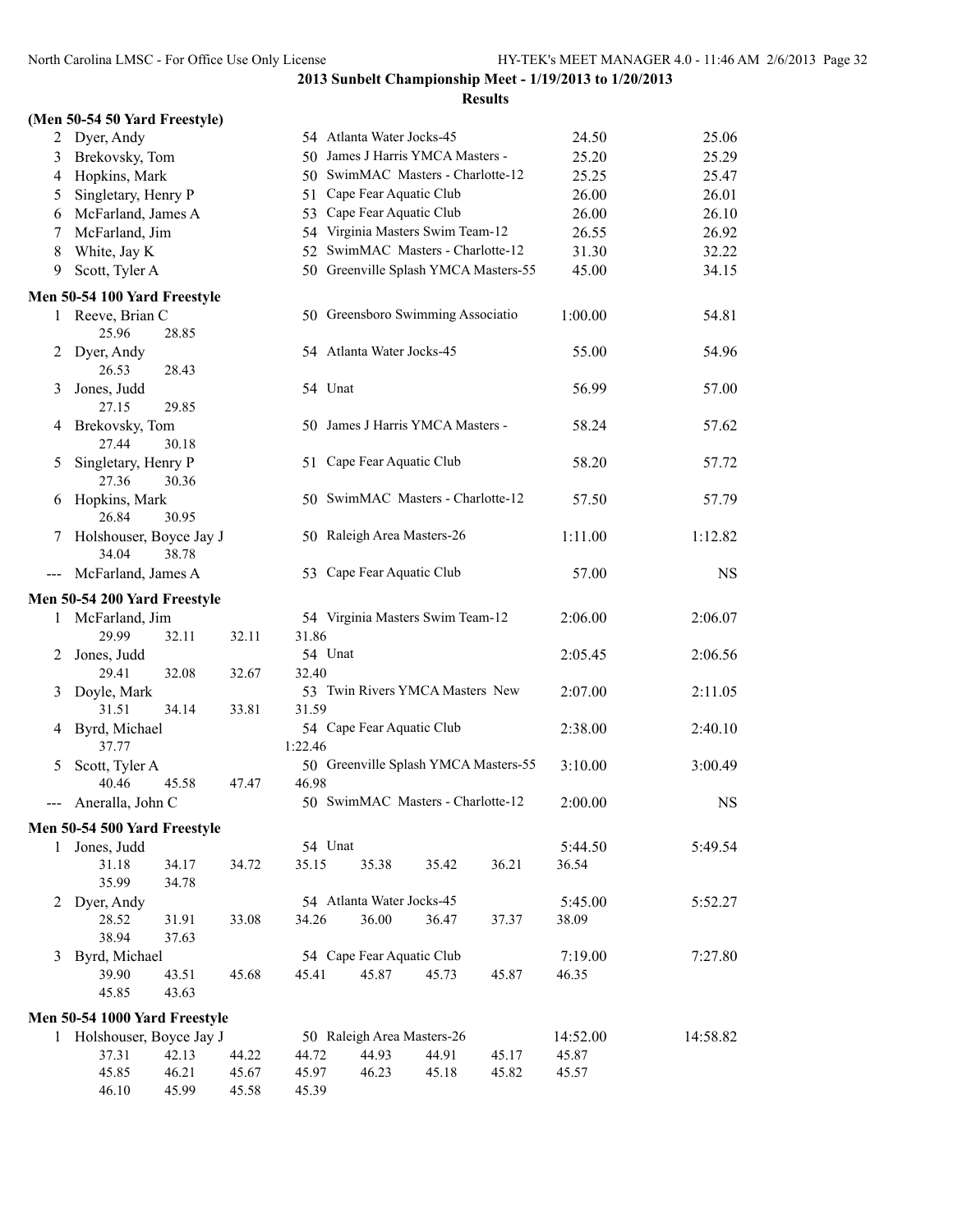|                   | (Men 50-54 1000 Yard Freestyle) |       |       |         |                                      |       |       |          |       |           |
|-------------------|---------------------------------|-------|-------|---------|--------------------------------------|-------|-------|----------|-------|-----------|
|                   | 2 Scott, Tyler A                |       |       |         | 50 Greenville Splash YMCA Masters-55 |       |       | 17:00.00 |       | 16:37.48  |
|                   | 43.74                           | 46.56 | 48.87 | 49.24   | 49.56                                | 51.47 | 51.60 | 50.93    |       |           |
|                   | 50.17                           | 51.56 | 51.43 | 51.30   | 51.58                                | 52.17 | 51.03 | 50.02    |       |           |
|                   | 50.74                           | 49.78 | 49.85 | 45.88   |                                      |       |       |          |       |           |
|                   | Men 50-54 1650 Yard Freestyle   |       |       |         |                                      |       |       |          |       |           |
| 1                 | McFarland, Jim                  |       |       |         | 54 Virginia Masters Swim Team-12     |       |       | 19:41.00 |       | 19:15.27  |
|                   | 31.88                           | 34.54 | 34.58 | 34.93   | 34.84                                | 35.31 | 35.32 | 35.58    |       |           |
|                   | 35.67                           | 35.46 | 35.80 | 35.27   | 34.89                                | 35.09 | 35.06 | 35.75    |       |           |
|                   | 35.27                           | 35.24 | 35.24 | 35.15   | 35.12                                | 35.41 | 35.15 | 34.91    |       |           |
|                   | 35.10                           | 35.30 | 35.18 | 35.08   | 35.20                                | 34.95 | 34.70 | 34.75    | 33.55 |           |
|                   | Men 50-54 50 Yard Backstroke    |       |       |         |                                      |       |       |          |       |           |
| 1                 | Jones, Judd                     |       |       | 54 Unat |                                      |       |       | 30.36    |       | 30.51     |
| 2                 | Dyer, Andy                      |       |       |         | 54 Atlanta Water Jocks-45            |       |       | 31.00    |       | 30.52     |
| 3                 | Doyle, Mark                     |       |       | 53      | Twin Rivers YMCA Masters New         |       |       | 30.80    |       | 30.77     |
| $\overline{4}$    | McFarland, James A              |       |       | 53      | Cape Fear Aquatic Club               |       |       | 30.50    |       | 30.81     |
| 5                 | White, Jay K                    |       |       | 52      | SwimMAC Masters - Charlotte-12       |       |       | 36.10    |       | 36.25     |
| 6                 | Holshouser, Boyce Jay J         |       |       |         | 50 Raleigh Area Masters-26           |       |       | 40.50    |       | 42.98     |
|                   | Men 50-54 100 Yard Backstroke   |       |       |         |                                      |       |       |          |       |           |
| 1                 | McFarland, James A              |       |       |         | 53 Cape Fear Aquatic Club            |       |       | 1:04.50  |       | 1:02.40   |
|                   | 30.46                           | 31.94 |       |         |                                      |       |       |          |       |           |
| 2                 | Doyle, Mark                     |       |       |         | 53 Twin Rivers YMCA Masters New      |       |       | 1:07.00  |       | 1:06.24   |
| 3                 | White, Jay K                    |       |       |         | 52 SwimMAC Masters - Charlotte-12    |       |       | 1:25.00  |       | 1:20.99   |
|                   | 39.12                           | 41.87 |       |         |                                      |       |       |          |       |           |
|                   |                                 |       |       |         |                                      |       |       |          |       |           |
|                   | Men 50-54 200 Yard Backstroke   |       |       |         |                                      |       |       |          |       |           |
| $\mathbf{1}$      | Jones, Judd                     |       |       | 54 Unat |                                      |       |       | 2:22.92  |       | 2:23.18   |
|                   | 34.18                           | 35.88 | 36.78 | 36.34   | 53 Twin Rivers YMCA Masters New      |       |       | 2:30.00  |       | 2:23.97   |
| 2                 | Doyle, Mark<br>34.41            | 36.33 | 36.77 | 36.46   |                                      |       |       |          |       |           |
| 3                 | White, Jay K                    |       |       |         | 52 SwimMAC Masters - Charlotte-12    |       |       | 2:55.62  |       | 2:55.37   |
|                   | 41.98                           | 44.30 | 45.59 | 43.50   |                                      |       |       |          |       |           |
|                   | McFarland, James A              |       |       |         | 53 Cape Fear Aquatic Club            |       |       | 2:25.00  |       | <b>NS</b> |
|                   | Men 50-54 50 Yard Breaststroke  |       |       |         |                                      |       |       |          |       |           |
|                   | 1 Dyer, Andy                    |       |       |         | 54 Atlanta Water Jocks-45            |       |       | 30.50    |       | 30.88     |
| 2                 | Brekovsky, Tom                  |       |       |         | 50 James J Harris YMCA Masters -     |       |       | 32.84    |       | 32.45     |
| 3                 | McCart, John                    |       |       | 53 Unat |                                      |       |       | 33.55    |       | 32.48     |
|                   | 4 Holshouser, Boyce Jay J       |       |       |         | 50 Raleigh Area Masters-26           |       |       | 35.41    |       | 36.84     |
| 5                 | White, Jay K                    |       |       |         | 52 SwimMAC Masters - Charlotte-12    |       |       | 39.57    |       | 40.30     |
|                   |                                 |       |       |         |                                      |       |       |          |       |           |
|                   | Men 50-54 100 Yard Breaststroke |       |       |         |                                      |       |       |          |       |           |
| 1                 | McCart, John                    |       |       | 53 Unat |                                      |       |       | 1:11.60  |       | 1:11.71   |
|                   | 33.65                           | 38.06 |       |         |                                      |       |       |          |       |           |
| 2                 | Brekovsky, Tom                  |       |       |         | 50 James J Harris YMCA Masters -     |       |       | 1:16.00  |       | 1:13.25   |
|                   | 34.28                           | 38.97 |       |         | 50 Raleigh Area Masters-26           |       |       | 1:21.00  |       | <b>NS</b> |
| $\qquad \qquad -$ | Holshouser, Boyce Jay J         |       |       |         |                                      |       |       |          |       |           |
|                   | Men 50-54 200 Yard Breaststroke |       |       |         |                                      |       |       |          |       |           |
| 1                 | Jones, Judd                     |       |       | 54 Unat |                                      |       |       | 2:45.65  |       | 2:47.84   |
|                   | 38.32                           | 41.52 | 43.88 | 44.12   |                                      |       |       |          |       |           |
|                   | McCart, John                    |       |       | 53 Unat |                                      |       |       | 2:42.86  |       | NS        |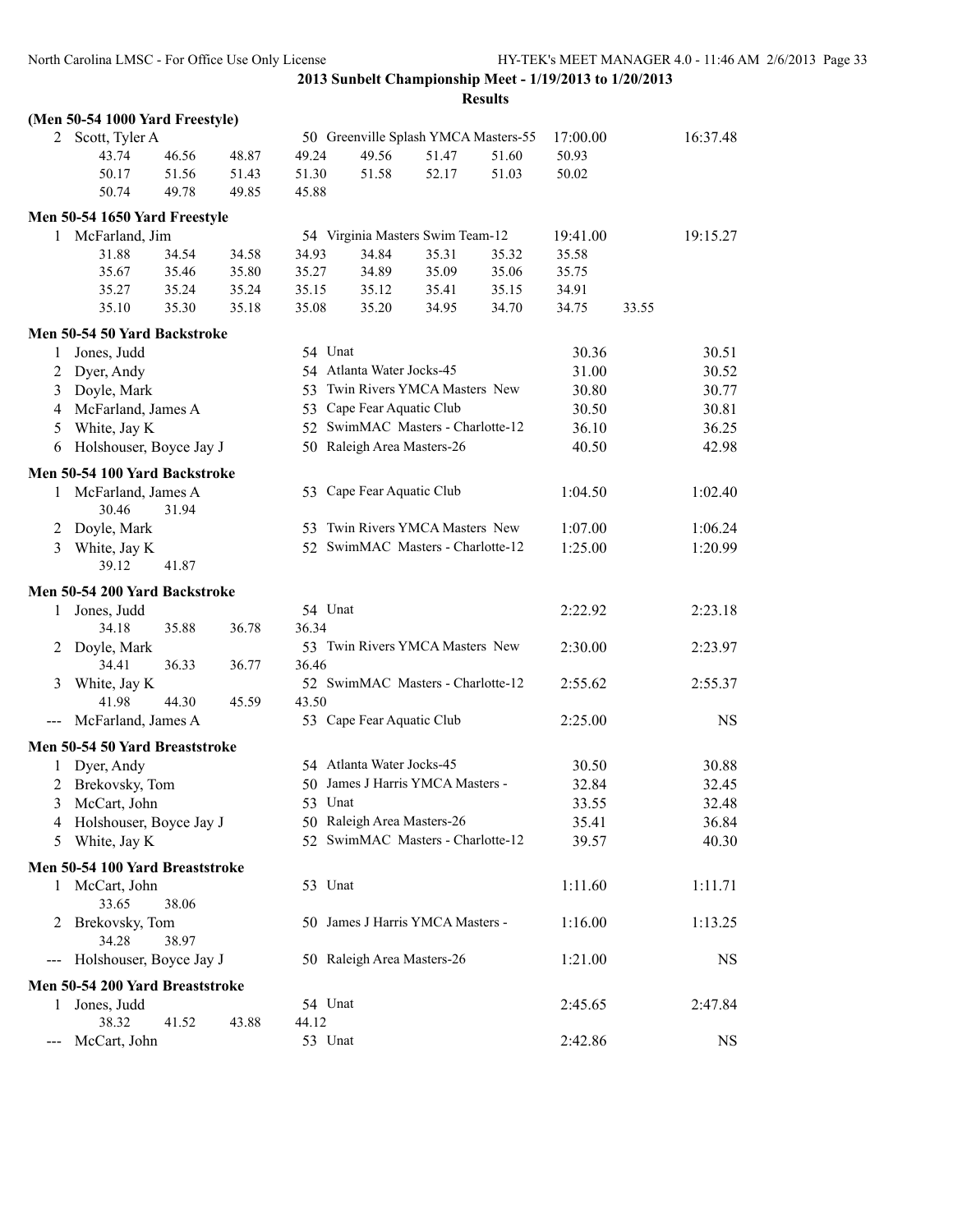|  |  |  |  | Men 50-54 50 Yard Butterfly |
|--|--|--|--|-----------------------------|
|--|--|--|--|-----------------------------|

| 1     | Singletary, Henry P                               |       | 51 Cape Fear Aquatic Club         | 27.15   | 27.24     |
|-------|---------------------------------------------------|-------|-----------------------------------|---------|-----------|
| 2     | McFarland, James A                                |       | 53 Cape Fear Aquatic Club         | 27.00   | 27.92     |
| 3     | Hopkins, Mark                                     |       | 50 SwimMAC Masters - Charlotte-12 | 28.70   | 27.93     |
| 4     | Reeve, Brian C                                    |       | 50 Greensboro Swimming Associatio | 33.00   | 28.24     |
| 5     | McCart, John                                      |       | 53 Unat                           | 28.73   | 28.51     |
| 6     | Doyle, Mark                                       |       | 53 Twin Rivers YMCA Masters New   | 29.50   | 30.18     |
| 7     | Rogers, Todd R                                    |       | 51 Unat                           | 29.00   | 30.23     |
| 8     | White, Jay K                                      |       | 52 SwimMAC Masters - Charlotte-12 | 37.22   | 37.35     |
| 9     | Byrd, Michael                                     |       | 54 Cape Fear Aquatic Club         | 42.00   | 39.06     |
| ---   | Holshouser, Boyce Jay J<br>Non-simultaneous touch |       | 50 Raleigh Area Masters-26        | 36.75   | DQ        |
| $---$ | Dyer, Andy                                        |       | 54 Atlanta Water Jocks-45         | 28.00   | <b>NS</b> |
|       | Men 50-54 100 Yard Butterfly                      |       |                                   |         |           |
| 1     | Aneralla, John C<br>27.75<br>31.70                |       | 50 SwimMAC Masters - Charlotte-12 | 59.00   | 59.45     |
| 2     | Singletary, Henry P<br>29.39<br>33.00             |       | 51 Cape Fear Aquatic Club         | 1:05.00 | 1:02.39   |
| 3     | McFarland, James A<br>28.92<br>34.23              |       | 53 Cape Fear Aquatic Club         | 59.50   | 1:03.15   |
| 4     | McCart, John<br>30.14<br>35.19                    |       | 53 Unat                           | 1:03.20 | 1:05.33   |
| 5     | Brekovsky, Tom<br>31.64<br>35.88                  |       | 50 James J Harris YMCA Masters -  | 1:10.00 | 1:07.52   |
| 6     | Rogers, Todd R<br>32.18<br>38.28                  |       | 51 Unat                           | 1:05.00 | 1:10.46   |
|       |                                                   |       |                                   |         |           |
|       | Men 50-54 200 Yard Butterfly                      |       |                                   |         |           |
|       | 1 Aneralla, John C<br>34.76<br>29.93<br>32.76     | 38.66 | 50 SwimMAC Masters - Charlotte-12 | 2:15.00 | 2:16.11   |
|       |                                                   |       |                                   |         |           |
|       | <b>Men 50-54 100 Yard IM</b>                      |       |                                   |         |           |
|       | 1 Dyer, Andy<br>1:02.70                           |       | 54 Atlanta Water Jocks-45         | 1:03.00 | 1:02.70   |
| 2     | McFarland, James A<br>35.50<br>29.86              |       | 53 Cape Fear Aquatic Club         | 1:03.50 | 1:05.36   |
| 3     | Reeve, Brian C<br>30.48<br>35.48                  |       | 50 Greensboro Swimming Associatio | 1:06.00 | 1:05.96   |
| 4     | McCart, John<br>34.93<br>31.69                    |       | 53 Unat                           | 1:04.52 | 1:06.62   |
| 5     | Singletary, Henry P<br>30.78<br>36.42             |       | 51 Cape Fear Aquatic Club         | 1:07.00 | 1:07.20   |
| 6     | Hopkins, Mark<br>31.16<br>36.33                   |       | 50 SwimMAC Masters - Charlotte-12 | 1:06.50 | 1:07.49   |
| 7     | Brekovsky, Tom<br>31.86<br>35.66                  |       | 50 James J Harris YMCA Masters -  | 1:06.83 | 1:07.52   |
| 8     | Holshouser, Boyce Jay J<br>40.38<br>39.14         |       | 50 Raleigh Area Masters-26        | 1:18.30 | 1:19.52   |
| 9     | White, Jay K<br>37.60<br>45.42                    |       | 52 SwimMAC Masters - Charlotte-12 | 1:20.14 | 1:23.02   |
|       |                                                   |       |                                   |         |           |
|       | <b>Men 50-54 200 Yard IM</b><br>Aneralla, John C  |       | 50 SwimMAC Masters - Charlotte-12 | 2:15.00 | 2:16.46   |
| 1     | 41.29<br>28.79<br>34.45                           | 31.93 |                                   |         |           |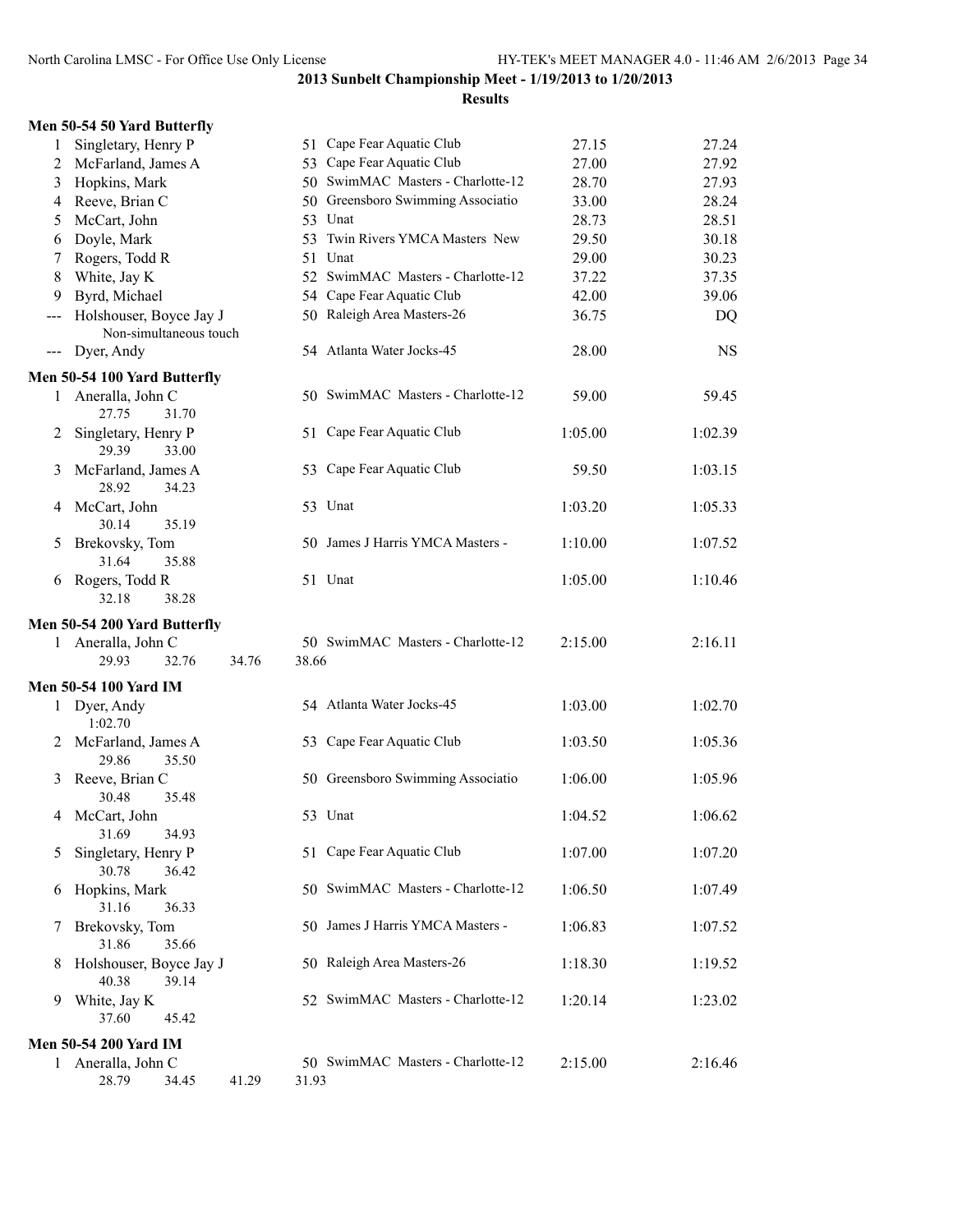|                     | (Men 50-54 200 Yard IM)              |       |                                                                       |                  |             |
|---------------------|--------------------------------------|-------|-----------------------------------------------------------------------|------------------|-------------|
|                     | 2 Jones, Judd                        |       | 54 Unat                                                               | 2:26.42          | 2:26.77     |
|                     | 31.67<br>36.39                       | 45.01 | 33.70                                                                 |                  |             |
| 3                   | Brekovsky, Tom<br>32.53<br>42.12     | 49.65 | 50 James J Harris YMCA Masters -<br>37.03                             | 2:38.00          | 2:41.33     |
| $\qquad \qquad - -$ | McFarland, James A                   |       | 53 Cape Fear Aquatic Club                                             | 2:20.00          | $_{\rm NS}$ |
|                     |                                      |       |                                                                       |                  |             |
|                     | <b>Men 50-54 400 Yard IM</b>         |       |                                                                       |                  |             |
|                     | 1 Aneralla, John C<br>29.76<br>33.64 | 37.06 | 50 SwimMAC Masters - Charlotte-12<br>36.85<br>42.24<br>43.07<br>34.92 | 4:59.90<br>33.60 | 4:51.14     |
|                     |                                      |       |                                                                       |                  |             |
|                     | Men 55-59 50 Yard Freestyle          |       |                                                                       |                  |             |
| 1                   | Self, Howard G                       |       | 59 WV Masters Swimming-12                                             | 25.41            | 25.30       |
| 2                   | Greve, Ted A                         |       | 55 Charlotte SwimMasters-33                                           | 27.10            | 25.84       |
| 3                   | Long, Douglas D                      |       | 59 Greenville Splash YMCA Masters-55                                  | 27.00            | 27.07       |
| 4                   | Baker, Donald C                      |       | 55 North Carolina Masters Swimmin-13                                  | 27.63            | 27.16       |
| 5                   | McMurry, David W                     |       | 56 North Carolina Masters Swimmin-13                                  | 29.50            | 29.28       |
| 6                   | Gamble, Larry                        |       | 57 Greenville Splash YMCA Masters-55                                  | 27.60            | 30.16       |
| 7                   | Garrett, Jeff                        |       | 58 High Point Swim Club                                               | 35.00            | 34.96       |
| 8                   | Byer, Allan F                        |       | 59 Greenville Splash YMCA Masters-55                                  | 1:00.00          | 43.02       |
|                     | Men 55-59 100 Yard Freestyle         |       |                                                                       |                  |             |
|                     | Washburn, Jonathan W                 |       | 55 Cape Fear Aquatic Club                                             | 56.66            | 56.69       |
|                     | 27.09<br>29.60                       |       |                                                                       |                  |             |
| 2                   | Greve, Ted A                         |       | 55 Charlotte SwimMasters-33                                           | 59.00            | 56.96       |
|                     | 27.49<br>29.47                       |       |                                                                       |                  |             |
| 3                   | Self, Howard G                       |       | 59 WV Masters Swimming-12                                             | 59.73            | 58.41       |
|                     | 28.22<br>30.19                       |       |                                                                       |                  |             |
| 4                   | Vestal, Neal L                       |       | 58 Greenville Splash YMCA Masters-55                                  | 58.77            | 59.06       |
|                     | 27.71<br>31.35                       |       |                                                                       |                  |             |
| 5                   | Long, Douglas D                      |       | 59 Greenville Splash YMCA Masters-55                                  | 59.00            | 59.68       |
|                     | 28.94<br>30.74                       |       |                                                                       |                  |             |
| 6                   | Baker, Donald C                      |       | 55 North Carolina Masters Swimmin-13                                  | 1:06.00          | 1:02.66     |
|                     | 33.68<br>28.98                       |       |                                                                       |                  |             |
| 7                   | McMurry, David W                     |       | 56 North Carolina Masters Swimmin-13                                  | 1:08.00          | 1:06.90     |
|                     | 32.11<br>34.79                       |       |                                                                       |                  |             |
| 8                   | Miller, Jamie A                      |       | 58 Triad Masters Swimming Greens-21                                   | 1:23.88          | 1:35.14     |
| 9                   | Byer, Allan F                        |       | 59 Greenville Splash YMCA Masters-55                                  | 2:00.00          | 1:43.88     |
|                     | 48.82<br>55.06                       |       |                                                                       |                  |             |
|                     | McWhorter, William W                 |       | 56 Greenville Splash YMCA Masters-55                                  | 1:15.00          | $_{\rm NS}$ |
|                     | Men 55-59 200 Yard Freestyle         |       |                                                                       |                  |             |
|                     | 1 Long, Douglas D                    |       | 59 Greenville Splash YMCA Masters-55                                  | 2:15.00          | 2:15.37     |
|                     | 31.24<br>34.25                       | 35.40 | 34.48                                                                 |                  |             |
| 2                   | Self, Howard G                       |       | 59 WV Masters Swimming-12                                             | 2:21.63          | 2:18.17     |
|                     | 31.98<br>35.57                       | 37.34 | 33.28                                                                 |                  |             |
| 3                   | Gamble, Larry                        |       | 57 Greenville Splash YMCA Masters-55                                  | 2:28.00          | 2:35.05     |
|                     | 33.45<br>39.15                       | 41.68 | 40.77                                                                 |                  |             |
| 4                   | McWhorter, William W                 |       | 56 Greenville Splash YMCA Masters-55                                  | 2:46.38          | 2:48.33     |
|                     | 38.93<br>41.71                       | 44.92 | 42.77                                                                 |                  |             |
| ---                 | Washburn, Jonathan W                 |       | 55 Cape Fear Aquatic Club                                             | 2:02.20          | <b>NS</b>   |
| ---                 | Byer, Allan F                        |       | 59 Greenville Splash YMCA Masters-55                                  | 4:10.00          | <b>NS</b>   |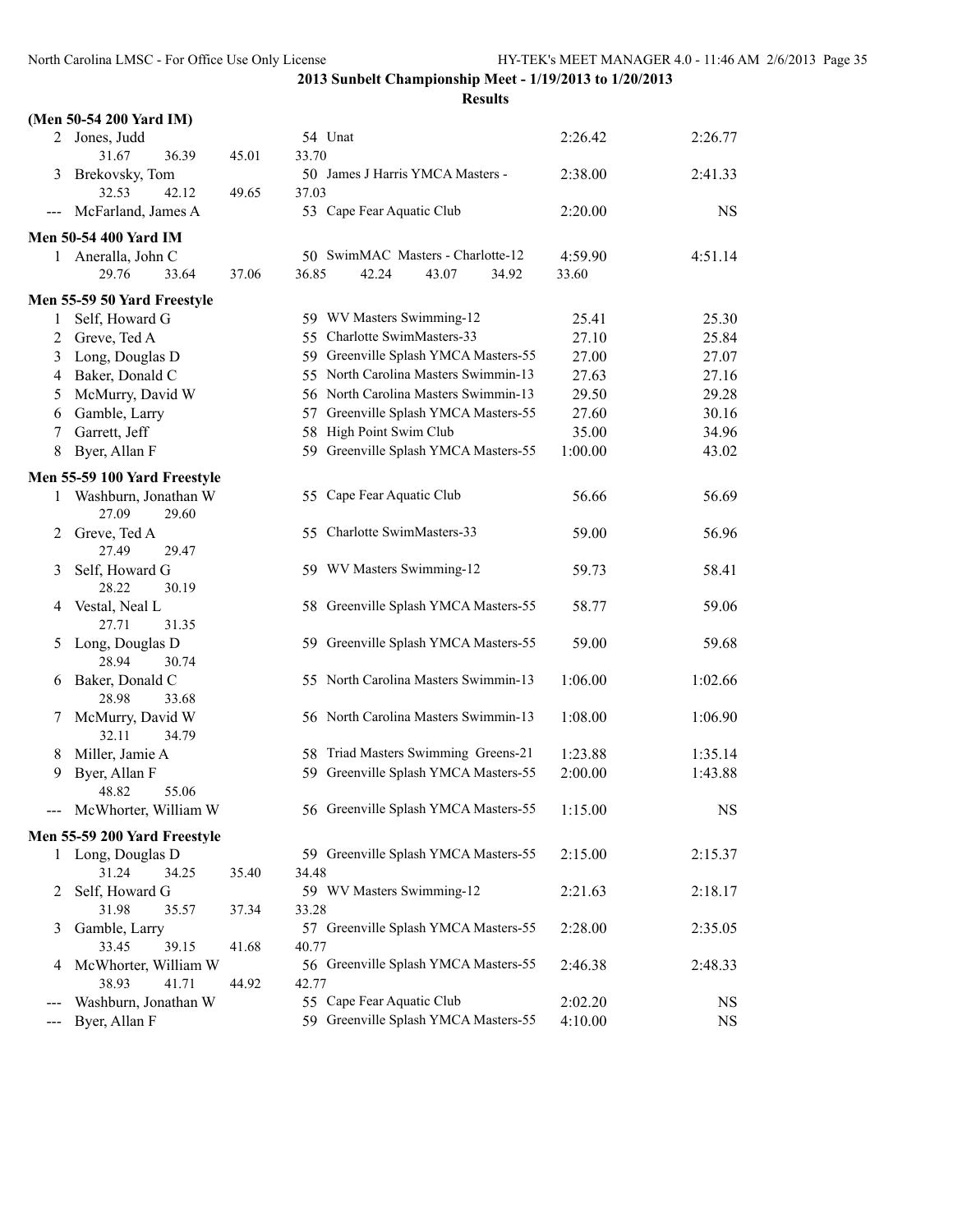|   | Men 55-59 500 Yard Freestyle    |                      |         |       |                           |                                      |       |          |         |          |
|---|---------------------------------|----------------------|---------|-------|---------------------------|--------------------------------------|-------|----------|---------|----------|
| 1 | Miller, Jamie A                 |                      |         |       |                           | 58 Triad Masters Swimming Greens-21  |       | 9:02.87  |         | 9:13.15  |
|   | 1:43.77<br>49.89                | 1:00.25              | 57.84   | 58.08 | 57.13                     | 56.01                                | 55.21 | 54.97    |         |          |
|   | Men 55-59 1000 Yard Freestyle   |                      |         |       |                           |                                      |       |          |         |          |
| 1 | Washburn, Jonathan W            |                      |         |       | 55 Cape Fear Aquatic Club |                                      |       | 12:12.12 |         | 11:57.81 |
|   | 31.37                           | 35.02                | 35.70   | 36.22 | 36.30                     | 36.56                                | 36.19 | 37.01    |         |          |
|   | 36.70                           | 36.62                | 36.63   | 36.56 | 37.05                     | 36.73                                | 36.36 | 37.12    |         |          |
|   | 37.03                           | 36.64                | 35.15   | 30.85 |                           |                                      |       |          |         |          |
| 2 | Self, Howard G                  |                      |         |       |                           | 59 WV Masters Swimming-12            |       | 13:54.95 |         | 13:05.97 |
|   | 35.00                           | 38.36                | 39.81   | 40.16 | 40.08                     | 40.37                                | 40.63 | 41.02    |         |          |
|   | 41.02                           | 40.91                | 40.08   | 40.10 | 40.34                     | 40.36                                | 39.34 | 38.39    |         |          |
|   | 37.66                           | 39.19                | 38.73   | 34.42 |                           |                                      |       |          |         |          |
|   | Men 55-59 1650 Yard Freestyle   |                      |         |       |                           |                                      |       |          |         |          |
| 1 | Self, Howard G                  |                      |         |       |                           | 59 WV Masters Swimming-12            |       | 23:25.30 |         | 22:08.42 |
|   | 36.48                           | 39.52                | 40.72   | 41.04 | 41.02                     | 41.03                                | 40.47 | 40.74    |         |          |
|   | 40.31                           | 40.14                | 40.43   | 40.51 | 40.25                     | 40.18                                | 40.62 | 40.49    |         |          |
|   | 40.19                           | 40.46                | 40.93   | 40.65 | 40.34                     | 40.56                                | 40.59 | 40.93    |         |          |
|   | 40.69                           | 40.42                | 40.33   | 41.00 | 40.28                     | 40.52                                | 40.29 | 39.08    | 37.21   |          |
| 2 | Miller, Jamie A                 |                      |         |       |                           | 58 Triad Masters Swimming Greens-21  |       | 30:04.00 |         | 30:09.94 |
|   | 49.16                           |                      |         |       |                           |                                      |       |          |         |          |
|   |                                 |                      | 1:49.66 |       |                           |                                      |       |          |         |          |
|   | 54.14                           |                      |         |       | 55.98                     | 55.68                                | 55.61 | 56.56    |         |          |
|   | 55.07                           | 55.82                | 53.74   | 54.61 | 55.48                     | 55.52                                | 55.95 | 56.16    | 7:13.60 |          |
|   | Men 55-59 50 Yard Backstroke    |                      |         |       |                           |                                      |       |          |         |          |
| 1 | Long, Douglas D                 |                      |         |       |                           | 59 Greenville Splash YMCA Masters-55 |       | 32.00    |         | 31.41    |
| 2 | Vestal, Neal L                  |                      |         |       |                           | 58 Greenville Splash YMCA Masters-55 |       | 32.45    |         | 34.30    |
| 3 | Gamble, Larry                   |                      |         |       |                           | 57 Greenville Splash YMCA Masters-55 |       | 37.90    |         | 35.90    |
| 4 | McMurry, David W                |                      |         |       |                           | 56 North Carolina Masters Swimmin-13 |       | 38.00    |         | 39.68    |
| 5 |                                 | Washburn, Jonathan W |         |       | 55 Cape Fear Aquatic Club |                                      |       | 32.32    |         | 43.05    |
|   | Men 55-59 100 Yard Backstroke   |                      |         |       |                           |                                      |       |          |         |          |
|   | 1 Long, Douglas D<br>33.69      | 34.97                |         |       |                           | 59 Greenville Splash YMCA Masters-55 |       | 1:07.00  |         | 1:08.66  |
|   |                                 |                      |         |       |                           |                                      |       |          |         |          |
|   | Men 55-59 200 Yard Backstroke   |                      |         |       |                           |                                      |       |          |         |          |
| 1 | Gamble, Larry<br>41.01          | 44.72                | 45.52   | 45.48 |                           | 57 Greenville Splash YMCA Masters-55 |       | 2:48.00  |         | 2:56.73  |
|   |                                 |                      |         |       |                           |                                      |       |          |         |          |
| 2 | McWhorter, William W<br>50.58   | 55.92                | 57.24   | 53.99 |                           | 56 Greenville Splash YMCA Masters-55 |       | 3:30.00  |         | 3:37.73  |
|   |                                 |                      |         |       |                           |                                      |       |          |         |          |
| 1 | Men 55-59 50 Yard Breaststroke  |                      |         |       |                           | 58 Greenville Splash YMCA Masters-55 |       |          |         |          |
|   | Vestal, Neal L                  |                      |         |       |                           | Triad Masters Swimming Greens-21     |       | 30.44    |         | 31.28    |
| 2 | Miller, Jamie A                 |                      |         | 58    |                           | 59 Greenville Splash YMCA Masters-55 |       | 45.40    |         | 45.60    |
| 3 | Byer, Allan F                   |                      |         |       |                           |                                      |       | 1:15.00  |         | 1:02.23  |
|   | Men 55-59 100 Yard Breaststroke |                      |         |       |                           |                                      |       |          |         |          |
| 1 | Vestal, Neal L<br>32.73         | 37.18                |         |       |                           | 58 Greenville Splash YMCA Masters-55 |       | 1:12.50  |         | 1:09.91  |
| 2 | Miller, Jamie A<br>48.26        | 52.12                |         |       |                           | 58 Triad Masters Swimming Greens-21  |       | 1:44.79  |         | 1:40.38  |
| 3 | Byer, Allan F<br>1:09.72        | 1:22.83              |         |       |                           | 59 Greenville Splash YMCA Masters-55 |       | 3:00.00  |         | 2:32.55  |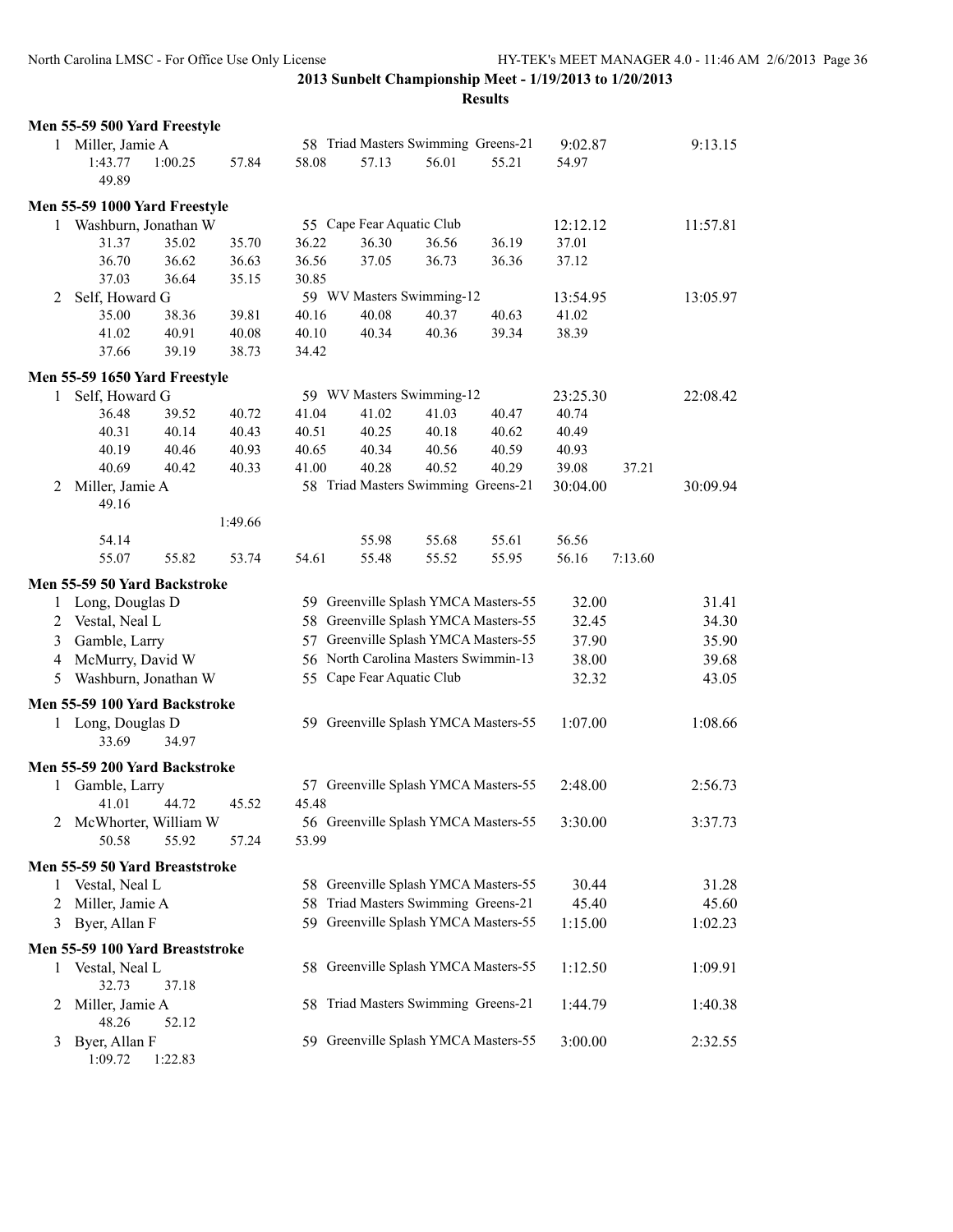|                                                                                                                                                                                                                                                                                                                                                                                              | Men 55-59 200 Yard Breaststroke                 |                                                               |                  |           |
|----------------------------------------------------------------------------------------------------------------------------------------------------------------------------------------------------------------------------------------------------------------------------------------------------------------------------------------------------------------------------------------------|-------------------------------------------------|---------------------------------------------------------------|------------------|-----------|
| 1                                                                                                                                                                                                                                                                                                                                                                                            | Washburn, Jonathan W                            | 55 Cape Fear Aquatic Club                                     | 2:33.33          | 2:43.62   |
|                                                                                                                                                                                                                                                                                                                                                                                              | 36.36<br>41.28<br>43.19                         | 42.79                                                         |                  |           |
| 2                                                                                                                                                                                                                                                                                                                                                                                            | Miller, Jamie A                                 | 58 Triad Masters Swimming Greens-21                           | 3:58.70          | 4:06.74   |
|                                                                                                                                                                                                                                                                                                                                                                                              | 55.59<br>1:06.94<br>1:10.04                     | 54.17                                                         |                  |           |
|                                                                                                                                                                                                                                                                                                                                                                                              | Men 55-59 50 Yard Butterfly                     |                                                               |                  |           |
| $\mathbf{1}$                                                                                                                                                                                                                                                                                                                                                                                 | Greve, Ted A                                    | 55 Charlotte SwimMasters-33                                   | 27.80            | 27.05     |
| 2                                                                                                                                                                                                                                                                                                                                                                                            | Washburn, Jonathan W                            | 55 Cape Fear Aquatic Club                                     | 29.99            | 28.51     |
| 3                                                                                                                                                                                                                                                                                                                                                                                            | Vestal, Neal L                                  | 58 Greenville Splash YMCA Masters-55                          | 29.32            | 29.24     |
| $\frac{1}{2} \frac{1}{2} \frac{1}{2} \frac{1}{2} \frac{1}{2} \frac{1}{2} \frac{1}{2} \frac{1}{2} \frac{1}{2} \frac{1}{2} \frac{1}{2} \frac{1}{2} \frac{1}{2} \frac{1}{2} \frac{1}{2} \frac{1}{2} \frac{1}{2} \frac{1}{2} \frac{1}{2} \frac{1}{2} \frac{1}{2} \frac{1}{2} \frac{1}{2} \frac{1}{2} \frac{1}{2} \frac{1}{2} \frac{1}{2} \frac{1}{2} \frac{1}{2} \frac{1}{2} \frac{1}{2} \frac{$ | Self, Howard G                                  | 59 WV Masters Swimming-12                                     | 33.10            | <b>NS</b> |
|                                                                                                                                                                                                                                                                                                                                                                                              | Men 55-59 100 Yard Butterfly                    |                                                               |                  |           |
| 1                                                                                                                                                                                                                                                                                                                                                                                            | Greve, Ted A                                    | 55 Charlotte SwimMasters-33                                   | 1:06.00          | 1:05.46   |
|                                                                                                                                                                                                                                                                                                                                                                                              | 29.34<br>36.12                                  |                                                               |                  |           |
| 2                                                                                                                                                                                                                                                                                                                                                                                            | Miller, Jamie A                                 | 58 Triad Masters Swimming Greens-21                           | 1:35.22          | 1:49.25   |
|                                                                                                                                                                                                                                                                                                                                                                                              | 51.20<br>58.05                                  |                                                               |                  |           |
|                                                                                                                                                                                                                                                                                                                                                                                              | Men 55-59 200 Yard Butterfly                    |                                                               |                  |           |
|                                                                                                                                                                                                                                                                                                                                                                                              | Washburn, Jonathan W                            | 55 Cape Fear Aquatic Club                                     | 2:33.33          | 3:03.95   |
|                                                                                                                                                                                                                                                                                                                                                                                              | 39.55<br>47.58<br>49.55                         | 47.27                                                         |                  |           |
|                                                                                                                                                                                                                                                                                                                                                                                              | Men 55-59 100 Yard IM                           |                                                               |                  |           |
| 1                                                                                                                                                                                                                                                                                                                                                                                            | Vestal, Neal L                                  | 58 Greenville Splash YMCA Masters-55                          | 1:05.87          | 1:04.61   |
|                                                                                                                                                                                                                                                                                                                                                                                              | 31.64<br>32.97                                  |                                                               |                  |           |
| 2                                                                                                                                                                                                                                                                                                                                                                                            | Greve, Ted A                                    | 55 Charlotte SwimMasters-33                                   | 1:06.00          | 1:06.11   |
|                                                                                                                                                                                                                                                                                                                                                                                              | 30.28<br>35.83                                  |                                                               |                  |           |
| 3                                                                                                                                                                                                                                                                                                                                                                                            | Long, Douglas D                                 | 59 Greenville Splash YMCA Masters-55                          | 1:08.00          | 1:08.98   |
|                                                                                                                                                                                                                                                                                                                                                                                              | 31.94<br>37.04<br>McMurry, David W              | 56 North Carolina Masters Swimmin-13                          | 1:20.00          | 1:17.65   |
| 4                                                                                                                                                                                                                                                                                                                                                                                            | 37.34<br>40.31                                  |                                                               |                  |           |
| 5                                                                                                                                                                                                                                                                                                                                                                                            | Baker, Donald C                                 | 55 North Carolina Masters Swimmin-13                          | 1:17.50          | 1:18.48   |
|                                                                                                                                                                                                                                                                                                                                                                                              | 35.56<br>42.92                                  |                                                               |                  |           |
| 6                                                                                                                                                                                                                                                                                                                                                                                            | Gamble, Larry                                   | 57 Greenville Splash YMCA Masters-55                          | 1:19.50          | 1:19.95   |
|                                                                                                                                                                                                                                                                                                                                                                                              | 35.87<br>44.08                                  |                                                               |                  |           |
| 7                                                                                                                                                                                                                                                                                                                                                                                            | Washburn, Jonathan W                            | 55 Cape Fear Aquatic Club                                     | 1:02.20          | 1:26.67   |
|                                                                                                                                                                                                                                                                                                                                                                                              | 43.96<br>42.71                                  |                                                               |                  |           |
| 8                                                                                                                                                                                                                                                                                                                                                                                            | McWhorter, William W                            | 56 Greenville Splash YMCA Masters-55                          | 1:32.94          | 1:34.76   |
|                                                                                                                                                                                                                                                                                                                                                                                              | 45.20<br>49.56                                  |                                                               |                  |           |
| 9                                                                                                                                                                                                                                                                                                                                                                                            | Miller, Jamie A                                 | 58 Triad Masters Swimming Greens-21                           | 1:35.00          | 1:40.86   |
|                                                                                                                                                                                                                                                                                                                                                                                              | 49.93<br>50.93                                  |                                                               |                  |           |
|                                                                                                                                                                                                                                                                                                                                                                                              | <b>Men 55-59 200 Yard IM</b>                    |                                                               |                  |           |
| 1                                                                                                                                                                                                                                                                                                                                                                                            | Washburn, Jonathan W                            | 55 Cape Fear Aquatic Club                                     | 2:22.22          | 2:23.12   |
|                                                                                                                                                                                                                                                                                                                                                                                              | 31.67<br>38.51<br>41.23                         | 31.71                                                         |                  |           |
| 2                                                                                                                                                                                                                                                                                                                                                                                            | Miller, Jamie A                                 | 58 Triad Masters Swimming Greens-21                           | 3:46.23          | 4:02.95   |
|                                                                                                                                                                                                                                                                                                                                                                                              | 47.34<br>1:14.87<br>1:10.01<br>Greve, Ted A     | 50.73<br>55 Charlotte SwimMasters-33                          | 2:26.00          | <b>NS</b> |
| ---                                                                                                                                                                                                                                                                                                                                                                                          | McWhorter, William W                            | 56 Greenville Splash YMCA Masters-55                          | 3:45.00          | <b>NS</b> |
|                                                                                                                                                                                                                                                                                                                                                                                              |                                                 |                                                               |                  |           |
|                                                                                                                                                                                                                                                                                                                                                                                              | <b>Men 55-59 400 Yard IM</b>                    |                                                               |                  |           |
| 1                                                                                                                                                                                                                                                                                                                                                                                            | Washburn, Jonathan W<br>33.22<br>39.90<br>41.19 | 55 Cape Fear Aquatic Club<br>41.56<br>42.80<br>43.16<br>31.52 | 5:05.50<br>40.32 | 5:13.67   |
| 2                                                                                                                                                                                                                                                                                                                                                                                            | Miller, Jamie A                                 | 58 Triad Masters Swimming Greens-21                           | 8:14.80          | 8:13.21   |
|                                                                                                                                                                                                                                                                                                                                                                                              | 54.69<br>1:12.77<br>1:06.18                     | 1:09.92<br>1:04.16<br>1:06.88<br>1:38.61                      |                  |           |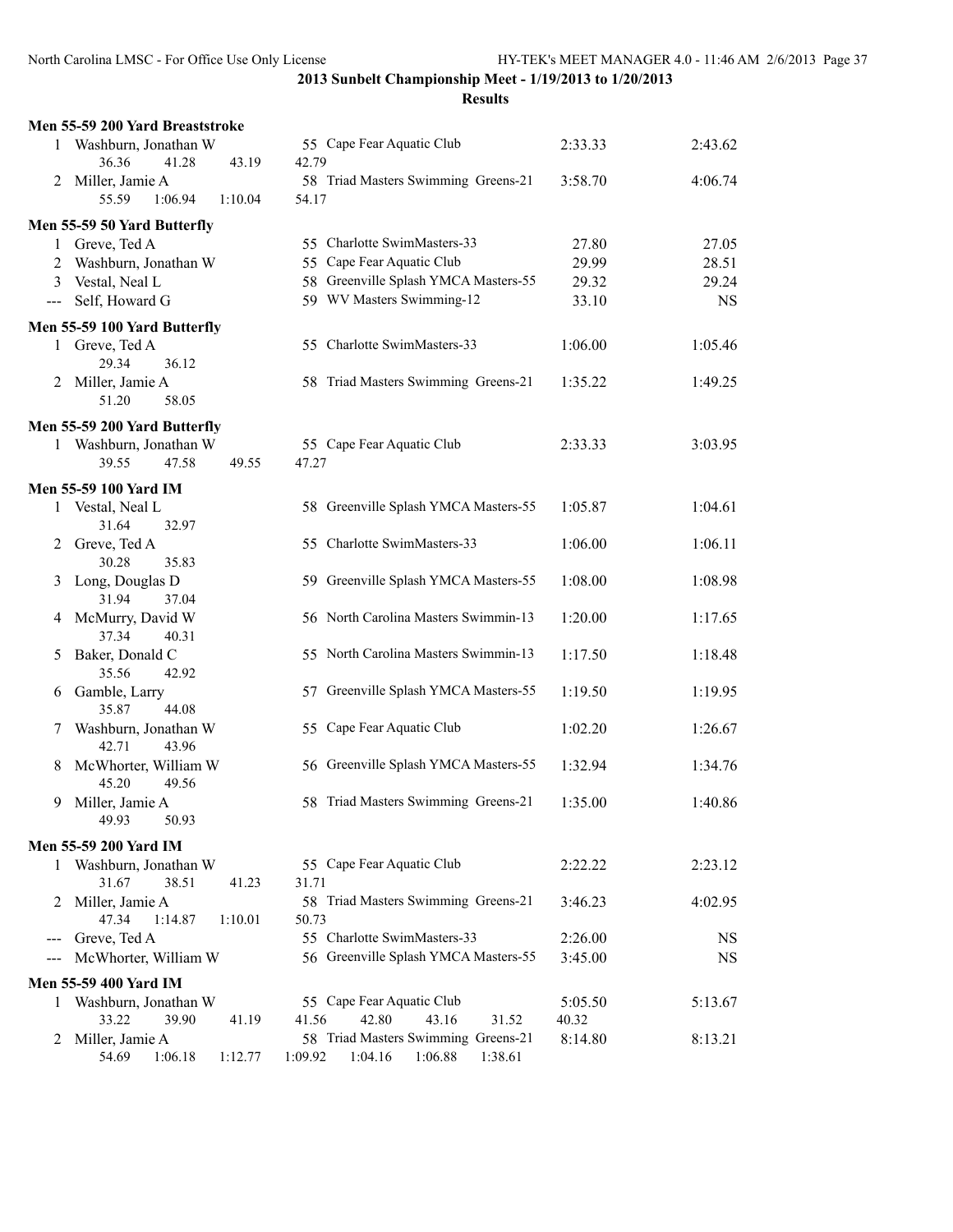|                | Men 60-64 50 Yard Freestyle   |       |       |         |                     |                                      |       |          |         |           |
|----------------|-------------------------------|-------|-------|---------|---------------------|--------------------------------------|-------|----------|---------|-----------|
| $\mathbf{1}$   | Trevisan, Paul T              |       |       |         | 61 Colonials 1776-8 |                                      |       | 24.00    |         | 23.55     |
| $\overline{c}$ | Perkowski, Jonathan T         |       |       | 60 Unat |                     |                                      |       | 25.50    |         | 26.00     |
| 3              | Hegert, John A                |       |       |         |                     | 60 YMCA Seahorse Swim Team - Hick    |       | 30.00    |         | 29.74     |
|                | 4 Diel, Bruce N               |       |       |         |                     | 64 North Carolina Masters Swimmin-13 |       | 27.88    |         | 30.60     |
| 5              | McFadden, J Edward            |       |       |         |                     | 64 Binghamton Univ Masters-4         |       | 30.14    |         | 31.04     |
|                | Men 60-64 100 Yard Freestyle  |       |       |         |                     |                                      |       |          |         |           |
|                |                               |       |       |         | 61 Colonials 1776-8 |                                      |       | 54.00    |         | 52.95     |
| 1              | Trevisan, Paul T<br>24.98     | 27.97 |       |         |                     |                                      |       |          |         |           |
|                | Seifart, Curt                 |       |       |         |                     | 61 Charlotte SwimMasters-33          |       |          |         |           |
|                |                               |       |       |         |                     |                                      |       | 1:08.98  |         | <b>NS</b> |
|                | Men 60-64 200 Yard Freestyle  |       |       |         |                     |                                      |       |          |         |           |
|                | 1 Diel, Bruce N               |       |       |         |                     | 64 North Carolina Masters Swimmin-13 |       | 2:31.59  |         | 2:46.49   |
|                | 35.32                         | 41.35 | 44.59 | 45.23   |                     |                                      |       |          |         |           |
|                | Men 60-64 500 Yard Freestyle  |       |       |         |                     |                                      |       |          |         |           |
|                | 1 Glass, Ernie                |       |       |         |                     | 63 Charlotte SwimMasters-33          |       | 7:00.00  |         | 6:38.98   |
|                | 35.61                         | 40.83 | 43.18 | 43.39   | 41.97               | 40.12                                | 39.61 | 37.32    |         |           |
|                | 37.21                         | 39.74 |       |         |                     |                                      |       |          |         |           |
|                | Men 60-64 1000 Yard Freestyle |       |       |         |                     |                                      |       |          |         |           |
|                | 1 Cothren, Jack               |       |       |         |                     | 63 Binghamton Univ Masters-4         |       | 13:15.00 |         | 13:17.18  |
|                | 35.89                         | 39.01 | 40.14 | 40.15   | 39.68               | 40.40                                | 40.15 | 40.38    |         |           |
|                | 40.81                         | 40.36 | 40.63 | 40.51   | 40.60               | 40.44                                | 39.99 | 40.08    |         |           |
|                | 40.02                         | 40.03 | 40.06 | 37.85   |                     |                                      |       |          |         |           |
| 2              | Glass, Ernie                  |       |       |         |                     | 63 Charlotte SwimMasters-33          |       | 14:15.00 |         | 13:53.71  |
|                | 36.12                         | 41.54 | 42.63 | 42.73   | 43.35               | 44.15                                | 43.05 | 42.91    |         |           |
|                | 42.48                         | 42.37 | 40.79 | 41.19   | 40.66               | 41.12                                | 41.86 | 42.85    |         |           |
|                | 42.07                         | 41.91 | 41.09 | 38.84   |                     |                                      |       |          |         |           |
|                | Men 60-64 1650 Yard Freestyle |       |       |         |                     |                                      |       |          |         |           |
| 1              | Seifart, Curt                 |       |       |         |                     | 61 Charlotte SwimMasters-33          |       | 23:56.18 |         | 24:53.00  |
|                | 36.70                         | 41.70 | 43.66 | 44.71   | 45.00               | 45.65                                | 45.23 | 45.76    |         |           |
|                | 44.81                         | 45.83 | 45.57 | 45.44   | 45.81               | 46.49                                | 45.96 | 45.64    |         |           |
|                | 46.05                         | 46.03 | 45.69 | 45.65   | 46.07               | 45.81                                | 46.32 | 45.98    |         |           |
|                | 45.72                         | 46.48 | 45.77 | 45.39   | 45.95               | 45.90                                | 45.71 | 45.13    | 45.39   |           |
| 2              | Diel, Bruce N                 |       |       |         |                     | 64 North Carolina Masters Swimmin-13 |       | 25:16.79 |         | 26:19.45  |
|                | 39.82                         | 44.43 | 46.63 | 48.26   |                     |                                      | 48.02 | 47.97    |         |           |
|                | 48.56                         | 48.65 |       |         | 48.31               | 48.35                                | 48.41 | 48.21    |         |           |
|                |                               |       | 47.58 | 47.71   | 47.71               |                                      |       | 48.61    |         |           |
|                | 49.14                         | 48.49 | 48.26 |         |                     | 48.30                                | 49.11 | 48.53    | 4:48.49 |           |
|                | Men 60-64 50 Yard Backstroke  |       |       |         |                     |                                      |       |          |         |           |
| 1              | Hegert, John A                |       |       |         |                     | 60 YMCA Seahorse Swim Team - Hick    |       | 40.00    |         | 32.78     |
| 2              | Anderson, Craig               |       |       |         |                     | 63 Twin Rivers YMCA Masters New      |       | 37.18    |         | 37.74     |
| 3              | McFadden, J Edward            |       |       |         |                     | 64 Binghamton Univ Masters-4         |       | 40.58    |         | 40.65     |
|                | Men 60-64 100 Yard Backstroke |       |       |         |                     |                                      |       |          |         |           |
|                | 1 Hegert, John A              |       |       |         |                     | 60 YMCA Seahorse Swim Team - Hick    |       | 1:20.00  |         | 1:11.39   |
|                | 35.01                         | 36.38 |       |         |                     |                                      |       |          |         |           |
| 2              | Anderson, Craig               |       |       |         |                     | 63 Twin Rivers YMCA Masters New      |       | 1:20.65  |         | 1:18.05   |
|                | 38.85                         | 39.20 |       |         |                     |                                      |       |          |         |           |
|                |                               |       |       |         |                     |                                      |       |          |         |           |
|                | Men 60-64 200 Yard Backstroke |       |       |         |                     |                                      |       |          |         |           |
|                | 1 Hegert, John A              |       |       |         |                     | 60 YMCA Seahorse Swim Team - Hick    |       | 3:00.00  |         | 2:37.05   |
|                | 37.84                         | 40.48 | 40.81 | 37.92   |                     |                                      |       |          |         |           |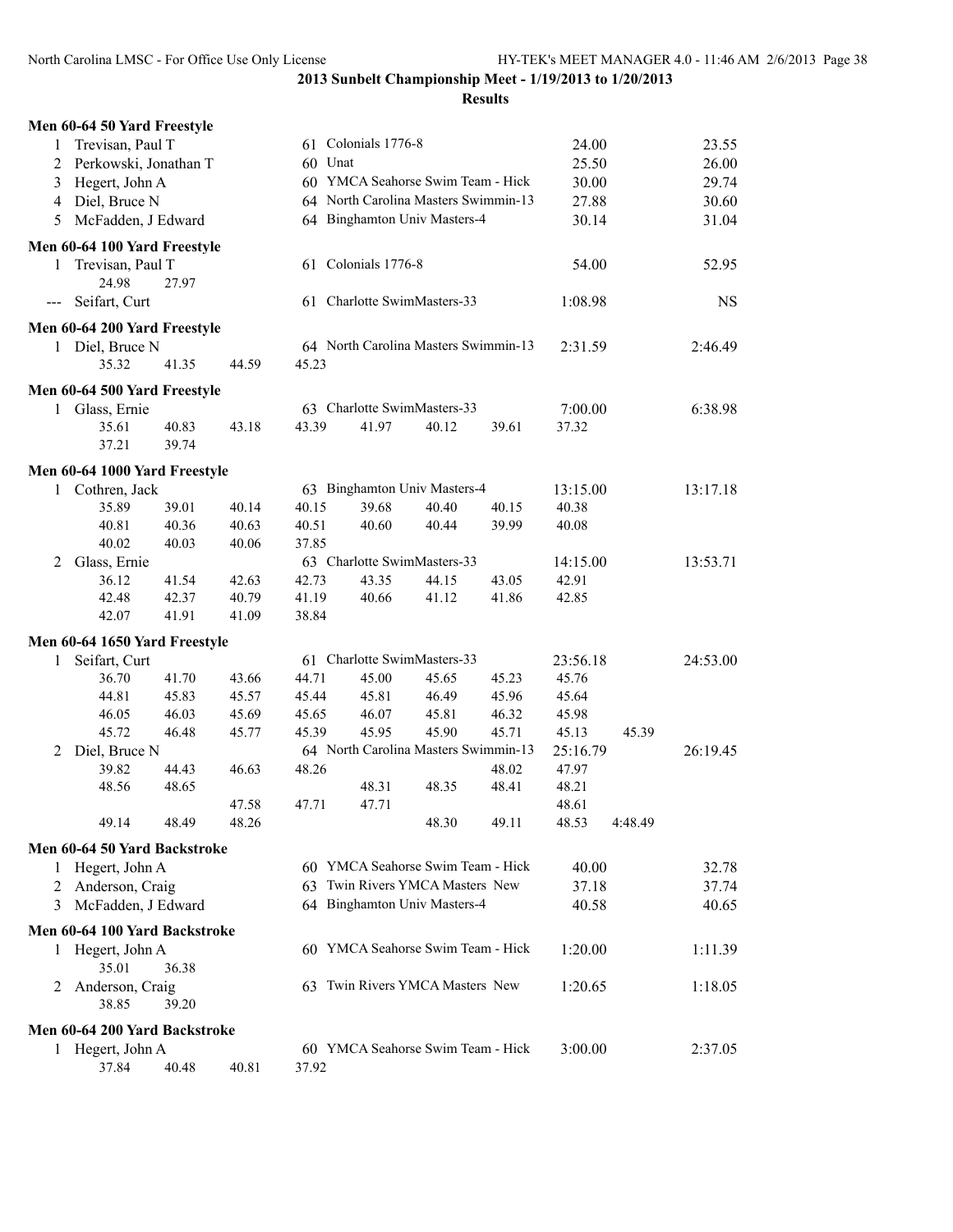|                   | (Men 60-64 200 Yard Backstroke)        |       |                                       |         |         |
|-------------------|----------------------------------------|-------|---------------------------------------|---------|---------|
|                   | 2 Cothren, Jack<br>38.74<br>41.24      | 41.70 | 63 Binghamton Univ Masters-4<br>39.50 | 2:42.00 | 2:41.18 |
|                   | Men 60-64 50 Yard Breaststroke         |       |                                       |         |         |
|                   | 1 Trevisan, Paul T                     |       | 61 Colonials 1776-8                   | 35.00   | 33.54   |
|                   | --- Seifart, Curt                      |       | 61 Charlotte SwimMasters-33           | 40.00   | DQ      |
|                   | Downward butterfly kick                |       |                                       |         |         |
|                   | Men 60-64 100 Yard Breaststroke        |       |                                       |         |         |
| 1                 | Anderson, Craig<br>40.45<br>44.75      |       | 63 Twin Rivers YMCA Masters New       | 1:23.60 | 1:25.20 |
|                   | 2 McFadden, J Edward<br>39.18<br>48.98 |       | 64 Binghamton Univ Masters-4          | 1:26.30 | 1:28.16 |
|                   | Men 60-64 200 Yard Breaststroke        |       |                                       |         |         |
|                   | 1 Anderson, Craig                      |       | 63 Twin Rivers YMCA Masters New       | 3:03.47 | 3:11.38 |
|                   | 43.80<br>48.73                         | 49.84 | 49.01                                 |         |         |
|                   | Men 60-64 50 Yard Butterfly            |       |                                       |         |         |
|                   | 1 Trevisan, Paul T                     |       | 61 Colonials 1776-8                   | 27.50   | 27.44   |
|                   | 2 Seifart, Curt                        |       | 61 Charlotte SwimMasters-33           | 40.00   | 39.31   |
|                   | <b>Men 60-64 100 Yard IM</b>           |       |                                       |         |         |
| 1                 | Trevisan, Paul T<br>29.50<br>33.76     |       | 61 Colonials 1776-8                   | 1:02.00 | 1:03.26 |
| 2                 | Hegert, John A<br>35.54<br>39.63       |       | 60 YMCA Seahorse Swim Team - Hick     | 1:30.00 | 1:15.17 |
| 3                 | Anderson, Craig<br>36.38<br>40.00      |       | 63 Twin Rivers YMCA Masters New       | 1:16.25 | 1:16.38 |
|                   | <b>Men 60-64 200 Yard IM</b>           |       |                                       |         |         |
|                   | 1 Hegert, John A                       |       | 60 YMCA Seahorse Swim Team - Hick     | 3:10.00 | 2:43.72 |
|                   | 36.05<br>39.77                         | 48.07 | 39.83                                 |         |         |
| 2                 | Anderson, Craig                        |       | 63 Twin Rivers YMCA Masters New       | 2:49.66 | 2:54.21 |
|                   | 39.14<br>45.75                         | 51.13 | 38.19                                 |         |         |
|                   | <b>Men 60-64 400 Yard IM</b>           |       |                                       |         |         |
|                   | 1 Anderson, Craig                      |       | 63 Twin Rivers YMCA Masters New       | 6:38.00 | 6:22.69 |
|                   | 44.78<br>52.14                         | 48.97 | 46.87<br>52.07<br>51.87<br>44.52      | 41.47   |         |
|                   | Men 65-69 50 Yard Freestyle            |       |                                       |         |         |
| 1                 | White, Bernard T                       |       | 69 Charlotte SwimMasters-33           | 33.00   | 30.94   |
| 2                 | Richelson, Andrew M                    |       | 65 Triad Masters Swimming Greens-21   | 32.00   | 31.24   |
| 3                 | Keeney, Russ B                         |       | 69 Asheville Masters Swimming-15      | 32.00   | 32.96   |
| 4                 | Fielding, Paul E                       |       | 66 Greenville Splash YMCA Masters-55  | 1:20.00 | 58.61   |
| $\qquad \qquad -$ | Manley, Carlton                        |       | 65 Greenville Splash YMCA Masters-55  | 41.00   | NS      |
|                   | Men 65-69 100 Yard Freestyle           |       |                                       |         |         |
| 1                 | Van Meeteren, Hans P<br>46.90<br>44.11 |       | 68 Twin Rivers YMCA Masters New       | 1:28.00 | 1:31.01 |
| $---$             | Richelson, Andrew M                    |       | 65 Triad Masters Swimming Greens-21   | 1:10.00 | NS      |
|                   | Men 65-69 200 Yard Freestyle           |       |                                       |         |         |
| 1                 | Zeigler, John V                        |       | 67 Georgia Masters-45                 | 2:42.95 | 2:47.49 |
|                   | 38.57<br>44.17                         | 44.00 | 40.75                                 |         |         |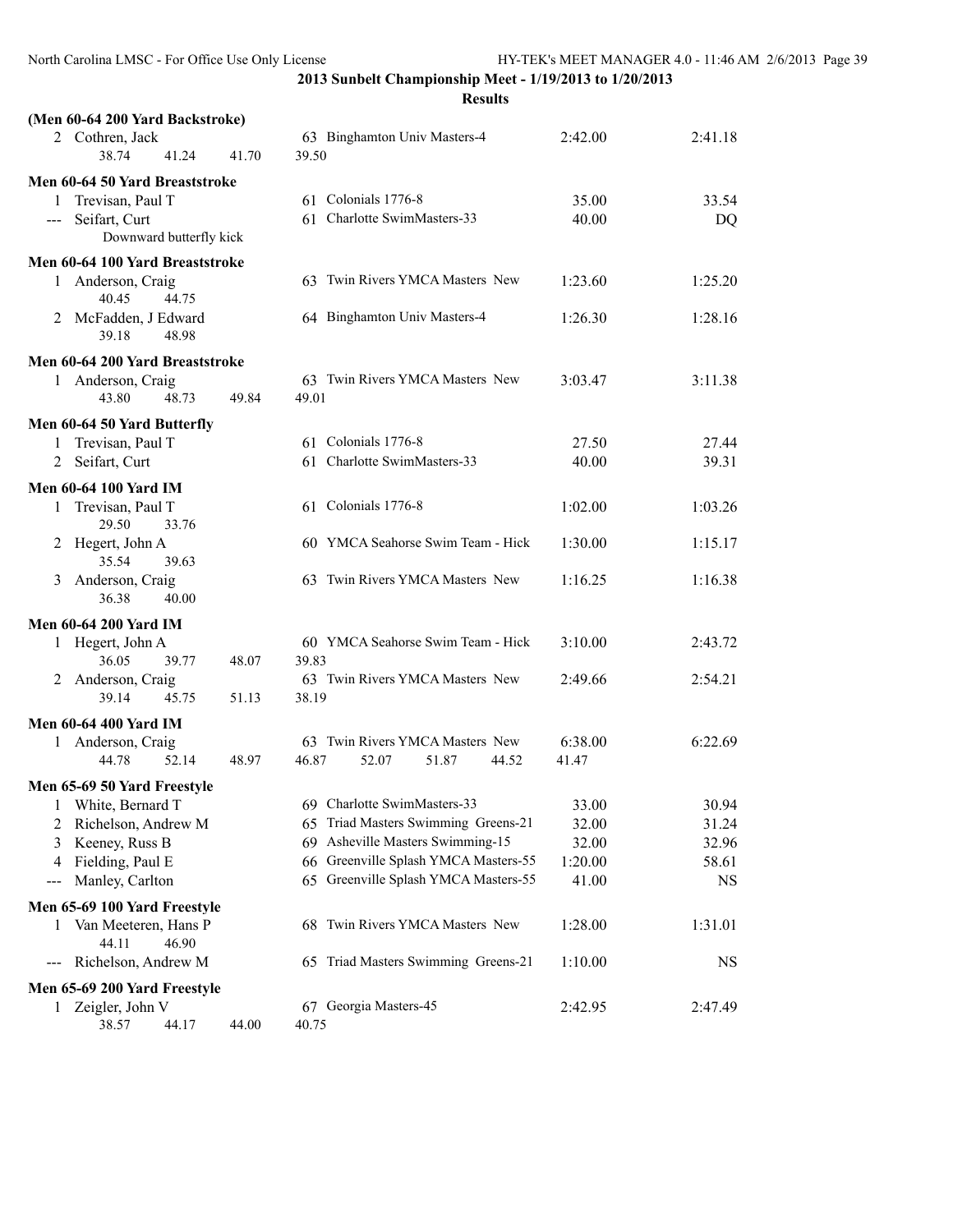|              | (Men 65-69 200 Yard Freestyle)                   |         |       |                                      |       |       |                  |           |
|--------------|--------------------------------------------------|---------|-------|--------------------------------------|-------|-------|------------------|-----------|
|              | 2 White, Bernard T                               |         |       | 69 Charlotte SwimMasters-33          |       |       | 3:20.00          | 2:56.45   |
|              | 41.51<br>45.65                                   | 1:29.29 |       |                                      |       |       |                  |           |
| ---          | Manley, Carlton                                  |         |       | 65 Greenville Splash YMCA Masters-55 |       |       | 3:15.00          | <b>NS</b> |
|              | Men 65-69 500 Yard Freestyle                     |         |       |                                      |       |       |                  |           |
|              | 1 Poiletman, Robert M                            |         |       | 69 Columbia Masters-55               |       |       | 6:25.00          | 6:23.55   |
|              | 34.31<br>37.24                                   | 38.33   | 39.14 | 38.92                                | 39.65 | 40.15 | 39.72            |           |
|              | 39.66<br>36.43                                   |         |       |                                      |       |       |                  |           |
| 2            | Zeigler, John V<br>40.99<br>45.55                | 47.06   | 46.35 | 67 Georgia Masters-45<br>46.47       | 47.14 | 46.06 | 7:36.91<br>47.32 | 7:38.55   |
|              | 47.13<br>44.48                                   |         |       |                                      |       |       |                  |           |
| 3            | Keeney, Russ B                                   |         |       | 69 Asheville Masters Swimming-15     |       |       | 8:30.00          | 8:11.77   |
|              | 43.09<br>47.54                                   | 49.33   | 51.05 | 50.94                                | 51.14 | 50.34 | 50.32            |           |
|              | 48.22<br>49.80                                   |         |       |                                      |       |       |                  |           |
|              | Men 65-69 1000 Yard Freestyle                    |         |       |                                      |       |       |                  |           |
|              | --- Manley, Carlton                              |         |       | 65 Greenville Splash YMCA Masters-55 |       |       | 19:00.00         | <b>NS</b> |
|              | Men 65-69 50 Yard Backstroke                     |         |       |                                      |       |       |                  |           |
| $\mathbf{1}$ | Zeigler, John V                                  |         |       | 67 Georgia Masters-45                |       |       | 39.99            | 42.84     |
|              | 2 Fielding, Paul E                               |         |       | 66 Greenville Splash YMCA Masters-55 |       |       | 1:30.00          | 1:14.77   |
|              | --- Brown, Bill                                  |         |       | 67 Greenville Swim Club Masters      |       |       | 36.18            | <b>NS</b> |
|              | --- Manley, Carlton                              |         |       | 65 Greenville Splash YMCA Masters-55 |       |       | 1:05.00          | <b>NS</b> |
|              |                                                  |         |       |                                      |       |       |                  |           |
| 1            | Men 65-69 100 Yard Backstroke<br>Zeigler, John V |         |       | 67 Georgia Masters-45                |       |       | 1:24.12          | 1:33.19   |
|              | 46.44<br>46.75                                   |         |       |                                      |       |       |                  |           |
|              | Brown, Bill                                      |         |       | 67 Greenville Swim Club Masters      |       |       | 1:16.43          | DQ        |
|              | Not on back off wall                             |         |       |                                      |       |       |                  |           |
|              | 40.35<br>42.62                                   |         |       |                                      |       |       |                  |           |
|              | Men 65-69 200 Yard Backstroke                    |         |       |                                      |       |       |                  |           |
|              | 1 Zeigler, John V                                |         |       | 67 Georgia Masters-45                |       |       | 3:08.22          | 3:16.94   |
|              | 45.72<br>50.26                                   | 51.46   | 49.50 |                                      |       |       |                  |           |
|              | Men 65-69 50 Yard Breaststroke                   |         |       |                                      |       |       |                  |           |
| 1            | Zeigler, John V                                  |         |       | 67 Georgia Masters-45                |       |       | 39.11            | 39.07     |
|              | 2 Fielding, Paul E                               |         |       | 66 Greenville Splash YMCA Masters-55 |       |       | 2:00.00          | 1:19.00   |
|              | Men 65-69 100 Yard Breaststroke                  |         |       |                                      |       |       |                  |           |
|              | 1 Zeigler, John V                                |         |       | 67 Georgia Masters-45                |       |       | 1:28.90          | 1:31.43   |
|              | 42.53<br>48.90                                   |         |       |                                      |       |       |                  |           |
| 2            | Van Meeteren, Hans P                             |         |       | 68 Twin Rivers YMCA Masters New      |       |       | 1:35.00          | 1:41.66   |
|              | 49.89<br>51.77                                   |         |       |                                      |       |       |                  |           |
| ---          | Manley, Carlton                                  |         |       | 65 Greenville Splash YMCA Masters-55 |       |       | 2:10.00          | NS        |
|              | Men 65-69 200 Yard Breaststroke                  |         |       |                                      |       |       |                  |           |
| 1            | Zeigler, John V                                  |         |       | 67 Georgia Masters-45                |       |       | 3:06.61          | 3:19.86   |
|              | 43.68<br>51.31                                   | 52.48   | 52.39 |                                      |       |       |                  |           |
| 2            | Van Meeteren, Hans P                             |         |       | 68 Twin Rivers YMCA Masters New      |       |       | 3:33.00          | 3:44.20   |
|              | 53.29<br>57.66                                   | 57.46   | 55.79 |                                      |       |       |                  |           |
|              | Men 65-69 50 Yard Butterfly                      |         |       |                                      |       |       |                  |           |
| 1            | Poiletman, Robert M                              |         |       | 69 Columbia Masters-55               |       |       | 29.81            | 29.21     |
| 2            | White, Bernard T                                 |         | 69.   | Charlotte SwimMasters-33             |       |       | 35.00            | 32.96     |
| 3            | Keeney, Russ B                                   |         |       | 69 Asheville Masters Swimming-15     |       |       | 35.00            | 35.22     |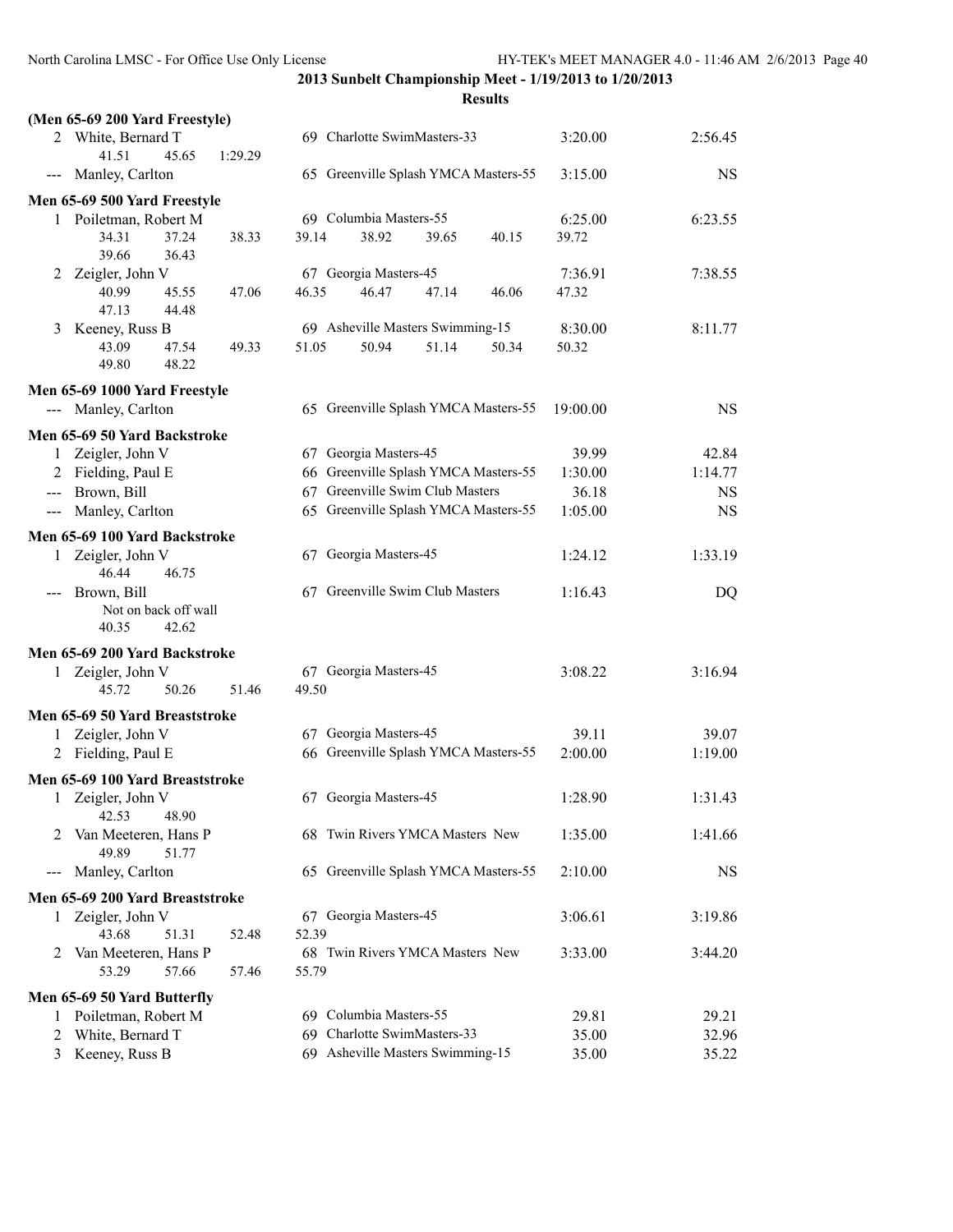|                            | (Men 65-69 50 Yard Butterfly)           |         |                                                                                          |           |
|----------------------------|-----------------------------------------|---------|------------------------------------------------------------------------------------------|-----------|
|                            | 4 Brown, Bill                           |         | 67 Greenville Swim Club Masters<br>36.58                                                 | 36.30     |
|                            | --- Richelson, Andrew M                 |         | 65 Triad Masters Swimming Greens-21<br>34.50                                             | <b>NS</b> |
|                            | Men 65-69 100 Yard Butterfly            |         |                                                                                          |           |
|                            | 1 Poiletman, Robert M<br>30.70<br>34.11 |         | 69 Columbia Masters-55<br>1:03.75                                                        | 1:04.81   |
| 2                          | Richelson, Andrew M                     |         | 65 Triad Masters Swimming Greens-21<br>1:24.50                                           | 1:23.77   |
| 3                          | Keeney, Russ B<br>39.81<br>46.48        |         | 69 Asheville Masters Swimming-15<br>1:30.00                                              | 1:26.29   |
| 4                          | White, Bernard T<br>41.50<br>45.50      |         | 69 Charlotte SwimMasters-33<br>1:31.00                                                   | 1:27.00   |
| 5                          | Van Meeteren, Hans P<br>49.62<br>57.68  |         | 68 Twin Rivers YMCA Masters New<br>1:45.00                                               | 1:47.30   |
|                            | Men 65-69 200 Yard Butterfly            |         |                                                                                          |           |
|                            | 1 Poiletman, Robert M                   |         | 69 Columbia Masters-55<br>2:27.82                                                        | 2:29.19   |
|                            | 34.14<br>39.25                          | 39.52   | 36.28                                                                                    |           |
|                            | 2 Keeney, Russ B                        |         | 69 Asheville Masters Swimming-15<br>3:30.00                                              | 3:31.27   |
|                            | 47.87<br>53.30                          | 56.02   | 54.08                                                                                    |           |
|                            | Men 65-69 100 Yard IM                   |         |                                                                                          |           |
|                            | 1 Keeney, Russ B<br>40.15<br>44.97      |         | 69 Asheville Masters Swimming-15<br>1:30.00                                              | 1:25.12   |
| 2                          | Richelson, Andrew M<br>49.86<br>41.37   |         | 65 Triad Masters Swimming Greens-21<br>1:26.50                                           | 1:31.23   |
| 3                          | Van Meeteren, Hans P<br>47.45<br>49.23  |         | 68 Twin Rivers YMCA Masters New<br>1:33.00                                               | 1:36.68   |
| $---$                      | Brown, Bill                             |         | 67 Greenville Swim Club Masters<br>1:18.83                                               | <b>NS</b> |
|                            | <b>Men 65-69 200 Yard IM</b>            |         |                                                                                          |           |
|                            | 1 Zeigler, John V                       |         | 67 Georgia Masters-45<br>3:07.24                                                         | 3:09.08   |
|                            | 41.59<br>51.57                          | 51.63   | 44.29                                                                                    |           |
|                            | 2 Keeney, Russ B                        |         | 69 Asheville Masters Swimming-15<br>3:30.00                                              | 3:11.61   |
|                            | 41.17<br>51.06                          | 56.32   | 43.06                                                                                    |           |
| 3                          | Van Meeteren, Hans P                    |         | 68 Twin Rivers YMCA Masters New<br>3:34.00                                               | 3:41.91   |
|                            | 49.32<br>58.71                          | 1:00.00 | 53.88                                                                                    |           |
|                            | <b>Men 65-69 400 Yard IM</b>            |         |                                                                                          |           |
| 1                          | Zeigler, John V                         |         | 67 Georgia Masters-45<br>6:24.99                                                         | 6:36.93   |
|                            | 43.23<br>50.99                          | 54.41   | 51.08<br>53.68<br>52.45<br>46.77<br>44.32                                                |           |
|                            | 2 Keeney, Russ B<br>47.34<br>53.03      | 56.87   | 69 Asheville Masters Swimming-15<br>7:00.00<br>56.15<br>58.16<br>57.88<br>46.92<br>44.89 | 7:01.24   |
|                            |                                         |         |                                                                                          |           |
|                            | Men 70-74 50 Yard Freestyle             |         |                                                                                          |           |
|                            | 1 Wilson, Robin                         |         | 70 WV Masters Swimming-12<br>NT                                                          | 32.82     |
| $\qquad \qquad - \qquad -$ | Drumm, Glenn W                          |         | 72 Sailfish Aquatics Masters<br>1:04.00                                                  | NS        |
|                            | Men 70-74 100 Yard Freestyle            |         |                                                                                          |           |
| 1                          | Wilson, Robin                           |         | 70 WV Masters Swimming-12<br>NT                                                          | 1:16.95   |
|                            | 34.89<br>42.06                          |         |                                                                                          |           |
|                            | 2 Fletcher, Doug<br>40.41<br>43.58      |         | 70 Raleigh Area Masters-26<br>1:24.44                                                    | 1:23.99   |
|                            | Men 70-74 200 Yard Freestyle            |         |                                                                                          |           |
|                            | 1 Wilson, Robin                         |         | 70 WV Masters Swimming-12<br>NT                                                          | 2:49.52   |
|                            | 40.41<br>43.54                          | 43.76   | 41.81                                                                                    |           |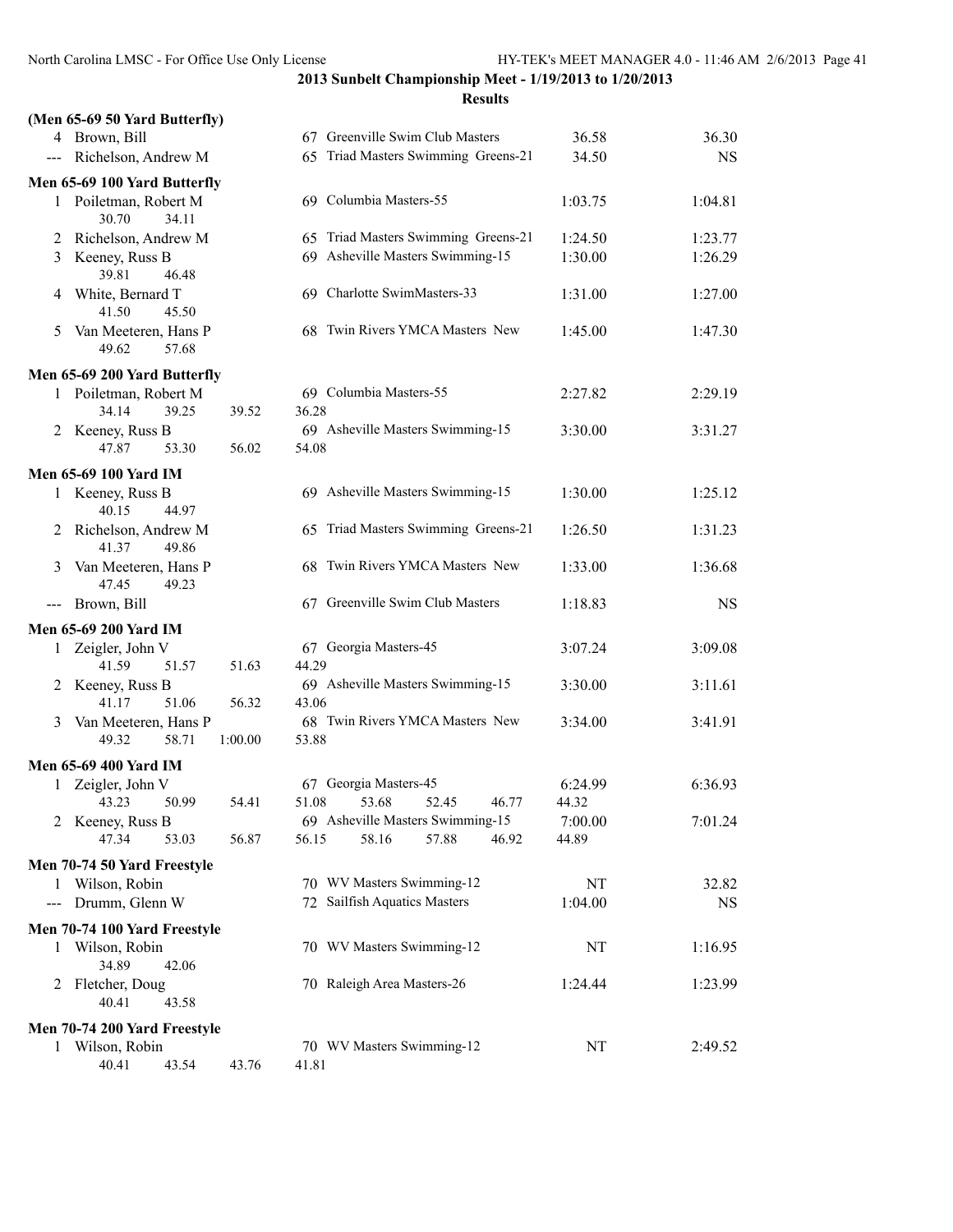| (Men 70-74 200 Yard Freestyle)  |         |         |       |         |                             |       |          |           |
|---------------------------------|---------|---------|-------|---------|-----------------------------|-------|----------|-----------|
| 2 Fletcher, Doug<br>43.46       | 48.45   | 47.10   | 46.70 |         | 70 Raleigh Area Masters-26  |       | 3:07.28  | 3:05.71   |
| Men 70-74 500 Yard Freestyle    |         |         |       |         |                             |       |          |           |
| 1 Fletcher, Doug                |         |         |       |         | 70 Raleigh Area Masters-26  |       | 8:13.00  | 7:57.77   |
| 41.75                           | 46.53   | 47.66   | 48.27 | 49.47   | 48.66                       | 49.10 | 49.88    |           |
| 48.46                           | 47.99   |         |       |         |                             |       |          |           |
| Men 70-74 1000 Yard Freestyle   |         |         |       |         |                             |       |          |           |
| 1 Wilson, Robin                 |         |         |       |         | 70 WV Masters Swimming-12   |       | NT       | 15:43.88  |
| 42.78                           | 48.62   | 50.46   | 49.39 | 46.53   | 47.35                       | 47.70 | 48.73    |           |
| 47.57                           | 47.12   | 46.96   | 49.41 | 48.01   | 46.24                       | 47.56 | 47.27    |           |
| 47.90                           | 47.64   | 45.79   | 40.85 |         |                             |       |          |           |
| Men 70-74 1650 Yard Freestyle   |         |         |       |         |                             |       |          |           |
| 1 Fletcher, Doug                |         |         |       |         | 70 Raleigh Area Masters-26  |       | 27:54.87 | 27:23.20  |
| 44.71                           | 48.18   |         |       | 49.56   | 50.39                       |       |          |           |
| 49.61                           | 1:40.55 |         |       | 48.36   | 51.04                       |       |          |           |
| 50.11                           | 50.44   |         |       | 50.45   | 50.10                       |       |          |           |
| 49.92                           | 50.76   |         |       | 1:40.56 | 7:26.29                     |       |          |           |
| Men 70-74 50 Yard Backstroke    |         |         |       |         |                             |       |          |           |
| 1 Wilson, Robin                 |         |         |       |         | 70 WV Masters Swimming-12   |       | NT       | 48.04     |
| Men 70-74 50 Yard Breaststroke  |         |         |       |         |                             |       |          |           |
| --- Wilson, Robin               |         |         |       |         | 70 WV Masters Swimming-12   |       | NT       | <b>NS</b> |
| Men 70-74 100 Yard Breaststroke |         |         |       |         |                             |       |          |           |
| 1 Fletcher, Doug                |         |         |       |         | 70 Raleigh Area Masters-26  |       | 1:31.66  | 1:30.98   |
| 43.38                           | 47.60   |         |       |         |                             |       |          |           |
| Men 70-74 200 Yard Breaststroke |         |         |       |         |                             |       |          |           |
| 1 Fletcher, Doug                |         |         |       |         | 70 Raleigh Area Masters-26  |       | 3:25.86  | 3:29.85   |
| 49.35                           | 52.22   | 54.96   | 53.32 |         |                             |       |          |           |
|                                 |         |         |       |         |                             |       |          |           |
| Men 70-74 50 Yard Butterfly     |         |         |       |         | 70 WV Masters Swimming-12   |       | NT       | 39.82     |
| 1 Wilson, Robin                 |         |         |       |         |                             |       |          |           |
| <b>Men 70-74 100 Yard IM</b>    |         |         |       |         |                             |       |          |           |
| 1 Wilson, Robin                 |         |         |       |         | 70 WV Masters Swimming-12   |       | NT       | 1:48.45   |
| 51.13                           | 57.32   |         |       |         |                             |       |          |           |
| <b>Men 70-74 200 Yard IM</b>    |         |         |       |         |                             |       |          |           |
| Wilson, Robin<br>1              |         |         |       |         | 70 WV Masters Swimming-12   |       | NT       | 3:52.94   |
| 47.09                           | 1:05.79 | 1:18.51 | 41.55 |         |                             |       |          |           |
| Men 75-79 50 Yard Freestyle     |         |         |       |         |                             |       |          |           |
| 1 Clark, Jerry                  |         |         |       |         | 75 Charlotte SwimMasters-33 |       | 31.50    | 33.00     |
| Men 75-79 100 Yard Freestyle    |         |         |       |         |                             |       |          |           |
| 1 Clark, Jerry                  |         |         |       |         | 75 Charlotte SwimMasters-33 |       | 1:13.00  | 1:13.06   |
| 36.16                           | 36.90   |         |       |         |                             |       |          |           |
| Men 75-79 200 Yard Freestyle    |         |         |       |         |                             |       |          |           |
| --- Clark, Jerry                |         |         |       |         | 75 Charlotte SwimMasters-33 |       | 3:00.50  | <b>NS</b> |
|                                 |         |         |       |         |                             |       |          |           |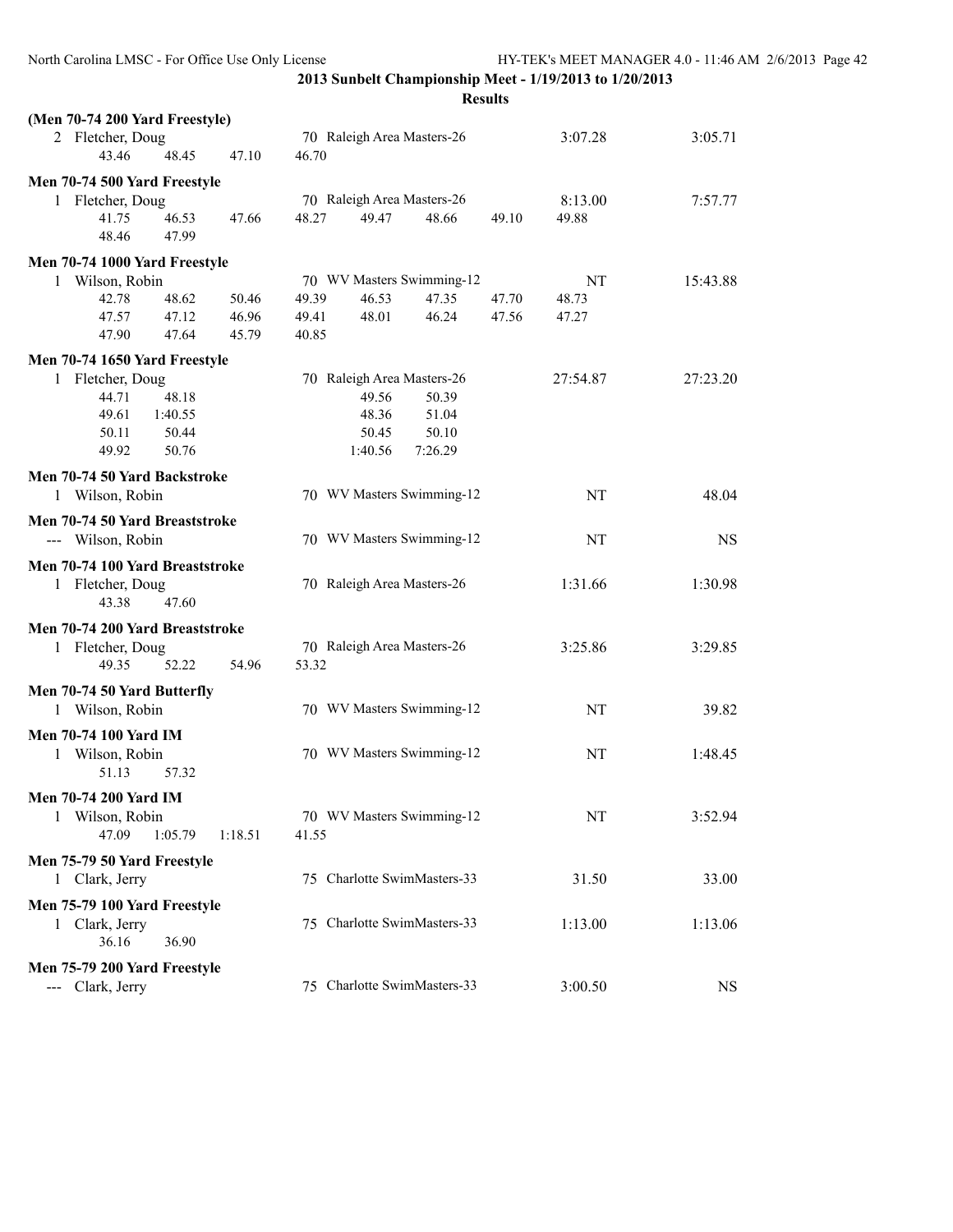|              | Men 75-79 500 Yard Freestyle    |                |         |       |                       |                                   |       |          |         |           |
|--------------|---------------------------------|----------------|---------|-------|-----------------------|-----------------------------------|-------|----------|---------|-----------|
| $\mathbf{1}$ | Stolz, Hal F                    |                |         |       | 78 Georgia Masters-45 |                                   |       | 7:19.78  |         | 8:28.83   |
|              | 42.59<br>52.66                  | 49.16<br>51.70 | 50.68   | 51.93 | 52.34                 | 52.36                             | 52.28 | 53.13    |         |           |
|              | Men 75-79 1650 Yard Freestyle   |                |         |       |                       |                                   |       |          |         |           |
|              | 1 DePaul, Donald L              |                |         |       |                       | 79 James J Harris YMCA Masters -  |       | 45:00.00 |         | 48:50.10  |
|              | Men 75-79 100 Yard Breaststroke |                |         |       |                       |                                   |       |          |         |           |
| 1            | Stolz, Hal F                    |                |         |       | 78 Georgia Masters-45 |                                   |       | 1:31.99  |         | 1:33.11   |
|              | 44.83                           | 48.28          |         |       |                       |                                   |       |          |         |           |
|              | Men 75-79 200 Yard Breaststroke |                |         |       |                       |                                   |       |          |         |           |
|              | 1 Stolz, Hal F                  |                |         |       | 78 Georgia Masters-45 |                                   |       | 3:40.00  |         | 3:33.53   |
|              | 47.98                           | 54.73          | 56.43   | 54.39 |                       |                                   |       |          |         |           |
|              |                                 |                |         |       |                       |                                   |       |          |         |           |
|              | Men 75-79 100 Yard Butterfly    |                |         |       | 78 Georgia Masters-45 |                                   |       |          |         |           |
|              | 1 Stolz, Hal F<br>46.18         | 52.34          |         |       |                       |                                   |       | 1:28.62  |         | 1:38.52   |
|              |                                 |                |         |       |                       |                                   |       |          |         |           |
|              | <b>Men 75-79 200 Yard IM</b>    |                |         |       |                       |                                   |       |          |         |           |
| 1            | Stolz, Hal F                    |                |         |       | 78 Georgia Masters-45 |                                   |       | 3:13.70  |         | 3:17.17   |
|              | 44.61                           | 49.41          | 53.38   | 49.77 |                       |                                   |       |          |         |           |
|              | <b>Men 75-79 400 Yard IM</b>    |                |         |       |                       |                                   |       |          |         |           |
| 1            | Stolz, Hal F                    |                |         |       | 78 Georgia Masters-45 |                                   |       | 8:00.00  |         | 7:16.96   |
|              | 49.28                           | 57.90          | 52.98   | 56.61 | 58.83                 | 59.23                             | 49.77 | 52.36    |         |           |
|              | Men 80-84 50 Yard Freestyle     |                |         |       |                       |                                   |       |          |         |           |
|              | 1 Mitchell, Clarke E            |                |         |       |                       | 80 Asheville Masters Swimming-15  |       | 33.00    |         | 30.66     |
|              | 2 Ruppenthal, Fred W            |                |         |       |                       | 80 SwimMAC Masters - Charlotte-12 |       | 42.00    |         | 41.98     |
|              | Men 80-84 100 Yard Freestyle    |                |         |       |                       |                                   |       |          |         |           |
| $\mathbf{1}$ | Stolz, Irwin W                  |                |         |       | 83 Georgia Masters-45 |                                   |       | 1:40.00  |         | 1:35.03   |
|              | 44.01                           | 51.02          |         |       |                       |                                   |       |          |         |           |
|              | --- Ruppenthal, Fred W          |                |         |       |                       | 80 SwimMAC Masters - Charlotte-12 |       | 1:45.00  |         | <b>NS</b> |
|              | Men 80-84 200 Yard Freestyle    |                |         |       |                       |                                   |       |          |         |           |
| 1            | Stolz, Irwin W                  |                |         |       | 83 Georgia Masters-45 |                                   |       | 3:25.00  |         | 3:21.06   |
|              | 44.01                           | 49.08          | 53.80   | 54.17 |                       |                                   |       |          |         |           |
| 2            | Ruppenthal, Fred W              |                |         |       |                       | 80 SwimMAC Masters - Charlotte-12 |       | 3:48.00  |         | 3:55.81   |
|              | 52.29                           | 59.48          | 1:04.53 | 59.51 |                       |                                   |       |          |         |           |
|              | Men 80-84 500 Yard Freestyle    |                |         |       |                       |                                   |       |          |         |           |
| 1            | Stolz, Irwin W                  |                |         |       | 83 Georgia Masters-45 |                                   |       | 9:20.00  |         | 9:33.39   |
|              | 52.40                           | 56.93          | 59.78   | 56.92 | 59.17                 | 57.02                             | 59.36 | 57.13    |         |           |
|              | 59.14                           | 55.54          |         |       |                       |                                   |       |          |         |           |
|              | Men 80-84 1650 Yard Freestyle   |                |         |       |                       |                                   |       |          |         |           |
| $\mathbf{1}$ | Stolz, Irwin W                  |                |         |       | 83 Georgia Masters-45 |                                   |       | 31:30.00 |         | 31:21.43  |
|              | 49.92                           | 55.04          | 55.99   | 56.22 |                       |                                   | 56.39 | 58.25    |         |           |
|              | 57.87                           | 57.90          |         |       | 58.51                 | 58.69                             | 57.74 | 57.74    |         |           |
|              |                                 |                | 57.64   | 57.90 | 57.36                 |                                   |       | 57.52    |         |           |
|              | 57.03                           | 57.50          | 56.90   |       |                       | 56.96                             | 56.78 | 56.50    | 5:40.25 |           |
|              | Men 80-84 50 Yard Backstroke    |                |         |       |                       |                                   |       |          |         |           |
|              | 1 Mitchell, Clarke E            |                |         |       |                       | 80 Asheville Masters Swimming-15  |       | 36.94    |         | 35.29     |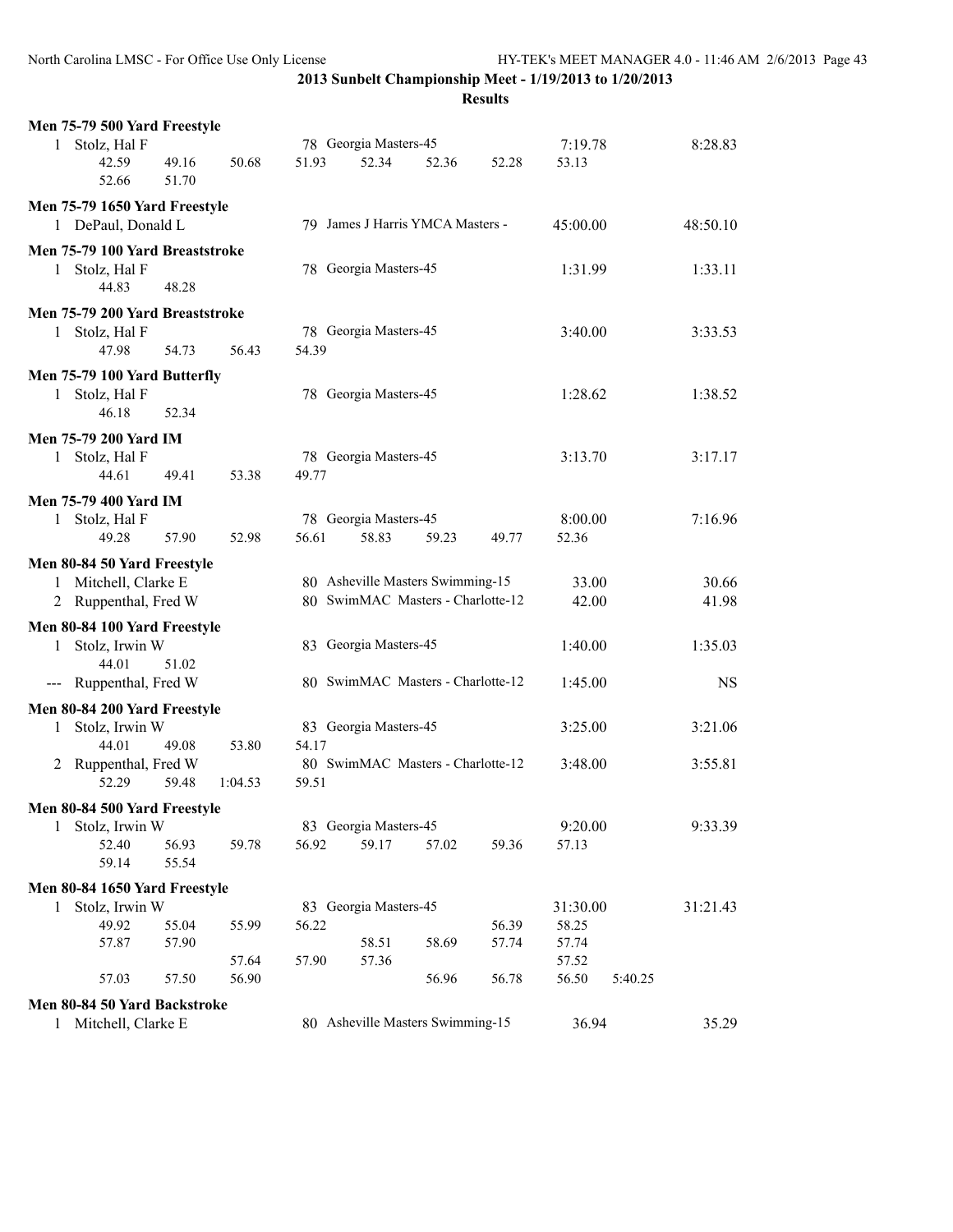|   | Men 80-84 100 Yard Backstroke<br>1 Mitchell, Clarke E<br>40.40<br>40.76                                                                             | 80 Asheville Masters Swimming-15                                                                                  | 1:25.00                                              | 1:21.16                          |
|---|-----------------------------------------------------------------------------------------------------------------------------------------------------|-------------------------------------------------------------------------------------------------------------------|------------------------------------------------------|----------------------------------|
|   | Men 80-84 50 Yard Butterfly                                                                                                                         |                                                                                                                   |                                                      |                                  |
|   | 1 Mitchell, Clarke E                                                                                                                                | 80 Asheville Masters Swimming-15                                                                                  | 35.50                                                | 34.33                            |
|   | <b>Men 80-84 100 Yard IM</b><br>1 Mitchell, Clarke E<br>45.34<br>38.56                                                                              | 80 Asheville Masters Swimming-15                                                                                  | 1:23.00                                              | 1:23.90                          |
|   | Men 90-94 500 Yard Freestyle<br>1 Larson, E Ole<br>2:17.80  10:13.21                                                                                | 91 North Carolina Masters Swimmin-13                                                                              | 11:30.76                                             | 12:31.01                         |
|   | Men 90-94 1000 Yard Freestyle<br>1 Larson, E Ole<br>1:04.35<br>1:11.38<br>1:14.47<br>1:12.99<br>1:14.35<br>1:15.37<br>1:14.65<br>1:13.85<br>1:12.20 | 91 North Carolina Masters Swimmin-13<br>1:16.07<br>1:16.30<br>1:16.74<br>1:12.96<br>1:13.39<br>1:14.91<br>1:09.22 | 23:15.76<br>1:15.86<br>1:15.52<br>1:15.34<br>1:13.98 | 24:33.90                         |
|   | Men 90-94 50 Yard Breaststroke<br>1 Larson, E Ole                                                                                                   | 91 North Carolina Masters Swimmin-13                                                                              | 1:05.90                                              | 1:07.22                          |
|   | Men 90-94 100 Yard Breaststroke<br>1 Larson, E Ole<br>1:07.37<br>1:15.74                                                                            | 91 North Carolina Masters Swimmin-13                                                                              | 2:18.44                                              | 2:23.11                          |
|   | Men 90-94 200 Yard Breaststroke<br>1 Larson, E Ole<br>2:46.86<br>2:51.74                                                                            | 91 North Carolina Masters Swimmin-13                                                                              | 5:04.47                                              | 5:38.60                          |
|   | <b>Men 90-94 100 Yard IM</b>                                                                                                                        |                                                                                                                   |                                                      |                                  |
|   | 1 Larson, E Ole                                                                                                                                     | 91 North Carolina Masters Swimmin-13                                                                              | 2:19.44                                              | 2:34.14                          |
|   | Women 25+200 Yard Freestyle Relay                                                                                                                   |                                                                                                                   |                                                      |                                  |
|   | 1 Raleigh Area Masters-26<br>1) Fouts, Ali A W50<br>30.72<br>30.02<br>24.26                                                                         | A<br>2) Oxford, Jennifer L W32<br>22.94                                                                           | NT<br>3) Jones, Ruth N W29                           | 1:47.94<br>4) Braun, Erika L W40 |
|   | Women 25+200 Yard Medley Relay                                                                                                                      |                                                                                                                   |                                                      |                                  |
| 1 | Raleigh Area Masters-26<br>1) Braun, Erika L W40<br>26.83<br>27.82<br>40.65                                                                         | $\mathbf{A}$<br>2) Oxford, Jennifer L W32<br>31.99                                                                | NT<br>3) Jones, Ruth N W29                           | 2:07.29                          |
| 2 | Sailfish Aquatics Masters                                                                                                                           | A                                                                                                                 | NT                                                   | 2:23.64                          |
|   | 1) Caldwell, Katherine W25<br>28.20<br>47.40<br>32.05                                                                                               | 2) Mangan, Lynn J W44<br>35.99                                                                                    | 3) Lindsey, Elizabeth H W35                          | 4) Trapp, Angie W40              |
|   | Women 35+200 Yard Freestyle Relay                                                                                                                   |                                                                                                                   |                                                      |                                  |
|   | 1 Enfinity Aquatic Club-33                                                                                                                          | A                                                                                                                 | NT                                                   | 2:06.90                          |
|   | 1) Bodin, Sarah W43<br>30.70<br>30.30<br>35.55                                                                                                      | 2) Amick, Beverly O W58<br>30.35                                                                                  | 3) Ruebel, Deb W56                                   | 4) Hardison, Kathleen K W54      |
| 2 | Mecklenburg Swim Association N<br>1) Wholley, Kathy W43                                                                                             | A<br>2) Kitzmiller, Karen L W40                                                                                   | NT<br>3) Dore, Mary G W49                            | 2:10.15                          |
|   | 32.40<br>29.52<br>39.66<br>Greensboro Swimming Associatio                                                                                           | 28.57<br>A                                                                                                        | NT                                                   | DQ                               |
|   | Early take-off swimmer #3                                                                                                                           |                                                                                                                   |                                                      |                                  |
|   | 1) Maycock, Cary W W44<br>28.31<br>30.61<br>31.85                                                                                                   | 2) Rogers, Christina A W48<br>29.93                                                                               | 3) Stahl, Susan M W45                                | 4) Quillen, Diane E W49          |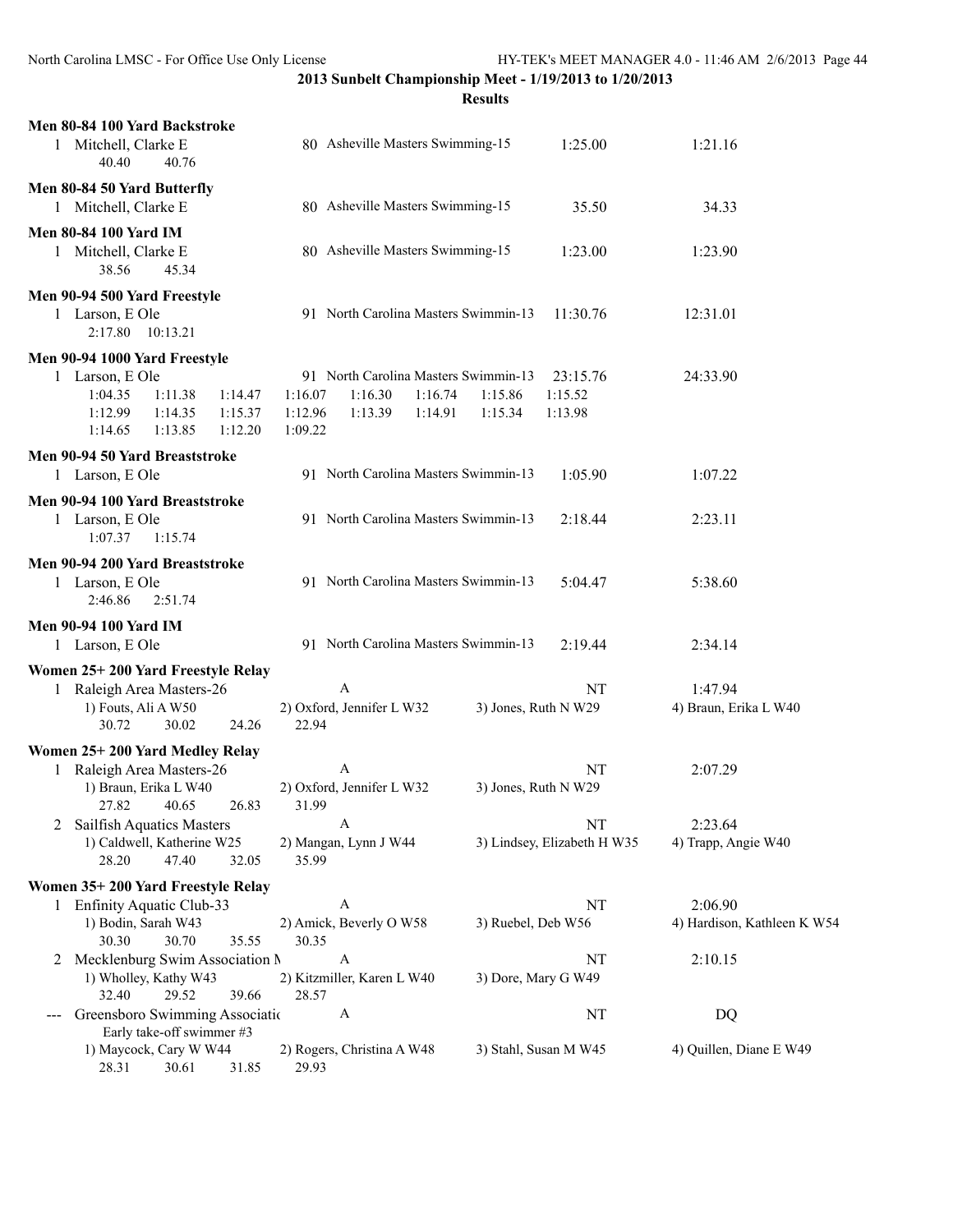|   | Women 35+200 Yard Medley Relay                                   |       |                                                       |                             |                           |
|---|------------------------------------------------------------------|-------|-------------------------------------------------------|-----------------------------|---------------------------|
|   | 1 Enfinity Aquatic Club-33                                       |       | A                                                     | NT                          | 2:33.12                   |
|   | 1) Winters, Julie W50                                            |       | 2) Hardison, Kathleen K W54                           | 3) Bodin, Sarah W43         | 4) Ruebel, Deb W56        |
|   | 39.64<br>44.81                                                   | 33.43 | 35.24                                                 |                             |                           |
|   | Women 45+200 Yard Freestyle Relay                                |       |                                                       |                             |                           |
|   | 1 Greenville Splash YMCA Masters                                 |       | A                                                     | NT                          | 2:05.25                   |
|   | 1) Hebel, Janice A W53                                           |       | 2) Moore, Carolyn B W51                               | 3) DeMere, Susan D W56      | 4) Quinn, Cheryl L W52    |
|   | 33.38<br>31.15                                                   | 33.17 | 27.55                                                 |                             |                           |
|   | Women 45+200 Yard Medley Relay                                   |       |                                                       |                             |                           |
|   | 1 Greenville Splash YMCA Masters                                 |       | A                                                     | NT                          | 2:22.31                   |
|   | 1) DeMere, Susan D W56                                           |       | 2) Hebel, Janice A W53                                | 3) Moore, Carolyn B W51     | 4) Quinn, Cheryl L W52    |
|   | 42.39<br>37.16                                                   | 30.10 | 32.66                                                 |                             |                           |
|   | 2 Sailfish Aquatics Masters                                      |       | $\mathbf{A}$                                          | NT                          | 2:50.63                   |
|   | 1) Ringer, Vee H W53                                             |       | 2) White, Darci J W46                                 |                             |                           |
|   | 51.78<br>42.90                                                   | 35.88 | 40.07                                                 |                             |                           |
|   | Men 18+200 Yard Medley Relay                                     |       |                                                       |                             |                           |
|   | 1 SwimMAC Masters - Charlotte-1                                  |       | A                                                     | NT                          | 1:43.55                   |
|   | 1) Happ, Kevin R M24                                             |       | 2) Wennborg, Lars A M49                               | 3) Murray, Jeff L M43       | 4) Pistorio, Tyge M47     |
|   | 25.42<br>29.39                                                   | 25.42 | 23.32                                                 |                             |                           |
|   | 2 Cape Fear Aquatic Club                                         |       | A                                                     | NT                          | 1:54.62                   |
|   | 1) Cockrum, John M39                                             |       | 2) Midgett, Todd C M35                                | 3) Washburn, Jonathan W M55 | 4) de la Cruz, Juan J M24 |
|   | 31.36<br>31.88                                                   | 27.52 | 23.86                                                 |                             |                           |
|   | Men 25+200 Yard Freestyle Relay                                  |       |                                                       |                             |                           |
|   | 1 Greenville Splash YMCA Masters                                 |       | A                                                     | NT                          | 1:48.66                   |
|   | 1) Long, Douglas D M59                                           |       | 2) Johnson, Timothy L M39                             | 3) Kothe, Mark M46          | 4) Kneece, Henry K M30    |
|   | 26.34<br>27.50                                                   | 31.19 | 23.63                                                 |                             |                           |
|   |                                                                  |       |                                                       |                             |                           |
|   | Men 25+200 Yard Medley Relay<br>1 Greenville Splash YMCA Masters |       | B                                                     | NT                          | 2:04.97                   |
|   | 1) Kneece, Henry K M30                                           |       | 2) Johnson, Timothy L M39                             | 3) Kothe, Mark M46          | 4) Scott, Tyler A M50     |
|   | 37.79<br>28.43                                                   | 26.06 | 32.69                                                 |                             |                           |
|   |                                                                  |       |                                                       |                             |                           |
|   | Men 35+200 Yard Freestyle Relay                                  |       |                                                       |                             |                           |
|   | 1 Twin Rivers YMCA Masters Nev                                   |       | A                                                     | NT                          | 2:01.27                   |
|   | 1) Doyle, Mark M53                                               |       | 2) Anderson, Craig M63                                | 3) Van Meeteren, Hans P M68 | 4) Wang, David M M41      |
|   | 26.29<br>28.38                                                   | 40.15 | 26.45<br>A                                            |                             | <b>NS</b>                 |
|   | --- Raleigh Area Masters-26<br>1) Catterson, William H M40       |       | 2) Holshouser, Boyce Jay J M50 3) Mangrum, John W M49 | NT                          | 4) Stewart, Henry D M49   |
|   |                                                                  |       |                                                       |                             |                           |
|   | Men 35+200 Yard Medley Relay                                     |       |                                                       |                             |                           |
|   | 1 Charlotte SwimMasters-33                                       |       | A                                                     | NT                          | 1:58.34                   |
|   | 1) Smith, Jeffrey H M49                                          |       | 2) Green, Marcus E M37                                | 3) Holland, Benjamin R M36  | 4) Sturgis, Jason M40     |
|   | 29.99<br>31.77                                                   | 32.97 | 23.61                                                 |                             |                           |
|   | 2 Raleigh Area Masters-26                                        |       | $\boldsymbol{A}$                                      | NT                          | 2:05.06                   |
|   | 1) Catterson, William H M40<br>33.13<br>36.85                    | 26.64 | 2) Holshouser, Boyce Jay J M50<br>28.44               | 3) Stewart, Henry D M49     | 4) Mangrum, John W M49    |
| 3 | Cape Fear Aquatic Club                                           |       | A                                                     | NT                          | 2:16.65                   |
|   | 1) McFarland, James A M53                                        |       | 2) Martin, Chris D M46                                | 3) Singletary, Henry P M51  | 4) Pletcher, Todd M42     |
|   | 38.46<br>37.58                                                   | 29.84 | 30.77                                                 |                             |                           |
| 4 | Sailfish Aquatics Masters                                        |       | A                                                     | NT                          | 2:26.34                   |
|   | 1) O'Neale, Trey M45                                             |       | 2) Jaynes, Van M42                                    | 3) Sheafor, Doug M47        | 4) Weston, Chad M40       |
|   | 37.68<br>40.45                                                   | 36.83 | 31.38                                                 |                             |                           |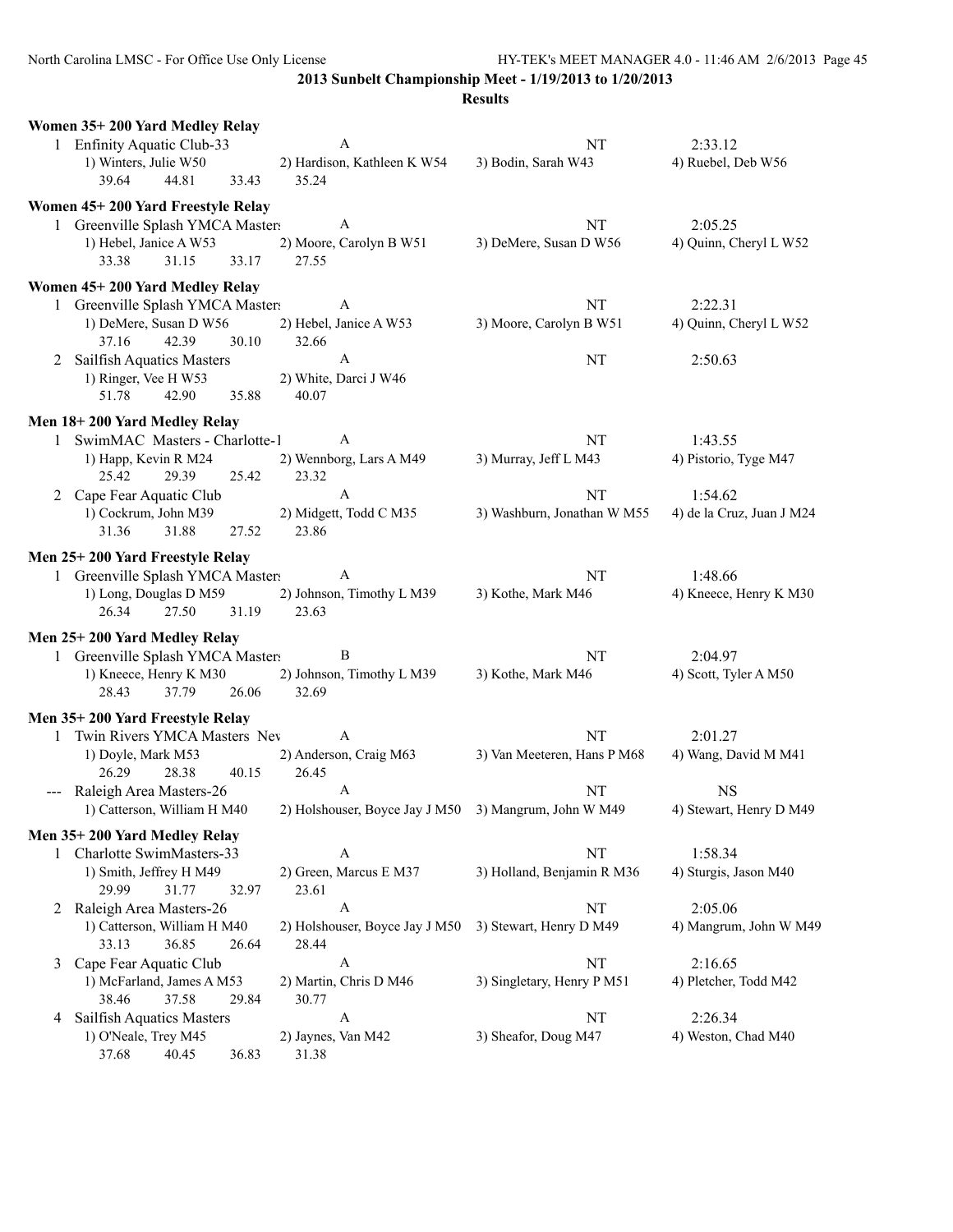North Carolina LMSC - For Office Use Only License HY-TEK's MEET MANAGER 4.0 - 11:46 AM 2/6/2013 Page 46

**2013 Sunbelt Championship Meet - 1/19/2013 to 1/20/2013**

|   | Men 55+200 Yard Freestyle Relay                           |                                |                             |                                  |
|---|-----------------------------------------------------------|--------------------------------|-----------------------------|----------------------------------|
|   | --- Greenville Splash YMCA Masters                        | A                              | NT                          | <b>NS</b>                        |
|   | 1) Vestal, Neal L M58                                     | 2) McWhorter, William W M56    | 3) Byer, Allan F M59        | 4) Fielding, Paul E M66          |
|   | Men 55+200 Yard Medley Relay                              |                                |                             |                                  |
|   | 1 Greenville Splash YMCA Masters                          | A                              | NT                          | 2:12.36                          |
|   | 1) Long, Douglas D M59                                    | 2) Vestal, Neal L M58          | 3) McWhorter, William W M56 | 4) Gamble, Larry M57             |
|   | 33.23<br>31.70<br>37.82                                   | 29.61                          |                             |                                  |
|   |                                                           |                                |                             |                                  |
|   | Mixed 18+200 Yard Freestyle Relay                         |                                |                             |                                  |
|   | 1 Fort Bragg Masters                                      | $\mathbf{A}$                   | NT                          | 1:54.96                          |
|   | 1) Richesin, Katie W26<br>30.23<br>29.33<br>28.79         | 2) Garcia, Paul A M46<br>26.61 | 3) Parke, Perry M44         | 4) Lofland, Jamie W22            |
|   |                                                           |                                |                             |                                  |
|   | Mixed 18+200 Yard Medley Relay                            |                                |                             |                                  |
|   | 1 SwimMAC Masters - Charlotte-1                           | $\mathbf{A}$                   | NT                          | 1:54.82                          |
|   | 1) Thomas, Chandler P M23                                 | 2) Treece, Lindsay K W23       | 3) Happ, Kevin R M24        | 4) Mullen, Rachael E W23         |
|   | 25.96<br>27.36<br>35.09                                   | 26.41                          |                             |                                  |
|   | 2 Fort Bragg Masters                                      | $\boldsymbol{\mathsf{A}}$      | NT                          | 2:17.13                          |
|   | 1) Lofland, Jamie W22                                     | 2) Parke, Perry M44            | 3) Richesin, Katie W26      | 4) Myall, Jason M42              |
|   | 33.04<br>38.31<br>35.71                                   | 30.07                          |                             |                                  |
|   | Mixed 25+200 Yard Freestyle Relay                         |                                |                             |                                  |
|   | 1 Raleigh Area Masters-26                                 | B                              | NT                          | 1:38.07                          |
|   | 1) Stewart, Henry D M49                                   | 2) Catterson, William H M40    | 3) Jones, Ruth N W29        | 4) Braun, Erika L W40            |
|   | 24.91<br>25.86<br>23.55                                   | 23.75                          |                             |                                  |
|   | 2 Greenville Splash YMCA Masters                          | $\mathbf{A}$                   | NT                          | 1:47.76                          |
|   | 1) Moore, Carolyn B W51                                   | 2) DeMere, Susan D W56         | 3) Kothe, Mark M46          | 4) Kneece, Henry K M30           |
|   | 24.06<br>30.66<br>28.27                                   | 24.77                          |                             |                                  |
| 3 | Sailfish Aquatics Masters                                 | $\mathbf{A}$                   | NT                          | 1:48.67                          |
|   | 1) Lindsey, Elizabeth H W35                               | 2) Shotts, Steven J M42        | 3) O'Neale, Trey M45        | 4) Caldwell, Katherine W25       |
|   | 27.56<br>26.93<br>29.12                                   | 25.06                          |                             |                                  |
|   | 4 Mecklenburg Swim Association N                          | $\mathbf{A}$                   | NT                          | 1:50.85                          |
|   | 1) Dore, Mary G W49                                       | 2) Williams, Mike M45          | 3) Kitzmiller, Karen L W40  | 4) Walton, Jeremy C M26          |
|   | 28.87<br>27.92<br>29.81                                   | 24.25                          |                             |                                  |
|   | 5 Raleigh Area Masters-26                                 | $\mathbf{A}$                   | NT                          | 2:02.95                          |
|   | 1) Holshouser, Boyce Jay J M50<br>31.92<br>30.59<br>31.35 | 2) MacNair, Margo W29<br>29.09 | 3) Oxford, Jennifer L W32   | 4) Mangrum, John W M49           |
|   |                                                           |                                |                             |                                  |
|   | Mixed 25+200 Yard Medley Relay                            |                                |                             |                                  |
|   | 1 Raleigh Area Masters-26                                 | B                              | NT                          | 1:54.20                          |
|   | 1) Stewart, Henry D M49                                   | 2) Braun, Erika L W40          | 3) Jones, Ruth N W29        | 4) Catterson, William H M40      |
|   | 30.58<br>31.27<br>26.51                                   | 25.84                          |                             |                                  |
|   | 2 Cape Fear Aquatic Club                                  | A                              | NT                          | 2:05.21                          |
|   | 1) Smith, Kristen B W29                                   | 2) Midgett, Todd C M35         | 3) Dahl, Jenny W31          | 4) Byrd, Michael M54             |
|   | 32.81<br>28.38<br>34.53                                   | 29.49                          |                             |                                  |
| 3 | James J Harris YMCA Masters -                             | A                              | NT                          | 2:07.63                          |
|   | 1) Ayers, Koren T W36                                     | 2) McKenzie, Peter F M27       | 3) Brekovsky, Tom M50       | 4) Ramsey, Kelly A W27           |
|   | 35.57<br>33.94<br>29.80                                   | 28.32                          |                             |                                  |
|   | 4 Sailfish Aquatics Masters                               | $\mathbf{A}$                   | NT                          | 2:08.66                          |
|   | 1) Caldwell, Katherine W25                                | 2) O'Neale, Trey M45           | 3) Lindsey, Elizabeth H W35 | 4) Weston, Chad M40              |
|   | 28.41<br>36.78<br>32.13                                   | 31.34<br>$\boldsymbol{A}$      |                             |                                  |
| 5 | Mecklenburg Swim Association N<br>1) Walton, Jeremy C M26 | 2) Kitzmiller, Karen L W40     | NT<br>3) Dore, Mary G W49   | 2:13.14<br>4) Williams, Mike M45 |
|   | 31.31<br>39.26<br>34.65                                   | 27.92                          |                             |                                  |
|   |                                                           |                                |                             |                                  |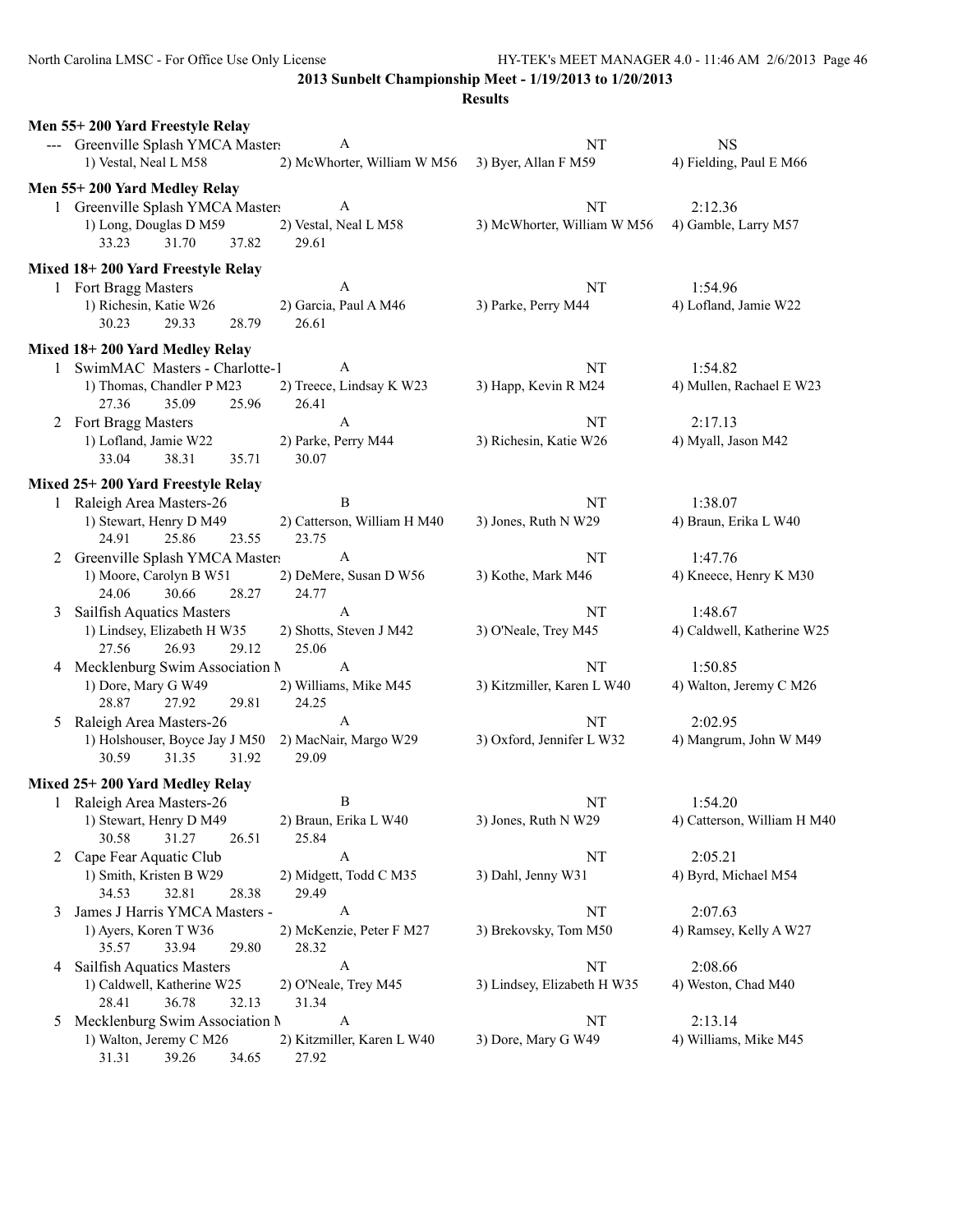|              |                                   |                        |       |                            | <b>Results</b>              |                                |
|--------------|-----------------------------------|------------------------|-------|----------------------------|-----------------------------|--------------------------------|
|              | (Mixed 25+200 Yard Medley Relay)  |                        |       |                            |                             |                                |
|              | 6 Raleigh Area Masters-26         |                        |       | $\mathbf{A}$               | NT                          | 2:14.90                        |
|              | 1) Mangrum, John W M49            |                        |       | 2) Oxford, Jennifer L W32  | 3) Fouts, Ali A W50         | 4) Holshouser, Boyce Jay J M50 |
|              | 34.03                             | 35.79                  | 32.56 | 32.52                      |                             |                                |
|              | Mixed 35+200 Yard Freestyle Relay |                        |       |                            |                             |                                |
|              | 1 Greenville Splash YMCA Masters  |                        |       | $\mathbf{A}$               | NT                          | 2:02.67                        |
|              | 1) Scott, Leslie W48              |                        |       | 2) Hebel, Janice A W53     | 3) Long, Douglas D M59      | 4) Johnson, Timothy L M39      |
|              | 33.08                             | 28.02                  | 33.58 | 27.99                      |                             |                                |
|              | Mixed 35+200 Yard Medley Relay    |                        |       |                            |                             |                                |
| $\mathbf{1}$ | <b>Sailfish Aquatics Masters</b>  |                        |       | A                          | NT                          | 2:25.44                        |
|              | 1) Bernard, Heidi W43             |                        |       | 2) White, Darci J W46      | 3) Shotts, Steven J M42     | 4) Jaynes, Van M42             |
|              | 38.71                             | 43.88                  | 29.98 | 32.87                      |                             |                                |
|              | Mixed 45+200 Yard Freestyle Relay |                        |       |                            |                             |                                |
|              | 1 Greenville Splash YMCA Masters  |                        |       | A                          | NT                          | 2:30.15                        |
|              | 1) Bopp, Sara W48                 |                        |       | 2) Quinn, Cheryl L W52     | 3) Byer, Allan F M59        | 4) McWhorter, William W M56    |
|              | 34.51                             | 33.39                  | 36.62 | 45.63                      |                             |                                |
|              | Mixed 45+200 Yard Medley Relay    |                        |       |                            |                             |                                |
|              | 1 Greenville Splash YMCA Masters  |                        |       | B                          | <b>NT</b>                   | 2:24.29                        |
|              | 1) Gamble, Larry M57              |                        |       | 2) Hebel, Janice A W53     | 3) Moore, Carolyn B W51     | 4) Scott, Tyler A M50          |
|              | 37.16                             | 43.47                  | 29.89 | 33.77                      |                             |                                |
| 2            | Greenville Splash YMCA Masters    |                        |       | $\mathbf{A}$               | NT                          | 3:19.32                        |
|              |                                   | 1) Quinn, Cheryl L W52 |       | 2) Byer, Allan F M59       | 3) Scott, Leslie W48        | 4) Fielding, Paul E M66        |
|              | 42.84                             | 1:01.97                | 18.60 | 1:15.91                    |                             |                                |
|              | Mixed 55+200 Yard Medley Relay    |                        |       |                            |                             |                                |
|              | 1 Greenville Splash YMCA Masters  |                        |       | A                          | NT                          | 2:23.73                        |
|              |                                   | 1) DeMere, Susan D W56 |       | 2) Vestal, Neal L M58      | 3) Long, Douglas D M59      | 4) Jeffrey, Christina F W65    |
|              | 37.28                             | 32.80                  | 31.61 | 42.04                      |                             |                                |
| 2            | Twin Rivers YMCA Masters Nev      |                        |       | $\mathbf{A}$               | <b>NT</b>                   | 3:08.57                        |
|              |                                   | 1) Anderson, Craig M63 |       | 2) Van Meeteren, Greta W66 | 3) Van Meeteren, Hans P M68 | 4) Klotz, Camille A W67        |
|              | 37.04                             | 51.04                  | 47.06 | 53.43                      |                             |                                |
|              | <b>Combined Team Scores</b>       |                        |       |                            |                             |                                |

# Combined Team Scores - Through Event 39

| 848                                                                                                                                                                                                                                                                                                                                                                                                                                                                                                                                 |  | 744                                                                                                                                                                                                                                                                                                                                                                                                                                                                                                   |
|-------------------------------------------------------------------------------------------------------------------------------------------------------------------------------------------------------------------------------------------------------------------------------------------------------------------------------------------------------------------------------------------------------------------------------------------------------------------------------------------------------------------------------------|--|-------------------------------------------------------------------------------------------------------------------------------------------------------------------------------------------------------------------------------------------------------------------------------------------------------------------------------------------------------------------------------------------------------------------------------------------------------------------------------------------------------|
| 473                                                                                                                                                                                                                                                                                                                                                                                                                                                                                                                                 |  | 460.5                                                                                                                                                                                                                                                                                                                                                                                                                                                                                                 |
| 418                                                                                                                                                                                                                                                                                                                                                                                                                                                                                                                                 |  | 416                                                                                                                                                                                                                                                                                                                                                                                                                                                                                                   |
| 326                                                                                                                                                                                                                                                                                                                                                                                                                                                                                                                                 |  | 273                                                                                                                                                                                                                                                                                                                                                                                                                                                                                                   |
| 257                                                                                                                                                                                                                                                                                                                                                                                                                                                                                                                                 |  | 256                                                                                                                                                                                                                                                                                                                                                                                                                                                                                                   |
| 253                                                                                                                                                                                                                                                                                                                                                                                                                                                                                                                                 |  | 233                                                                                                                                                                                                                                                                                                                                                                                                                                                                                                   |
| 233                                                                                                                                                                                                                                                                                                                                                                                                                                                                                                                                 |  | 211                                                                                                                                                                                                                                                                                                                                                                                                                                                                                                   |
| 165.5                                                                                                                                                                                                                                                                                                                                                                                                                                                                                                                               |  | 151                                                                                                                                                                                                                                                                                                                                                                                                                                                                                                   |
| 116                                                                                                                                                                                                                                                                                                                                                                                                                                                                                                                                 |  | 114                                                                                                                                                                                                                                                                                                                                                                                                                                                                                                   |
| 99                                                                                                                                                                                                                                                                                                                                                                                                                                                                                                                                  |  | 92                                                                                                                                                                                                                                                                                                                                                                                                                                                                                                    |
| 68                                                                                                                                                                                                                                                                                                                                                                                                                                                                                                                                  |  | 61                                                                                                                                                                                                                                                                                                                                                                                                                                                                                                    |
| 52                                                                                                                                                                                                                                                                                                                                                                                                                                                                                                                                  |  | 47                                                                                                                                                                                                                                                                                                                                                                                                                                                                                                    |
| 45                                                                                                                                                                                                                                                                                                                                                                                                                                                                                                                                  |  | 45                                                                                                                                                                                                                                                                                                                                                                                                                                                                                                    |
| 39                                                                                                                                                                                                                                                                                                                                                                                                                                                                                                                                  |  | 38                                                                                                                                                                                                                                                                                                                                                                                                                                                                                                    |
| 36                                                                                                                                                                                                                                                                                                                                                                                                                                                                                                                                  |  | 33                                                                                                                                                                                                                                                                                                                                                                                                                                                                                                    |
| 30                                                                                                                                                                                                                                                                                                                                                                                                                                                                                                                                  |  | 5                                                                                                                                                                                                                                                                                                                                                                                                                                                                                                     |
| 1. Greenville Splash YMCA Masters<br>3. Raleigh Area Masters<br>5. Charlotte SwimMasters<br>7. North Carolina Masters Swimmin<br>9. Twin Rivers YMCA Masters New<br>11. Georgia Masters<br>12. Mecklenburg Swim Association M<br>15. James J Harris YMCA Masters -<br>17. Fort Bragg Masters<br>19. Asheville Masters Swimming<br>21. Durham Area Masters Aquatics<br>23. North Mecklenburg Aquatics Mas<br>25. Maine Masters Swim Club<br>27. Gaston Gators - Gastonia NC<br>29. Columbia Masters<br>31. Peluso Open Water Masters |  | 2. SwimMAC Masters - Charlotte<br>4. Cape Fear Aquatic Club<br>6. Unat<br>8. Enfinity Aquatic Club<br>10. Sailfish Aquatics Masters<br>12. WV Masters Swimming<br>14. Triad Masters Swimming Greens<br>16. Greensboro Swimming Associatio<br>18. YMCA Seahorse Swim Team - Hick<br>20. Virginia Masters Swim Team<br>22. Atlanta Water Jocks<br>24. North Carolina Aquatic Club Ma<br>25. Colonials 1776<br>28. Gold Coast Masters<br>30. Binghamton Univ Masters<br>32. Greenville Swim Club Masters |